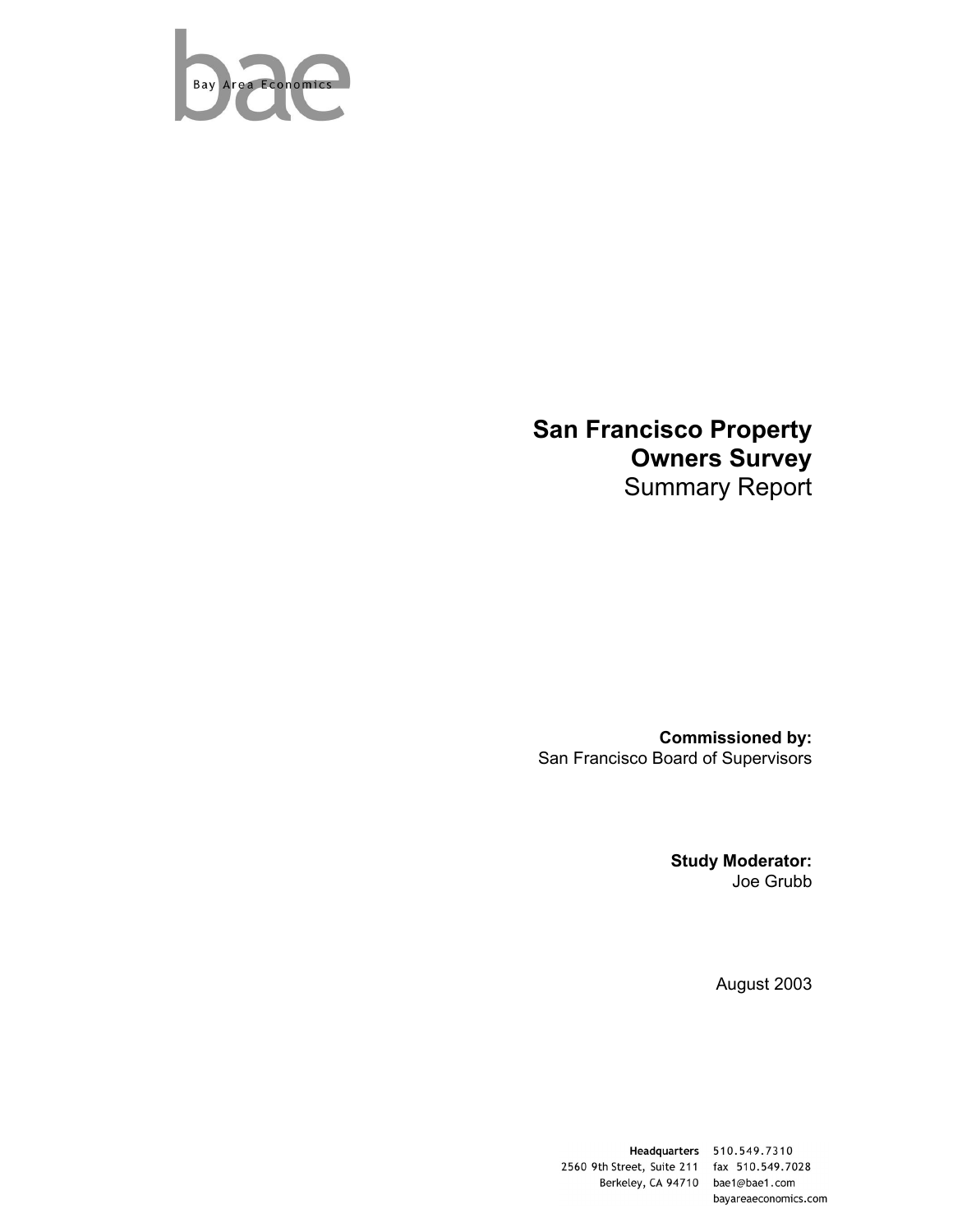# **Table of Contents**

| Summary of Characteristics of San Francisco Properties Owned by Respondents  iv |  |
|---------------------------------------------------------------------------------|--|
|                                                                                 |  |
|                                                                                 |  |
|                                                                                 |  |
|                                                                                 |  |
|                                                                                 |  |
|                                                                                 |  |
|                                                                                 |  |
|                                                                                 |  |
|                                                                                 |  |
|                                                                                 |  |
|                                                                                 |  |
|                                                                                 |  |
|                                                                                 |  |
|                                                                                 |  |
|                                                                                 |  |
|                                                                                 |  |
|                                                                                 |  |
| Characteristics of All San Francisco Properties Owned by Respondents33          |  |
|                                                                                 |  |
| Management and Ownership Characteristics of San Francisco Rental Properties 37  |  |
|                                                                                 |  |
|                                                                                 |  |
|                                                                                 |  |
| Summary of Characteristics of San Francisco Properties Owner by Respondents 46  |  |
|                                                                                 |  |
|                                                                                 |  |
|                                                                                 |  |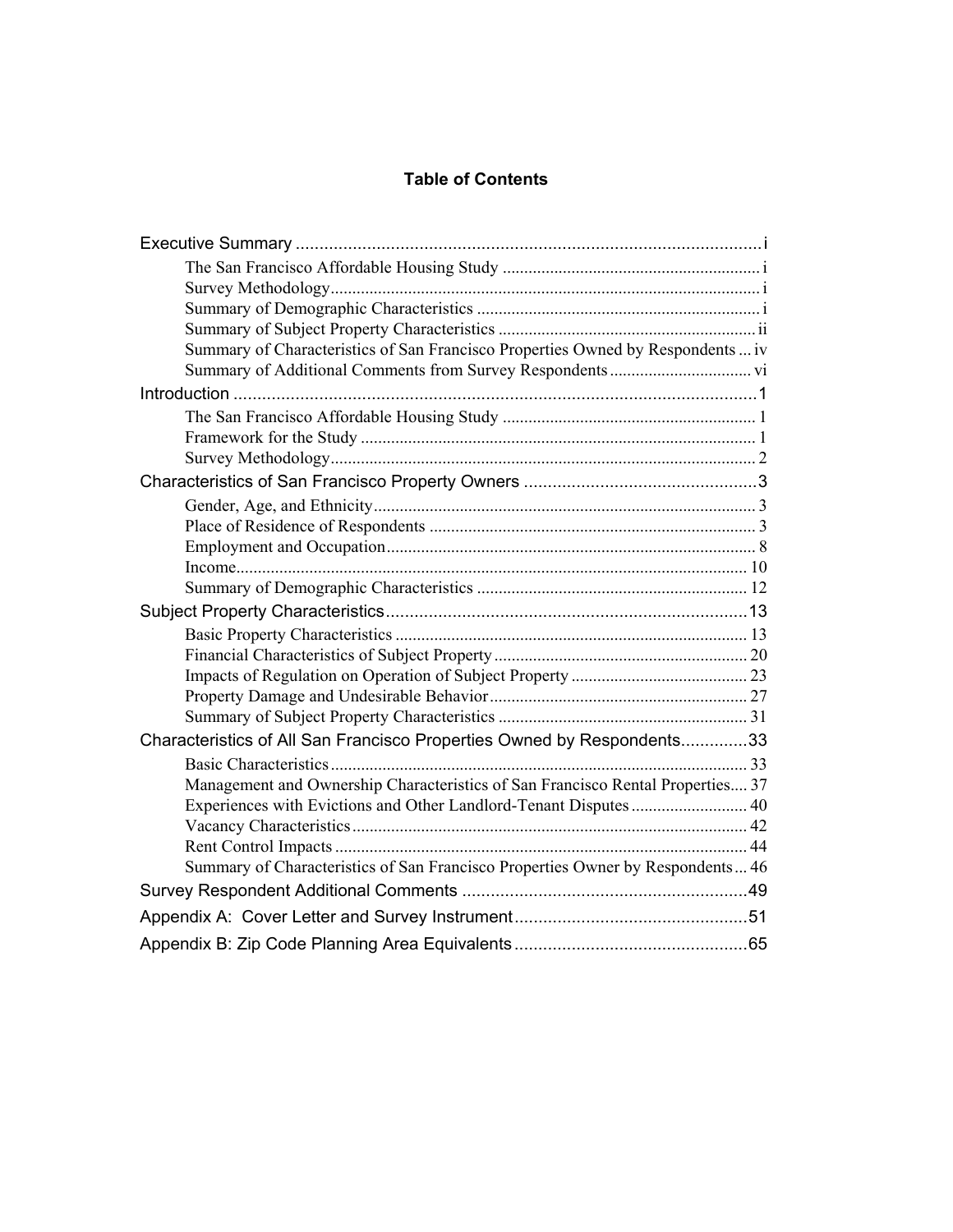# **List of Tables and Figures**

| Table 1: Basic Demographic Characteristics of San Francisco Property Owners        |  |
|------------------------------------------------------------------------------------|--|
|                                                                                    |  |
|                                                                                    |  |
|                                                                                    |  |
|                                                                                    |  |
|                                                                                    |  |
|                                                                                    |  |
|                                                                                    |  |
|                                                                                    |  |
|                                                                                    |  |
|                                                                                    |  |
|                                                                                    |  |
|                                                                                    |  |
|                                                                                    |  |
|                                                                                    |  |
| Table 16: Characteristics of All San Francisco Properties Owned by Respondents  35 |  |
|                                                                                    |  |
|                                                                                    |  |
|                                                                                    |  |
| Table 20: Experiences with Evictions and Other Landlord-Tenant Disputes  41        |  |
|                                                                                    |  |
|                                                                                    |  |
|                                                                                    |  |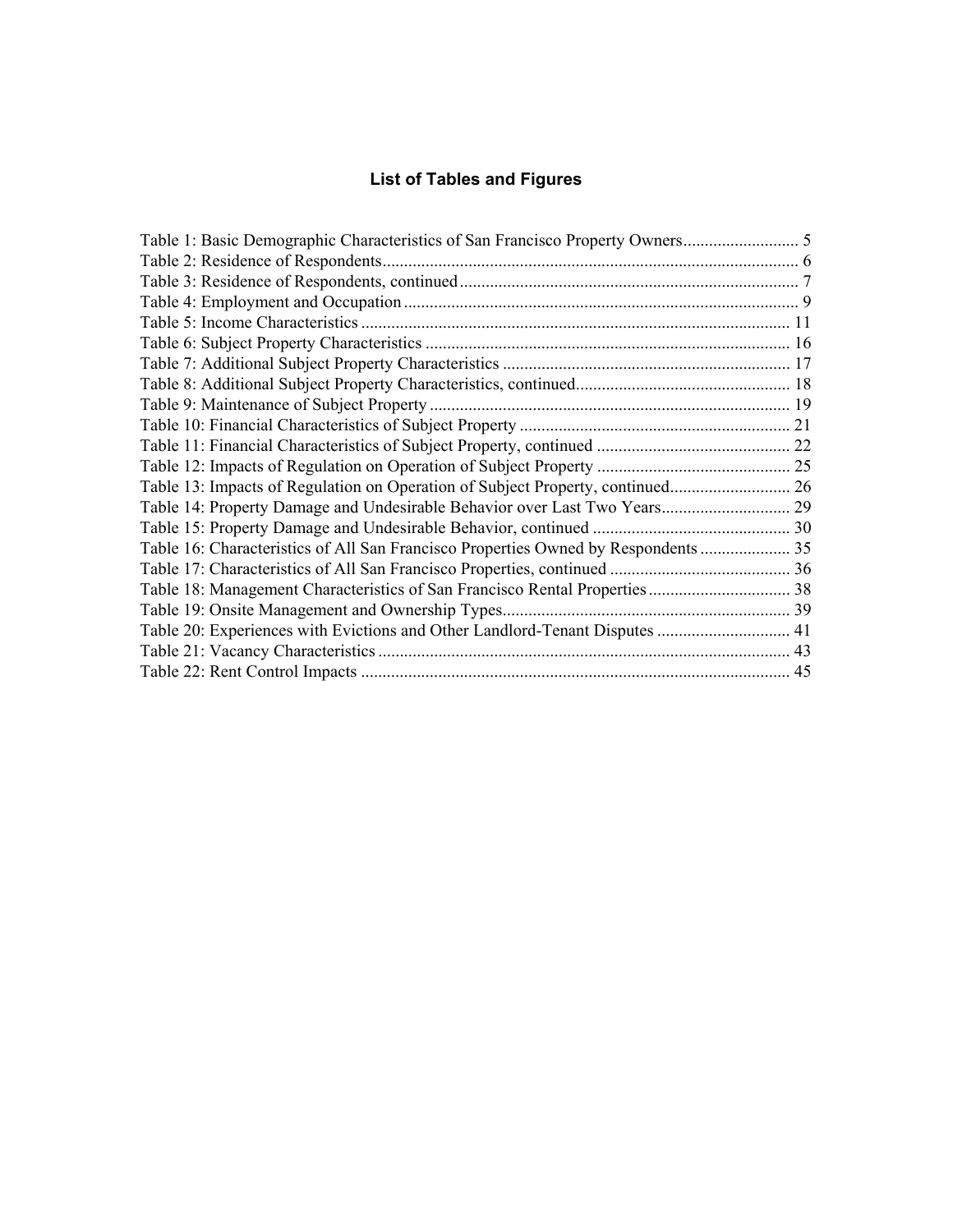# **Executive Summary**

# <span id="page-3-0"></span>**The San Francisco Affordable Housing Study**

The San Francisco Affordable Housing Study is a comprehensive analysis of current housing issues based on both published and primary data. It was commissioned by resolution of the Board of Supervisors of the City and County of San Francisco in 2000 to be "neutral and factbased" pursuant to Ordinance No. 55-00. The designated Study Moderator is Mr. Joe Grubb, Executive Director of the San Francisco Rent Arbitration and Stabilization Board. The Study is composed of the following parts:

- $\triangleright$  San Francisco Housing DataBook (published Spring 2002)
- $\triangleright$  Citywide Tenant Survey (published Summer 2002)
- $\triangleright$  Citywide Property Owners Survey

It is important to note that the Study focuses on a myriad of housing issues present in San Francisco, and is not intended to be a study of rent control.

# **Survey Methodology**

The Property Owners Survey (the "Survey") was conducted by mail, with a random sample of owners of multifamily residential rental properties generated from County Assessor's information. Surveys were mailed in January 2003, with responses coming in over the next few months. In total, 5,000 randomly selected owners were contacted, resulting in a total of 693 usable responses. Survey respondents represent about six percent of the total rental housing stock in the City.

Context for the responses to many Survey questions is provided by the *Property Owners and Managers Survey* (POMS), conducted by the U.S. Census Bureau in 1995 and 1996. The multifamily portion of this national survey included 5,754 respondents. Additionally, for key variables where data are available, comparisons to Census data from 2000, American Housing Survey data from 1998, County Assessor data, and the *San Francisco Tenants Survey* are presented.

# **Summary of Demographic Characteristics**

Nearly two-thirds of San Francisco Property Owners Survey respondents are male, similar to results from a nationwide survey. The Survey respondents are older on average than all San Francisco householders. Few residential rental property owners in the City or nationally are under 35.

At nearly two thirds of respondents, Property Owners Survey respondents are White in a proportion well above the City's overall proportion of 44 percent of residents. Other major racial/ethnic groups are underrepresented relative to the general population.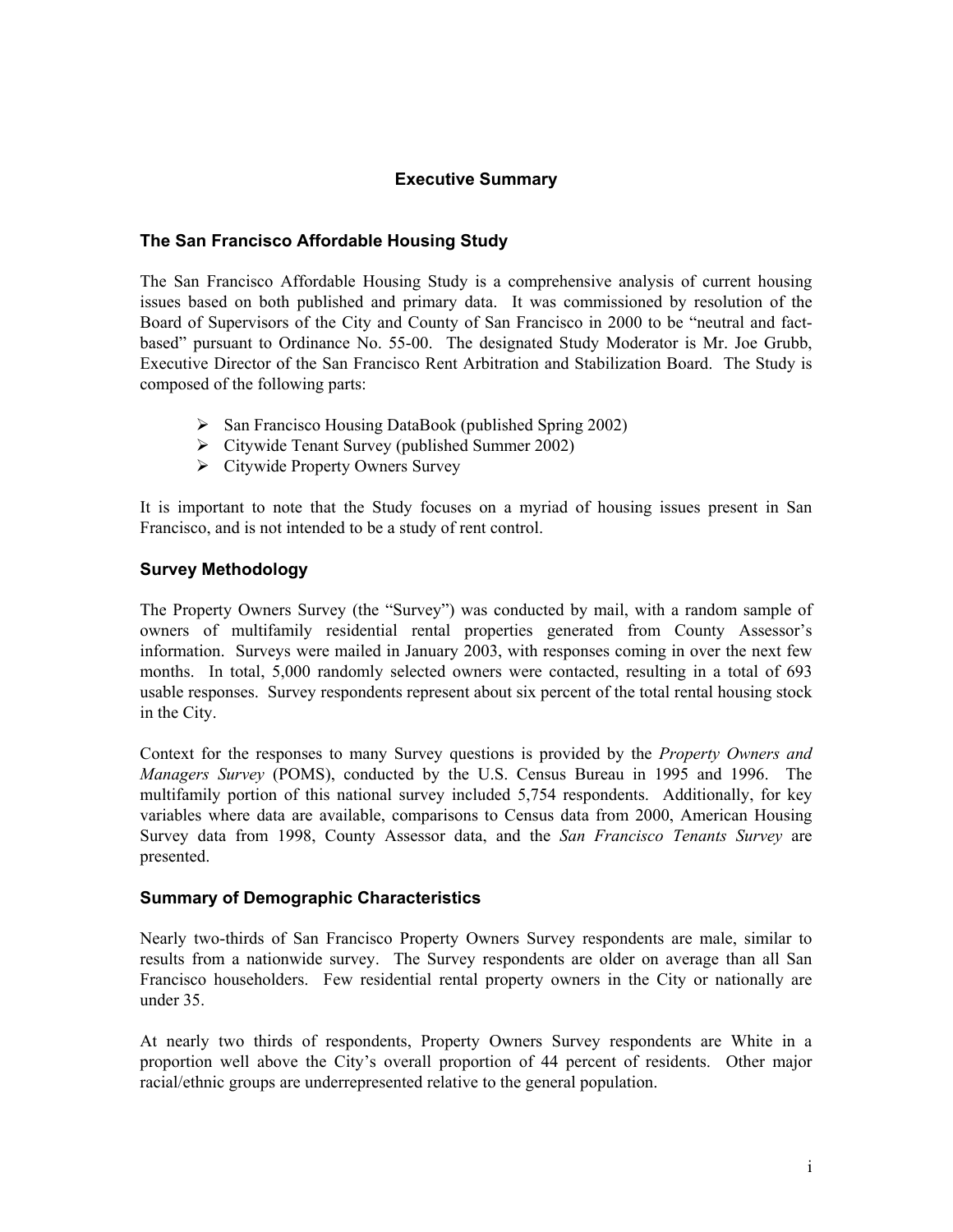<span id="page-4-0"></span>The large majority of Survey respondents live in San Francisco. Very few Survey respondents are renters of their own place of residence. A large minority live on the property that was the subject property of the Survey, indicative of a high proportion of small property owners who live in buildings they own where they rent other units. This proportion of owner-occupants of rental buildings is much higher than reported nationally.

Most of the Survey respondents are currently employed and the large majority of those employed work in San Francisco. Survey respondents tend to be in executive or professional occupations. Most of the respondents are not working primarily as property owners or managers.

Survey respondents have relatively high household incomes in comparison with San Francisco tenants, all San Francisco households, and property owners nationwide. For the Survey respondents, median annual household income is estimated at \$90,920, while it is \$44,811 for tenant survey respondents, \$55,221 for San Francisco households overall, and \$47,371 for POMS respondents. Most Survey respondents receive most of their income from sources other than their rental properties in the City; only about one-fourth rely on these properties for half or more of their income. Less than one-fifth of respondents indicate that they are only breaking even or are losing money on their San Francisco properties, nearly the same as nationwide, where a far lower proportion of units are covered by rent control.

# **Summary of Subject Property Characteristics**

Most of the subject properties are small; three-quarters have four or less rental units on the property. Accounting by dwelling units rather than properties, 37 percent of subject property units are on properties of less than five rental units, 20 percent are on properties of five to nine rental units, with the remaining 43 percent on larger properties. These results are very similar to those found by the San Francisco Tenant Survey, but Census data indicate that the results from both surveys might be somewhat biased toward smaller properties. The national survey indicates that San Francisco has a high proportion of smaller multiunit properties.

San Francisco property owners appear to hold their property longer than those nationwide. Thirty-eight percent of Survey respondents have owned the subject property since before 1980, approximately the date of the inception of rent control in the City. Only 10 percent of the Survey respondents indicated that the subject property had commercial space on the premises, slightly higher than the six percent nationwide. This is likely a function of San Francisco's urban character, with many apartments above shops and offices.

Nearly half of respondents reported their tenants as being mostly middle income, with the remainder reporting a diverse range and mix of tenant incomes. The results indicate a higher income mix than found nationally, where just over half report their tenants as being either low income or a mix of low and middle income.

Survey responses indicate a broad mix of reasons for acquisition, with no particular reason standing out. The most-stated reason is for the income from rents, which constituted 25 percent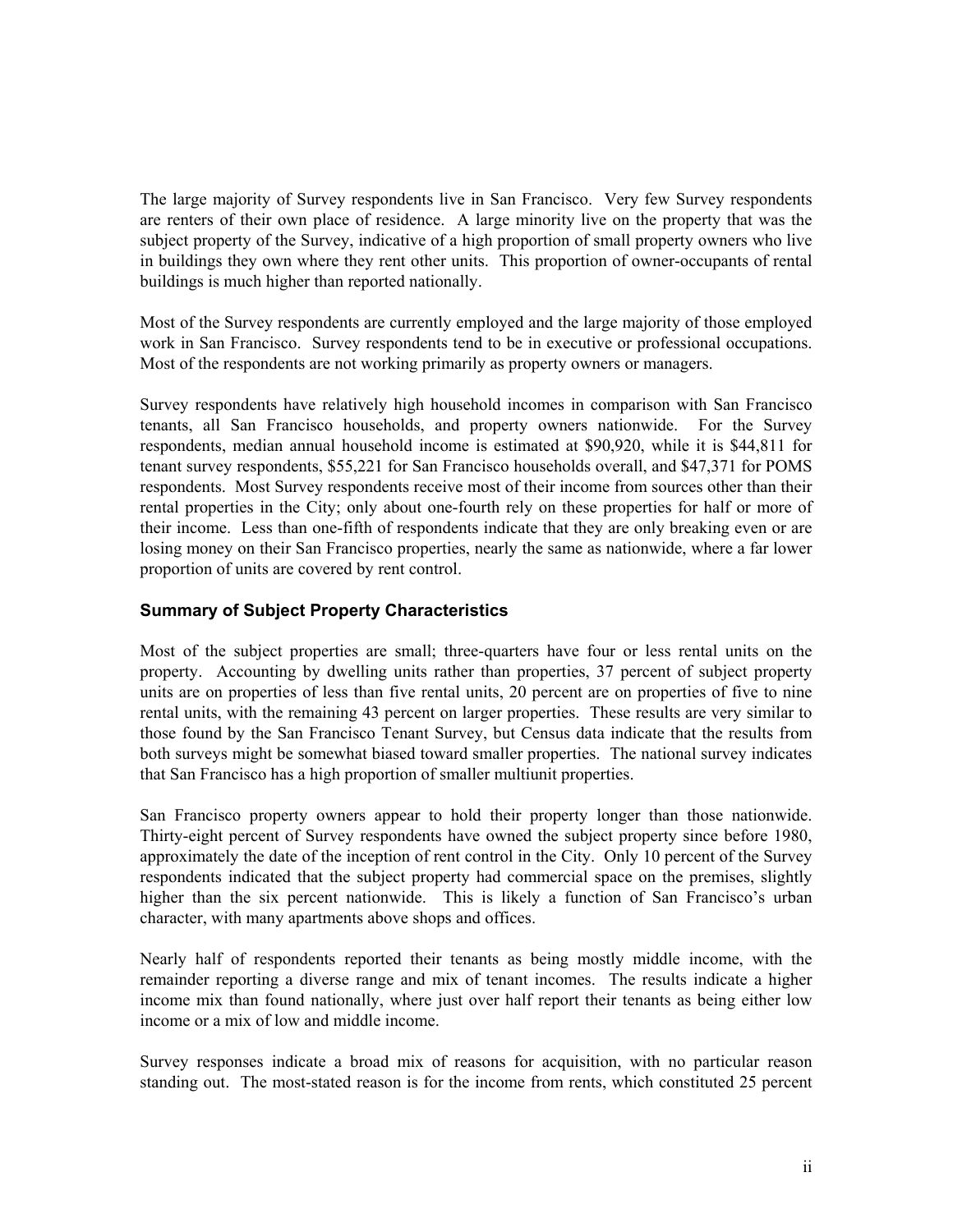of the responses, followed by using the property as a residence for the respondent or other family members at 21 percent, and as retirement security at 20 percent. These results are similar to those nationally. When requested to prioritize their reasons for buying, the top-ranked reason given by respondents for purchase was as a residence for the owner or other family members, with 46 percent selecting this as the primary reason. Twenty percent listed the income stream from rents, and 16 percent listed retirement security as their primary reason for acquiring the property. The responses here differ markedly from the national data.

Nearly all respondents contribute at least some time to the maintenance or management of the subject property. For those who spend time on maintenance or management of the subject property, most contribute eight hours or less weekly. Less than five percent contribute 25 hours or more per week on these tasks.

The majority of Survey respondents expect to own the subject property for at least five more years; only ten percent expect to own the property for less than five years, with the remainder not sure how long they expect to own the property. These percentages for San Francisco property owners are very similar to those from the national survey. Only 37 percent of the respondents would acquire the subject property if it were available today, but only 28 percent would not acquire it. The remaining 35 percent are unsure whether they would purchase the subject property now.

Nearly three-fourths of the respondents report that all maintenance was handled immediately and preventive maintenance was practiced. The proportion of San Francisco property owners deferring maintenance, while low, is still slightly higher than nationally. Slightly over three fourths of respondents report that there are currently no major repairs needed on the property. The median amount of gross rental income spent on maintenance reported in San Francisco is 13 percent, about the same as for property owners nationwide.

Twenty-eight percent of respondents spent less than 25 percent of gross income on mortgage payments and property taxes, 26 percent spend 25 to 49 percent, 20 percent spend 50 to 74 percent, 15 percent spend 75 to 99 percent, and 11 percent spend 100 percent or more on mortgage and property tax payments. A majority of respondents report that the subject property was profitable in 2002, just under 20 percent report that it broke even, and just below 30 percent report a loss. These numbers are very similar to those nationwide. Interestingly, far fewer San Francisco respondents are unsure of the profitability of their property.

Most tenants in subject properties are timely in their rent payments, with 71 percent of Survey respondents reporting no tenants delinquent in rent payments in a typical month in the last year Twelve percent of respondents report that one-fourth or more of their tenants have been delinquent recently. For Survey respondents, slightly less than half report moderate or major cash flow problems due to delinquency.

Even with the presence of rent control, which is typically seen as an incentive for tenants to remain in place, local Survey responses indicate a higher rate of turnover in San Francisco rental units than nationwide. Locally, 26 percent of all respondents report that the subject property has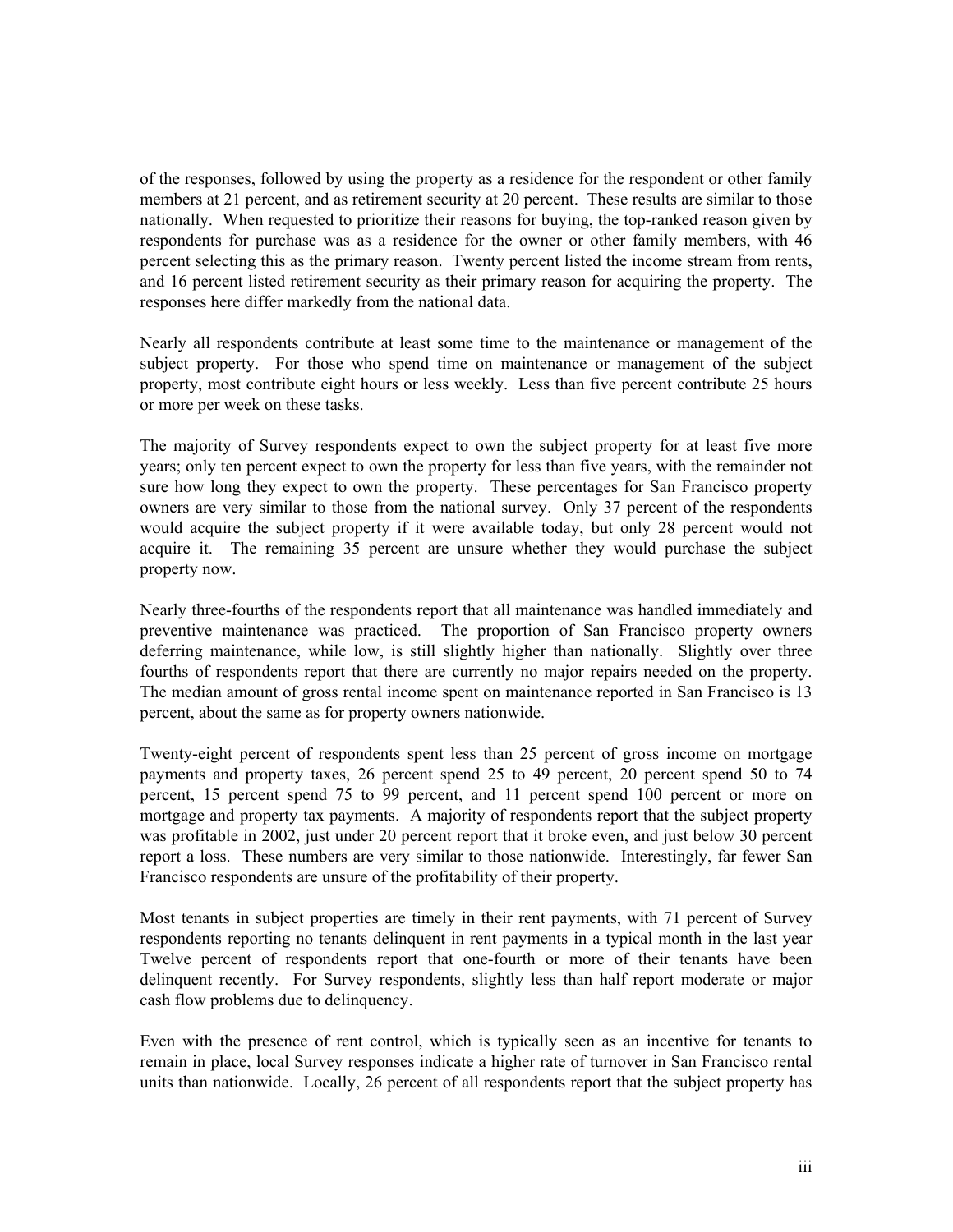<span id="page-6-0"></span>a turnover rate of 20 percent or higher, compared to 18 percent nationally. Conversely, 63 percent of San Francisco respondents reported a turnover rate of less than five percent, compared to 72 percent nationally.

With respect to regulations, Survey respondents ranked rent control highest in creating difficulty in operating the subject property, followed in order by eviction control, parking regulations (in and around the property) and lead paint abatement, the Americans with Disabilities Act, zoning and use restrictions, and historic preservations. For all listed regulations with a comparable national category in POMS, San Francisco respondents are more likely than respondents nationally to see the regulation as causing difficulty in operating the property.

Vandalism to common areas and the outside of the building is the most commonly cited of a set of listed types of property damage or undesirable behavior by Survey respondents, followed by loud or disruptive behavior, theft, drug usage, vandalism to the inside of units, and violence. Vandalism to common areas/outside of buildings and loud or disruptive behavior appear to occur more often locally than nationally.

# **Summary of Characteristics of San Francisco Properties Owned by Respondents**

Survey respondents represent about six percent of the total rental stock in the City. Most San Francisco respondents do not own large properties or large numbers of units, with just over half owning four or fewer residential rental units, and about three-fourths owning less than 10 units. Slightly under half own only one residential rental property in San Francisco. Approximately one-third own two to four properties. The large majority of Survey respondents own properties either only or mostly in the City.

Half of the respondents owned one to four rent controlled units. Only four percent reported no units subject to rent control. More than three-fourths of all San Francisco respondents report that all of their rental units are subject to rent control. Rent controlled units accounted for just below three-fourths of San Francisco units owned by Survey respondents, paralleling the actual mix of the housing stock. Only 14 percent of the respondents reported at least one Section 8 tenant in their San Francisco properties.

Slightly under one-fourth of respondents report the presence of a relative in at least one of their San Francisco rental units. This echoes the results regarding reasons for acquisition of the subject property discussed above, where a substantial percentage of respondents gave use of the property as a residence for themselves or family members as a reason for acquisition.

San Francisco property owners appear to be more likely to manage their units than those nationwide. Overall, the Survey respondents account for almost 13,000 San Francisco rental units, and somewhat under half of those are managed by the respondent personally. Nationally, only approximately one-third are managed by the owner. Fifty-eight percent of those who personally manage units are responsible for four or fewer units. It appears that owners of larger number of units are more likely to employ management companies or employees to manage their properties. Relatives or tenants with rent reductions manage a small proportion of properties. A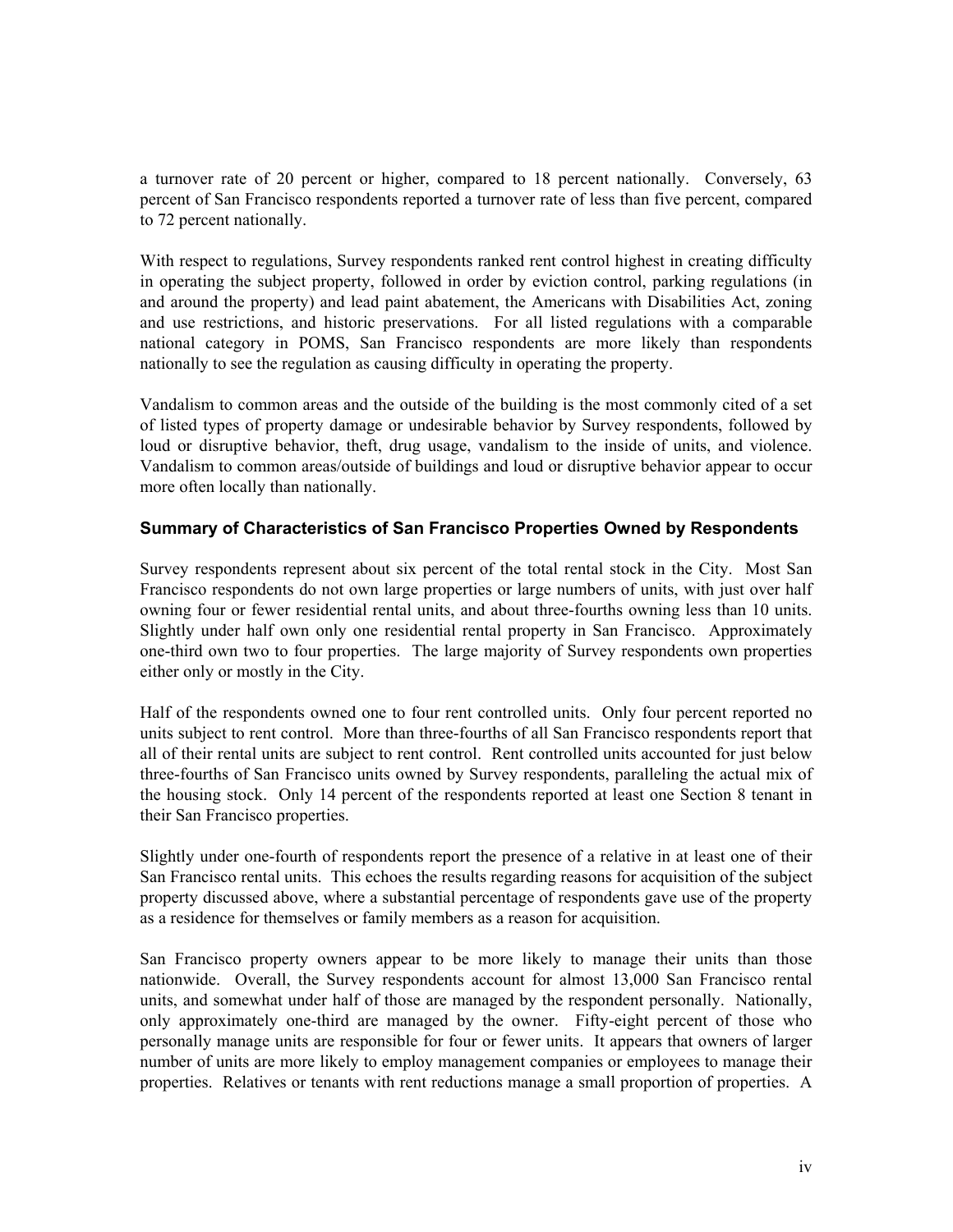slight majority of the Survey respondents reported that they have no properties in San Francisco with on-site managers (including owners living on-site themselves), but accounting for all properties owned by the Survey respondents, nearly one-third of all properties have on-site management.

The prevalent ownership type used by Survey respondents is sole proprietorship, representing 68 percent of responses. The second most common form, partnerships, lags far behind, at only 19 percent of responses. Interestingly, sole proprietorship is even more common nationally.

Somewhat over half of the respondents have at least once requested that a tenant move out of one of their San Francisco rental units (includes informal requests to move as well as formal eviction requests). The proportion of respondents who have undertaken a formal eviction is slightly lower than the proportion of total requests for tenants to move, and considerably lower than the response from the POMS national survey, where just over three fourths of respondents indicate that they had started eviction proceeding in the last two years (on the subject property only). In the last five years, however, 72 percent of respondents have not evicted a tenant from a San Francisco unit. As a proportion formal evictions are equivalent to four percent of all rental units represented in the Survey.

Over two-thirds of the evictions reported were for non-payment, with an additional 17 percent being for other just causes (e.g., nuisance, breach of contract). Three percent were Ellis Act evictions, nine percent were for owner move-ins, and two percent were for other reasons. Note that this does not match published eviction data for at least two reasons: first, regulations do not require posting of non-payment notices with the Rent Board, so these evictions are likely underreported; second, the Property Owners Survey only surveyed owners of currently rented properties, so those who had undertaken owner move-ins and Ellis Act evictions would not be as likely to be reported in the Survey as in Rent Board statistics.

Slightly under one-fifth of Survey respondents have recently used a third-party dispute resolution service in mediating a landlord-tenant dispute. While this may seem to be a limited use of this type of service, this finding should be placed in the context of total tenant-landlord disputes. As discussed above, the percentage of respondents who have actually evicted a tenant in the last five years is only 28 percent of respondents.

Nearly three-quarters of the respondents report that they have no vacant units available for lease or rent in their properties in the City, but eighteen percent of respondents indicate that 10 percent or more of their units are available for rent or lease. The number of vacant units reported as a percentage of all units reported by the Survey indicates an overall rental vacancy rate of 4.5 percent. In April 2000, the Census indicated a rental vacancy rate of 2.4 percent for San Francisco. The difference between the Survey data (from early 2003) and data from the Census is likely an indicator of the softening rental market due to the economic slowdown and dot-com collapse.

There is considerable controversy over the extent to which rental housing in San Francisco is held off the market and possible reasons why units are being held off market. Survey results indicate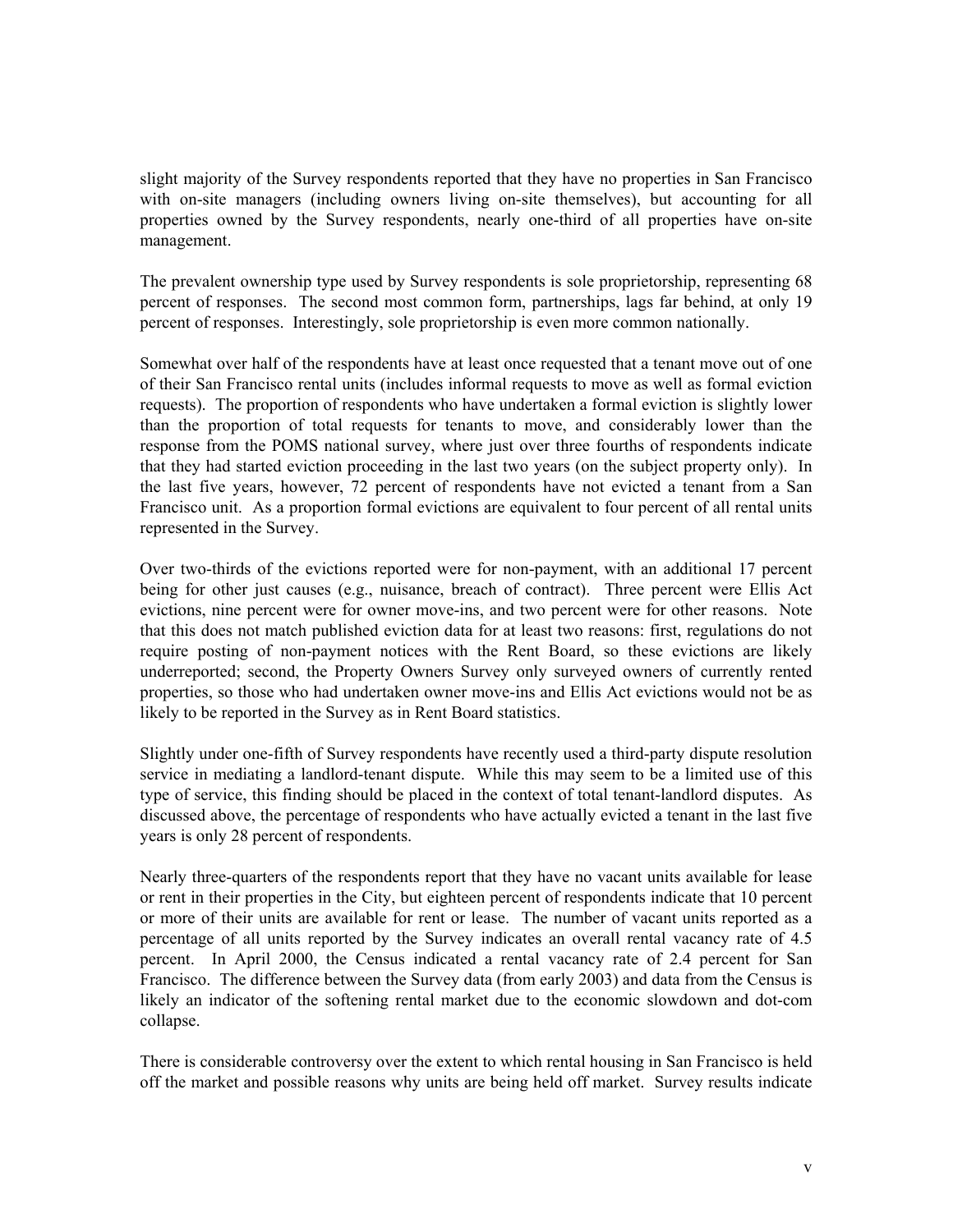<span id="page-8-0"></span>that eighteen percent of property owners are holding at least one rental unit off the market. Slightly over half of all Survey respondents report holding only one unit off the market, with an additional 38 percent holding two to four units off the market, and the remaining nine percent of respondents keeping five or more units off the market. Calculated as a proportion of all units owned by Survey respondents, 2.3 percent of rental units are not available for rent or lease. This is somewhat lower than comparable Census data, which show 3.9 percent of units being kept off the market in April 2000.

Eviction controls, at 24 percent of responses, is the reason most often cited for units being held off the market, with an additional 15 percent of responses citing other regulation of rental property. Sixteen percent of responses indicate units are being held off market for personal reasons, 12 percent of respondents indicate that they are waiting for the market to strengthen, 10 percent that the units are not habitable and need repairs, seven percent that the property is being prepared for sale, and 16 percent cite other reasons. Note that these are percentage of responses regarding particular reasons, but are not tied to any particular number of units.

A large majority of respondents believe that rent control has made it more difficult financially to maintain their rental units in San Francisco, with 73 percent stating that it has made it much more difficult, and another nine percent stating that it has made it slightly more difficult. Nine percent say that it has had no impact, while seven percent think it has made it less difficult to maintain their units. The Survey also asked property owners what percentage of their San Francisco tenants they thought would have to move if rent regulation ceased. Well over half, 58 percent, believe that none of their tenants would have to move, and 25 percent believe that less than onequarter would have to move. Seventeen percent believe that 25 percent or more of their tenants would have to move.

# **Summary of Additional Comments from Survey Respondents**

The Survey allowed respondents to list ideas for maintaining and increasing the affordable housing supply in the City, and also for additional comments. Many respondents took the opportunity to comment.

The majority of property owners who made comments felt that rent control should be modified or eliminated. Rent control was perceived as being overly bureaucratic, too complex, and unfair to property owners. Small property owners in particular felt that the rent control was too complex for them. Many felt that eviction controls should be eased to make it easier to evict bad tenants. Suggestions for fixing rent control included neighborhood-based rents, means-testing to determine eligibility for reduced rents, simpler procedures for increasing rents for making property improvements, increasing the annual rent adjustment, and exempting small owneroccupied properties.

Other general suggestions for improving the housing situation in San Francisco included making the Planning Department more efficient and responsive, legalizing "in-laws" and other nonconforming units, easing restrictions on conversions from rental to ownership and multifamily to single-family, construction of more affordable housing, and rezoning to allow higher densities.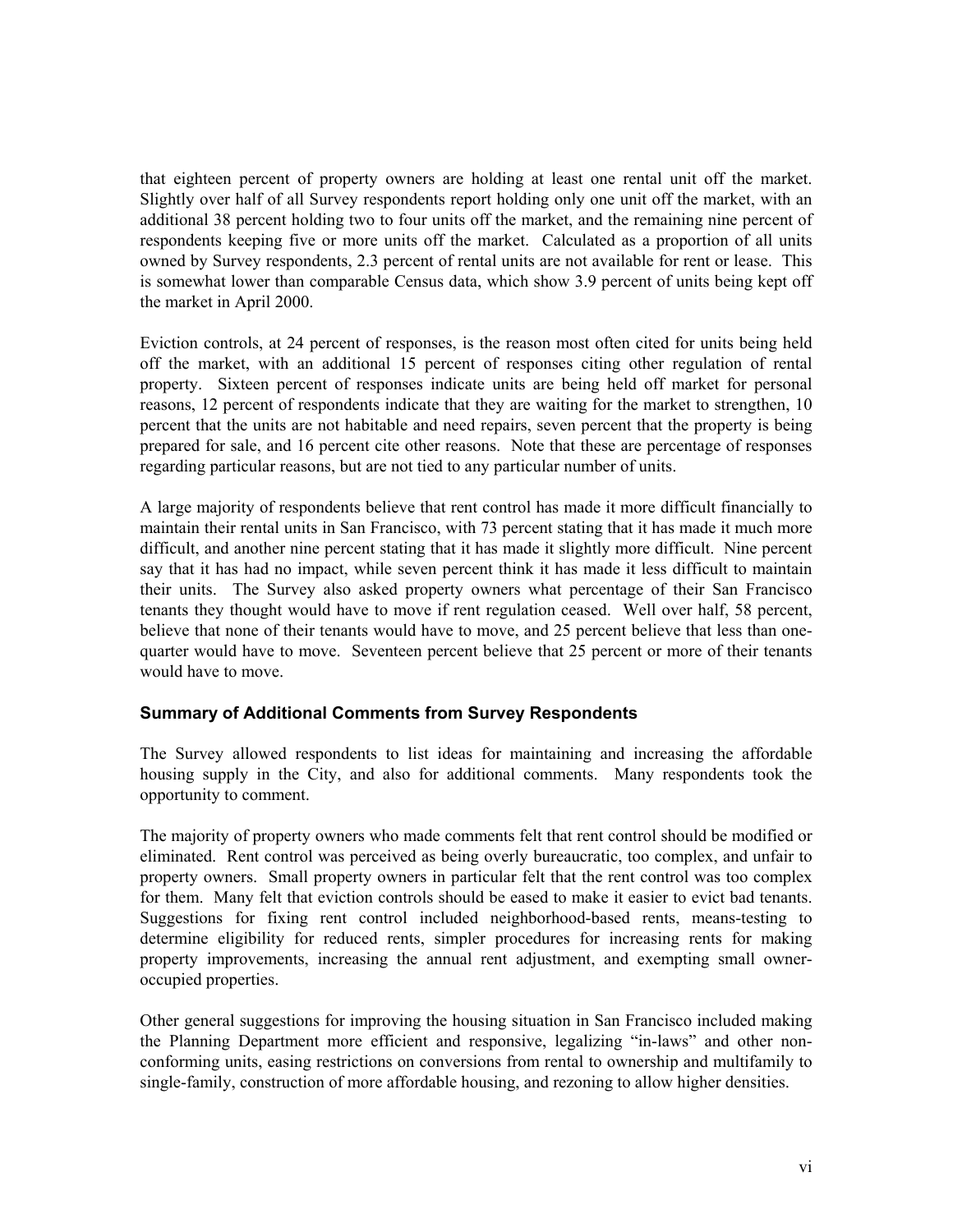# **Introduction**

# <span id="page-9-0"></span>**The San Francisco Affordable Housing Study**

The San Francisco Affordable Housing Study is a comprehensive analysis of current housing issues based on both published and primary data. The Study is composed of the following parts:

- $\triangleright$  San Francisco Housing DataBook
- $\triangleright$  Citywide Tenant Survey
- $\triangleright$  Citywide Property Owners Survey

The San Francisco Affordable Housing Study was commissioned by resolution of the Board of Supervisors of the City and County of San Francisco in 2000. It is structured to be "neutral and fact-based" pursuant to Ordinance No. 55-00. The designated Study Moderator is Mr. Joe Grubb, Executive Director of the San Francisco Rent Arbitration and Stabilization Board. It is important to note that the Study focuses on a myriad of housing issues present in San Francisco, and is not intended to be a study of rent control or the specific regulations and policies of the Rent Arbitration and Stabilization Board. The DataBook was completed in Spring 2002, and the Tenant Survey in Summer 2002. This document summarizes part of the third step in the Study, the Citywide Property Owners Survey.

# **Framework for the Study**

The Study approach is based on a compilation of issues, questions, and research topics specified during a series of meetings of housing stakeholders convened in 2000. The notes from these meetings, along with subsequent written requests for study topics, were compiled by the Study Moderator into the "Study Protocol." After selection of the Study Consultant, Bay Area Economics (BAE), the Study Protocol was converted into a database of issues and sorted according to those that could be addressed through published data collection and analysis, those that require primary research in the form of a citywide tenant and landlord survey, and those that require special in-depth topical analysis.

The Property Owners Survey (the "Survey") represents the third step in the Study process, and responds to requested Study Protocol items that can be analyzed through a survey of owners of San Francisco residential rental property. The purpose of the Survey is to provide detailed and statistically reliable information regarding the City's property owners, the quality and condition of the housing units they own, and the relationship between the tenants and their landlords. Although there may be conclusions regarding City policy that can be drawn from this work, this is not a policy document. No attempt has been made to use these results to systematically evaluate the Rent Ordinance or the operating regulations used to implement it. Moreover, no recommendations are made regarding the findings. Instead, this study seeks to present objective, factual information that may serve as the basis for future policy discussions.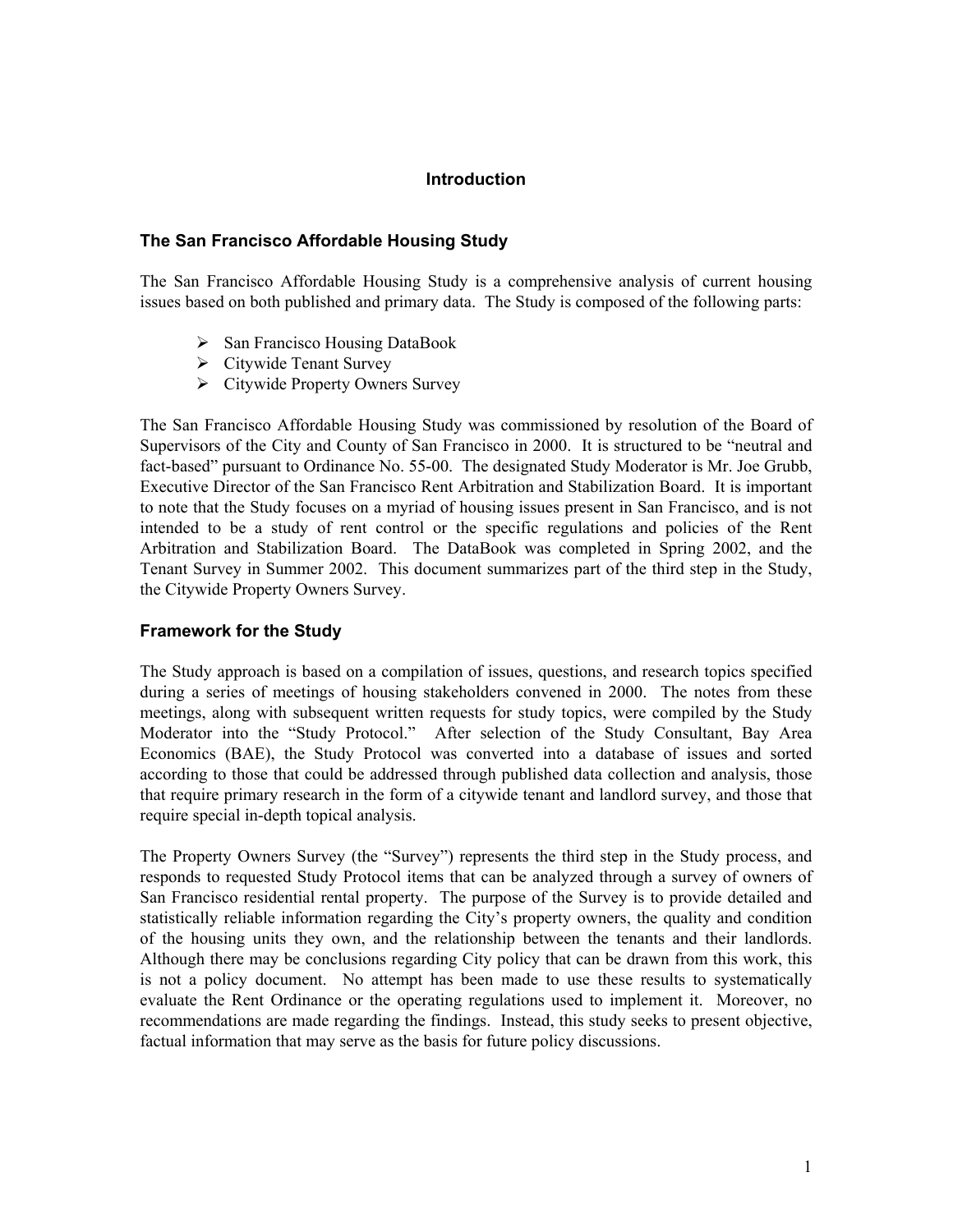# <span id="page-10-0"></span>**Survey Methodology**

The Property Owners Survey was conducted by mail, with a random sample of owners of multifamily residential rental properties generated from County Assessor's information. Surveys were mailed in January 2003, with responses coming in over the next few months. In total, surveys were mailed to 5,000 randomly selected owners, resulting in a total of 693 usable responses. Survey respondents represent about six percent of the total rental stock in the City. A copy of the cover letter and Survey instrument is provided in Appendix A.

If a sample such as the one used in this Survey is unbiased, the sample will accurately represent the total "population" from which the sample was taken. In other words, the distribution of sample responses for a variable can be assumed to represent the distribution on that variable for the entire population. However, the results of this Survey, as with all surveys, must be interpreted in light of the fact that the results compile only the responses of a sample and not the entire population. These responses are only an estimator of the characteristics of the entire population. Statistically, the quality of the estimate is based on the standard error and the confidence intervals selected; the possible error is a function of the sample size, the bias in the sample, and the distribution on the variable in the entire population. In ordinary parlance, this is commonly referred to as the "margin of error." For the purposes of this Survey, given the number of the responses, a difference of a few percentage points may not necessarily represent a real difference in the universe all San Francisco residential property owners or rental properties. This margin of error, however, varies for each possible response for each individual question, depending on the number of responses to that particular question and the distribution of responses.

Context for the responses to many Survey questions is provided by the *Property Owners and Managers Survey* (POMS), conducted by the U.S. Census Bureau in 1995 and 1996. The multifamily portion of this national survey included 5,754 respondents. Additionally, for key variables where data are available, comparisons to Census data from 2000, American Housing Survey<sup>[1](#page-10-1)</sup> data from 1998, County Assessor data, and the *San Francisco Tenants Survey* are presented.

<span id="page-10-1"></span> $\frac{1}{1}$  The *American Housing Survey* is conducted by the U.S. Census Bureau every few years for the nation and various metropolitan areas. The most current data for San Francisco can be found in *American Housing Survey for the San Francisco Metropolitan Area: 1998*, U.S. Census Bureau, Current Housing Reports, Series H170/98-39.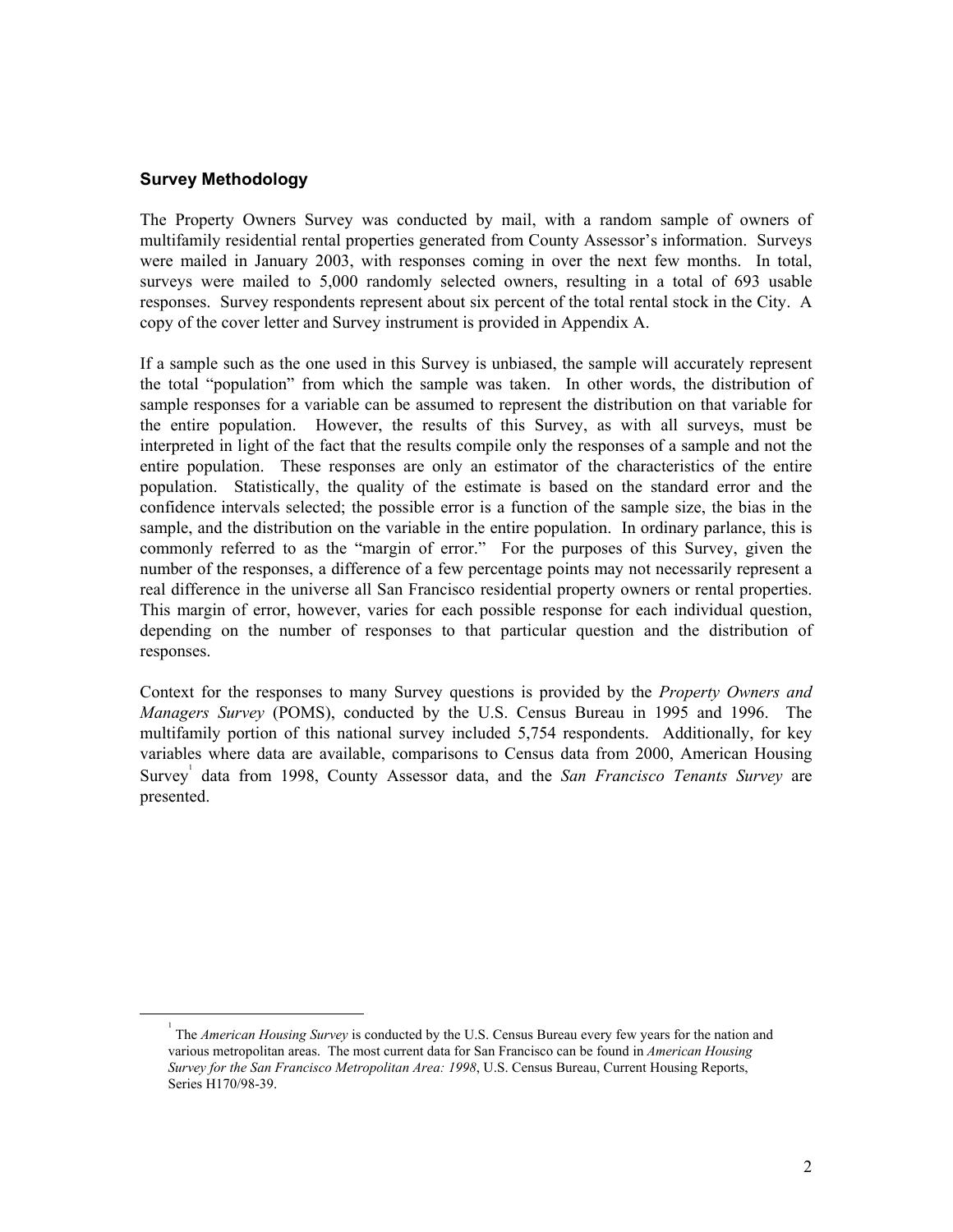# **Characteristics of San Francisco Property Owners**

<span id="page-11-0"></span>Survey respondents answered a range of questions regarding themselves and their households. They provided information on gender, age, ethnicity, place of residence, employment and occupational status, and total household income. The results are found in Tables 1 through 5 and discussed below.

# **Gender, Age, and Ethnicity**

*Gender.* Nearly two thirds of Survey respondents are male (see Table 1). This is similar to the response for the Census's Property Owners and Managers Survey (POMS) where slightly over 70 percent of respondents are male. In contrast, slightly over half of the Tenant Survey respondents are women, and the population of San Francisco is nearly evenly split.

*Age.* San Francisco landlords are somewhat older on average than householders living in the City, with a median age of 59, as compared with 45 for householders (see Table 1). Property owners nationwide are similarly aged, with a median age of 55. Both for the City and nationwide, less than 10 percent of property owners are under 35.

*Ethnicity*. As shown also in Table 1, slightly under two thirds of the landlord Survey respondents are White and just under one-fourth are Asian. No other group comprises more than five percent of respondents.

The Tenant Survey shows a similar proportion of Whites, but the mix of other ethnic/racial groups is different, with 12 percent Latino respondents, only nine percent Asian respondents, and eight percent African-American respondents. Based on Census data San Francisco residents overall are less likely than property owners to be Whites (44 percent), and more likely to be African-American, Latino, or Asian. The POMS data indicates a much higher percentage of Whites (81 percent) for property owners nationwide than among owners of San Francisco rental property, with higher percentages also of African Americans and Latinos, and lower proportions of Asian/Pacific Islanders.

# **Place of Residence of Respondents**

*Inside or Outside San Francisco.* Over three-fourths of the Survey respondents live in the City, as shown in Table 2. The remainder generally lives somewhere else in the Bay Area. The complete County Assessor's data show a similar pattern, an indicator that the Survey respondents are fairly representative of all San Francisco landlords for this item.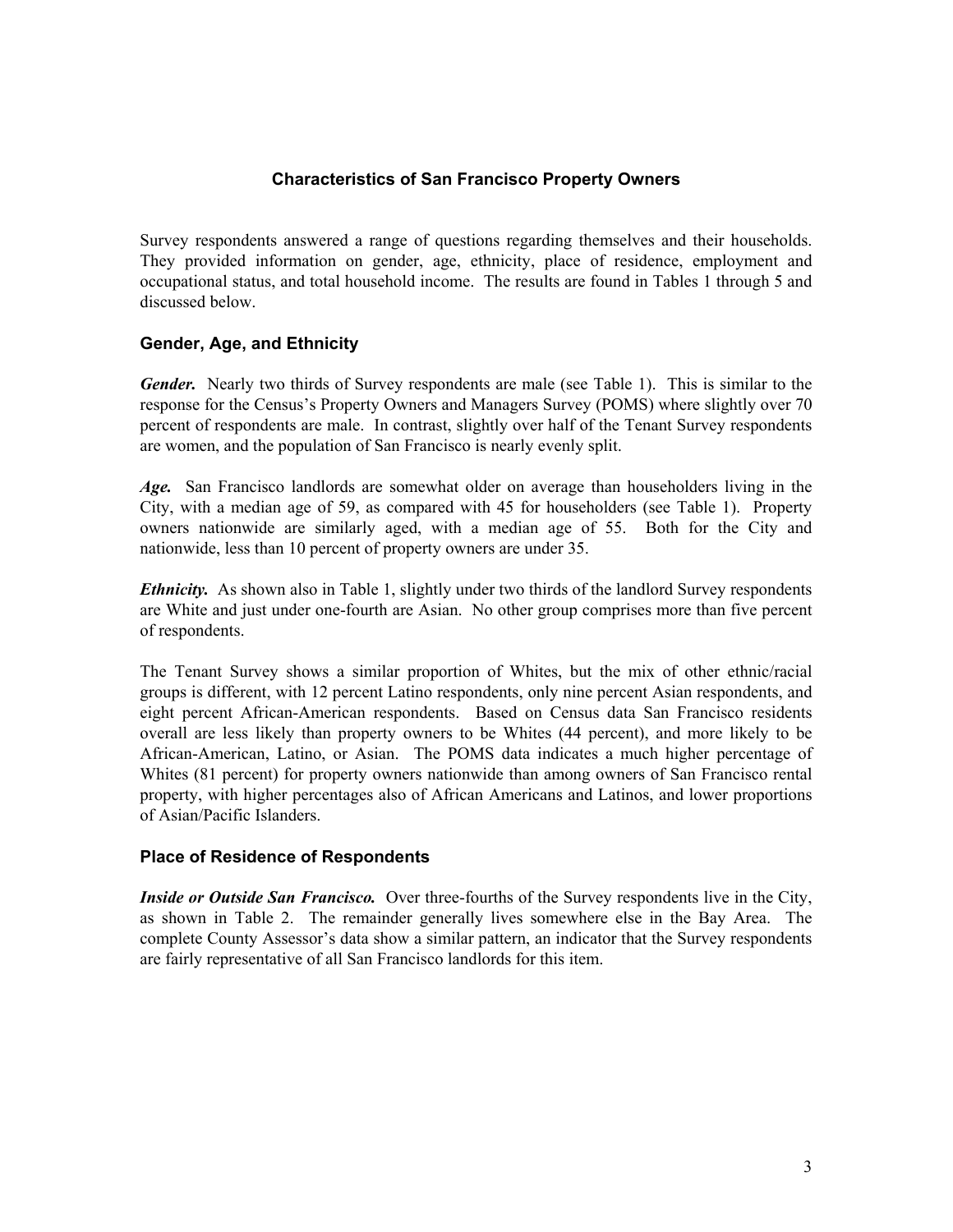*Location of Respondents by San Francisco Planning Area.* Respondents who live in the City are not clustered in any single Planning Area<sup>2</sup>, but are concentrated in six of the 12 Areas, with 84 percent of the San Francisco total in the Central, Mission/Bernal Heights, Northeast/Downtown, Richmond, Sunset, and Western Addition/Buena Vista Planning Areas (see Table 2). For the entire set of multifamily rental properties in the Assessor's database, this percentage was 79 percent.

Interestingly, the Tenant Survey responses are clustered in the same areas, with 77 percent of respondents in these same six areas, although tenants are less likely to be in the Central and Western Addition/Buena Vista Areas and more likely to be in the Northeast/Downtown Area. Overall, 2000 Census data for all households in San Francisco households (both renters and owners) indicate they are concentrated to a somewhat lesser extent (72 percent) in the six Planning Areas listed above.

*Tenure Status.* Very few Survey respondents are renters of their own place of residence (see Table 2); only four percent live in rental units. By comparison, 65 percent of San Francisco households are renter-occupied.

*Owner Residence on Subject Property.* As shown in Table 3, over 40 percent of the San Francisco landlord Survey respondents live on the subject property (the property that is the subject of the Survey). This is indicative of a high proportion of small property owners who live in buildings they own where they rent the other units. In contrast, only 26 percent of POMS respondents live on the subject property.

*Availability of Other Units for Rent on Property of Owner's Residence.* Over half of the Survey respondents (54 percent) live in a building where there are other units available for rent, another likely indicator of the presence of many small-property landlords (see Table 3).

**Rent Control Status of Other Units Available for Rent in Owner's Building.** For those reporting rental units available in their building of residence, 82 percent report that the units are rent-controlled. This finding is not unexpected given the high percentage of Survey respondents living in San Francisco, where most rental units are rent-controlled.

<span id="page-12-0"></span> $\frac{1}{2}$  Planning Area information was derived from Zip Codes given by the respondents. In some cases, Planning Areas had to be combined to match Zip Code boundaries, for a total of 12 Zip Code Planning Area equivalents (see Table 2).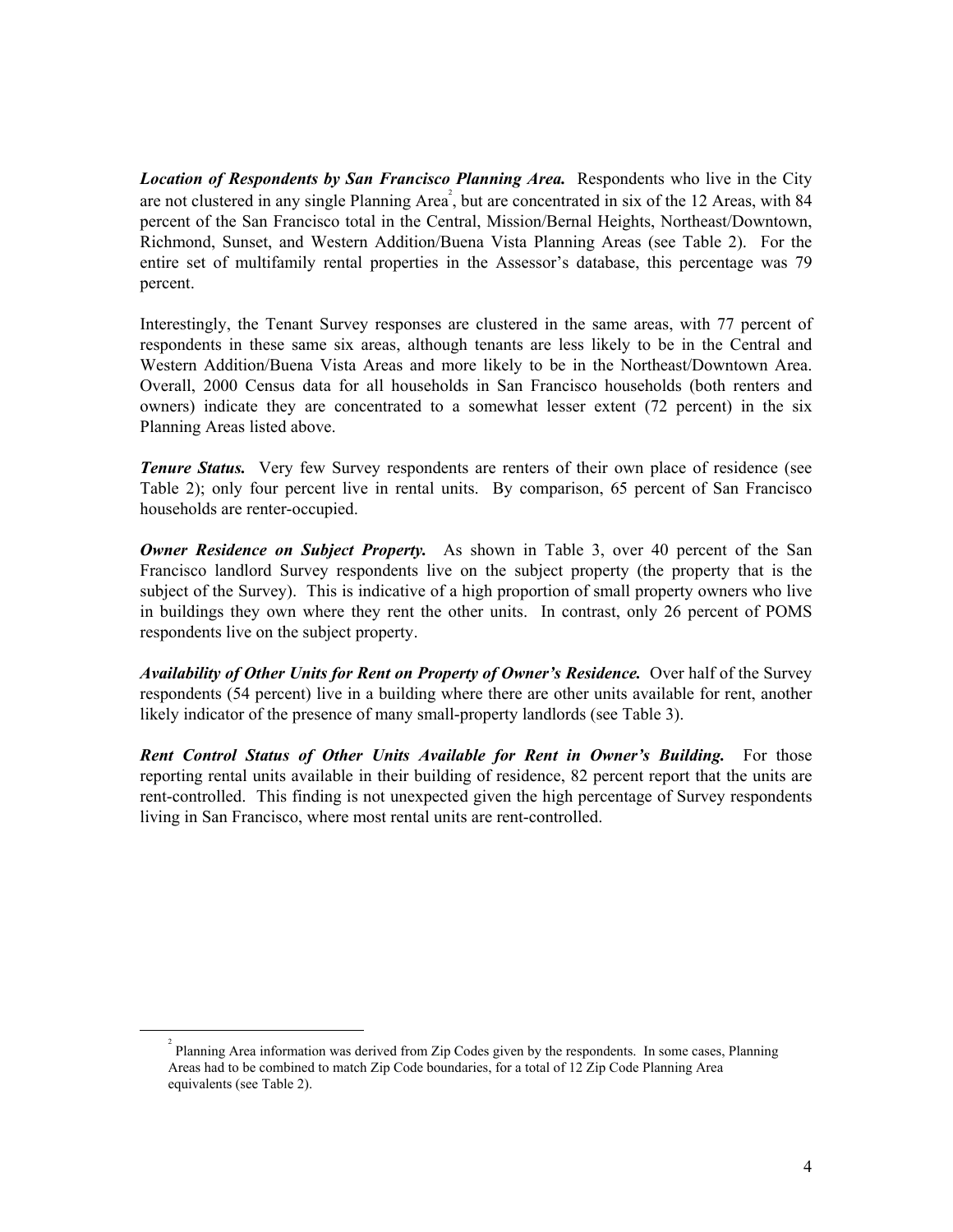#### <span id="page-13-0"></span>**Table 1: Basic Demographic Characteristics of San Francisco Property Owners**

#### **GENDER**

| Gender | <b>Property Owner</b><br><b>Survey Responses</b> |         |  |        | Tenant Survev<br>Respondents |  |         | San Francisco Residents.<br>2000 | U.S. Property Owners and<br><b>Managers Survey (POMS)</b> |         |
|--------|--------------------------------------------------|---------|--|--------|------------------------------|--|---------|----------------------------------|-----------------------------------------------------------|---------|
|        | Number                                           | Percent |  | Number | Percent                      |  | Number  | Percent                          | Number                                                    | Percent |
| Male   | 490                                              | 64%     |  | 270    | 47%                          |  | 394.828 | 51%                              | 1,639,634                                                 | 71%     |
| Female | 278                                              | 36%     |  | 305    | 53%                          |  | 381.905 | 49%                              | 661.990                                                   | 29%     |
| Total  | 768<br>(b)                                       | 100%    |  | 575    | 100%                         |  | 776,733 | 100%                             | 2,301,624                                                 | 100%    |

| San Francisco Residents,<br>2000 |         |  |  |  |  |  |  |
|----------------------------------|---------|--|--|--|--|--|--|
| Number                           | Percent |  |  |  |  |  |  |
| 394.828                          | 51%     |  |  |  |  |  |  |
| 381,905                          | 49%     |  |  |  |  |  |  |
| 776.733                          | 100%    |  |  |  |  |  |  |

| U.S. Property Owners and<br>Managers Survey (POMS) |         |  |  |  |  |  |  |  |
|----------------------------------------------------|---------|--|--|--|--|--|--|--|
| (a)                                                |         |  |  |  |  |  |  |  |
| Number                                             | Percent |  |  |  |  |  |  |  |
| 1.639.634                                          | 71%     |  |  |  |  |  |  |  |
| 661.990                                            | 29%     |  |  |  |  |  |  |  |
|                                                    |         |  |  |  |  |  |  |  |
| 2,301,624                                          | 100%    |  |  |  |  |  |  |  |

(a) Non-institutional owners of multifamily properties only who reported gender.

(b) Some SF property owner survey respondents checked both boxes, and indicated that they were a couple; these 105 responses have been counted as both male and female, so total is greater than number of respondents.

# **AGE OF RESPONDENT**

|                | Property Owner            |      |  |  |  |
|----------------|---------------------------|------|--|--|--|
| Age            | <b>Survey Respondents</b> |      |  |  |  |
|                | Number<br>Percent         |      |  |  |  |
| 18 to 24 (b)   |                           | 0%   |  |  |  |
| 25 to 34       | 13                        | 2%   |  |  |  |
| 35 to 54       | 250                       | 37%  |  |  |  |
| 55 to 64       | 192                       | 29%  |  |  |  |
| 65 and over    | 215                       | 32%  |  |  |  |
|                |                           |      |  |  |  |
| Total (b)      | 670                       | 100% |  |  |  |
| Median Age (c) | 59                        |      |  |  |  |

|                |                       |         |  |                    |         |                        |         |  |  | U.S. Property Owners and |  |
|----------------|-----------------------|---------|--|--------------------|---------|------------------------|---------|--|--|--------------------------|--|
|                | <b>Property Owner</b> |         |  | San Francisco      |         | Managers Survey (POMS) |         |  |  |                          |  |
| Age            | Survey Respondents    |         |  | Householders, 2000 |         | (a)                    |         |  |  |                          |  |
|                | Number                | Percent |  | Number             | Percent | Number                 | Percent |  |  |                          |  |
| 18 to 24 (b)   |                       | 0%      |  | 14.313<br>(b)      | 4%      | 4,232                  | 0.2%    |  |  |                          |  |
| 25 to 34       | 13                    | 2%      |  | 80.371             | 24%     | 128.844                | 6%      |  |  |                          |  |
| 35 to 54       | 250                   | 37%     |  | 131.607            | 40%     | 921,136                | 43%     |  |  |                          |  |
| 55 to 64       | 192                   | 29%     |  | 37.542             | 11%     | 507,599                | 23%     |  |  |                          |  |
| 65 and over    | 215                   | 32%     |  | 65.867             | 20%     | 600.315                | 28%     |  |  |                          |  |
| Total (b)      | 670                   | 100%    |  | 329.700            | 100%    | 2,162,127              | 100%    |  |  |                          |  |
| ledian Age (c) | 59                    |         |  | 45                 |         | 55                     |         |  |  |                          |  |

| U.S. Property Owners and      |         |  |  |  |  |  |  |
|-------------------------------|---------|--|--|--|--|--|--|
| Managers Survey (POMS)<br>(a) |         |  |  |  |  |  |  |
| Number                        | Percent |  |  |  |  |  |  |
| 4,232                         | 0.2%    |  |  |  |  |  |  |
| 128.844                       | 6%      |  |  |  |  |  |  |
| 921,136                       | 43%     |  |  |  |  |  |  |
| 507,599                       | 23%     |  |  |  |  |  |  |
| 600.315                       | 28%     |  |  |  |  |  |  |
|                               |         |  |  |  |  |  |  |
| 2,162,127                     | 100%    |  |  |  |  |  |  |
|                               |         |  |  |  |  |  |  |

(a) Non-institutional owners of multifamily properties only who reported age.

(b) Census 2000 data includes householders 15 to 24.

(c) Median estimated from grouped interval data for survey and Census 2000.

#### **ETHNICIT**

|                        |                       |           |                                                  |               |             |  |                               |             |  |  | U.S. Property Owners and |     |           |
|------------------------|-----------------------|-----------|--------------------------------------------------|---------------|-------------|--|-------------------------------|-------------|--|--|--------------------------|-----|-----------|
|                        | <b>Property Owner</b> |           | San Francisco Residents.<br><b>Tenant Survey</b> |               |             |  | <b>Managers Survey (POMS)</b> |             |  |  |                          |     |           |
| Ethnicity              | Survey Respondents    |           |                                                  |               | Respondents |  |                               | 2000        |  |  |                          | (a) |           |
|                        | <b>Number</b>         | Percent I |                                                  | <b>Number</b> | Percent     |  | Number                        | Percent     |  |  | Number                   |     | Percent   |
| White                  | 408                   | 64%       |                                                  | 346           | 62%         |  | 338.909                       | 44%         |  |  | 1,839,910                |     | 81%       |
| African-American       | 11                    | 2%        |                                                  | 47            | 8%          |  | 58.791                        | 8%          |  |  | 189.617                  |     | 8%        |
| Latino                 | 17                    | 3%        |                                                  | 68            | 12%         |  | 109.504                       | 14%         |  |  | 130.301                  |     | 6%        |
| Asian                  | 146                   | 23%       |                                                  | 48            | 9%          |  | 238.173                       | 31%         |  |  |                          |     |           |
| Pacific Islander       | 3                     | 0.5%      |                                                  | 3             | $1\%$       |  | 3.602                         | 0.5%        |  |  | 86,440                   | (b) | 4%        |
| Native American        |                       | 0.2%      |                                                  | $\mathbf{2}$  | 0.4%        |  | 2.020                         | 0.3%        |  |  | 2.898                    |     | 0.1%      |
| More than one of above | 33                    | 5%        |                                                  | 24            | 4%          |  | 23.154                        | 3%          |  |  | NA.                      | (c) | <b>NA</b> |
| Other                  | 22                    | 3%        |                                                  | 23            | 4%          |  | 2.580                         | $0.3\%$ (d) |  |  | 18,382                   |     | 1%        |
| Total                  | 641                   | 100%      |                                                  | 561           | 100%        |  | 776.733                       | 100%        |  |  | 2.267.548                |     | 100%      |

|                          |            |         | U.S. Property Owners and |     |         |  |  |
|--------------------------|------------|---------|--------------------------|-----|---------|--|--|
| San Francisco Residents. |            |         | Managers Survey (POMS)   |     |         |  |  |
| 2000                     |            |         |                          | (a) |         |  |  |
| Number                   | Percent    |         | Number                   |     | Percent |  |  |
| 338.909                  | 44%        |         | 1.839.910                |     | 81%     |  |  |
| 58.791                   | 8%         | 189.617 |                          |     | 8%      |  |  |
| 109.504                  | 14%        | 130.301 |                          |     | 6%      |  |  |
| 238.173                  | 31%        |         |                          | 4%  |         |  |  |
| 3.602                    | 0.5%       |         | 86.440                   | (b) |         |  |  |
| 2.020                    | 0.3%       |         | 2.898                    |     | 0.1%    |  |  |
| 23.154                   | 3%         |         | NA                       | (c) | NA      |  |  |
| 2.580                    | $0.3%$ (d) |         | 18.382                   |     | 1%      |  |  |
|                          |            |         |                          |     |         |  |  |
| 776.733                  | 100%       |         | 2.267.548                |     | 100%    |  |  |

|  | (a) Non-institutional owners of multifamily properties who listed race/ethnicity. |
|--|-----------------------------------------------------------------------------------|

(b) Asians and Pacific Islanders combined in POMS.

(c) More than one race not available category in POMS.

(d) Other defined as some other race alone for Census.

Sources: U.S. Census Bureau, SF1, 2000; U.S. Census Bureau, Property Owners and Managers Survey (POMS), 1995; Bay Area Economics, 2003.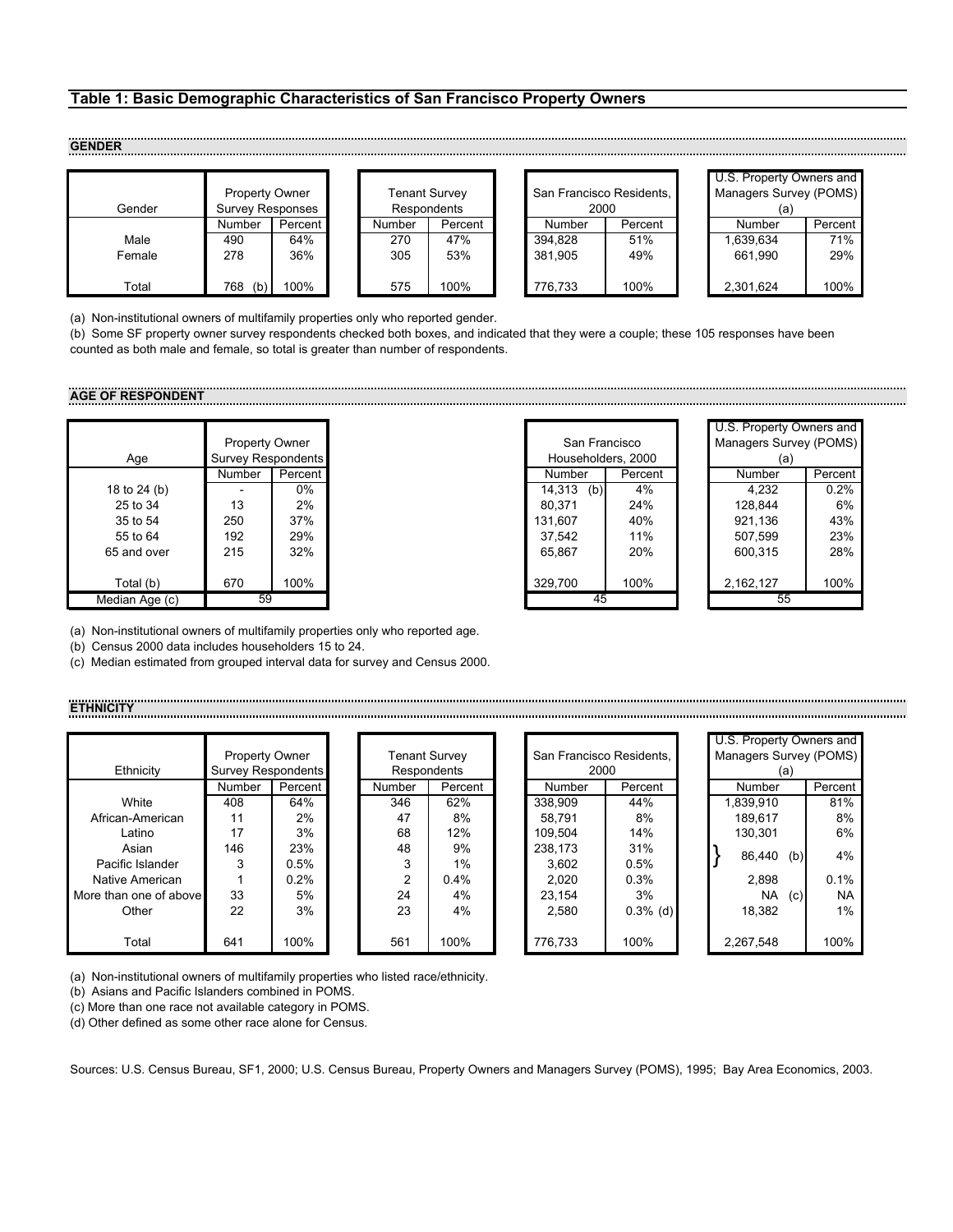### <span id="page-14-0"></span>**Table 2: Residence of Respondents**

# **PLACE OF RESIDENCE**

|                    | <b>Property Owner</b>     |         | Ownership of Residential |         |
|--------------------|---------------------------|---------|--------------------------|---------|
| Place of Residence | <b>Survey Respondents</b> |         | Rental Properties (a)    |         |
|                    | Number                    | Percent | Number                   | Percent |
| San Francisco      | 521                       | 77%     | 29.409                   | 80%     |
| Elsewhere          | 156                       | 23%     | 7.469                    | 20%     |
| Total              | 677                       | 100%    | 36,878                   | 100%    |

(b) By owner's mailing address, for multiunit properties with at least one unit without a homeowners exemption. May not be actual residence of owners. Excludes an extremely small number of properties with owner addresses outside U.S.

# **LOCATION OF RESPONDENT PLACE OF RESIDENCE BY ZIP CODE PLANNING AREA EQUIVALENTS (a**

|                              |            |                        |                          |         |        |                 | San Francisco     |         |
|------------------------------|------------|------------------------|--------------------------|---------|--------|-----------------|-------------------|---------|
|                              |            | <b>Property Owners</b> | Ownership of Residential |         |        | Tenants (Tenant | Households - 2000 |         |
|                              |            | (Survey)               | Rental Properties (b)    |         |        | Survey)         | U.S. Census       |         |
|                              | Number     | Percent                | <b>Number</b>            | Percent | Number | Percent         | <b>Number</b>     | Percent |
| Central                      | 87         | 18%                    | 3,693                    | 13%     | 59     | 10%             | 30,470            | 9%      |
| Ingleside                    | 17         | 3%                     | 1,112                    | 4%      | 28     | 5%              | 17,482            | 5%      |
| Marina                       | 29         | 6%                     | 1,801                    | 6%      | 19     | 3%              | 14,161            | 4%      |
| Mission/Bernal Heights       | 60         | 12%                    | 2,839                    | 10%     | 77     | 14%             | 26,088            | 8%      |
| Northeast/Downtown           | 51         | 10%                    | 4,116                    | 14%     | 97     | 17%             | 73,211            | 22%     |
| Presidio/Treasure Island     |            | 0%                     | 16                       | 0.1%    | 2      | 0.4%            | 1,262             | 0.4%    |
| Richmond                     | 64         | 13%                    | 5,719                    | 19%     | 77     | 14%             | 34,583            | 10%     |
| South of Market              | 20         | 4%                     | 1,381                    | 5%      | 33     | 6%              | 19,992            | 6%      |
| South Bayshore               | 3          | 0.6%                   | 415                      | 1.4%    | 14     | 2.5%            | 9,296             | 3%      |
| South Central                | 11         | 2%                     | 1,520                    | 5%      | 34     | 6%              | 30,890            | 9%      |
| Sunset                       | 53         | 11%                    | 3,488                    | 12%     | 54     | 10%             | 36,651            | 11%     |
| Western Addition/Buena Vista | 95         | 19%                    | 3,309                    | 11%     | 68     | 12%             | 35,614            | 11%     |
| San Francisco Total          | 490<br>(c) | 100%                   | 29,409                   | 100%    | 562    | 100%            | 329,700           | 100%    |
| San Francisco                | 490        | 78%                    | 29,409                   | 80%     |        |                 |                   |         |
| Other Bay Area               | 119        | 19%                    | 5,446                    | 15%     |        |                 |                   |         |
| <b>Other California</b>      | 19         | 3%                     | 1,583                    | 4%      |        |                 |                   |         |
| Other U.S.                   | 4          | $1\%$                  | 440                      | $1\%$   |        |                 |                   |         |
| Total                        | 632        | 100%                   | 36,878                   | 100%    |        |                 |                   |         |

|  | San Francisco     |         |
|--|-------------------|---------|
|  | Households - 2000 |         |
|  | U.S. Census       |         |
|  | Number            | Percent |
|  | 30.470            | 9%      |
|  | 17.482            | 5%      |
|  | 14,161            | 4%      |
|  | 26.088            | 8%      |
|  | 73,211            | 22%     |
|  | 1.262             | $0.4\%$ |
|  | 34.583            | 10%     |
|  | 19.992            | 6%      |
|  | 9.296             | 3%      |
|  | 30,890            | 9%      |
|  | 36,651            | 11%     |
|  | 35.614            | 11%     |
|  | 329,700           | 100%    |

(a) San Francisco Planning Areas are defined by Census Tract boundaries. The areas listed here are defined by Zip Codes as they best correspond to the Planning Area Boundaries. In some cases it was necessary to combine Planning

Areas. See Appendix B.

(b) By Zip Code of owner's mailing address, for multiunit properties with at least one unit without a homeowners exemption. May not be actual residence of owners. Excludes an extremely small number of properties with owner addresses outside U.S.

(c) May vary from total count of SF resident property owners above due to non-responses to this question.

**TENURE STATUS**

|        | <b>Property Owner</b> | <b>Survey Respondents</b> | San Francisco Households<br>2000 U.S. Census |         |
|--------|-----------------------|---------------------------|----------------------------------------------|---------|
|        | Number                | Percent                   | Number                                       | Percent |
| Renter | 24                    | 4%                        | 214,309                                      | 65%     |
| Owner  | 646                   | 96%                       | 115.391                                      | 35%     |
| Total  | 670                   | 100%                      | 329.700                                      | 100%    |

Sources: U.S. Census Bureau, SF1 2000; Bay Area Economics, 2002 and 2003.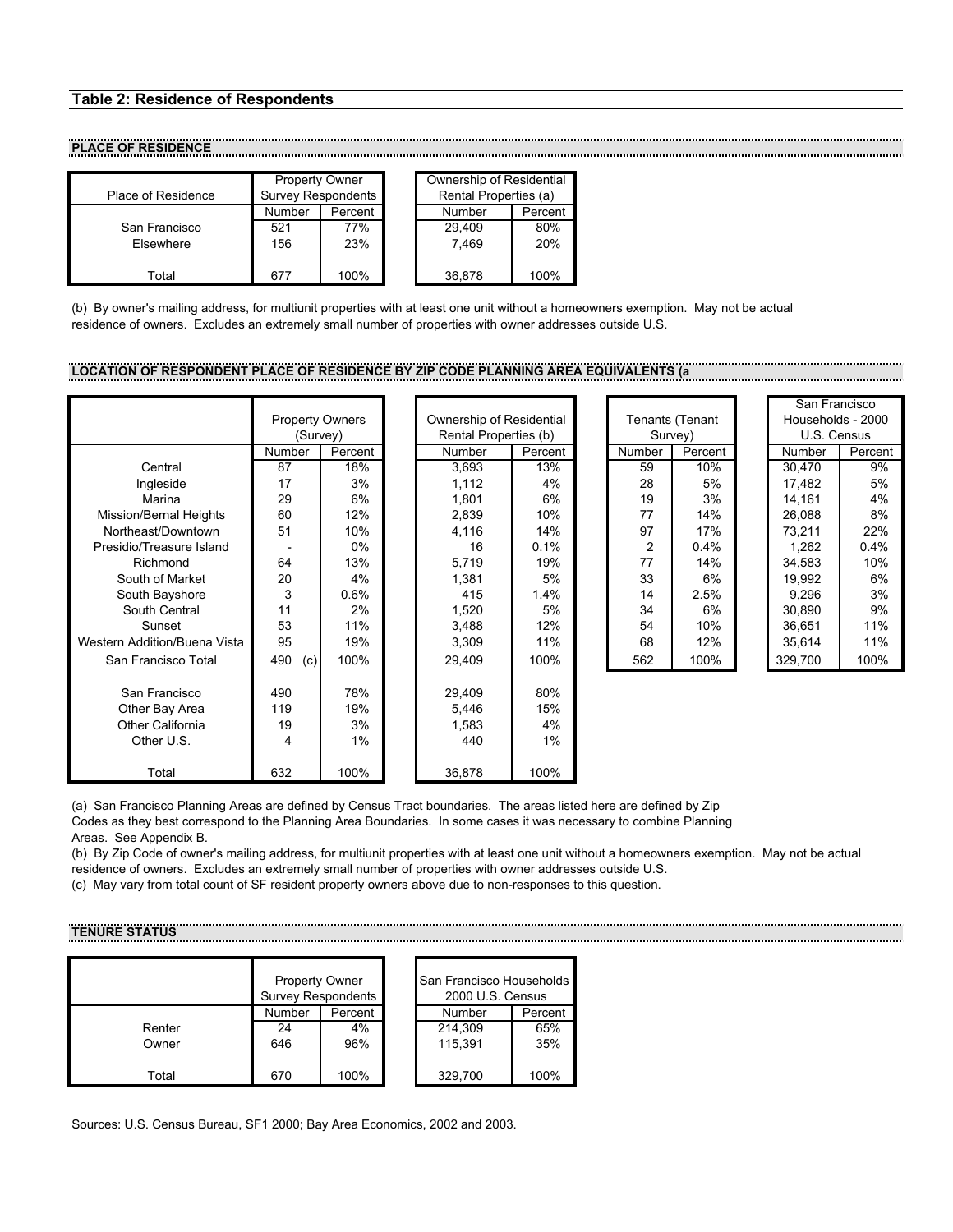## <span id="page-15-0"></span>**Table 3: Residence of Respondents, continued**

## **OWNER LIVES ON SUBJECT PROPERTY**

| Owner Lives on |        | <b>Property Owner</b><br>Survey | U.S. Property Owners<br>and Managers Survey |         |
|----------------|--------|---------------------------------|---------------------------------------------|---------|
| Property       | Number | Respondents<br>Percent          | $(POMS)$ $(a)$<br>Number                    | Percent |
| Yes            | 288    | 42%                             | 548,437                                     | 26%     |
| No             | 398    | 58%                             | 1,593,734                                   | 74%     |
| Total          | 686    | 100%                            | 2,142,171                                   | 100%    |

|         | <b>Property Owner</b> | U.S. Property Owners             |         |  |
|---------|-----------------------|----------------------------------|---------|--|
|         | Survey<br>Respondents | and Managers Survey<br>(POMS)(a) |         |  |
| Numberl | Percent               | Number                           | Percent |  |
| 288     | 42%                   | 548.437                          | 26%     |  |
| 398     | 58%                   | 1,593,734                        | 74%     |  |
| 686     | 100%                  | 2,142,171                        | 100%    |  |

(a) Non-institutional owners only; for responding owners of multifamily properties.

## **AVAILABILITY OF OTHER UNITS IN OWNER-OCCUPIED BUILDING**

| Other Units in            |     | <b>Property Owner</b> |
|---------------------------|-----|-----------------------|
| <b>Building Available</b> |     | Survey                |
| for Rent                  |     | Respondents           |
|                           |     | Number Percent        |
| Yes                       | 320 | 54%                   |
| N٥                        | 271 | 46%                   |
|                           |     |                       |
| Total                     | 591 | 100%                  |

# **RENT CONTROL STATUS OF OTHER UNITS AVAILABLE FOR RENT IN OWNER-OCCUPIED BUILDING**

|                            |        | <b>Property Owner</b> |
|----------------------------|--------|-----------------------|
| <b>Available Units are</b> |        | Survey                |
| Rent-Controlled            |        | Respondents           |
|                            | Number | Percent               |
| Yes                        | 245    | 82%                   |
| N٥                         | 55     | 18%                   |
| Total                      | 300    | 100%                  |

Sources: U.S. Census Bureau, SF1, 2000; U.S. Census Bureau, Property Owners and Managers Survey (POMS), 1995; Bay Area Economics, 2003.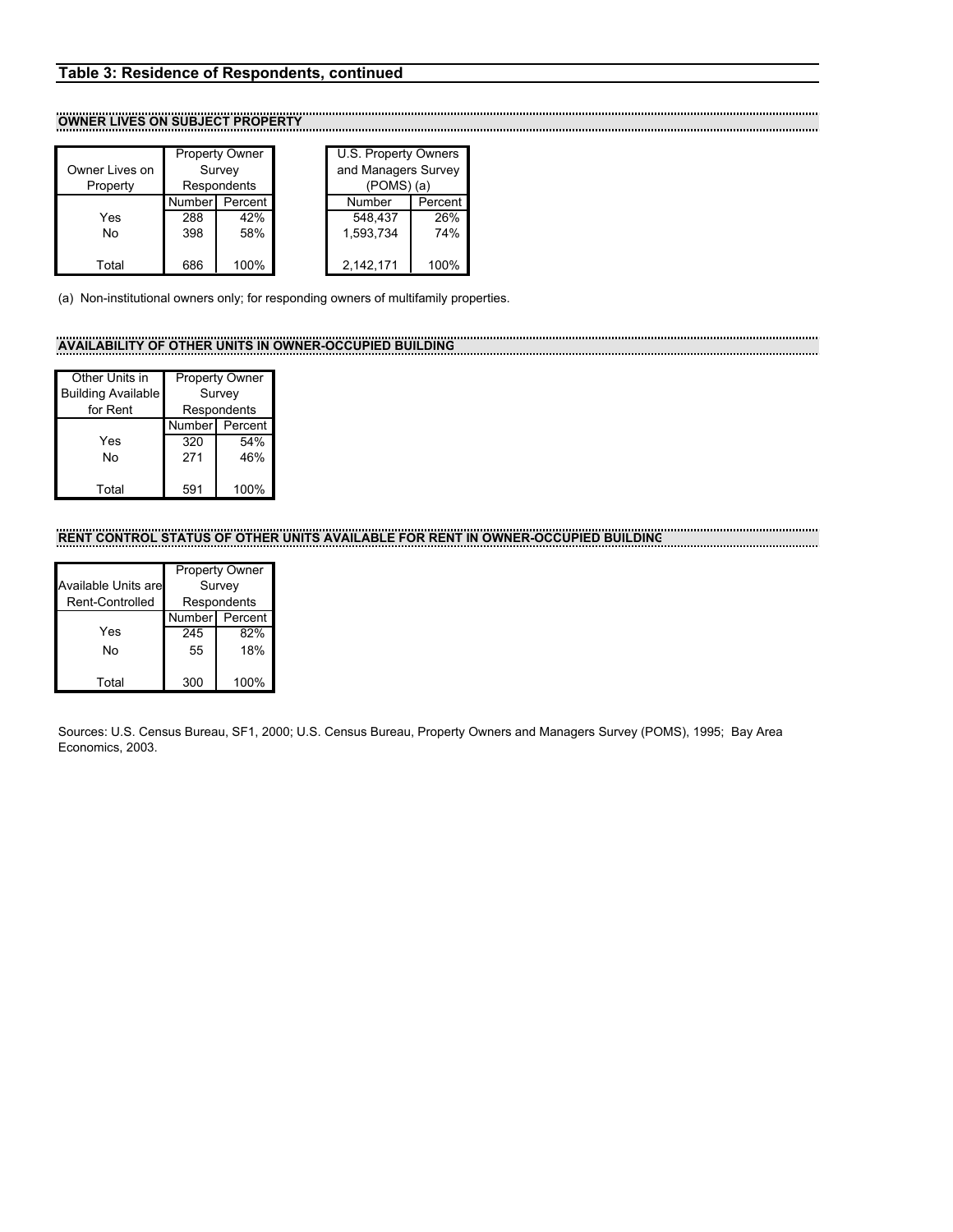# <span id="page-16-0"></span>**Employment and Occupation**

*Current Employment Status.* As shown in Table 4, 61 percent of the respondents indicate they are currently employed. In comparison, 71 percent of Tenant Survey respondents and 63 percent of all San Francisco residents 16 or older are employed.

*Place of Employment.* Nearly three-quarters of the Survey respondents work in San Francisco, somewhat lower than the 81 percent for the Tenant Survey and 77 percent for City residents overall.

*Occupational Status.* The Property Owners Survey respondents who have jobs other than managing their properties are concentrated in executive and professional occupations, with over half in these two major categories (see Table 4). Employed City residents overall have a somewhat broader occupational mix; in particular there is a higher proportion of residents in administrative support and clerical jobs.<sup>3</sup> POMS results show that nationally, property owners are not as concentrated in professional occupations as shown by the local Survey. This may be a reflection of the high concentration of professional occupations in the Bay Area and in San Francisco.

*Percent of Working Time Devoted to Residential Property Ownership and Management.* Most of the Survey respondents are not working primarily as property owners or managers. Only 11 percent devote all of their working time to these tasks (see Table 4). Nearly 60 percent spend less than 25 percent of their working time as property owners or managers. These results are similar to those from the national POMS survey.

<span id="page-16-1"></span> <sup>3</sup> It should be noted that Census data include all employment, while the property owners surveys (San Francisco and POMS) include only occupations other than property ownership and management. Also, property owners could list more than one occupation, while Census respondents had to choose a primary occupation.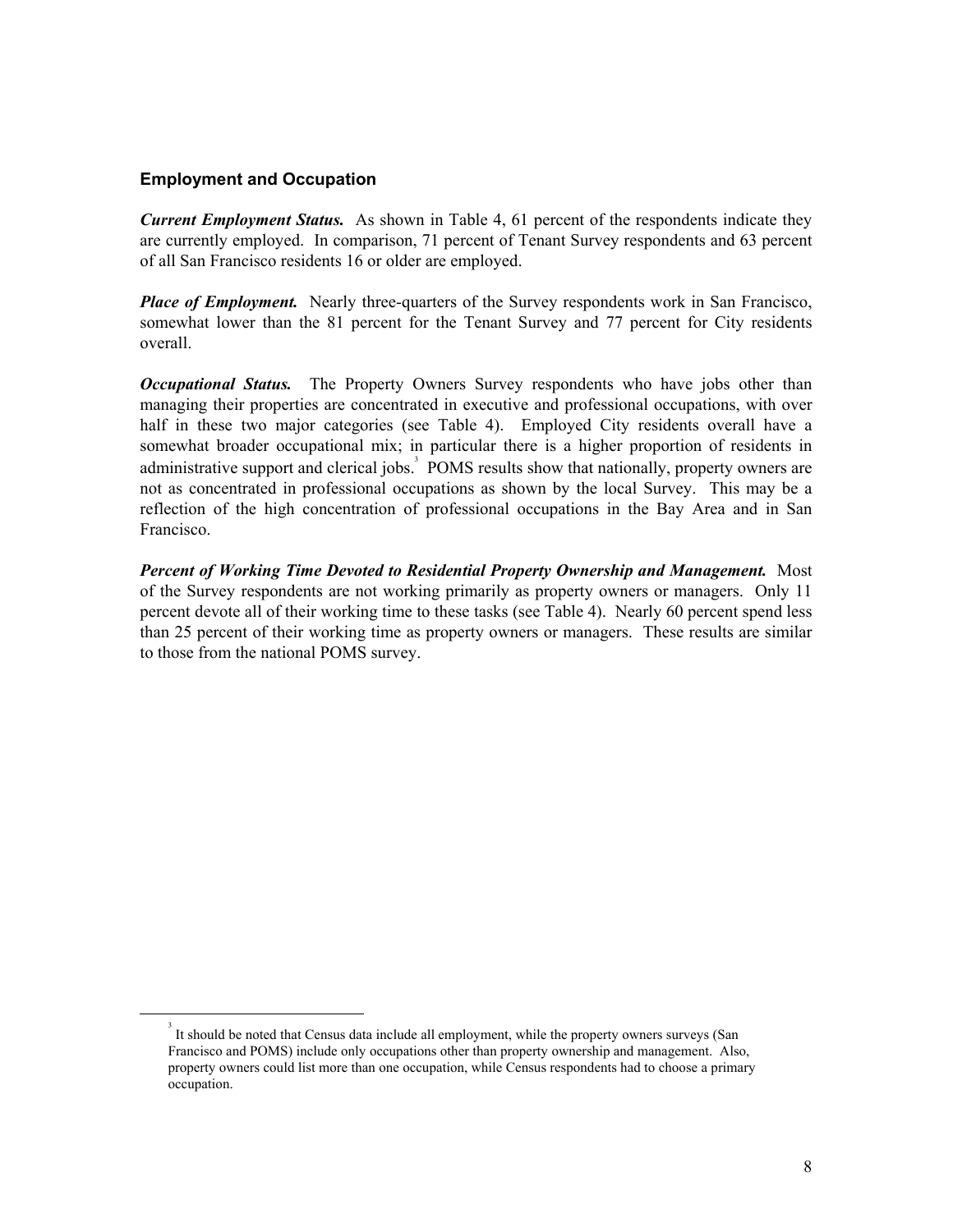#### <span id="page-17-0"></span>**Table 4: Employment and Occupation**

#### **CURRENT EMPLOYMENT STATUS**

| <b>Employment Status</b> |        | <b>Property Owner</b><br>Survey<br><b>Respondents</b> | <b>Tenant Survey</b><br>Respondents |         | SF Residents 16 and<br>Older, 2000 |         |
|--------------------------|--------|-------------------------------------------------------|-------------------------------------|---------|------------------------------------|---------|
|                          | Number | Percent                                               | Number                              | Percent | Number                             | Percent |
| Employed (a)             | 403    | 61%                                                   | 408                                 | 71%     | 427.823                            | 63%     |
| Not Currently Employed   | 257    | 39%                                                   | 167                                 | 29%     | 248.553                            | 37%     |
| Total                    | 660    | 100%                                                  | 575                                 | 100%    | 676.376                            | 100%    |

(a) In civilian labor force.

#### **PLACE OF EMPLOYMENT**

| Place of Employment |        | <b>Property Owner</b><br>Survey<br>Respondents | <b>Tenant Survey</b><br>Respondents |         | <b>SF Resident Workers 16</b><br>and Older, 2000 |         |
|---------------------|--------|------------------------------------------------|-------------------------------------|---------|--------------------------------------------------|---------|
|                     | Number | Percent                                        | Number                              | Percent | Number                                           | Percent |
| San Francisco       | 263    | 72%                                            | 322                                 | 81%     | 322,009                                          | 77%     |
| Elsewhere           | 103    | 28%                                            | 78                                  | 20%     | 96.544                                           | 23%     |
|                     |        |                                                |                                     |         |                                                  |         |
| Total               | 366    | 100%                                           | 400                                 | 100%    | 418,553                                          | 100%    |

#### **OTHER OCCUPATION OF RESPONDENT/OWNER**

| Occupation                                                                |                | <b>Property Owner</b><br><b>Survey Responses</b><br>(a) | San Francisco Employed<br>Residents 16 or Older -<br>2000 U.S. Census (b) |                  | U.S. Property Owners<br>and Managers Survey<br>$(POMS)$ (c) |
|---------------------------------------------------------------------------|----------------|---------------------------------------------------------|---------------------------------------------------------------------------|------------------|-------------------------------------------------------------|
|                                                                           | Number         | Percent                                                 | Number                                                                    | Percent          | Number                                                      |
| Executive, administrative,<br>managerial<br>Professional (legal, medical, | 137            | 24%                                                     | 85,509                                                                    | 20%              | 333,285                                                     |
| educational, etc.)<br>ГесһnісаІ                                           | 167<br>50      | 29%<br>9%                                               | 121.295                                                                   | 28%              | 296.997<br>117,129                                          |
| Administrative support, clerical<br>Sales<br>Precision craft or repair    | 25<br>50<br>47 | 4%<br>9%<br>8%                                          | 61.496<br>47.820<br>6.931                                                 | 14%<br>11%<br>2% | 59.941<br>185,082<br>112,838                                |
| Other                                                                     | 101            | 18%                                                     | 104.772                                                                   | 24%              | 438.090                                                     |
| Total                                                                     | 577            | 100%                                                    | 427,823                                                                   | 100%             | 1,543,361                                                   |

| Occupation                                                             |           | <b>Property Owner</b><br><b>Survey Responses</b><br>(a) |  |         | San Francisco Employed<br>Residents 16 or Older -<br>2000 U.S. Census (b) | U.S. Property Owners<br>and Managers Survey<br>$(POMS)$ (c) |           |
|------------------------------------------------------------------------|-----------|---------------------------------------------------------|--|---------|---------------------------------------------------------------------------|-------------------------------------------------------------|-----------|
|                                                                        | Numberl   | Percent                                                 |  | Number  | Percent                                                                   | Number                                                      | Percent   |
| xecutive, administrative,<br>managerial<br>ofessional (legal, medical, | 137       | 24%                                                     |  | 85,509  | 20%                                                                       | 333,285                                                     | 22%       |
| educational, etc.)<br>Technical                                        | 167<br>50 | 29%<br>9%                                               |  | 121.295 | 28%                                                                       | 296.997<br>117,129                                          | 19%<br>8% |
| ninistrative support, clerical                                         | 25        | 4%                                                      |  | 61,496  | 14%                                                                       | 59,941                                                      | 4%        |
| Sales                                                                  | 50        | 9%                                                      |  | 47,820  | 11%                                                                       | 185,082                                                     | 12%       |
|                                                                        | 47        | 8%                                                      |  | 6.931   | 2%                                                                        | 112,838                                                     | 7%        |
| റther                                                                  | 101       | 18%                                                     |  | 104.772 | 24%                                                                       | 438.090                                                     | 28%       |
| Total                                                                  | 577       | 100%                                                    |  | 427,823 | 100%                                                                      | 1,543,361                                                   | 100%      |

(a) Lists occupations other than property ownership/management. Respondents were able to list more than one occupation.

(b) Employed civilian population 16 years of age or older. Includes all occupations.

(c) Non-institutional owners only; for owners of multifamily properties only who stated at least one listed occupation.

Respondents were able to list more than one occupation.

#### **PERCENT OF WORKING TIME DEVOTED TO RESIDENTIAL PROPERTY OWNERSHIP & MANAGEMENT**

|                   |        | <b>Property Owner</b> | U.S. Property Owners |        |
|-------------------|--------|-----------------------|----------------------|--------|
|                   |        | Survey                | and Managers Survey  |        |
| % of Working Time |        | Respondents           | $(POMS)$ (a)         |        |
|                   | Number | Percent               | Number               | Percen |
| 100%              | 73     | 11%                   | 276,227              |        |
| 75% to 99%        | 35     | 5%                    | 90.024               |        |
| 50% to 74%        | 45     | 7%                    | 129,666              |        |
| 25% to 49%        | 122    | 18%                   | 263,838              |        |
| Less than 25%     | 389    | 59%                   | 1.358.917            |        |
|                   |        |                       |                      |        |
| Total             | 664    | 100%                  | 2,118,672            |        |

| Property Owner |             | U.S. Property Owners |                     |  |
|----------------|-------------|----------------------|---------------------|--|
|                | Survey      |                      | and Managers Survey |  |
|                | Respondents | $(POMS)$ (a)         |                     |  |
| Number         | Percent     | Number               | Percent             |  |
| 73             | 11%         | 276,227              | 13%                 |  |
| 35             | 5%          | 90,024               | 4%                  |  |
| 45             | 7%          | 129,666              | 6%                  |  |
| 122            | 18%         | 263,838              | 12%                 |  |
| 389            | 59%         | 1,358,917            | 64%                 |  |
|                |             |                      |                     |  |
| 664            | 100%        | 2,118,672            | 100%                |  |

(a) Non-institutional owners only; for owners of multifamily properties who responded to this question.

Sources: U.S. Census Bureau, SF1, 2000; U.S. Census Bureau, Property Owners and Managers Survey (POMS), 1995; Bay Area Economics, 2003.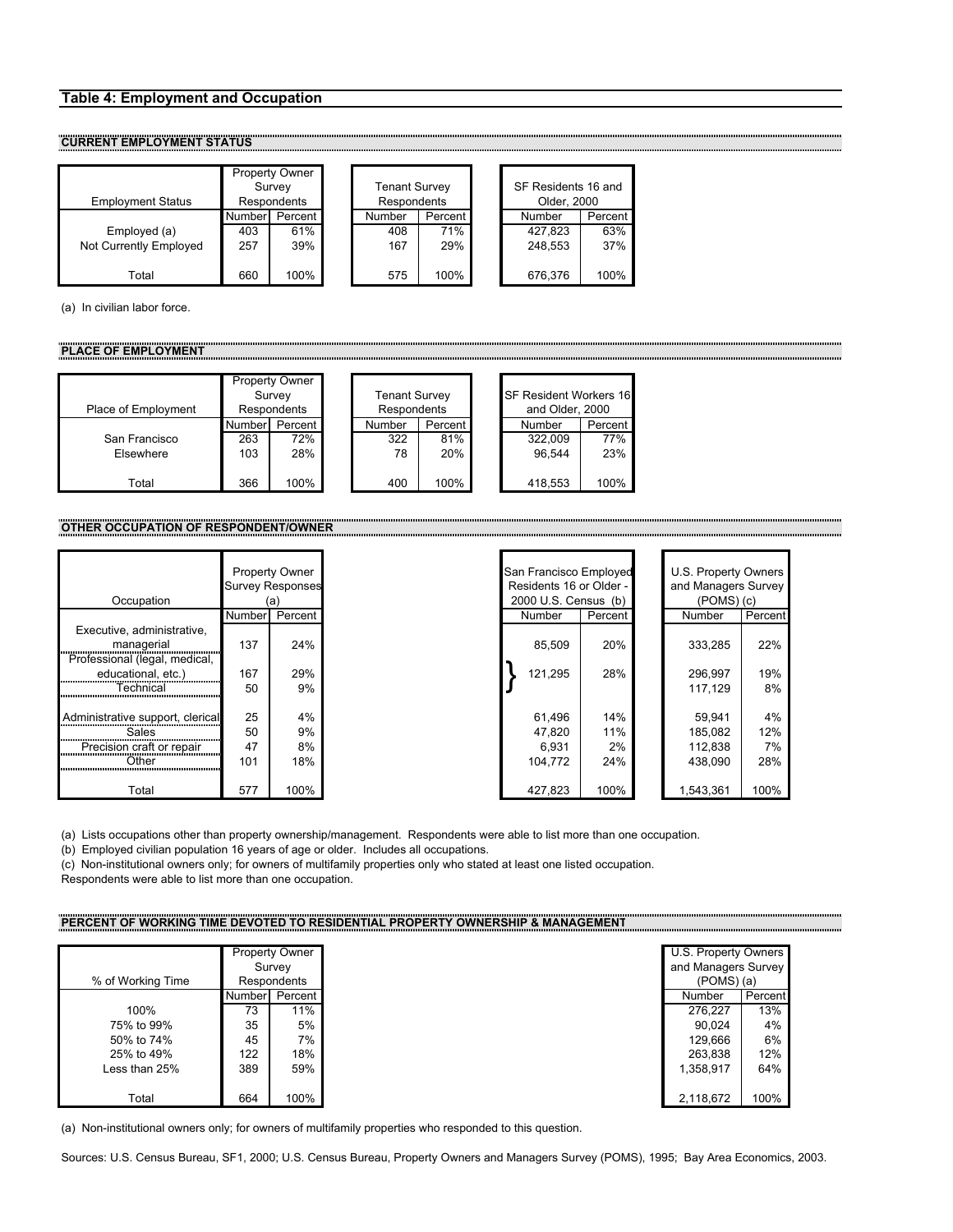### <span id="page-18-0"></span>**Income**

*Household Income.* San Francisco property owners have relatively high household incomes in comparison with San Francisco tenants, all San Francisco households, and property owners nationwide, as shown in Table 5. For the Survey respondents, median annual household income is estimated at \$90,920, while it is \$44,811 for tenant survey respondents, \$55,221 for San Francisco households overall, and \$47,371 for POMS respondents. Only four percent of Survey respondents have annual household incomes of less than \$25,000, compared with 28 percent of tenant survey respondents and 23 percent of San Francisco households. Forty-four percent of Survey respondents have annual household incomes of \$100,000 or more, compared with only 16 percent of tenant survey respondents and 25 percent of San Francisco households.

*Percentage of Income from San Francisco Rental Property.* Most Survey respondents receive most of their income from sources other than their rental properties in the City; only 27 percent rely on these properties for half or more of their income (also in Table 5). These results seem to relate to the percentage of working time spent on property ownership and management (see above). Nationally, only 21 percent of the property owners rely on their residential rental properties for at least half of their income. Less than 20 percent of respondents indicate that they are only breaking even or are losing money on their San Francisco properties, nearly the same as the proportion not making money or losing money according to the nationwide data from POMS, where a far lower proportion of units are covered by rent control.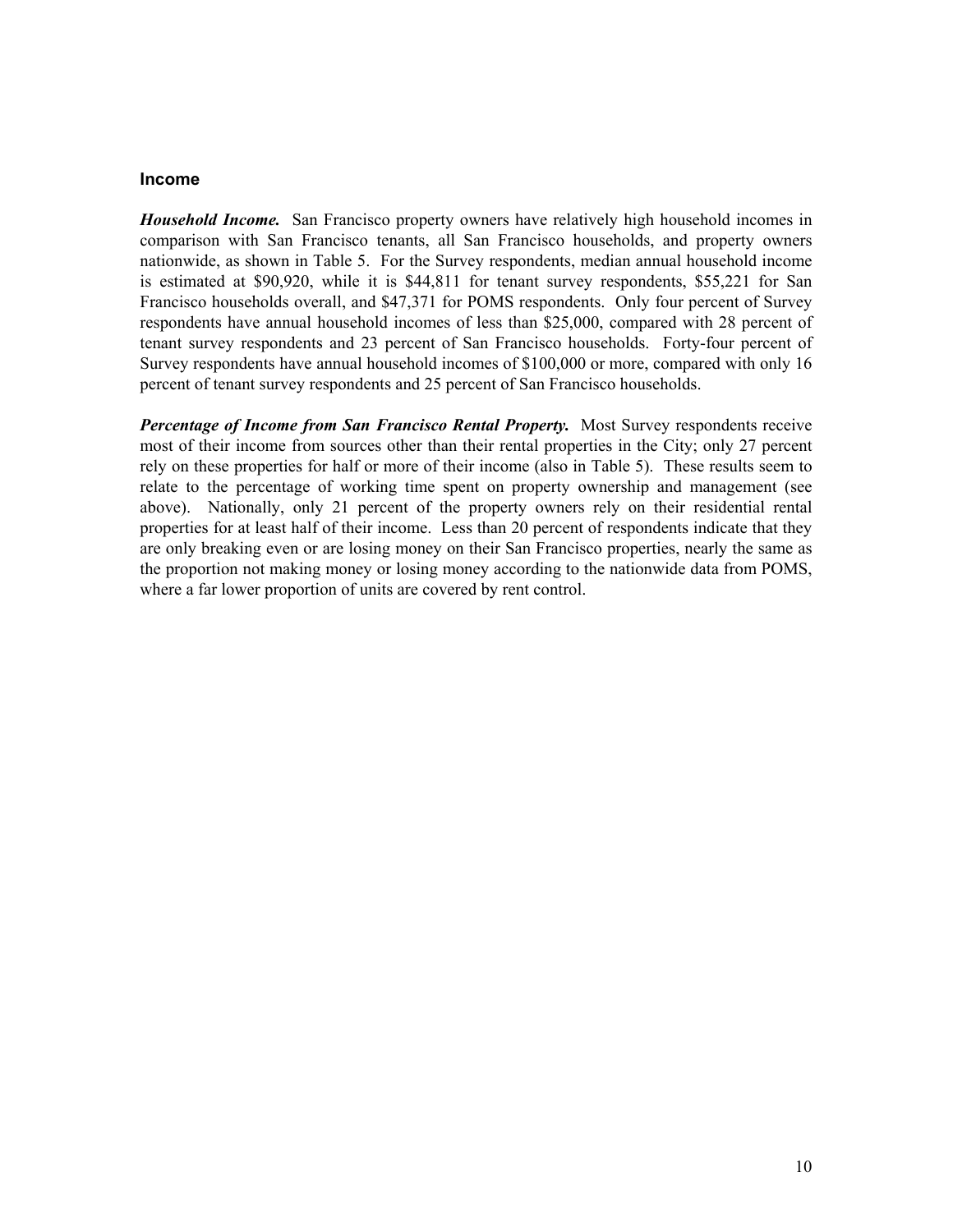# <span id="page-19-0"></span>**Table 5: Income Characteristics**

#### **HOUSEHOLD INCOME**

| Annual Household Income       | <b>Property Owner</b><br>Survey<br>Respondents |         | Tenant Survey<br>Respondents |        | San Francisco<br>Households, 2000 (a) |         |         | U.S. Property Owners and<br>Managers Survey (POMS)<br>(b) |           |                      |
|-------------------------------|------------------------------------------------|---------|------------------------------|--------|---------------------------------------|---------|---------|-----------------------------------------------------------|-----------|----------------------|
|                               | Number                                         | Percent |                              | Number | Percent                               | Number  | Percent |                                                           | Number    | Percent <sup>1</sup> |
| Less than \$25,000            | 24                                             | 4%      |                              | 142    | 28%                                   | 76.797  | 23%     |                                                           |           | 53%                  |
| \$25,000 to \$49,999          | 88                                             | 14%     |                              | 143    | 28%                                   | 73.380  | 22%     |                                                           | 940,002   |                      |
| \$50,000 to \$74,999          | 124                                            | 20%     |                              | 88     | 17%                                   | 58.297  | 18%     |                                                           | 347.748   | 20%                  |
| \$75,000 to \$99,999          | 106                                            | 17%     |                              | 60     | 12%                                   | 39.969  | 12%     |                                                           | 186.410   | 11%                  |
| \$100,000 to \$149,999        | 118                                            | 19%     |                              | 47     | 9%                                    | 43.534  | 13%     |                                                           |           |                      |
| \$150,000 to \$199,999        | 59                                             | 10%     |                              | 35     | 7%                                    | 17.613  | 5%      |                                                           | 292,625   | 17%                  |
| \$200,000 or more             | 88                                             | 14%     |                              |        |                                       | 20.260  | 6%      |                                                           |           |                      |
| Total                         | 607                                            | 100%    |                              | 515    | 100%                                  | 329,850 | 100%    |                                                           | 1,766,786 | 100%                 |
| \$90.920<br>Median Income (c) |                                                |         | \$44.811                     |        | \$55.221                              |         |         | \$47,371                                                  |           |                      |

(a) 1999 income of 2000 households. Data from category \$15,000 to \$25,000 split evenly between two categories in this table. (b) Non-institutional owners only; for owners of multifamily properties only who stated gross income. Income has not been inflated to current dollars.

(c) Median estimated from grouped interval data for surveys. No incomes here are inflated, all in nominal dollars.

# **INCOME FROM RENTAL PROPERTY**

|                                  |        | Property Owner |                                    | U.S. Property Owners and |         |
|----------------------------------|--------|----------------|------------------------------------|--------------------------|---------|
| Percent of Income from San       |        | Survey         | Percent of Income from             | Managers Survey (POMS)   |         |
| <b>Francisco Rental Property</b> |        | Respondents    | <b>Residential Rental Property</b> | (b)                      |         |
|                                  | Number | Percent I      |                                    | Number                   | Percent |
| 100%                             | 39     | 6%             | 100%                               | 81.132                   | 4%      |
| 75% to 99%                       | 45     | 7%             | 75% to 99%                         | 115.165                  | 6%      |
| 50% to 74%                       | 86     | 14%            | 50% to 74%                         | 184.314                  | 10%     |
| 25% to 49%                       | 124    | 20%            | 25% to 49%                         | 268.220                  | 15%     |
| 10% to 24%                       | 129    | 20%            | 10% to 24%                         | 352.467                  | 19%     |
| 1% to $9%$                       | 92     | 15%            | 1% to $9%$                         | 422.214                  | 23%     |
| None                             | 58     | 9%             |                                    |                          | 22%     |
| SF properties losing money       | 60     | 9%             | None/Losing Money                  | 396.958                  |         |
|                                  |        |                |                                    |                          |         |
| Total                            | 633    | 100%           | Total                              | 1,820,470                | 100%    |

(b) Non-institutional owners only; for responding owners of multifamily properties. Includes all residential properties owned.

Sources: U.S. Census Bureau, SF1, 2000; U.S. Census Bureau, Property Owners and Managers Survey (POMS), 1995; Bay Area Economics, 2003.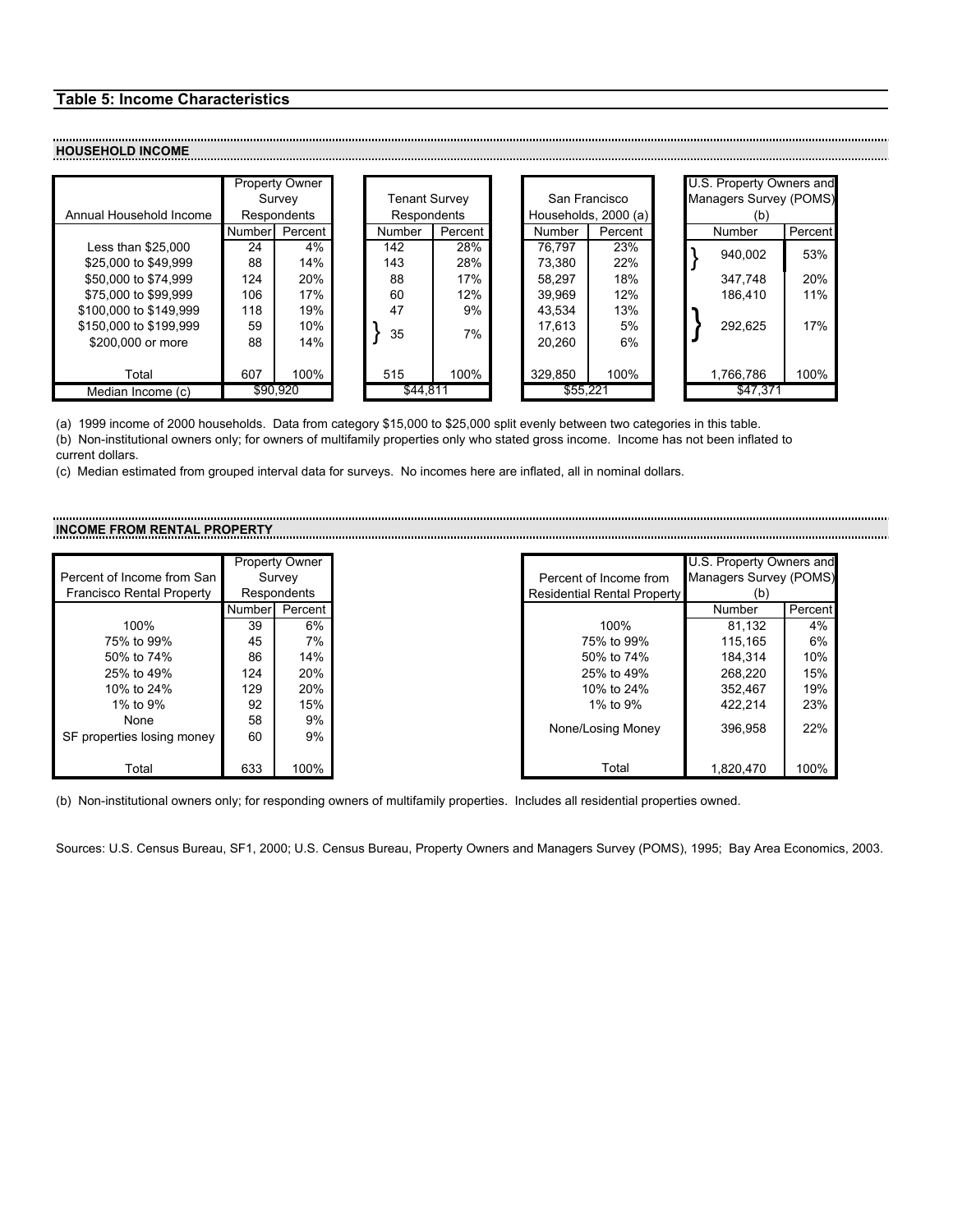# <span id="page-20-0"></span>**Summary of Demographic Characteristics**

Nearly two-thirds of San Francisco Property Owners Survey respondents are men, similar to results from a nationwide survey. The Survey respondents are older on average than all San Francisco householders. Few residential rental property owners in the City or nationally are under 35.

At nearly two thirds of respondents, Property Owners Survey respondents are White in a proportion well above the City's overall proportion of 44 percent of residents. Other major racial/ethnic groups are underrepresented relative to the general population.

The large majority of Survey respondents live in San Francisco. Very few Survey respondents are renters of their own place of residence. A large minority live on the property that was the subject property of the Survey, indicative of a high proportion of small property owners who live in buildings they own where they rent other units. This proportion of owner-occupants of rental buildings is much higher than reported nationally.

Most of the Survey respondents are currently employed and the large majority of those employed work in San Francisco. Survey respondents tend to be in executive or professional occupations. Most of the respondents are not working primarily as property owners or managers.

Survey respondents have relatively high household incomes in comparison with San Francisco tenants, all San Francisco households, and property owners nationwide. For the Survey respondents, median annual household income is estimated at \$90,920, while it is \$44,811 for tenant survey respondents, \$55,221 for San Francisco households overall, and \$47,371 for POMS respondents. Most Survey respondents receive most of their income from sources other than their rental properties in the City; only about one-fourth rely on these properties for half or more of their income. Less than one-fifth of respondents indicate that they are only breaking even or are losing money on their San Francisco properties, nearly the same as nationwide, where a far lower proportion of units are covered by rent control.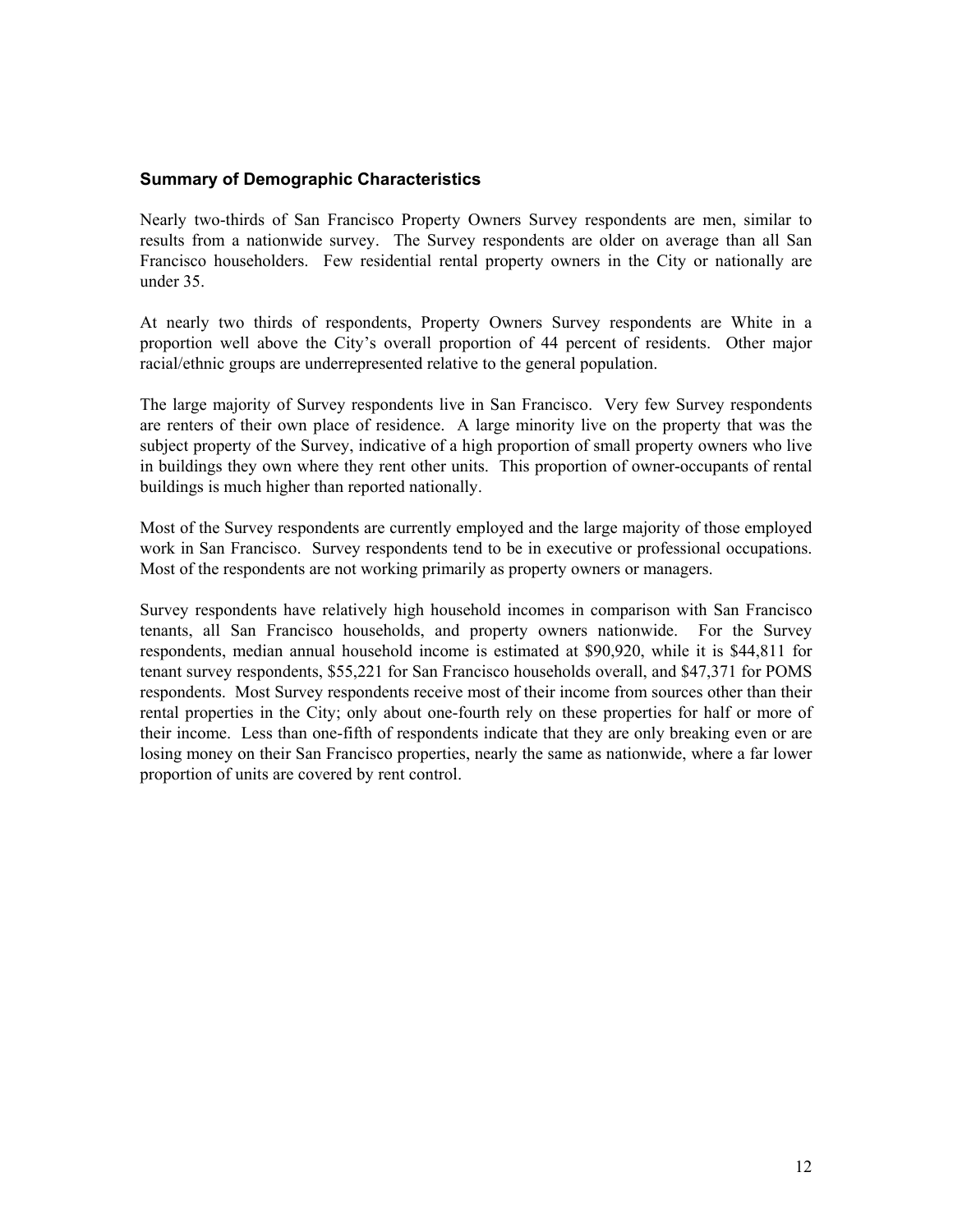# **Subject Property Characteristics**

<span id="page-21-0"></span>The San Francisco Property Owners Survey was sent to a sample of residential rental property owners based on the ownership of a certain property in the City, referred to here as the "subject property." Owners were asked to describe that property and their ownership of it in some detail, by providing information on number of units, year purchased, reasons for purchase, property maintenance and condition, income and expenses, and impacts of regulation. This chapter discusses Survey findings regarding the subject property as summarized in Tables 6 through 15.

# **Basic Property Characteristics**

**Subject Property Size by Number of Rental Units.** Most of the subject properties are small; three-quarters have four or less rental units on the property (see Table 6), and 43 percent have only one or two units on the property<sup>4</sup>[.](#page-21-1) Only eight percent of the subject properties have 10 or more units on the property. Nationally, POMS data indicate a greater concentration of duplexes and large buildings (properties with 25 or more units) than is found among respondents to the local Survey. It should be noted that these properties may contain more than one building, but most properties only have one building.

*Total Units on Subject Properties by Subject Property Size.* As shown in Table 6, the distribution of total rental units by size of subject property (as represented by the number of units on the property) shows that 37 percent of units are on properties of less than five rental units, 20 percent are on properties of five to nine rental units, with the remaining 43 percent on larger properties. These results are very similar to those found by the tenant survey, but Census data indicate that the survey results from both surveys might be somewhat biased toward smaller properties. The national POMS data indicate a much higher proportion of large multiunit properties nationwide, with 57 percent having 25 or more units, as compared to only 24 percent in San Francisco.

*Year Property Purchased.* San Francisco property owners appear to hold their property longer than those nationwide. Thirty-eight percent have owned the subject property since before 1980, approximately the date of the inception of rent control in the City, while POMS data show only 22 percent holding their property for a similar period of time. Nearly two-thirds have owned the property since before 1990, compared to only 46 percent nationally for a similar length of time.

*Presence of Commercial Space on Property.* Only 10 percent of the Survey respondents indicated that the subject property had commercial space on the premises, slightly higher than the six percent nationwide. This is likely a function of San Francisco's urban character, with many apartments above shops and offices.

<span id="page-21-1"></span> $\overline{4}$  The Survey was directed toward owners of multiunit properties; the presence of properties with only one rental unit is likely in duplexes where one unit is owner-occupied.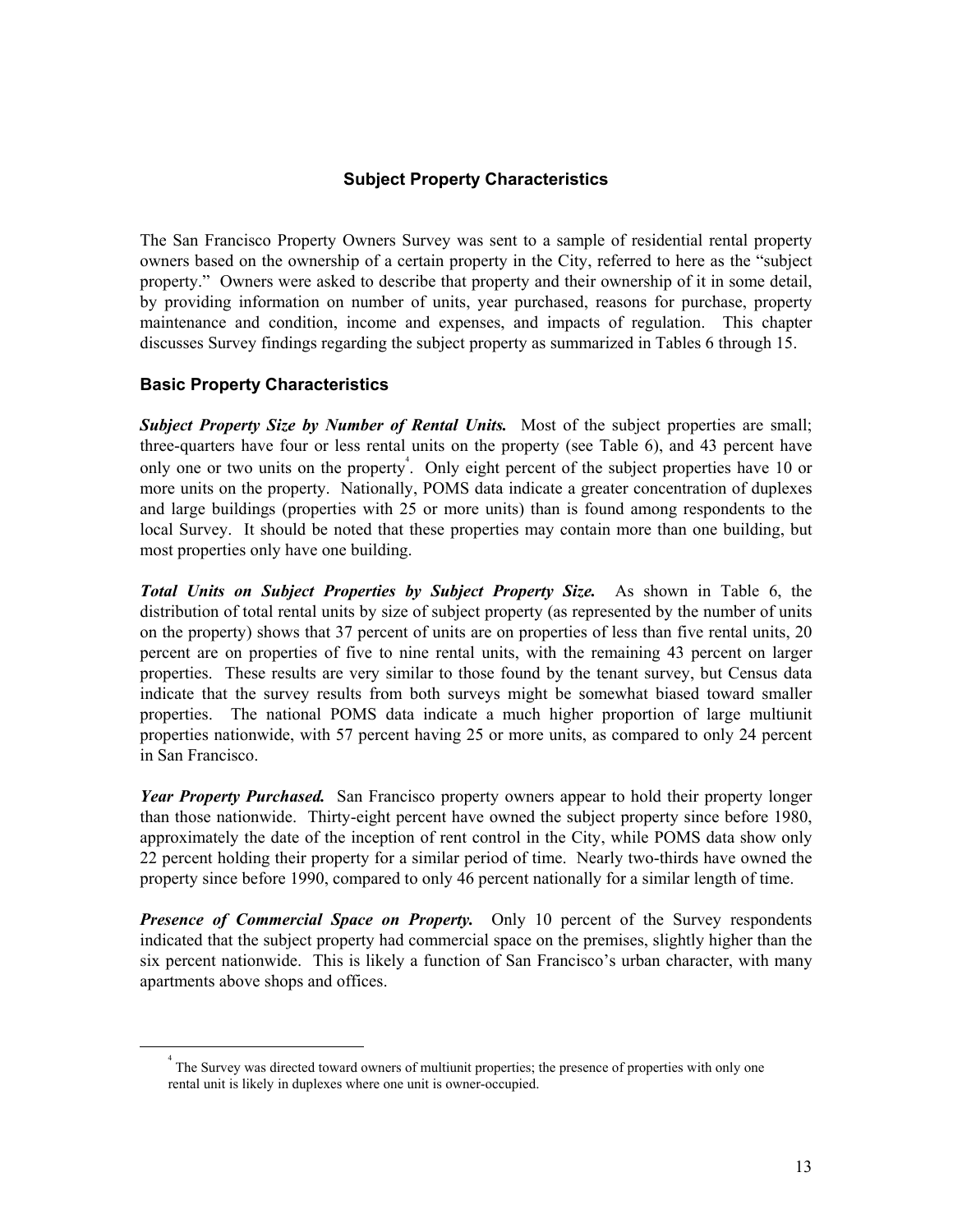*Household Income of Tenants at Subject Property.* Nearly half of respondents reported their tenants as being mostly middle income, with the remainder reporting a diverse range and mix of tenant incomes (see Table 7). Slightly over one report their tenants as either low income or a mix of low and middle income households, while approximately two-thirds report their tenants as either middle income, a mix of middle and upper income, or upper income only. Generally, these results indicate a higher income mix than found nationally, where just over half report their tenants as being either low income or a mix of low and middle income, and only 40 percent report their tenants as either middle income, a mix of middle and upper income, or upper income only.

*Reasons for Acquiring Property.* Survey respondents were asked to list reasons for acquiring the subject property, and were allowed to give more than one reason, reflecting the reality of property acquisition. The responses indicate a broad mix of reasons for acquisition, with no particular reason standing out (see Table 7). The most-stated reason is for the income from rents, which constituted 25 percent of the responses, followed by using the property as a residence for the respondent or other family members at 21 percent, and as retirement security at 20 percent. The national POMS responses show the same top three reasons, ranked in the same order.

*Primary Reason for Acquiring Property.* As shown in Table 7, the primary reason given by respondents for acquiring the subject property was as a residence for the owner or other family members, with 46 percent selecting this as the primary reason. Twenty percent listed the income stream from rents, and 16 percent listed retirement security as their primary reason for acquiring the property. These responses differ markedly from the POMS data, where only 28 percent selected occupancy by owner or relative as the primary reason for acquisition, 34 percent selected the income from rents, and 11 percent selected retirement security. Possible factors for the high proportion acquiring for owner-occupancy and the lesser proportion acquiring for income from rents include the lack of other home ownership opportunities in the City and a belief that rent regulation will limit future income.

*Owner Contribution to Maintenance or Management of Property.* Nearly all respondents contribute at least some time to the maintenance or management of the subject property; only six percent do not (see Table 8). This is slightly higher than among the POMS respondents, where 12 percent do not contribute time to maintenance and management.

For those who spend time on maintenance or management of the subject property, most contribute eight hours or less weekly, with 15 percent spending less than one hour weekly on these tasks and 66 percent spending one to eight hours per week. Less than five percent contribute 25 hours or more per week on these tasks. In comparison, the distribution of responses to POMS is slightly flatter, but a small majority (52 percent) still contributes one to eight hours to maintenance or management of the subject property. Nearly nine percent of respondent nationally contribute 25 or more hours per week.

*Length of Time Owner Expects to Continue to Own Subject Property.* The majority of owners expect to own the subject property for at least five more years, as shown in Table 8. Only ten percent expect to own the property for less than five years, and the remaining 38 percent do not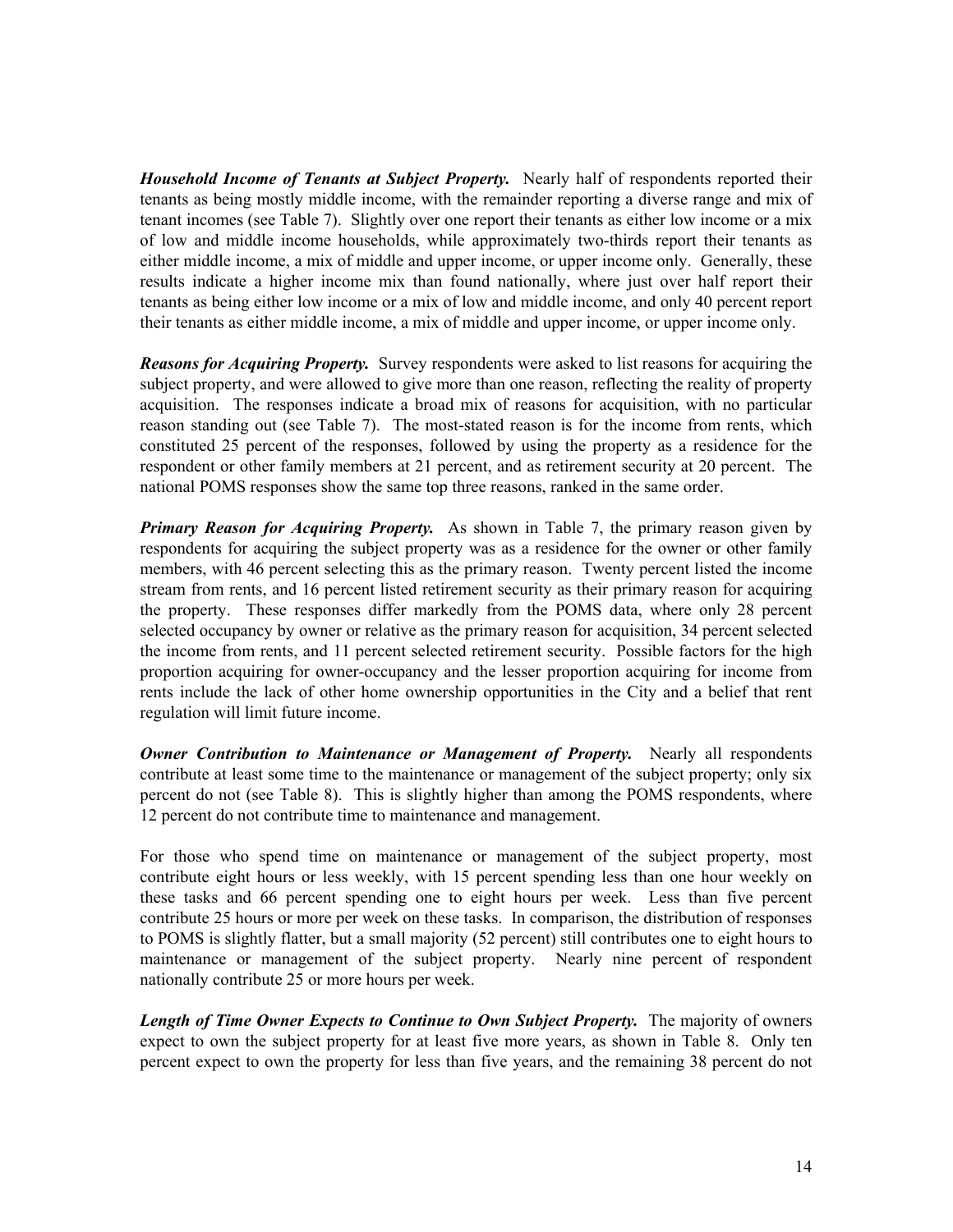know how long they expect to own the property. These percentages for San Francisco property owners are very similar to those from the national survey.

*Would Owner Acquire Property if It Were Available Today?* Only 37 percent of the respondents would acquire the subject property if it were available today (see Table 8), but only 28 percent would not acquire it. The remaining 35 percent are unsure whether they would purchase the subject property now. Nationwide results indicate less ambivalence, with nearly half of respondents (46 percent) stating that they would acquire it today, but 32 percent stating that they would not, and only 22 percent unsure.

*Current Maintenance Program for Subject Property.* Nearly three-fourths of the respondents report that all maintenance was handled immediately and preventive maintenance was practiced (see Table 9). The remainder (28 percent) defers either minor or major maintenance to some degree. The proportion of San Francisco property owners deferring maintenance, while low, is still slightly higher than nationally, where only 18 percent of property owners report deferring minor or major maintenance.

*Need for Major Repair on Subject Property.* As also shown on Table 9, slightly over three fourths of respondents report that there are currently no major repairs needed on the property. Only 18 percent report a need for major repairs, while the remainder is unsure.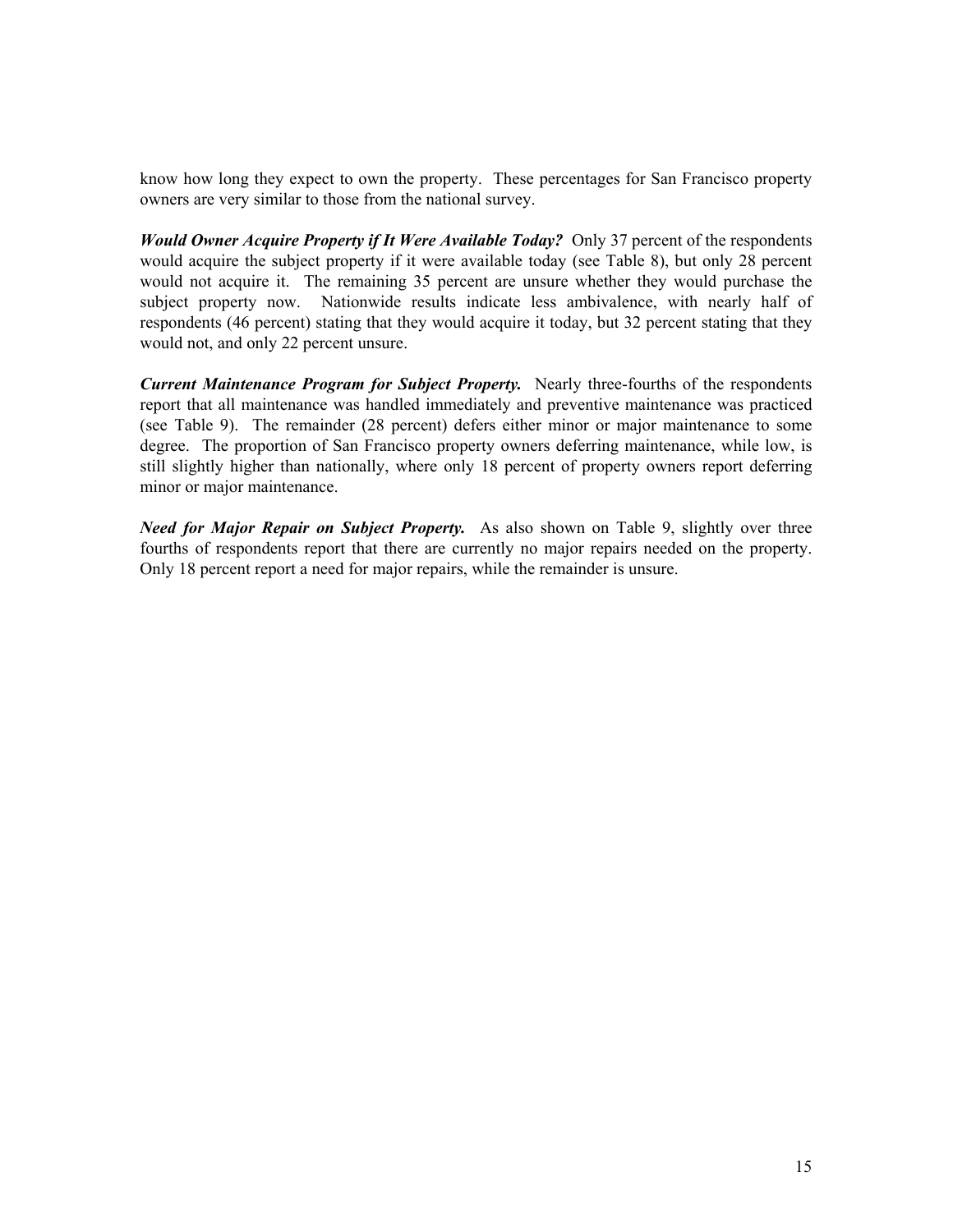#### <span id="page-24-0"></span>**SUBJECT PROPERTY BY NUMBER OF RENTAL UNITS**

| Number of Rental |        | <b>Property Owner</b><br>Survey |
|------------------|--------|---------------------------------|
|                  |        |                                 |
| Units (a)        |        | Respondents                     |
|                  | Number | Percent                         |
| 1 unit $(c)$     | 66     | 10%                             |
| 2 units          | 224    | 33%                             |
| 3 to 4 units     | 222    | 33%                             |
| 5 to 9 units     | 112    | 16%                             |
| 10 to 24 units   | 45     | 7%                              |
| 25 or more units | 10     | 1%                              |
|                  |        |                                 |
| Total            | 679    | 100%                            |

|        | <b>Property Owner</b> |  |
|--------|-----------------------|--|
|        | Survey                |  |
|        | Respondents           |  |
| Number | Percent               |  |
| 66     | 10%                   |  |
| 224    | 33%                   |  |
| 222    | 33%                   |  |
| 112    | 16%                   |  |
| 45     | 7%                    |  |
| 10     | $1\%$                 |  |
| 679    | 100%                  |  |

(a) It should be noted that this may not be total units, if there are also owner-occupied units on the property. Thus properties shown as sinlge unit are likely properties with additional owner-occupied units.

(b) For multifamily properties only.

#### **NUMBER OF TOTAL RENTAL UNITS ON PROPERTY BY BUILDING SIZE**

| Building Size by<br>Number of Rental<br>Units (a) | <b>Rental Units</b> |           | San Francisco Renter-<br>Subject Property<br>Tenant Survey<br>Respondents (b)<br>Occupied Units, 2000 (c) |        | U.S. Property Owners and<br>Managers Survey (POMS) (d) |         |         |  |            |         |
|---------------------------------------------------|---------------------|-----------|-----------------------------------------------------------------------------------------------------------|--------|--------------------------------------------------------|---------|---------|--|------------|---------|
|                                                   | <b>Number</b>       | Percent I |                                                                                                           | Number | Percent I                                              | Number  | Percent |  | Number     | Percent |
| Less than 5 units                                 | 1.274               | 37%       |                                                                                                           | 155    | 35%                                                    | 57.291  | 30%     |  | 5.555.820  | 27%     |
| 5 to 9 units                                      | 705                 | 20%       |                                                                                                           | 88     | 20%                                                    | 34.121  | 18%     |  | 1.894.445  | 9%      |
| 10 to 24 units                                    | 667                 | 19%       |                                                                                                           | 82     | 19%                                                    | 97.593  | 52%     |  | 1,467,786  | 7%      |
| 25 or more units                                  | 816                 | 24%       |                                                                                                           | 116    | 26%                                                    |         |         |  | 11.666.772 | 57%     |
| Total                                             | 3.462               | 100%      |                                                                                                           | 441    | 100%                                                   | 189.005 | 100%    |  | 20,584,823 | 100%    |

(a) It should be noted that this may not be total units, if there are also owner-occupied units on the property. Results here include respondents who reported single rental units, on the presumption that there was also an ownership unit on the property, since survey sample was screened to exclude single-family rental units.

(b) Results here exclude responses from tenants in single-family units. Tenant survey did not exclude renters in single-family units, while property owner survey attempted to collect data only on multifamily structures.

(c) Excludes single-family units, to give better comparison to survey results.

(d) From Table 4, for multifamily properties; excludes single-family units.

#### **YEAR PROPERTY PURCHASED**

|                | <b>Property Owner</b> |                |  |  |
|----------------|-----------------------|----------------|--|--|
|                |                       | Survey         |  |  |
| Year Purchased |                       | Respondents    |  |  |
|                |                       | Number Percent |  |  |
| Before 1980    | 253                   | 38%            |  |  |
| 1980 - 1989    | 185                   | 28%            |  |  |
| 1990 - 1999    | 196                   | 30%            |  |  |
| 2000 or later  | 28                    | 4%             |  |  |
|                |                       |                |  |  |
| Total          | 662                   | 100%           |  |  |

|               |               | <b>Property Owner</b> |                |                            |
|---------------|---------------|-----------------------|----------------|----------------------------|
|               |               | Survey                |                | U.S. Property Owners and   |
| ear Purchased |               | Respondents           | Year Purchased | Managers Survey (POMS) (a) |
|               | <b>Number</b> | Percent I             |                | Number                     |
| Before 1980   | 253           | 38%                   | Before 1973    | 529.334                    |
| 1980 - 1989   | 185           | 28%                   | 1973 - 1982    | 581,930                    |
| 1990 - 1999   | 196           | 30%                   | 1983-1992      | 984,483                    |
| 2000 or later | 28            | 4%                    | 1993 or later  | 304.420                    |
|               |               |                       |                |                            |
| Total         | 662           | 100%                  | Total          | 2,400,166                  |

(a) For owners of multifamily properties who repsonded regarding property purchase date.

# **PRESENCE OF COMMERCIAL SPACE ON PROPERTY**

| <b>Property Includes</b> |        | <b>Property Owner</b> |
|--------------------------|--------|-----------------------|
| Commercial               |        | Survey                |
| Space                    |        | Respondents           |
|                          | Number | Percent I             |
| Yes                      | 66     | 10%                   |
| No                       | 619    | 90%                   |
|                          |        |                       |
| Total                    | 685    | 100%                  |

(a) For owners of multifamily properties who repsonded regarding property purchase date.

Sources: U.S. Census Bureau, SF3, 2000; U.S. Census Bureau, Property Owners and Managers Survey (POMS), 1995; Bay Area Economics, 2003.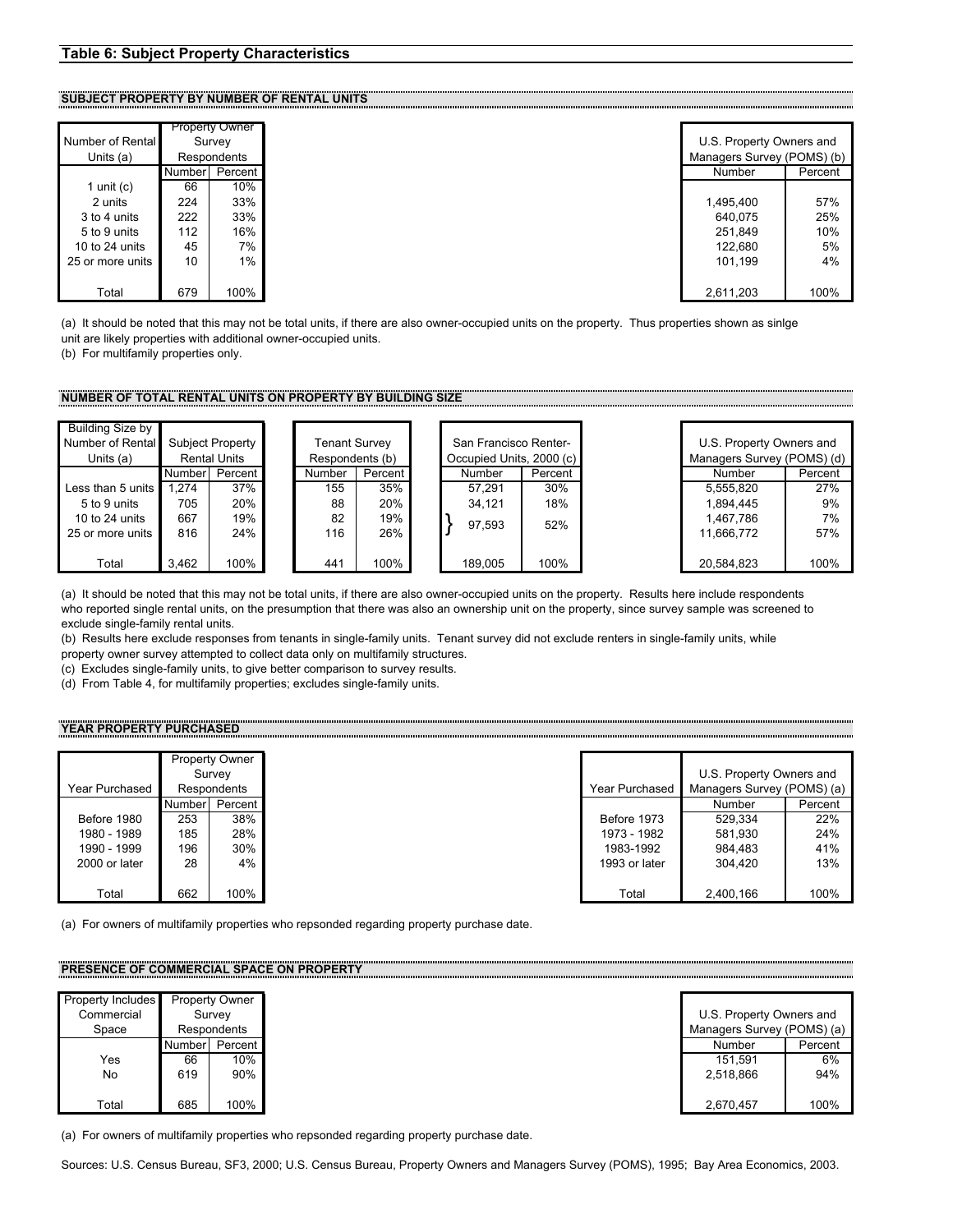## <span id="page-25-0"></span>**Table 7: Additional Subject Property Characteristics**

### **HOUSEHOLD INCOME OF TENANTS AT SUBJECT PROPERTY**

| Income range as reported by property<br>owner |        | <b>Property Owner</b><br><b>Survey Respondents</b> | U.S. Property Owners and<br>Managers Survey (POMS) (a) |         |  |
|-----------------------------------------------|--------|----------------------------------------------------|--------------------------------------------------------|---------|--|
|                                               | Number | Percent                                            | <b>Number</b>                                          | Percent |  |
| Mostly low income                             | 71     | 11%                                                | 918.164                                                | 35%     |  |
| Mostly middle income                          | 327    | 49%                                                | 939.810                                                | 36%     |  |
| Mostly upper income                           | 63     | 10%                                                | 55.049                                                 | 2%      |  |
| Somewhat diverse, with low & middle           |        |                                                    |                                                        |         |  |
| income tenants                                | 106    | 16%                                                | 403.959                                                | 16%     |  |
| Somewhat diverse, with middle & upper         |        |                                                    |                                                        |         |  |
| income tenants                                | 48     | 7%                                                 | 52,456                                                 | 2%      |  |
| Very diverse, with low, middle, & upper       |        |                                                    |                                                        |         |  |
| income tenants                                | 25     | 4%                                                 | 34.149                                                 | 1%      |  |
| Don't know                                    | 23     | 3%                                                 | 183.461                                                | 7%      |  |
|                                               |        |                                                    |                                                        |         |  |
| Total                                         | 663    | 100%                                               | 2.587.048                                              | 100%    |  |

(a) For all owners of multifamily properties who responded.

## **REASONS FOR ACQUIRING PROPERTY**

| Reason for Acquiring Property             |        | <b>Property Owner</b><br><b>Survey Responses</b> | U.S. Property Owners and<br>Managers Survey (POMS) (a) |         |  |
|-------------------------------------------|--------|--------------------------------------------------|--------------------------------------------------------|---------|--|
|                                           | Number | Percent                                          | Number                                                 | Percent |  |
| As residence for self or family member(s) | 389    | 21%                                              | 744.397                                                | 17%     |  |
| For income from residential rents         | 471    | 25%                                              | 1,364,824                                              | 31%     |  |
| For long-term capital gains               | 241    | 13%                                              | 666,650                                                | 15%     |  |
| As a tax shelter for other income         | 123    | 7%                                               | 240.260                                                | 5%      |  |
| As retirement security                    | 372    | 20%                                              | 636,076                                                | 14%     |  |
| As future security for family member(s)   | 239    | 13%                                              | 413,703                                                | 9%      |  |
| Some other reason                         | 52     | 3%                                               | 404.563                                                | 9%      |  |
|                                           |        |                                                  |                                                        |         |  |
| Total                                     | 1.887  | $100\%$ (b)                                      | 4,470,473                                              | 100%    |  |

(a) For all owners of multifamily properties who responded.

(b) Respondents could choose more than one reason, so total responses exceeds total number of respondents.

#### **PRIMARY REASON FOR ACQUIRING PROPERTY**

|                                           |                           | <b>Property Owner</b> |  | U.S. Property Owners and   |         |  |
|-------------------------------------------|---------------------------|-----------------------|--|----------------------------|---------|--|
| Main Reason for Acquiring Property        | <b>Survey Respondents</b> |                       |  | Managers Survey (POMS) (a) |         |  |
|                                           | Number                    | Percent               |  | Number                     | Percent |  |
| As residence for self or family member(s) | 303                       | 46%                   |  | 615.211                    | 28%     |  |
| For income from residential rents         | 135                       | 20%                   |  | 730,177                    | 34%     |  |
| For long-term capital gains               | 31                        | 5%                    |  | 224,357                    | 10%     |  |
| As a tax shelter for other income         | 6                         | 1%                    |  | 60.077                     | 3%      |  |
| As retirement security                    | 108                       | 16%                   |  | 248,518                    | 11%     |  |
| As future security for family member(s)   | 47                        | 7%                    |  | 74,465                     | 3%      |  |
| Some other reason                         | 31                        | 5%                    |  | 216,448                    | 10%     |  |
|                                           |                           |                       |  |                            |         |  |
| Total                                     | 661                       | 100%                  |  | 2,169,252                  | 100%    |  |

(a) For all owners of multifamily properties who responded.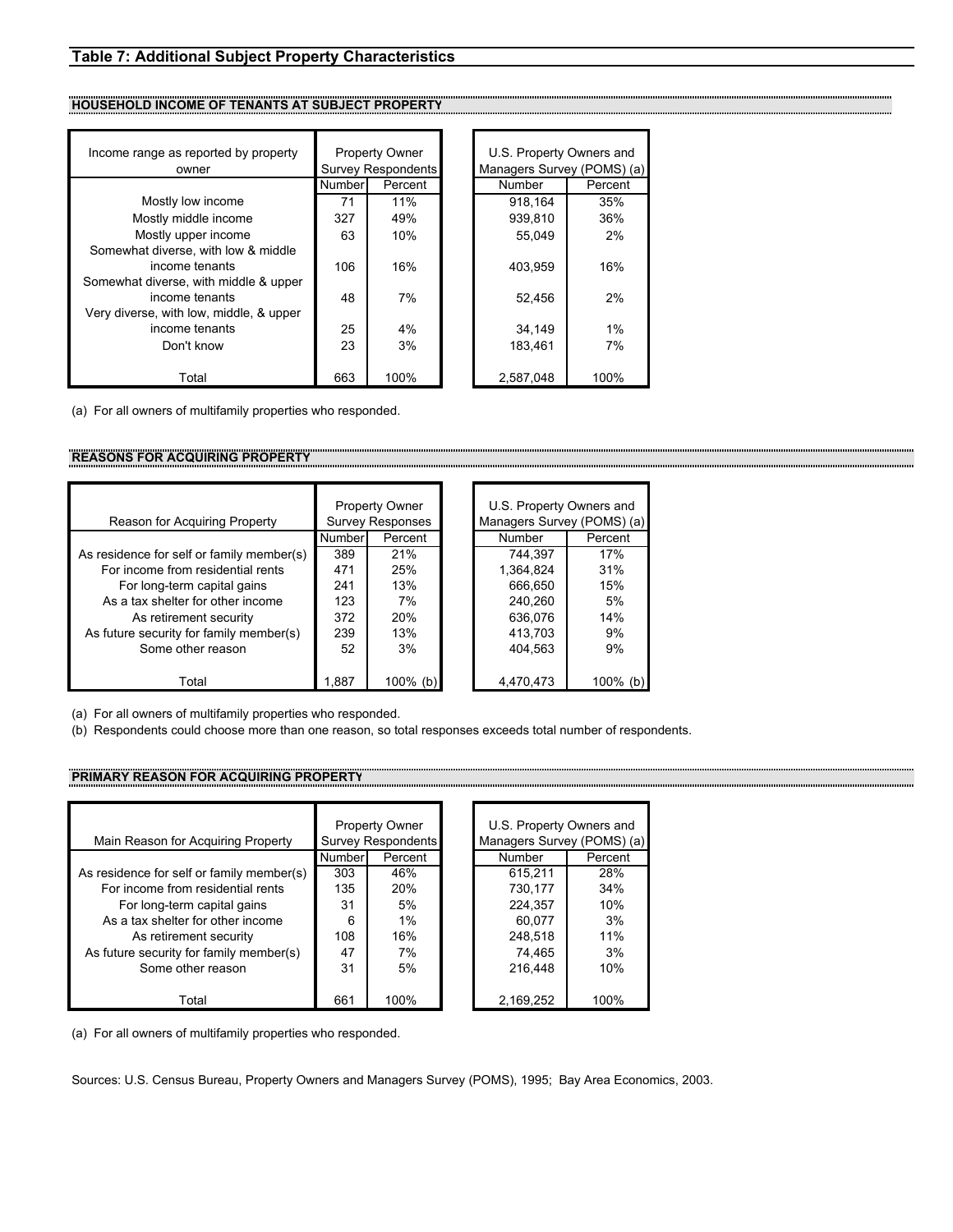#### <span id="page-26-0"></span>**Table 8: Additional Subject Property Characteristics, continued**

#### **OWNER CONTRIBUTION TO MAINTENANCE/MANAGEMENT OF THIS PROPERT**

| Owner Contributes Time to<br>Maintenance/Management of Property | <b>Property Owner</b><br>Survey Respondents |         | U.S. Property Owners and<br>Managers Survey (POMS) (a) |         |
|-----------------------------------------------------------------|---------------------------------------------|---------|--------------------------------------------------------|---------|
|                                                                 | Number                                      | Percent | <b>Number</b>                                          | Percent |
| Yes                                                             | 641                                         | 94%     | 1,985,692                                              | 88%     |
| No.                                                             | 38                                          | 6%      | 275.231                                                | 12%     |
|                                                                 |                                             |         |                                                        |         |
| Total                                                           | 679                                         | 100%    | 2,260,922                                              | 100%    |
| Amount of Time Contributed per Week (b)                         |                                             |         |                                                        |         |
| Less than 1 hour per week                                       | 93                                          | 15%     | 474.074                                                | 25%     |
| 1 to 8 hours per week                                           | 417                                         | 66%     | 988.567                                                | 52%     |
| 9 to 24 hours per week                                          | 93                                          | 15%     | 282,234                                                | 15%     |
| 25 to 40 hours per week                                         | 16                                          | 3%      | 99,369                                                 | 5%      |
| More than 40 hours per week                                     | 11                                          | 2%      | 66,935                                                 | 4%      |
|                                                                 |                                             |         |                                                        |         |
| Total                                                           | 630                                         | 100%    | 1,911,179                                              | 100%    |

(a) Non-institutional owners only; for responding owners of multifamily properties.

(b) Based on the previous 12 months.

#### **LENGTH OF TIME OWNER EXPECTS TO CONTINUE TO OWN SUBJECT PROPERTY**

|                  |                    | <b>Property Owner</b> |                        | U.S. Property Owners an |        |
|------------------|--------------------|-----------------------|------------------------|-------------------------|--------|
| Years            | Survey Respondents |                       | Managers Survey (POMS) |                         |        |
|                  | Number             | Percent               |                        | Number                  | Percen |
| Less than 1 year | 18                 | 3%                    |                        | 99,053                  | 4%     |
| 1 up to 3 years  | 26                 | 4%                    |                        | 132,322                 | 5%     |
| 3 up to 5 years  | 28                 | 4%                    |                        | 138,136                 | 6%     |
| 5 years or more  | 351                | 51%                   |                        | 1,125,309               | 46%    |
| Don't know       | 263                | 38%                   |                        | 943.647                 | 39%    |
|                  |                    |                       |                        |                         |        |
| Total            | 686                | 100%                  |                        | 2,438,467               | 100%   |

| <b>Property Owner</b> |                           |  | U.S. Property Owners and   |         |  |  |  |
|-----------------------|---------------------------|--|----------------------------|---------|--|--|--|
|                       | <b>Survey Respondents</b> |  | Managers Survey (POMS) (a) |         |  |  |  |
| Numberl               | Percent                   |  | Number                     | Percent |  |  |  |
| 18                    | 3%                        |  | 99.053                     | 4%      |  |  |  |
| 26                    | 4%                        |  | 132.322                    | 5%      |  |  |  |
| 28                    | 4%                        |  | 138,136                    | 6%      |  |  |  |
| 351                   | 51%                       |  | 1,125,309                  | 46%     |  |  |  |
| 263                   | 38%                       |  | 943.647                    | 39%     |  |  |  |
|                       |                           |  |                            |         |  |  |  |
| 686                   | 100%                      |  | 2,438,467                  | 100%    |  |  |  |

 $(a)$ 

(a) For all owners of multifamily properties who responded.

# **WOULD OWNER ACQUIRE PROPERTY TODAY IF IT WERE AVAILABLE?**

|                     | <b>Property Owner</b> |      | U.S. Property Owners and |         |  |
|---------------------|-----------------------|------|--------------------------|---------|--|
|                     | Survey Respondents    |      | Managers Survey (POMS) ( |         |  |
|                     | Number<br>Percent     |      | Number                   | Percent |  |
| Yes                 | 250                   | 37%  | 1,106,224                | 46%     |  |
| No                  | 187                   | 28%  | 775.562                  | 32%     |  |
| Don't know/not sure | 238                   | 35%  | 546,153                  | 22%     |  |
| Total               | 675                   | 100% | 2,427,940                | 100%    |  |

(a) For all owners of multifamily properties who responded.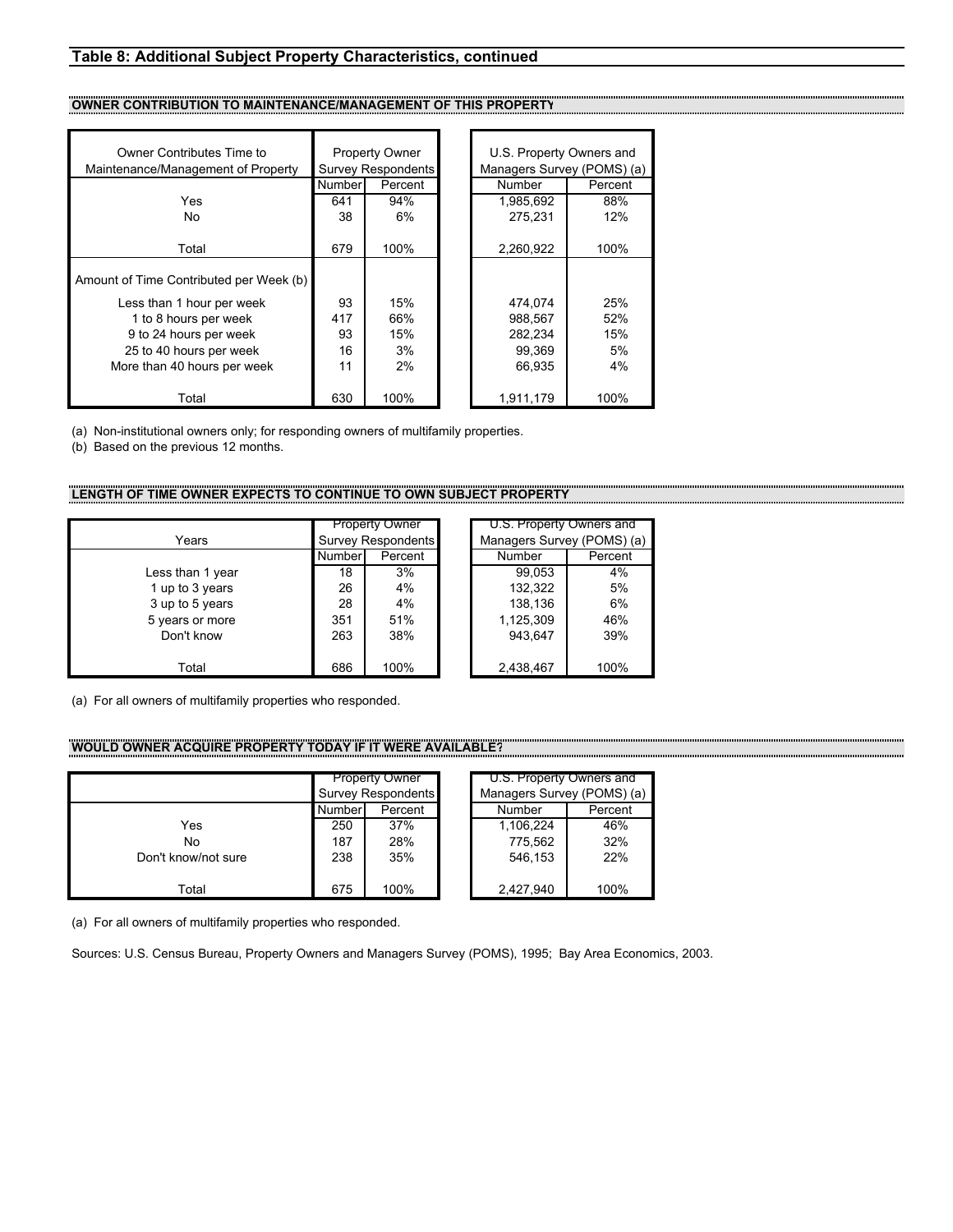# <span id="page-27-0"></span>**Table 9: Maintenance of Subject Property**

# **CURRENT MAINTENANCE PROGRAM FOR PROPERTY**

| Years                                                                        | <b>Property Owner</b><br>Survey Respondents |         | U.S. Property Owners and<br>Managers Survey (POMS) |         |
|------------------------------------------------------------------------------|---------------------------------------------|---------|----------------------------------------------------|---------|
|                                                                              | Number                                      | Percent | Number                                             | Percent |
| Most maintenance postponed, major<br>problems handled as quickly as possible | 67                                          | 10%     | 156.247                                            | 6%      |
| Most minor problems postponed, major<br>problems handled immediately         | 125                                         | 18%     | 326.248                                            | 12%     |
| All maintenance handled immediately, &<br>preventive maintenance practiced   | 488                                         | 72%     | 2,136,685                                          | 82%     |
| Total                                                                        | 680                                         | 100%    | 2,619,181                                          | 100%    |

# **NEED FOR MAJOR REPAIRS ON PROPERTY**

|                     | <b>Property Owner</b><br><b>Survey Respondents</b> |         |  |
|---------------------|----------------------------------------------------|---------|--|
|                     | Number                                             | Percent |  |
| Yes                 | 125                                                | 18%     |  |
| No                  | 522                                                | 76%     |  |
| Don't know/not sure | 42                                                 | 6%      |  |
| Total               | 689                                                | 100%    |  |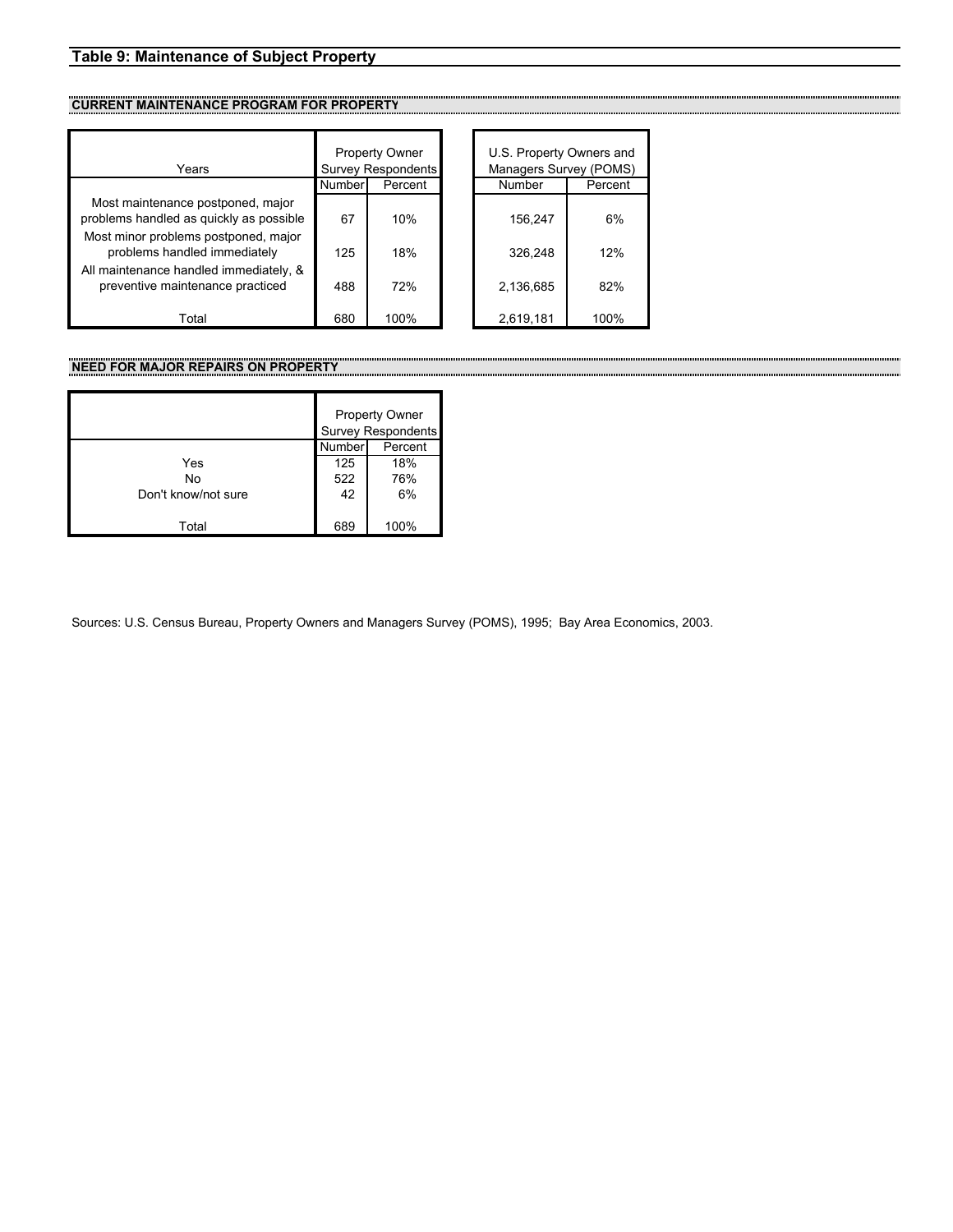# <span id="page-28-0"></span>**Financial Characteristics of Subject Property**

*Percent of Gross Rental Income Spent on Regular Maintenance.* As shown in Table 10, the median amount of gross rental income spent on maintenance reported in San Francisco is 13 percent, about the same as for property owners nationwide. Results are clustered between five and 29 percent, with 69 percent of San Francisco respondents and 63 percent of national respondents clustered in this range.

*Percent of Gross Rental Income Spent on Mortgage Payments and Property Taxes.* The responses for this question are wide-ranging, with no category dominant. Twenty-eight percent of respondents spent less than 25 percent of gross income on these items, 26 percent spend 25 to 49 percent, 20 percent spend 50 to 74 percent, 15 percent spend 75 to 99 percent, and 11 percent spend 100 percent or more on mortgage and property tax payments.

*Profitability of Subject Property.* Among respondents reporting profitability, a majority of respondents report that the subject property was profitable in 2002, just under 20 percent report that it broke even, and just under 30 percent report a loss (see Table 10). These numbers are very similar to those from the nationwide POMS survey. Interestingly, far fewer San Francisco respondents are unsure of the profitability of their property.

*Percent of Tenants with Delinquent Rent Payments.* Most tenants in subject properties are timely in their rent payments, with 71 percent of Survey respondents reporting no tenants delinquent in rent payments in a typical month in the last year (see Table 11). Nevertheless, a sizable number of respondents, 12 percent, report that one-fourth or more of their tenants have been delinquent recently. These results are mirrored in the national survey which has a slightly higher proportion of delinquencies reported but is based on a longer reporting interval.

*Impact of Delinquent Payments on Subject Property Cash Flow.* Based on the Survey results, the impact of delinquent payments on cash flow may be slightly lower in San Francisco than nationwide (see Table 11). A somewhat smaller percentage (39 percent locally versus 46 percent nationally) report moderate or major cash flow problems due to delinquency. It should be noted that because of margins of statistical error, this finding is not as strong as it appears initially.

*Turnover Rate at Subject Property over Last 12 Months.* Rapid turnover of tenants can adversely affect profitability of properties, as units sit vacant between tenants and landlords have to spend money to advertise their properties. Rental apartments in most markets are subject to a much higher amount of turnover than ownership properties, with annual turnover rates ranging upwards of one-third of all units in some markets. Even with the presence of rent control, which is typically seen as an incentive for tenants to remain in place, local Survey responses indicate a higher rate of turnover in San Francisco rental units than nationwide. Locally, 26 percent of all respondents report that the subject property has a turnover rate of 20 percent or higher, compared to 18 percent nationally. Conversely, 63 percent of San Francisco respondents reported a turnover rate of less than five percent, compared to 72 percent nationally.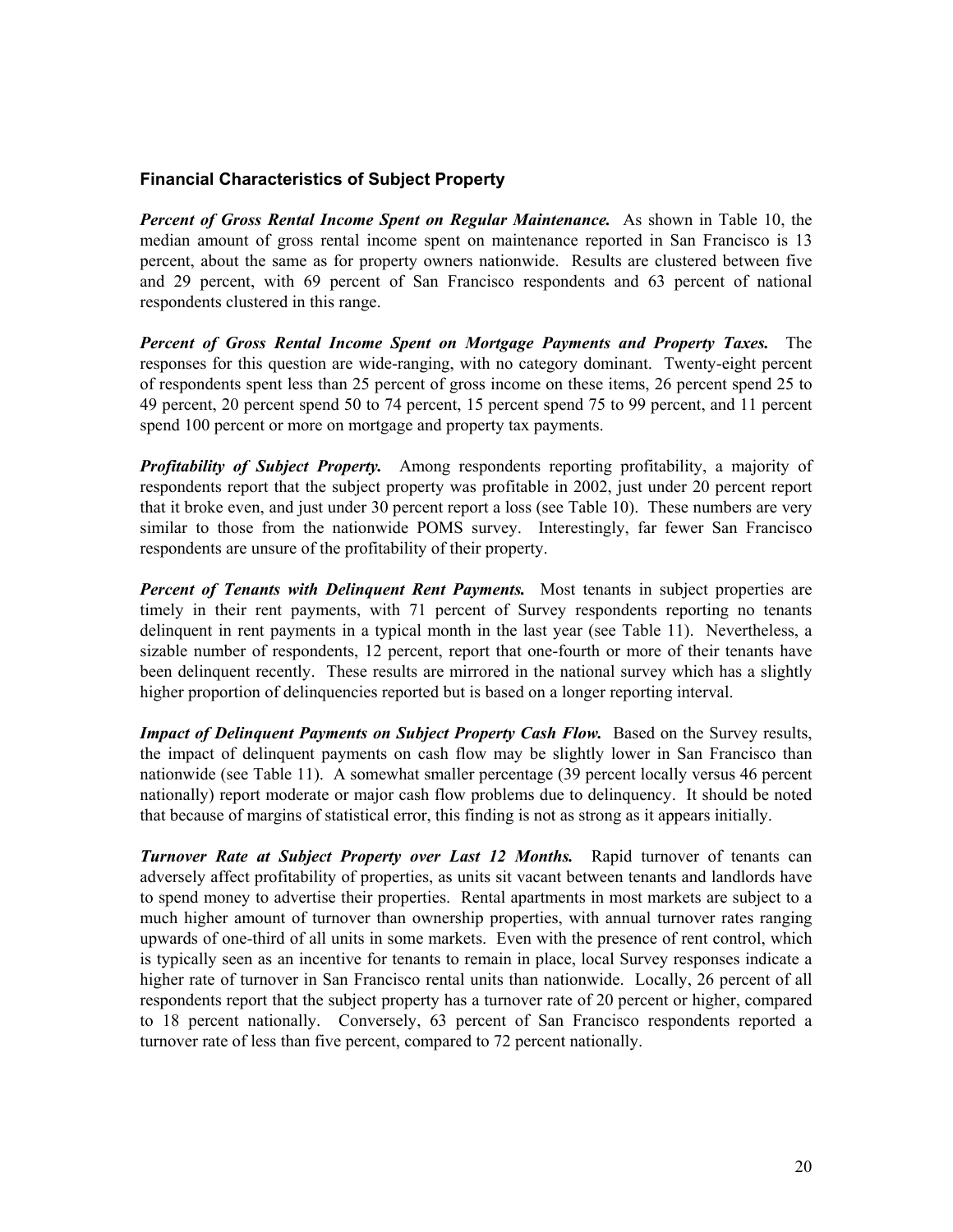# <span id="page-29-0"></span>**Table 10: Financial Characteristics of Subject Property**

# **PERCENT OF GROSS RENTAL INCOME SPENT ON REGULAR MAINTENANCE**

|                   |        | <b>Property Owner</b> |  | U.S. Property Owners and |         |
|-------------------|--------|-----------------------|--|--------------------------|---------|
| Percent           |        | Survey Respondents    |  | Managers Survey (POMS    |         |
|                   | Number | Percent               |  | Number                   | Percent |
| None (0 %)        | 18     | 3%                    |  | 111.461                  | 5%      |
| Less than 5%      | 93     | 14%                   |  | 314.502                  | 14%     |
| 5% to 9%          | 156    | 24%                   |  | 433.195                  | 19%     |
| 10% to 19%        | 193    | 30%                   |  | 687.327                  | 30%     |
| 20% to 29%        | 99     | 15%                   |  | 316.878                  | 14%     |
| 30% to 39%        | 48     | 7%                    |  | 132,198                  | 6%      |
| 40% to 49%        | 15     | 2%                    |  | 70.194                   | 3%      |
| 50% to 74%        | 14     | 2%                    |  | 97.760                   | 4%      |
| 75% or more       | 14     | 2%                    |  | 123.477                  | 5%      |
|                   |        |                       |  |                          |         |
| Total             | 650    | 100%                  |  | 2,286,991                | 100%    |
| Median Income (c) |        | 13%                   |  | 14%                      |         |

|   |           | U.S. Property Owners and |  |  |  |  |  |  |  |
|---|-----------|--------------------------|--|--|--|--|--|--|--|
| s |           | Managers Survey (POMS)   |  |  |  |  |  |  |  |
|   | Number    | Percent                  |  |  |  |  |  |  |  |
|   | 111,461   | .5%                      |  |  |  |  |  |  |  |
|   | 314.502   | 14%                      |  |  |  |  |  |  |  |
|   | 433.195   | 19%                      |  |  |  |  |  |  |  |
|   | 687.327   | 30%                      |  |  |  |  |  |  |  |
|   | 316.878   | 14%                      |  |  |  |  |  |  |  |
|   | 132.198   | 6%                       |  |  |  |  |  |  |  |
|   | 70,194    | 3%                       |  |  |  |  |  |  |  |
|   | 97,760    | 4%                       |  |  |  |  |  |  |  |
|   | 123.477   | 5%                       |  |  |  |  |  |  |  |
|   |           |                          |  |  |  |  |  |  |  |
|   | 2,286,991 | 100%                     |  |  |  |  |  |  |  |
|   | 14%       |                          |  |  |  |  |  |  |  |

# **PERCENT OF GROSS RENTAL INCOME SPENT ON MORTGAGE PAYMENTS AND PROPERTY TAXES**

| Percent       | <b>Property Owner</b><br><b>Survey Respondents</b> |      |  |  |
|---------------|----------------------------------------------------|------|--|--|
|               | Number<br>Percent                                  |      |  |  |
| Less than 25% | 183                                                | 28%  |  |  |
| 25% to 49%    | 170                                                | 26%  |  |  |
| 50% to 74%    | 129                                                | 20%  |  |  |
| 75% to 99 %   | 100                                                | 15%  |  |  |
| 100% or more  | 70                                                 | 11%  |  |  |
| Total         | 652                                                | 100% |  |  |

# **PROFITABILITY OF SUBJECT PROPERTY**

| Was Property Profitable    | <b>Property Owner</b> |                           |  | U.S. Property Owners and |         |  |
|----------------------------|-----------------------|---------------------------|--|--------------------------|---------|--|
| in 2002?                   |                       | <b>Survey Respondents</b> |  | Managers Survey (POMS)   |         |  |
|                            | Number                | Percent                   |  | Number                   | Percent |  |
| Yes                        | 324                   | 52%                       |  | 1.068.763                | 49%     |  |
| Broke even                 | 120                   | 19%                       |  | 419,334                  | 19%     |  |
| No, had a loss             | 180                   | 29%                       |  | 689,553                  | 32%     |  |
| Total                      | 624                   | 100%                      |  | 2.177.650                | 100%    |  |
|                            |                       |                           |  |                          |         |  |
| Total knowing profitabiliy | 624                   | 95%                       |  | 2,177,650                | 84%     |  |
| Don't know/not sure        | 35                    | 5%                        |  | 405,086                  | 16%     |  |
|                            |                       |                           |  |                          |         |  |
| <b>Grand Total</b>         | 659                   | 100%                      |  | 2,582,735                | 100%    |  |

Note: Reporting year for POMS is 1995.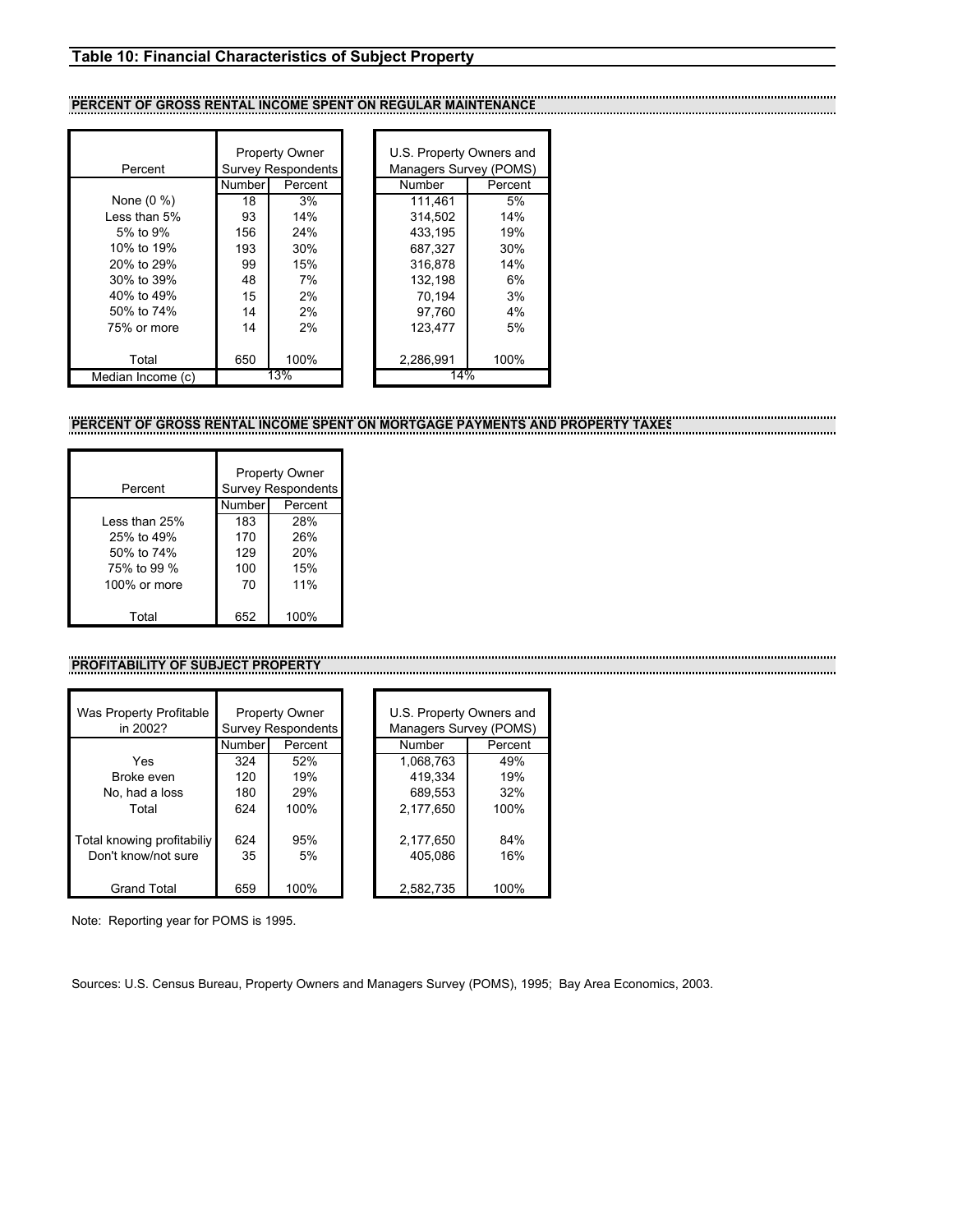# <span id="page-30-0"></span>**Table 11: Financial Characteristics of Subject Property, continued**

#### **PERCENT OF TENANTS WITH DELIQUENT RENT PAYMENTS IN TYPICAL MONTH IN LAST 12 MONTHS**

| Percent            | <b>Property Owner</b><br><b>Survey Respondents</b> |         | U.S. Property Owners and<br>Managers Survey (POMS) (a) |         |
|--------------------|----------------------------------------------------|---------|--------------------------------------------------------|---------|
|                    | Number                                             | Percent | Number                                                 | Percent |
| None               | 472                                                | 71%     | 1,500,507                                              | 67%     |
| 1 to 9 percent     | 41                                                 | 6%      | 207.103                                                | 9%      |
| 10 to 24 percent   | 67                                                 | 10%     | 173.875                                                | 8%      |
| 25 to 49 percent   | 37                                                 | 6%      | 129.582                                                | 6%      |
| 50 percent or more | 44                                                 | 7%      | 227.793                                                | 10%     |
| Total              | 661                                                | 100%    | 2,238,860                                              | 100%    |

(a) For all owners of multifamily properties who responded. POMS responses based on last two years rather than last 12 months.

# **IMPACT OF DELINQUENT PAYMENTS ON SUBJECT PROPERTY CASH FLOW**

| Impact                       | Property Owner<br><b>Survey Respondents</b> |         | U.S. Property Owners an<br>Managers Survey (POMS) |        |
|------------------------------|---------------------------------------------|---------|---------------------------------------------------|--------|
|                              | Number                                      | Percent | Number                                            | Percen |
| Minor impact on cash flow    | 345                                         | 61%     | 518.126                                           | 54%    |
| Moderate impact on cash flow | 116                                         | 21%     | 246.959                                           | 26%    |
| Serious impact on cash flow  | 100                                         | 18%     | 195.921                                           | 20%    |
|                              |                                             |         |                                                   |        |
| Total                        | 561                                         | 100%    | 961.007                                           | 100%   |

|         | <b>Property Owner</b><br><b>Survey Respondents</b> | U.S. Property Owners and<br>Managers Survey (POMS) (a) |         |
|---------|----------------------------------------------------|--------------------------------------------------------|---------|
| Numberl | Percent                                            | Number                                                 | Percent |
| 345     | 61%                                                | 518.126                                                | 54%     |
| 116     | 21%                                                | 246.959                                                | 26%     |
| 100     | 18%                                                | 195.921                                                | 20%     |
| 561     | 100%                                               | 961.007                                                | 100%    |

............

. . . . . .

(a) For all owners of multifamily properties who responded. POMS responses based on last two years only.

## **TURNOVER RATE AT SUBJECT PROPERTY OVER LAST 12 MON**

|                                    |        | <b>Property Owner</b>     |  | U.S. Property Owners an |         |  |
|------------------------------------|--------|---------------------------|--|-------------------------|---------|--|
| <b>Turnover Rate</b>               |        | <b>Survey Respondents</b> |  | Managers Survey (POMS)  |         |  |
|                                    | Number | Percent                   |  | <b>Number</b>           | Percent |  |
| None $(0\%)$                       | 322    | 50%                       |  | 1,171,220               | 52%     |  |
| Less than 5%                       | 82     | 13%                       |  | 444.846                 | 20%     |  |
| 5% to 9%                           | 29     | 4%                        |  | 99.827                  | 4%      |  |
| 10% to 19%                         | 43     | 7%                        |  | 118.327                 | 5%      |  |
| 20% to 49%                         | 89     | 14%                       |  | 175,074                 | 8%      |  |
| 50% or more                        | 81     | 13%                       |  | 236.251                 | 11%     |  |
| Total                              | 646    | 100%                      |  | 2.245.544               | 100%    |  |
| <b>Total Knowing Turnover Rate</b> | 646    | 97%                       |  | 2.245.544               | 94%     |  |
| Don't know/not sure                | 23     | 3%                        |  | 141.290                 | 6%      |  |
| <b>Grand Total</b>                 | 669    | 100%                      |  | 2,386,834               | 100%    |  |

| <b>Property Owner</b>     |         | U.S. Property Owners and   |         |  |  |  |
|---------------------------|---------|----------------------------|---------|--|--|--|
| <b>Survey Respondents</b> |         | Managers Survey (POMS) (a) |         |  |  |  |
| Number                    | Percent | <b>Number</b>              | Percent |  |  |  |
| 322                       | 50%     | 1,171,220                  | 52%     |  |  |  |
| 82                        | 13%     | 444.846                    | 20%     |  |  |  |
| 29                        | 4%      | 99.827                     | 4%      |  |  |  |
| 43                        | 7%      | 118.327                    | 5%      |  |  |  |
| 89                        | 14%     | 175.074                    | 8%      |  |  |  |
| 81                        | 13%     | 236.251                    | 11%     |  |  |  |
| 646                       | 100%    | 2.245.544                  | 100%    |  |  |  |
|                           |         |                            |         |  |  |  |
| 646                       | 97%     | 2,245,544                  | 94%     |  |  |  |
| 23                        | 3%      | 141.290                    | 6%      |  |  |  |
|                           |         |                            |         |  |  |  |
| 669                       | 100%    | 2.386.834                  | 100%    |  |  |  |

(a) For all owners of multifamily properties who responded.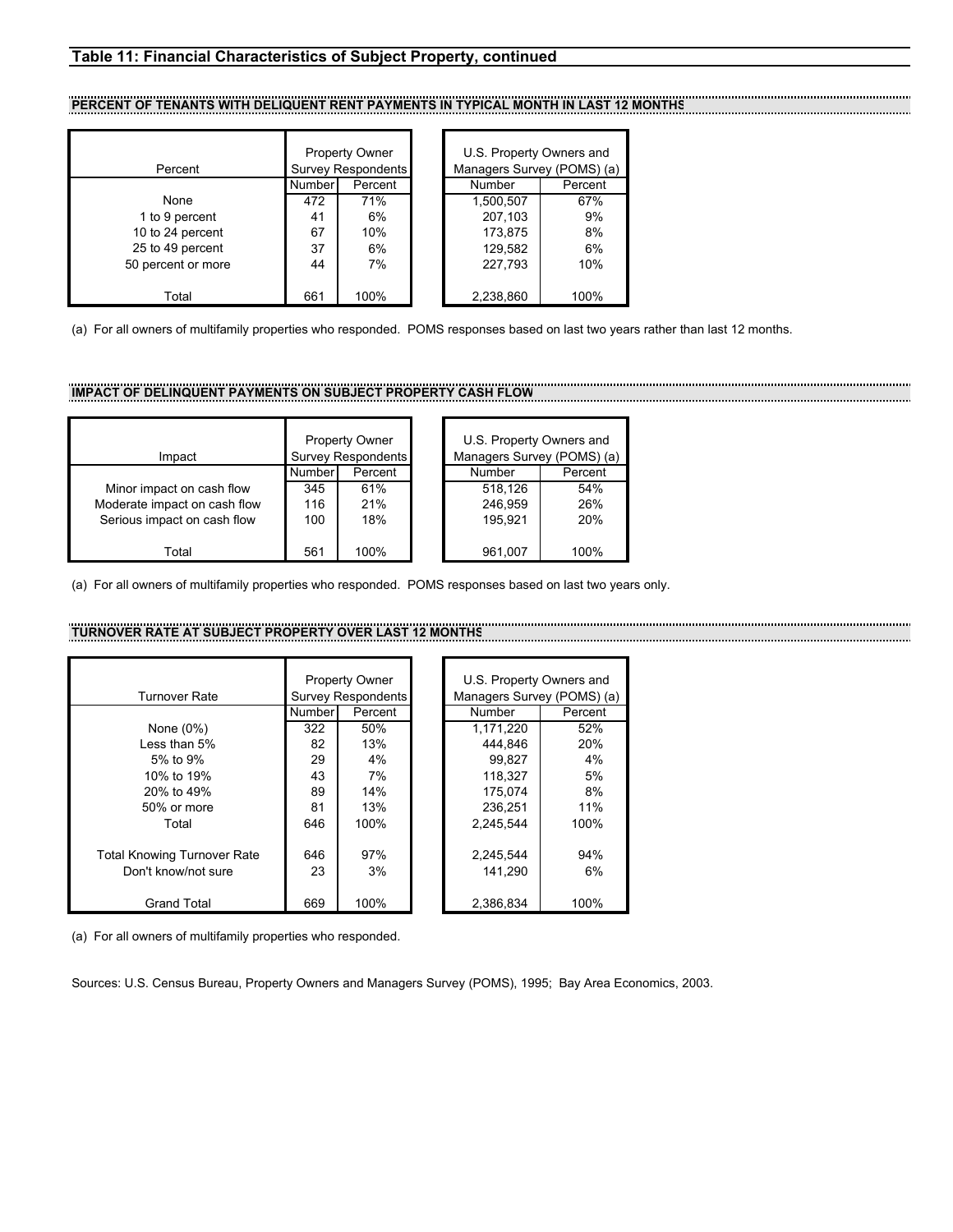# <span id="page-31-0"></span>**Impacts of Regulation on Operation of Subject Property**

The Property Owners Survey asked whether government regulations made it more difficult to operate the subject property. The results are presented in Tables 12 and 13.

*Lead Paint.* Over one-third of San Francisco Survey respondents report that regulations regarding lead paint (typically including remediation and removal) make it more difficult to operate the subject property. This is considerably higher than nationally, where only six percent of the POMS respondents thought these regulations made operations more difficult. In part, this might be a reflection of the age of San Francisco's housing stock.

**Zoning/Property Usage.** Nearly one-fourth of the San Francisco respondents report that zoning and property usage regulations make it more difficult to operate the subject property, compared to only three percent nationally.

*Parking Restrictions in and Around Subject Property.* Over half of the local responds think that parking restrictions make it more difficult to operate their property, compared to only nine percent nationwide. This is probably a reflection of the City's very urban character, where parking both on- and off-street is at a premium in many neighborhoods, and is subject to a variety of regulations such as permit parking, street cleaning, and metering. Nationally, many apartments are in suburban complexes where ample parking is provided on-site.

*Eviction Control.* San Francisco respondents feel strongly that eviction controls make operating their property more difficult (no similar question was asked in the POMS survey). Sixty-one percent state that it has some level of impact, with nearly one-third of all respondents state that it makes the property a lot more difficult to operate.

*Rent Control.* Local respondents also feel that rent control makes their property more difficult to operate, with slightly over three-fourths indicating that it causes at least some level of difficulty, and 45 percent indicating that it makes the subject property a lot more difficult to operate. In contrast, only four percent of the national survey respondents indicate that it makes their operations more difficult, likely due to that fact that nationwide most rental units have no such restrictions.

*Americans with Disabilities Act (ADA).* Slightly over one-fourth of Survey respondents indicate that compliance with ADA restrictions has made operating the subject property more difficult; nationally this proportion is only three percent. Possible reasons that San Francisco landlords find this requirement more onerous may be age of units and difficulty in making modifications or a higher level of tenant awareness and enforcement.

*Historic Preservation.* Interestingly, even with San Francisco's older housing stock, historic preservation is seen as causing greater difficulty in operations by few Survey respondents; only seven percent find it a problem. However, this is still higher than nationally, where only one percent finds that these regulations cause them more difficulty in operating their property.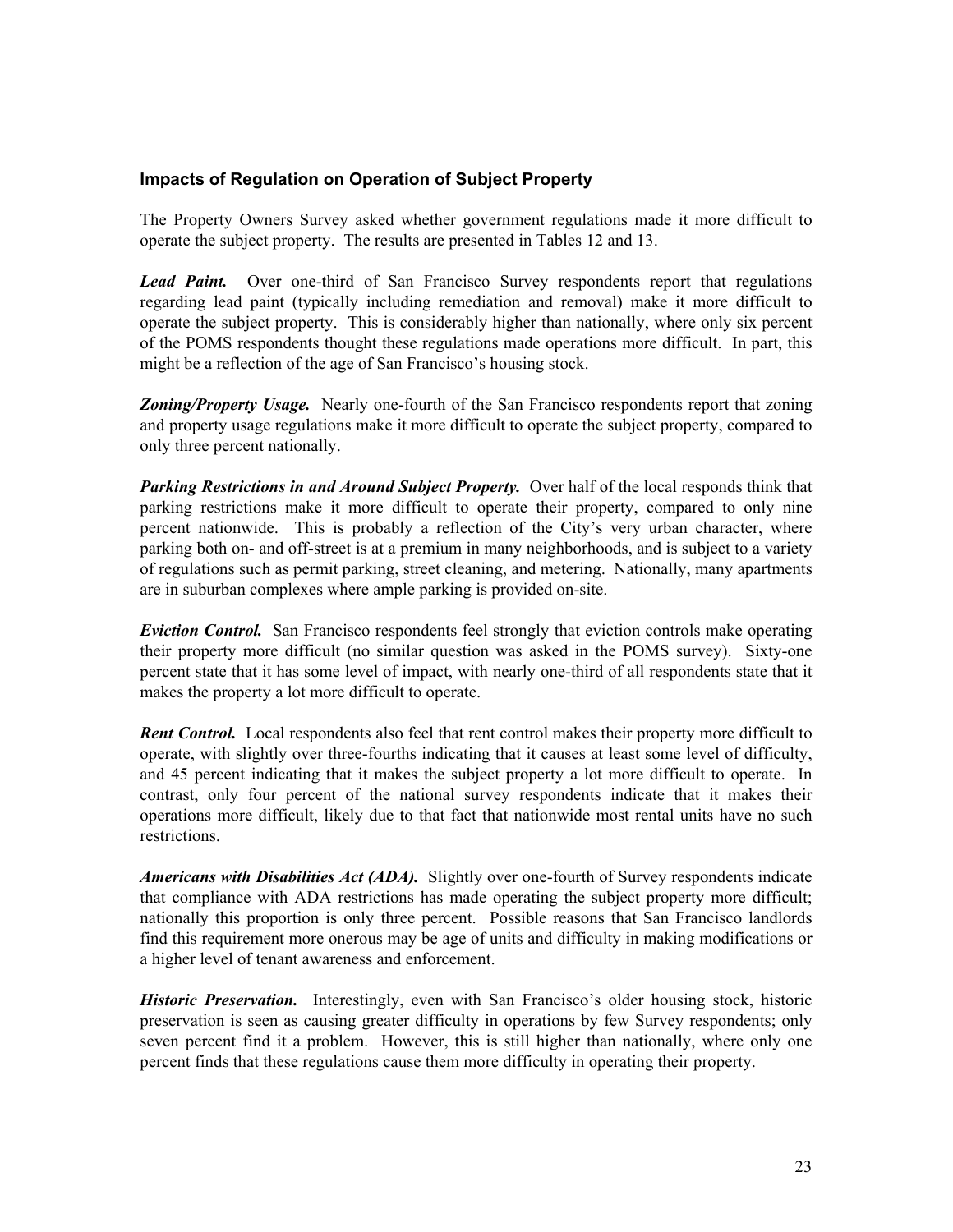**Other Regulations.** Locally, 17 percent of respondents list other types of regulations causing them some level of difficulty in operating the subject property. These include building codes, building code changes, and the permit process.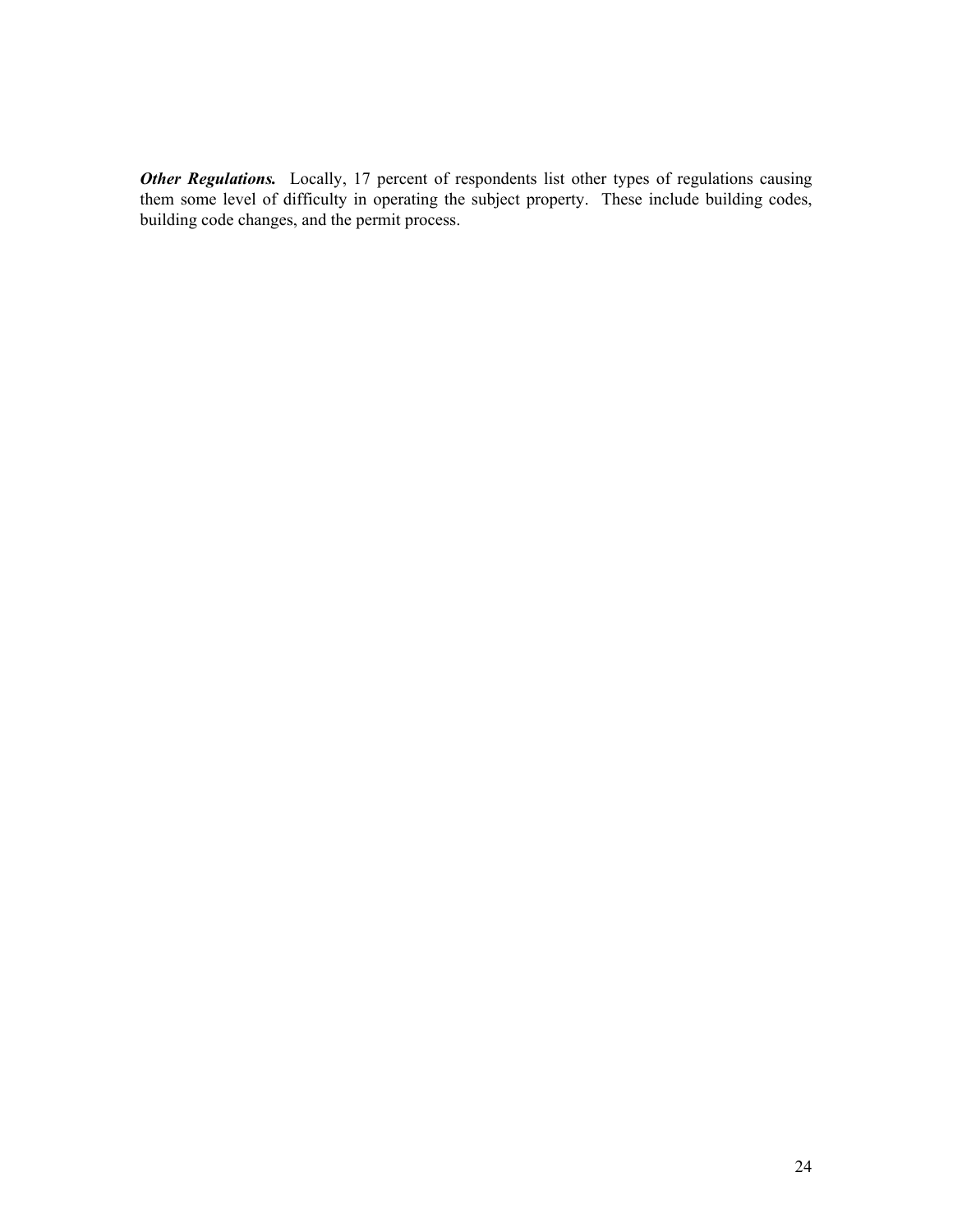# <span id="page-33-0"></span>**Table 12: Impacts of Regulation on Operation of Subject Property**

## DO REGULATIONS REGARDING LEAD-BASED PAINT MAKE IT MORE DIFFICULT TO OPERATE PROPERTY

|               |                           |         | U.S. Property Owners a |         |
|---------------|---------------------------|---------|------------------------|---------|
|               | <b>Property Owner</b>     |         | Managers Survey (POM   |         |
|               | <b>Survey Respondents</b> |         | (a)                    |         |
|               | Number                    | Percent | Number                 | Percent |
| No            | 413                       | 65%     | 2,381,405              | 94%     |
| Yes, a little | 120                       | 19%     | 64.429                 | 3%      |
| Yes, somewhat | 81                        | 13%     | 52,401                 | 2%      |
| Yes, a lot    | 26                        | 4%      | 42.335                 | 2%      |
|               |                           |         |                        |         |
| Total         | 640                       | 100%    | 2,540,570              | 100%    |

| <b>U.U. I TUPCITY OWNICIS AND</b><br>Managers Survey (POMS)<br>(a) |         |  |  |  |  |  |  |
|--------------------------------------------------------------------|---------|--|--|--|--|--|--|
| Number                                                             | Percent |  |  |  |  |  |  |
| 2,381,405                                                          | 94%     |  |  |  |  |  |  |
| 64.429                                                             | 3%      |  |  |  |  |  |  |
| 52,401                                                             | 2%      |  |  |  |  |  |  |
| 42.335                                                             | 2%      |  |  |  |  |  |  |
|                                                                    |         |  |  |  |  |  |  |
| 2,540,570                                                          | 100%    |  |  |  |  |  |  |

(a) For all owners of multifamily properties who responded.

#### **DO REGULATIONS REGARDING ZONING/PROPERTY USAGE MAKE IT MORE DIFFICULT TO OPERATE PROPERTY?**

|               |                           |         | U.S. Property Owners a |         |
|---------------|---------------------------|---------|------------------------|---------|
|               | <b>Property Owner</b>     |         | Managers Survey (POM   |         |
|               | <b>Survey Respondents</b> |         |                        | (a)     |
|               | Number                    | Percent | Number                 | Percent |
| No            | 492                       | 77%     | 2,448,638              | 97%     |
| Yes, a little | 61                        | 10%     | 36,318                 | 1%      |
| Yes, somewhat | 43                        | 7%      | 24,654                 | 1%      |
| Yes, a lot    | 39                        | 6%      | 19.843                 | 1%      |
|               |                           |         |                        |         |
| Total         | 635                       | 100%    | 2,529,454              | 100%    |

| U.S. Property Owners and |         |  |  |  |  |  |  |  |
|--------------------------|---------|--|--|--|--|--|--|--|
| Managers Survey (POMS)   |         |  |  |  |  |  |  |  |
| (a)                      |         |  |  |  |  |  |  |  |
| Number                   | Percent |  |  |  |  |  |  |  |
| 2.448.638                | 97%     |  |  |  |  |  |  |  |
| 36.318                   | 1%      |  |  |  |  |  |  |  |
| 24,654                   | 1%      |  |  |  |  |  |  |  |
| 19,843                   | 1%      |  |  |  |  |  |  |  |
|                          |         |  |  |  |  |  |  |  |
| 2.529.454                | 100%    |  |  |  |  |  |  |  |

(a) For all owners of multifamily properties who responded.

## DO REGULATIONS REGARDING PARKING RESTRICTIONS IN AND AROUND PROPERTY MAKE IT MORE DIFFICULT TO OPERATE PROPER

|               | <b>Property Owner</b><br><b>Survey Respondents</b> |         | U.S. Property Owners and<br>Managers Survey (POMS)<br>a. |         |
|---------------|----------------------------------------------------|---------|----------------------------------------------------------|---------|
|               | Number                                             | Percent | Number                                                   | Percent |
| No            | 310                                                | 48%     | 2,306,013                                                | 91%     |
| Yes, a little | 131                                                | 20%     | 130,053                                                  | 5%      |
| Yes, somewhat | 116                                                | 18%     | 62,694                                                   | 2%      |
| Yes, a lot    | 90                                                 | 14%     | 44.280                                                   | 2%      |
| Total         | 647                                                | 100%    | 2.543.039                                                | 100%    |

(a) For all owners of multifamily properties who responded.

#### **DO REGULATIONS REGARDING EVICTION CONTROL MAKE IT MORE DIFFICULT TO OPERATE PROPERTY?**

|               | <b>Property Owner</b><br><b>Survey Respondents</b> |         |  |  |
|---------------|----------------------------------------------------|---------|--|--|
|               | Number                                             | Percent |  |  |
| No            | 248                                                | 39%     |  |  |
| Yes, a little | 87                                                 | 14%     |  |  |
| Yes, somewhat | 108                                                | 17%     |  |  |
| Yes, a lot    | 201                                                | 31%     |  |  |
| Total         |                                                    | 100%    |  |  |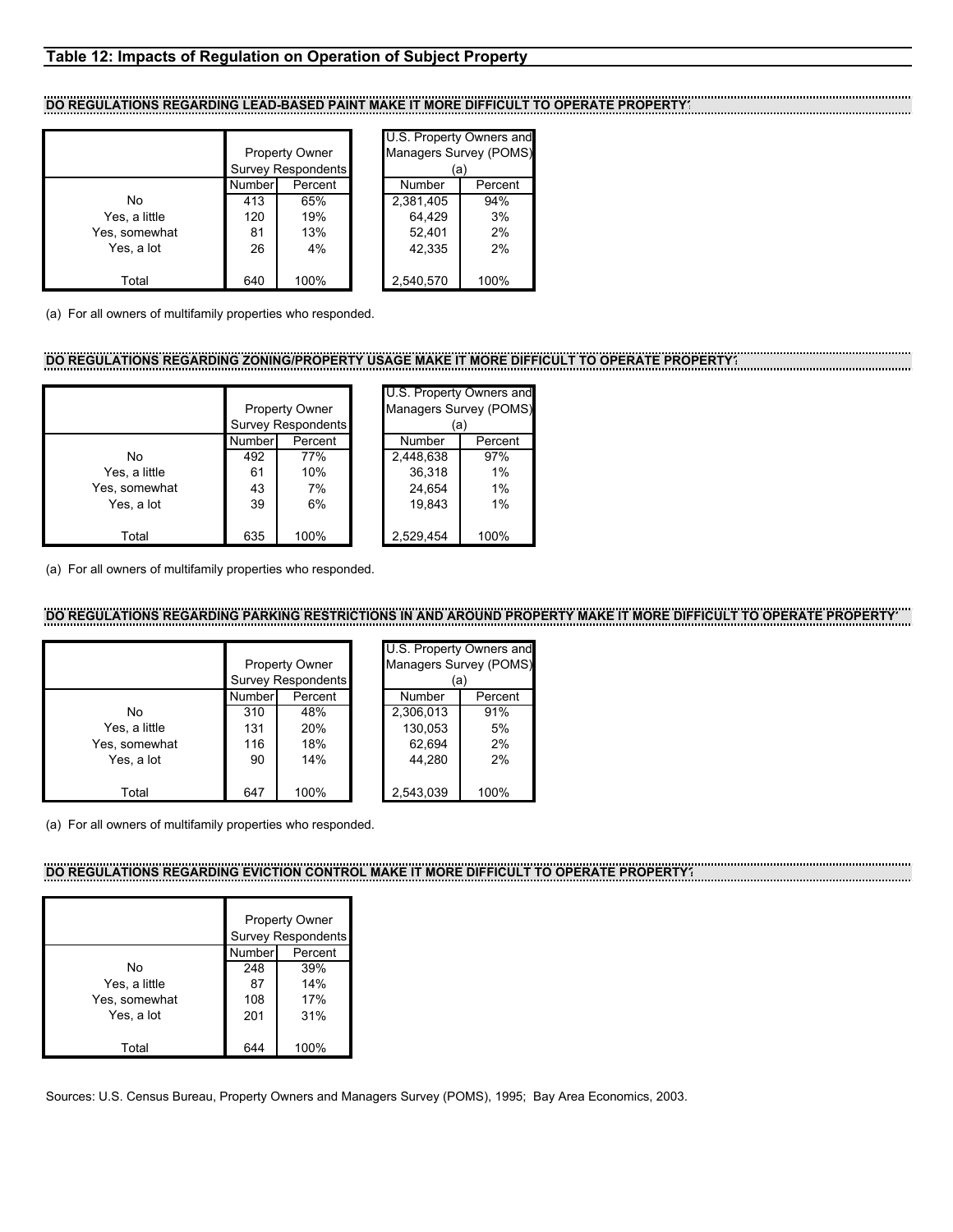### <span id="page-34-0"></span>**Table 13: Impacts of Regulation on Operation of Subject Property, continued**

**DO REGULATIONS REGARDING RENT CONTROL (OTHER THAN EVICTION CONTROL) MAKE IT MORE DIFFICULT TO OPERATE PROPERTY?**

|               |        | <b>Property Owner</b>     | U.S. Property Owners and<br>Managers Survey (POMS) |         |  |
|---------------|--------|---------------------------|----------------------------------------------------|---------|--|
|               |        | <b>Survey Respondents</b> | (a)                                                |         |  |
|               | Number | Percent                   | Number                                             | Percent |  |
| No            | 156    | 24%                       | 2,431,232                                          | 96%     |  |
| Yes, a little | 72     | 11%                       | 37,356                                             | 1%      |  |
| Yes, somewhat | 131    | 20%                       | 18,469                                             | 1%      |  |
| Yes, a lot    | 294    | 45%                       | 35,211                                             | 1%      |  |
|               |        |                           |                                                    |         |  |
| Total         | 653    | 100%                      | 2,522,268                                          | 100%    |  |

(a) For all owners of multifamily properties who responded.

# **DO REGULATIONS ASSOCIATED WITH THE AMERICANS WITH DISABILITIES ACT MAKE IT MORE DIFFICULT TO OPERATE PROPERTY?**

|               | <b>Property Owner</b><br>Survey Respondents |         | U.S. Property Owners and<br>Managers Survey (POMS)<br>(a) |         |
|---------------|---------------------------------------------|---------|-----------------------------------------------------------|---------|
|               | Number                                      | Percent | <b>Number</b>                                             | Percent |
| No            | 462                                         | 74%     | 2,442,971                                                 | 97%     |
| Yes, a little | 68                                          | 11%     | 35,113                                                    | 1%      |
| Yes, somewhat | 60                                          | 10%     | 24.270                                                    | 1%      |
| Yes, a lot    | 34                                          | 5%      | 17,362                                                    | 1%      |
| Total         | 624                                         | 100%    | 2,519,717                                                 | 100%    |

(a) For all owners of multifamily properties who responded.

# **DO REGULATIONS REGARDING HISTORIC PRESERVATION MAKE IT MORE DIFFICULT TO OPERATE PROPERTY?**

|               | <b>Property Owner</b><br><b>Survey Respondents</b> |         | U.S. Property Owners and<br>Managers Survey (POMS<br>(a) |         |
|---------------|----------------------------------------------------|---------|----------------------------------------------------------|---------|
|               | Number                                             | Percent | Number                                                   | Percent |
| No            | 583                                                | 93%     | 2,490,992                                                | 99%     |
| Yes, a little | 23                                                 | 4%      | 16,536                                                   | 1%      |
| Yes, somewhat | 12                                                 | 2%      | 11,061                                                   | 0%      |
| Yes, a lot    | 7                                                  | 1%      | 7.602                                                    | 0%      |
| Total         | 625                                                | 100%    | 2,526,192                                                | 100%    |

(a) For all owners of multifamily properties who responded.

#### DO OTHER REGULATIONS MAKE IT MORE DIFFICULT TO OPERATE PROPERT

|               | <b>Property Owner</b><br><b>Survey Respondents</b> |         |
|---------------|----------------------------------------------------|---------|
|               | Number                                             | Percent |
| No            | 187                                                | 83%     |
| Yes, a little | 6                                                  | 3%      |
| Yes, somewhat |                                                    | 3%      |
| Yes, a lot    | 26                                                 | 12%     |
| Total         | 226                                                | 100%    |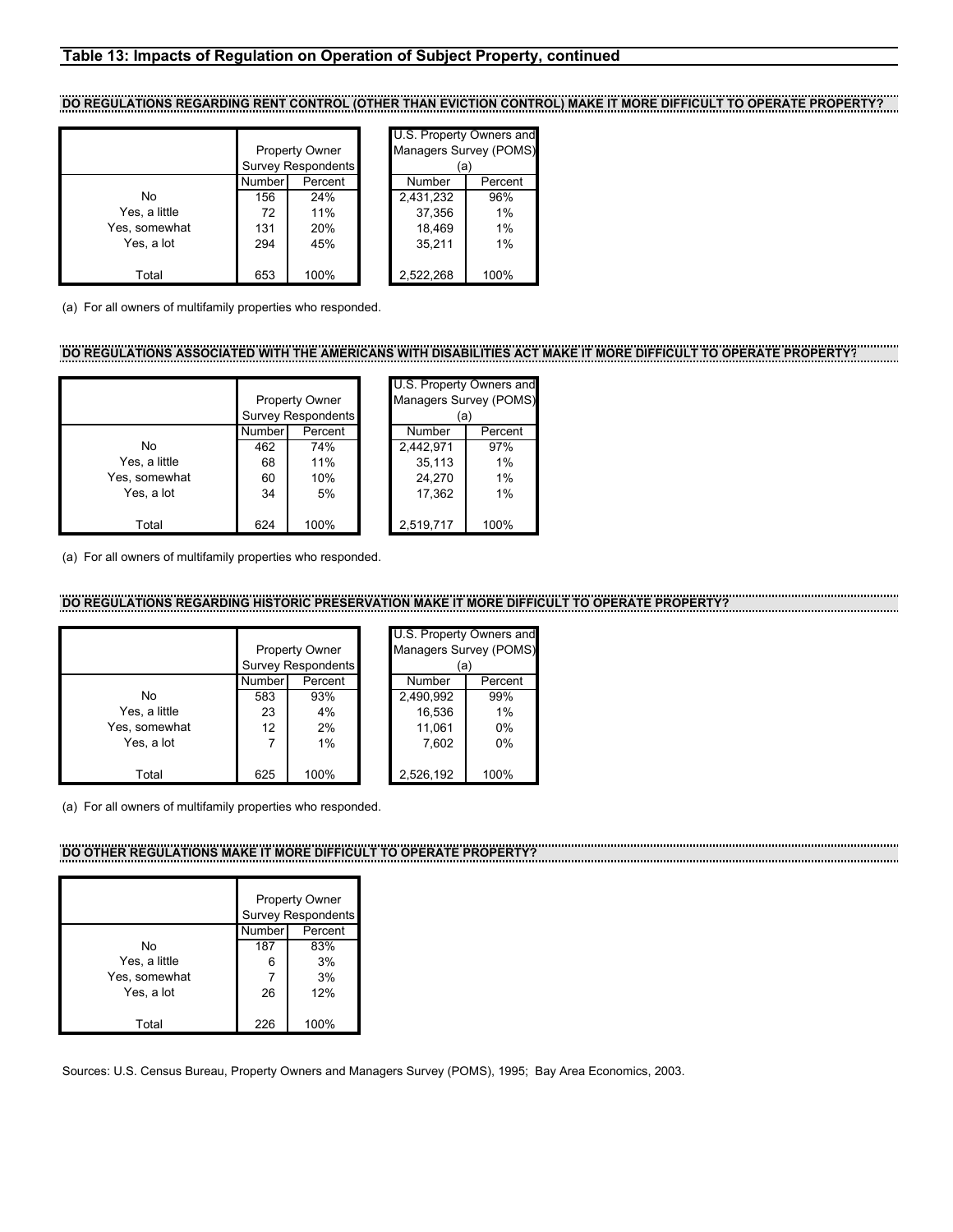# <span id="page-35-0"></span>**Property Damage and Undesirable Behavior**

The Property Owners Survey asked about the level of occurrence of property damage and undesirable behavior on the subject property in the last two years. The results are presented in Tables 14 and 15.

*Vandalism to Inside of Unit.* Vandalism inside of units is a rare or nonexistent problem, according to most local and national respondents. In San Francisco, 80 percent report it as not occurring at all, with an additional 11 percent stating that it happens rarely. Nationally, 77 percent report no occurrences, and 14 percent state that it happens rarely.

*Vandalism to Common Areas or Outside of Building.* While still uncommon, this appears as a greater problem locally than vandalism to the inside of units; nationally the problem is similar in degree to unit vandalism. Slightly under half report that it has never occurred in the last two years, with 27 percent report it has occurred only rarely, 20 percent report occasional occurrences, and five percent report frequent occurrences. In contrast, nationally 73 percent report no occurrences, 16 percent report that it happens rarely, nine percent report occasionally, and only two percent report frequent occurrences of vandalism to common areas or the outside of buildings. As with other differences between the local and national results, this variation may be due in part to San Francisco's urban character.

*Theft.* Theft appears to occur somewhat more frequently in San Francisco also, but is still generally not seen as a frequent occurrence on rental properties. Only one percent of the Survey respondents report it as a frequent occurrence, an additional eight percent describe it as occasional, and 23 percent describe it as rare. Over two-thirds state that it has not happened on the subject property in the last two years. Nationally, 79 percent report that it has not occurred in the last two years, and 14 percent report it as a rare event; the proportions reporting it as an occasional or frequent problem are similar to San Francisco's.

**Loud or Disruptive Behavior.** San Francisco Survey respondents report a slightly higher level of loud or disruptive behavior, but still do not describe it as a frequent problem any more than POMS respondents. Slightly over half of the local Survey respondents indicate that it has never happened on the subject property in the last two years, as compared with nearly two-thirds nationwide. But only four percent of respondents both locally and nationally describe loud or disruptive behavior is a frequent problem on the subject property.

*Violence.* Violence is rare or nonexistent on the subject property both in San Francisco and nationally. Locally, 84 percent report no violent occurrences and 11 percent report they occur only rarely. National results are identical.

*Drug Usage.* Drug usage on the subject property is also seen as an infrequent problem, according to respondents locally. Eighty percent of responses indicate no problematic drug usage, and 11 percent indicate rare drug usage problems. Nationally, 84 percent indicate no drug usage problems, and nine percent indicate rare usage problems.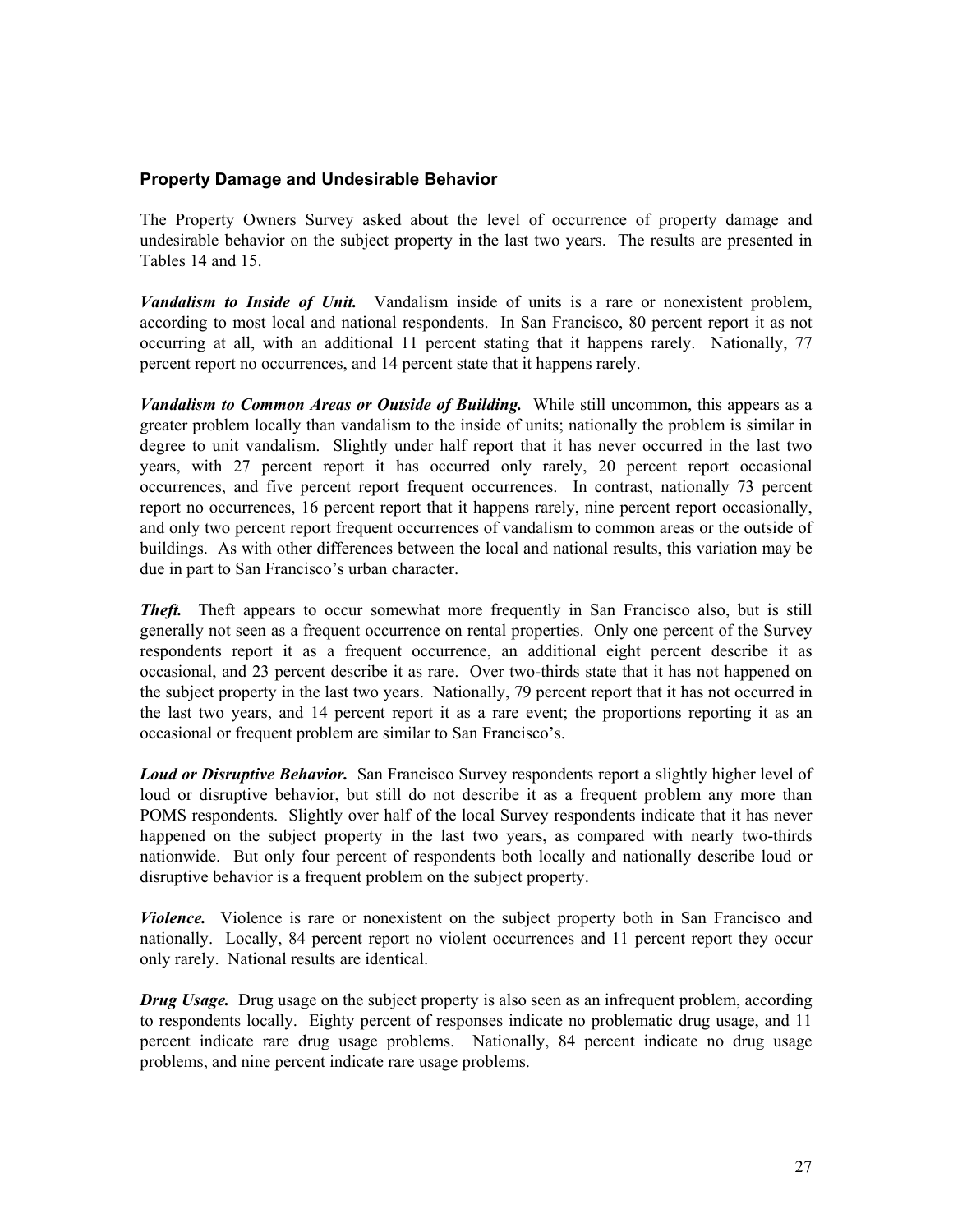*Other Undesirable Behavior.* San Francisco property owners report a somewhat higher proportion of other undesirable behaviors, with 19 percent reporting occasional or frequent problems, in contrast to only four percent responding to the national POMS survey. Some behaviors reported locally include homeless persons sleeping on or near the property, parking problems such as blocking driveways and parking on the sidewalk, and tenants and neighbors not cleaning up after dogs.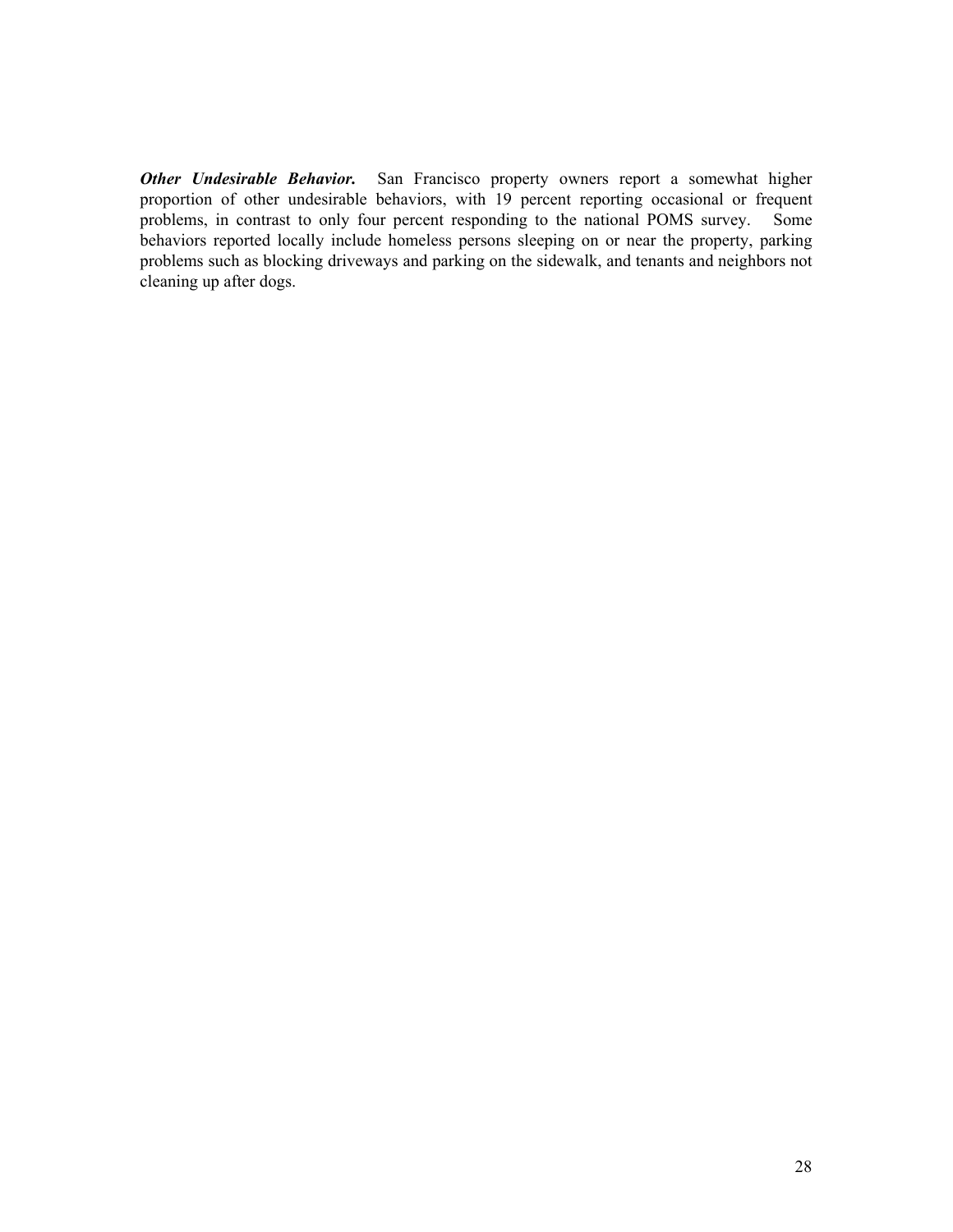# **Table 14: Property Damage and Undesirable Behavior over Last Two Years**

# **VANDALISM TO INSIDE OF UNIT**

|                     |        | <b>Property Owner</b>     | U.S. Property Owners and   |         |
|---------------------|--------|---------------------------|----------------------------|---------|
| Level of Occurrence |        | <b>Survey Respondents</b> | Managers Survey (POMS) (a) |         |
|                     | Number | Percent                   | Number                     | Percent |
| Never               | 520    | 80%                       | 1,952,668                  | 77%     |
| Rarely              | 72     | 11%                       | 345.701                    | 14%     |
| Occasionally        | 40     | 6%                        | 206,284                    | 8%      |
| Frequently          | 15     | 2%                        | 44.164                     | 2%      |
|                     |        |                           |                            |         |
| Total               | 647    | 100%                      | 2,548,818                  | 100%    |

(a) For all owners of multifamily properties who responded.

# **VANDALISM TO COMMON AREAS OR OUTSIDE OF BUILDING**

|                     |                           | <b>Property Owner</b> | U.S. Property Owners and   |         |
|---------------------|---------------------------|-----------------------|----------------------------|---------|
| Level of Occurrence | <b>Survey Respondents</b> |                       | Managers Survey (POMS) (a) |         |
|                     | Number                    | Percent               | Number                     | Percent |
| Never               | 317                       | 48%                   | 1,850,563                  | 73%     |
| Rarely              | 175                       | 27%                   | 412.577                    | 16%     |
| Occasionally        | 130                       | 20%                   | 235,823                    | 9%      |
| Frequently          | 35                        | 5%                    | 49.704                     | 2%      |
|                     |                           |                       |                            |         |
| Total               | 657                       | 100%                  | 2,548,667                  | 100%    |

(a) For all owners of multifamily properties who responded.

#### **THEFT**

|                     | <b>Property Owner</b> |                           | U.S. Property Owners and   |         |
|---------------------|-----------------------|---------------------------|----------------------------|---------|
| Level of Occurrence |                       | <b>Survey Respondents</b> | Managers Survey (POMS) (a) |         |
|                     | <b>Number</b>         | Percent                   | Number                     | Percent |
| Never               | 446                   | 68%                       | 2,002,487                  | 79%     |
| Rarely              | 151                   | 23%                       | 362,029                    | 14%     |
| Occasionally        | 53                    | 8%                        | 144.672                    | 6%      |
| Frequently          | 6                     | 1%                        | 21.143                     | 1%      |
|                     |                       |                           |                            |         |
| Total               | 656                   | 100%                      | 2,530,332                  | 100%    |

(a) For all owners of multifamily properties who responded.

#### **LOUD OR DISRUPTIVE BEHAVIOR**

|                     |                           | <b>Property Owner</b> | U.S. Property Owners and   |         |
|---------------------|---------------------------|-----------------------|----------------------------|---------|
| Level of Occurrence | <b>Survey Respondents</b> |                       | Managers Survey (POMS) (a) |         |
|                     | Numberl                   | Percent               | Number                     | Percent |
| Never               | 340                       | 52%                   | 1,671,353                  | 65%     |
| Rarely              | 168                       | 26%                   | 448.224                    | 18%     |
| Occasionally        | 115                       | 18%                   | 342.043                    | 13%     |
| Frequently          | 28                        | 4%                    | 92.039                     | 4%      |
|                     |                           |                       |                            |         |
| Total               | 651                       | 100%                  | 2,553,658                  | 100%    |

(a) For all owners of multifamily properties who responded.

Sources: U.S. Census Bureau, Property Owners and Managers Survey (POMS), 1995; Bay Area Economics, 2003.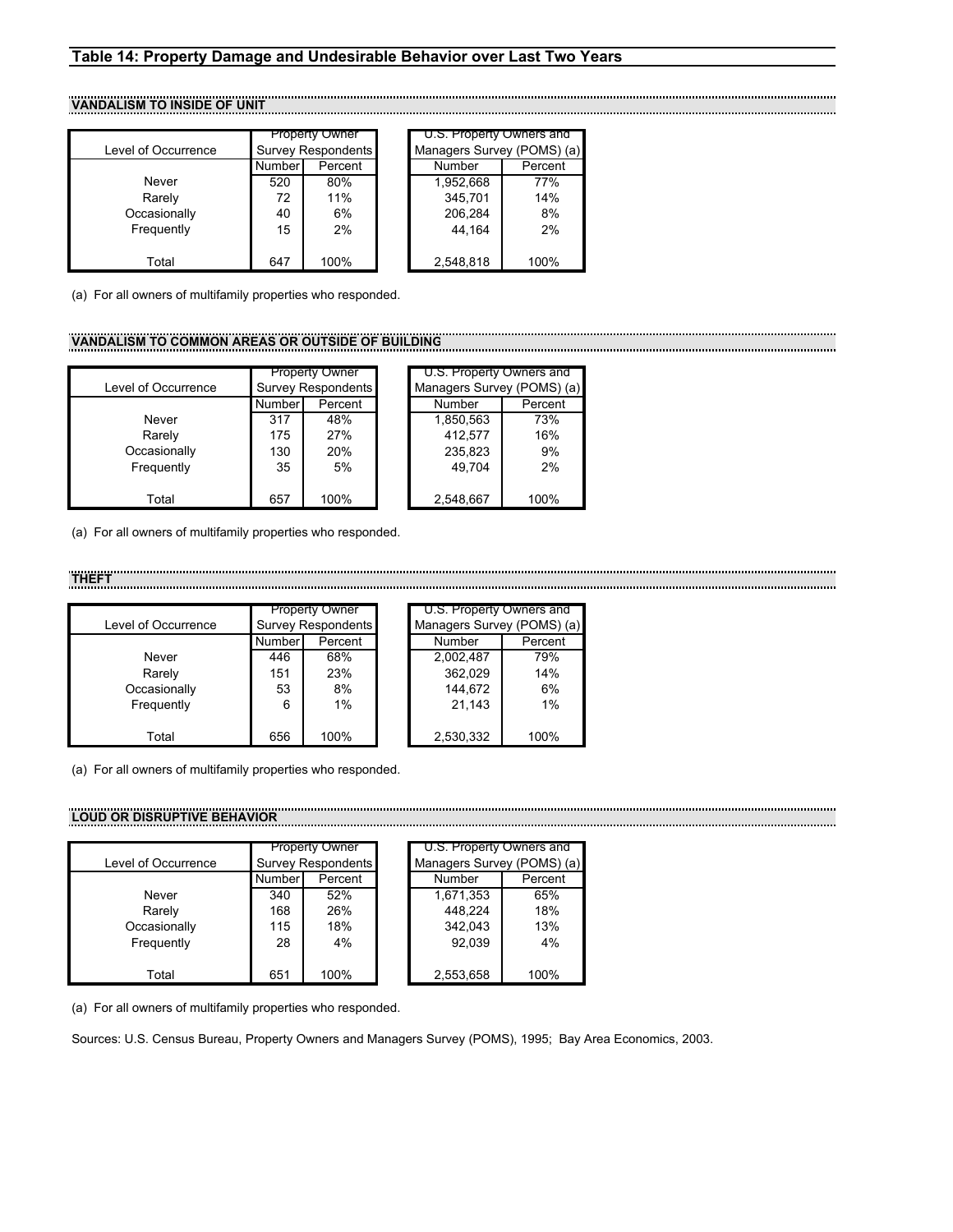# **Table 15: Property Damage and Undesirable Behavior, continued**

**VIOLENCE**

|                     |         | <b>Property Owner</b>     | U.S. Property Owners and   |         |
|---------------------|---------|---------------------------|----------------------------|---------|
| Level of Occurrence |         | <b>Survey Respondents</b> | Managers Survey (POMS) (a) |         |
|                     | Numberl | Percent                   | Number                     | Percent |
| Never               | 545     | 84%                       | 2.129.348                  | 84%     |
| Rarely              | 69      | 11%                       | 273,927                    | 11%     |
| Occasionally        | 27      | 4%                        | 113,600                    | 4%      |
| Frequently          | 4       | 1%                        | 27.738                     | 1%      |
|                     |         |                           |                            |         |
| Total               | 645     | 100%                      | 2,544,613                  | 100%    |

(a) For all owners of multifamily properties who responded.

#### **DRUG USAGE**

|                     | <b>Property Owner</b> |                           |  | U.S. Property Owners and   |         |  |
|---------------------|-----------------------|---------------------------|--|----------------------------|---------|--|
| Level of Occurrence |                       | <b>Survey Respondents</b> |  | Managers Survey (POMS) (a) |         |  |
|                     | Number                | Percent                   |  | Number                     | Percent |  |
| Never               | 510                   | 80%                       |  | 2,093,651                  | 84%     |  |
| Rarely              | 69                    | 11%                       |  | 227,508                    | 9%      |  |
| Occasionally        | 42                    | 7%                        |  | 119,776                    | 5%      |  |
| Frequently          | 16                    | 3%                        |  | 56.487                     | 2%      |  |
|                     |                       |                           |  |                            |         |  |
| Total               | 637                   | 100%                      |  | 2,497,422                  | 100%    |  |

(a) For all owners of multifamily properties who responded.

## **OTHER UNDESIRABLE BEHAVIOR**

|                     |                           | <b>Property Owner</b> | U.S. Property Owners and   |         |
|---------------------|---------------------------|-----------------------|----------------------------|---------|
| Level of Occurrence | <b>Survey Respondents</b> |                       | Managers Survey (POMS) (a) |         |
|                     | <b>Number</b>             | Percent               | Number                     | Percent |
| Never               | 243                       | 71%                   | 1,680,862                  | 91%     |
| Rarely              | 34                        | 10%                   | 85,618                     | 5%      |
| Occasionally        | 37                        | 11%                   | 40,492                     | 2%      |
| Frequently          | 29                        | 8%                    | 32.866                     | 2%      |
|                     |                           |                       |                            |         |
| Total               | 343                       | 100%                  | 1,839,838                  | 100%    |

(a) For all owners of multifamily properties who responded.

Sources: U.S. Census Bureau, Property Owners and Managers Survey (POMS), 1995; Bay Area Economics, 2003.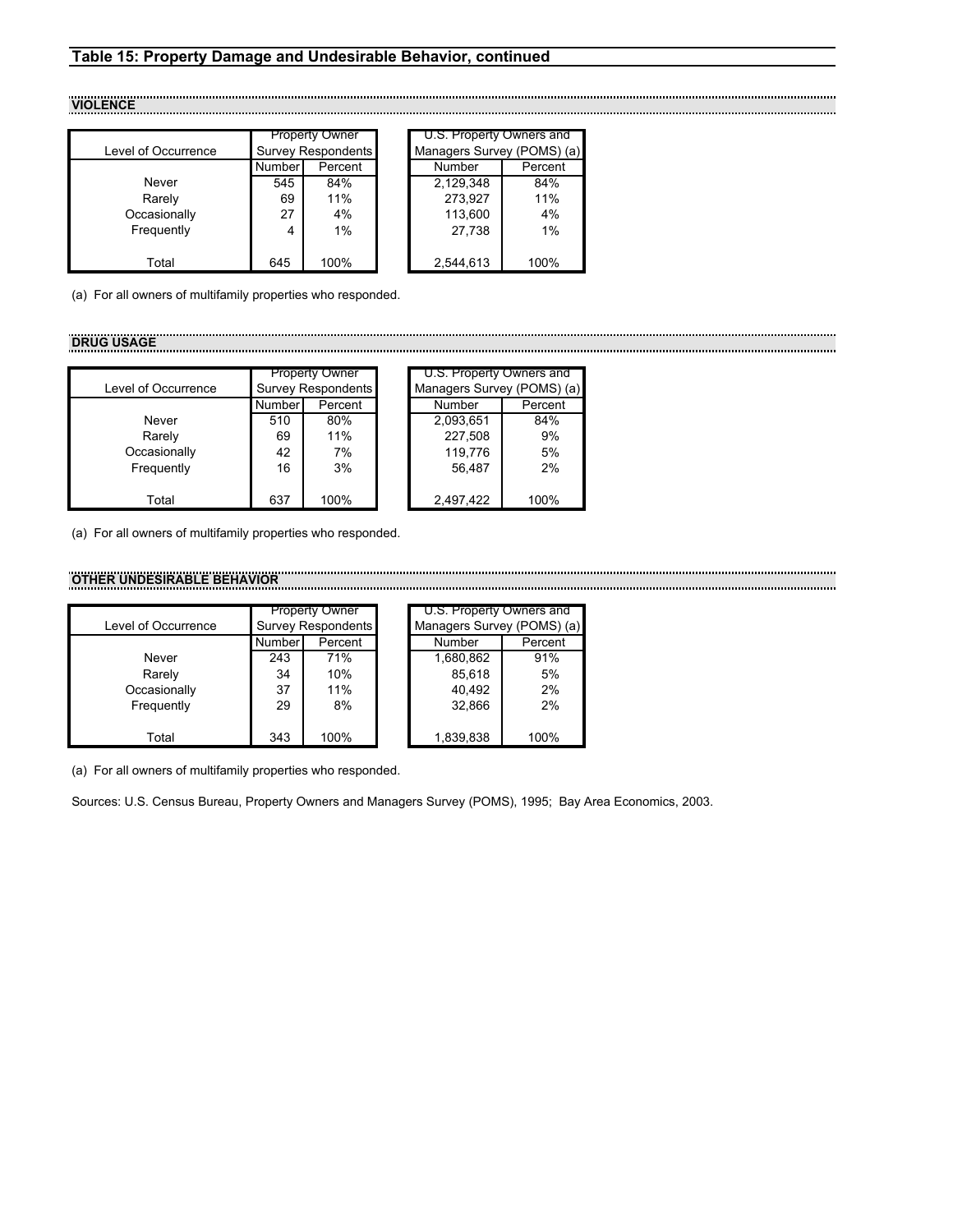# **Summary of Subject Property Characteristics**

Most of the subject properties are small; three-quarters have four or less rental units on the property. Accounting by units rather than properties, 37 percent of subject property units are on properties of less than five rental units, 20 percent are on properties of five to nine rental units, with the remaining 43 percent on larger properties. These results are very similar to those found by the tenant survey, but Census data indicate that the survey results from both surveys might be somewhat biased toward smaller properties. The national survey indicates that San Francisco has a high proportion of smaller multiunit properties.

San Francisco property owners appear to hold their property longer than those nationwide. Thirty-eight percent of Survey respondents have owned the subject property since before 1980, approximately the date of the inception of rent control in the City. Only 10 percent of the Survey respondents indicated that the subject property had commercial space on the premises, slightly higher than the six percent nationwide. This is likely a function of San Francisco's urban character, with many apartments above shops and offices.

Nearly half of respondents reported their tenants as being mostly middle income, with the remainder reporting a diverse range and mix of tenant incomes. The results indicate a higher income mix than found nationally, where just over half report their tenants as being either low income or a mix of low and middle income.

Survey responses indicate a broad mix of reasons for acquisition, with no particular reason standing out. The most-stated reason is for the income from rents, which constituted 25 percent of the responses, followed by using the property as a residence for the respondent or other family members at 21 percent, and as retirement security at 20 percent. These results are similar to those nationally. When requested to prioritize their reasons for buying, the top-ranked reason given by respondents for acquiring was as a residence for the owner or other family members, with 46 percent selecting this as the primary reason. Twenty percent listed the income stream from rents, and 16 percent listed retirement security as their primary reason for acquiring the property. The responses here differ markedly from the national data.

Nearly all respondents contribute at least some time to the maintenance or management of the subject property. For those who spend time on maintenance or management of the subject property, most contribute eight hours or less weekly. Less than five percent contribute 25 hours or more per week on these tasks.

The majority of Survey respondents expect to own the subject property for at least five more years; and only ten percent expect to own the property for less than five years, with the remainder not sure how long they expect to own the property. These percentages for San Francisco property owners are very similar to those from the national survey. Only 37 percent of the respondents would acquire the subject property if it were available today, but only 28 percent would not acquire it. The remaining 35 percent are unsure whether they would purchase the subject property now.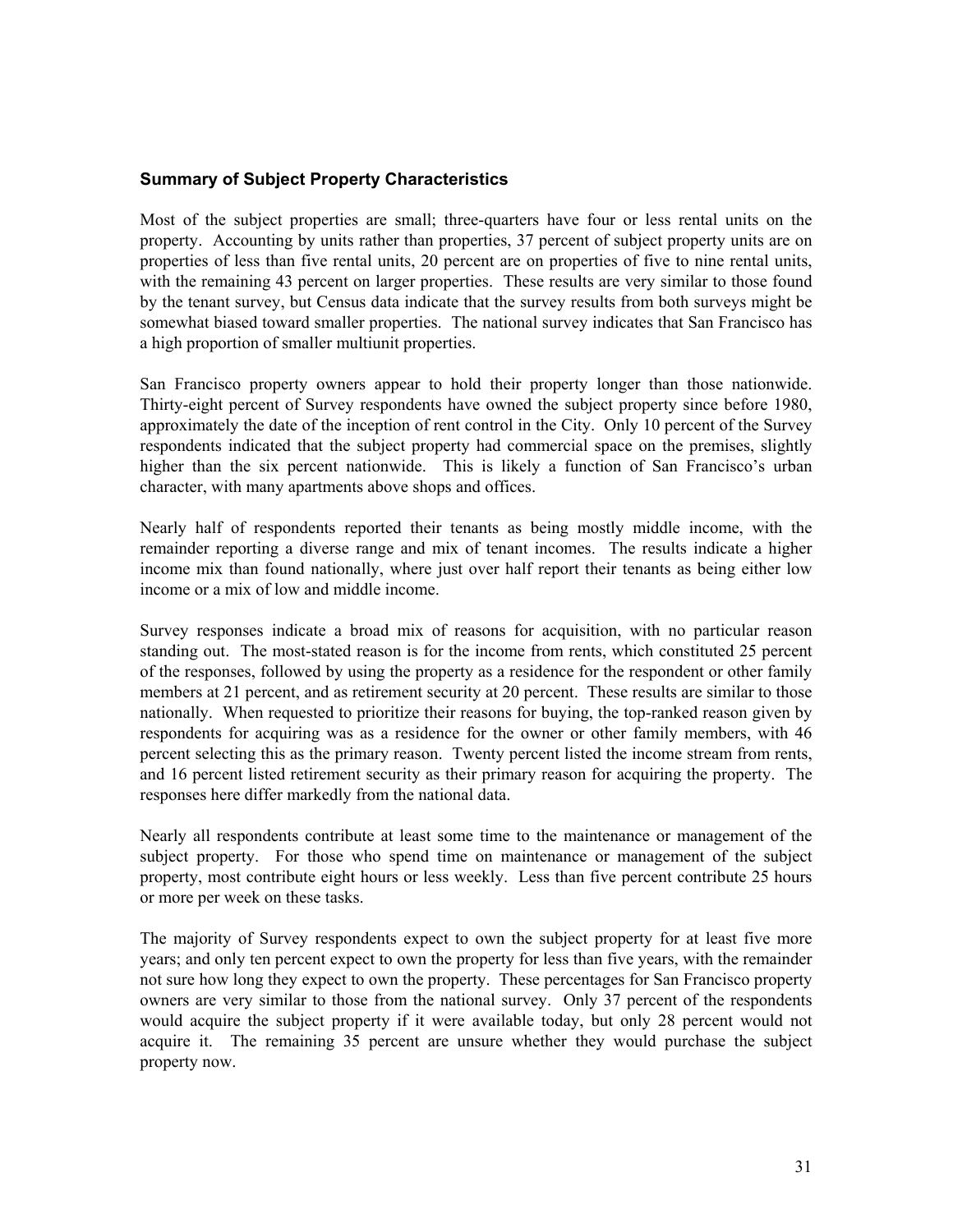Nearly three-fourths of the respondents report that all maintenance was handled immediately and preventive maintenance was practiced. The proportion of San Francisco property owners deferring maintenance, while low, is still slightly higher than nationally. Slightly over three fourths of respondents report that there are currently no major repairs needed on the property. As shown in Table 10, the median amount of gross rental income spent on maintenance reported in San Francisco is 13 percent, about the same as for property owners nationwide.

Twenty-eight percent of respondents spent less than 25 percent of gross income on mortgage payments and property taxes, 26 percent spend 25 to 49 percent, 20 percent spend 50 to 74 percent, 15 percent spend 75 to 99 percent, and 11 percent spend 100 percent or more on mortgage and property tax payments. A majority of respondents report that the subject property was profitable in 2002, just under 20 percent report that it broke even, and just below 30 percent report a loss. These numbers are very similar to those nationwide. Interestingly, far fewer San Francisco respondents are unsure of the profitability of their property.

Most tenants in subject properties are timely in their rent payments, with 71 percent of Survey respondents reporting no tenants delinquent in rent payments in a typical month in the last year Twelve percent of respondents report that one-fourth or more of their tenants have been delinquent recently. For Survey respondents, slightly less than half report moderate or major cash flow problems due to delinquency.

Even with the presence of rent control, which is typically seen as an incentive for tenants to remain in place, local Survey responses indicate a higher rate of turnover in San Francisco rental units than nationwide. Locally, 26 percent of all respondents report that the subject property has a turnover rate of 20 percent or higher, compared to 18 percent nationally. Conversely, 63 percent of San Francisco respondents reported a turnover rate of less than 5 percent, compared to 72 percent nationally.

With respect to regulations, Survey respondents ranked rent control highest in creating difficulty in operating the subject property, followed in order by eviction control, parking regulations (in and around the property) and lead paint abatement, the Americans with Disabilities Act, zoning and use restrictions, and historic preservations. For all listed regulations with a comparable national category, San Francisco respondents are more likely than respondents nationally to see the regulation as causing difficulty in operating the property.

Vandalism to common areas and the outside of the building is the most common of the listed types of property damage or undesirable behavior by Survey respondents, followed by loud or disruptive behavior, theft, drug usage, vandalism to the inside of units, and violence. Vandalism to common areas/outside of buildings and loud or disruptive behavior appear to occur more often locally than nationally.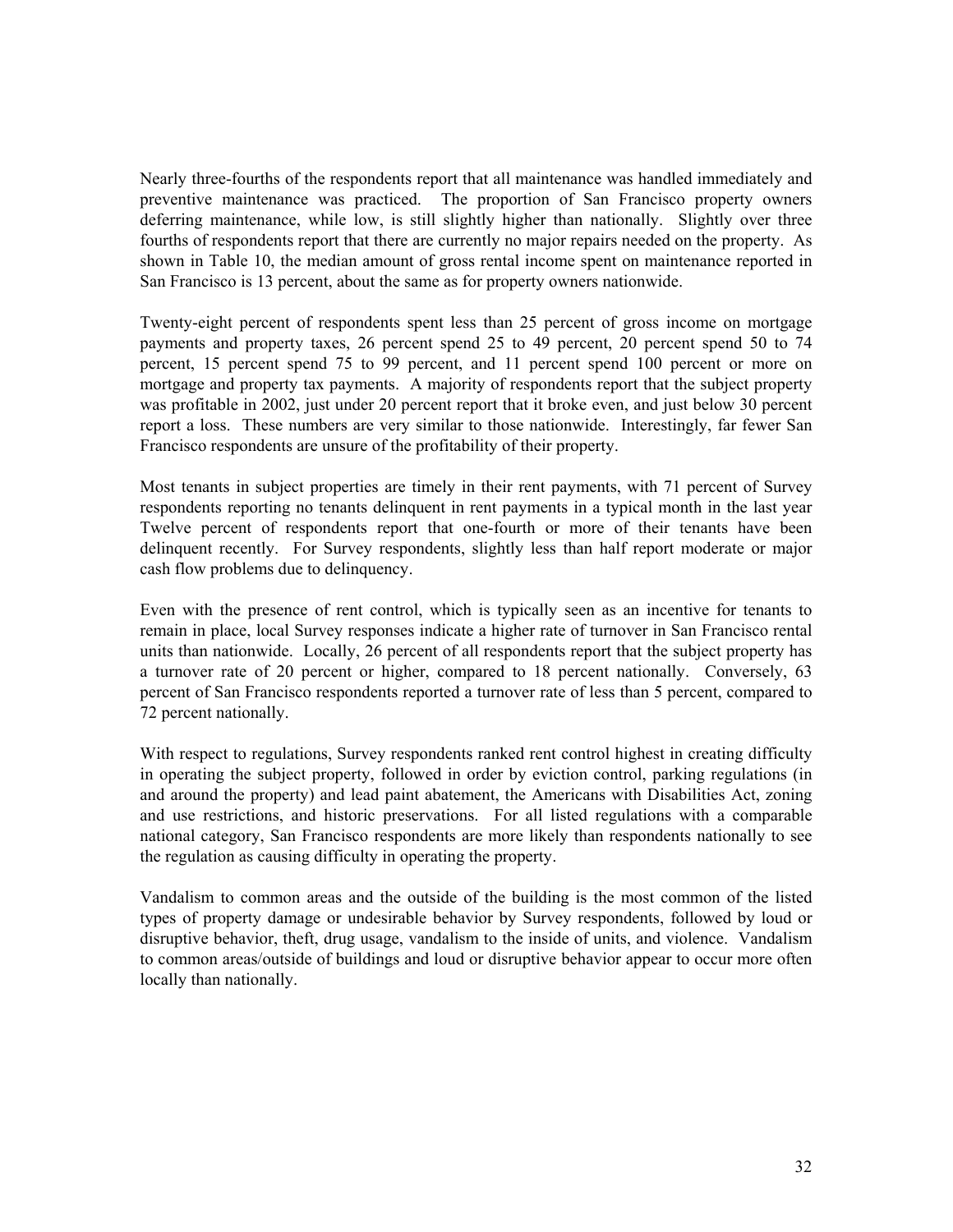# **Characteristics of All San Francisco Properties Owned by Respondents**

In addition to questions specific to the subject property, the San Francisco Property Owners Survey requested additional information from each respondent regarding the ownership and management of all of their residential rental properties in San Francisco. Responses are tabulated in Tables 16 through 21.

# **Basic Characteristics**

*Total Number of San Francisco Rental Units Owned.* As shown in Table 16, most San Francisco respondents do not own large properties or large numbers of units, with just over half owning four or fewer residential rental units, and about three-fourths owning less than 10 units. Proportions for respondents to POMS are similar. By multiplying the number of respondents by the number of San Francisco rental units owned shows that Survey respondents represent about six percent of the total rental stock in the City.

*Total Number of San Francisco Rental Properties Owned.* Another indicator that most Survey respondents are small property owners is that just slightly under half (47 percent) own only one property in San Francisco. Approximately an additional one-third (34 percent) own two to four properties. POMS data indicate a similar pattern with just over half (52 percent) only owning a single rental property.

**San Francisco Rental Units as Percent of All Rental Units Owned.** The large majority of respondents own properties either only or mostly in the City. Nearly three-quarters of respondents own only residential rental units only in San Francisco. For an additional 10 percent of respondents, 75 to 99 percent of their owned rental units are in San Francisco.

*Number of San Francisco Units Subject to Rent Control.* Half of the respondents owned one to four rent controlled units. Only four percent reported no units subject to rent control.

**Percent of San Francisco Rental Units Subject to Rent Control.** More than three-fourths of all San Francisco respondents report that all of their rental units are subject to rent control. An additional nine percent report 75 to 99.9 percent subject to rent control. Rent controlled units accounted for just below three-fourths of San Francisco units owned by Survey respondents, paralleling the actual mix of the housing stock. In contrast, only 10 percent of the units in the national survey are subject to rent control ordinances.

**Presence of Tenants with Section 8 Vouchers.** Only 14 percent of the respondents reported at least one Section 8 tenant in their San Francisco properties. This is slightly lower than the percentage nationwide, which is 19 percent. This might be a reflection of disparities between San Francisco actual market rents and HUD Fair Market Rents, which limit the total rent paid to landlords for Section 8 tenants.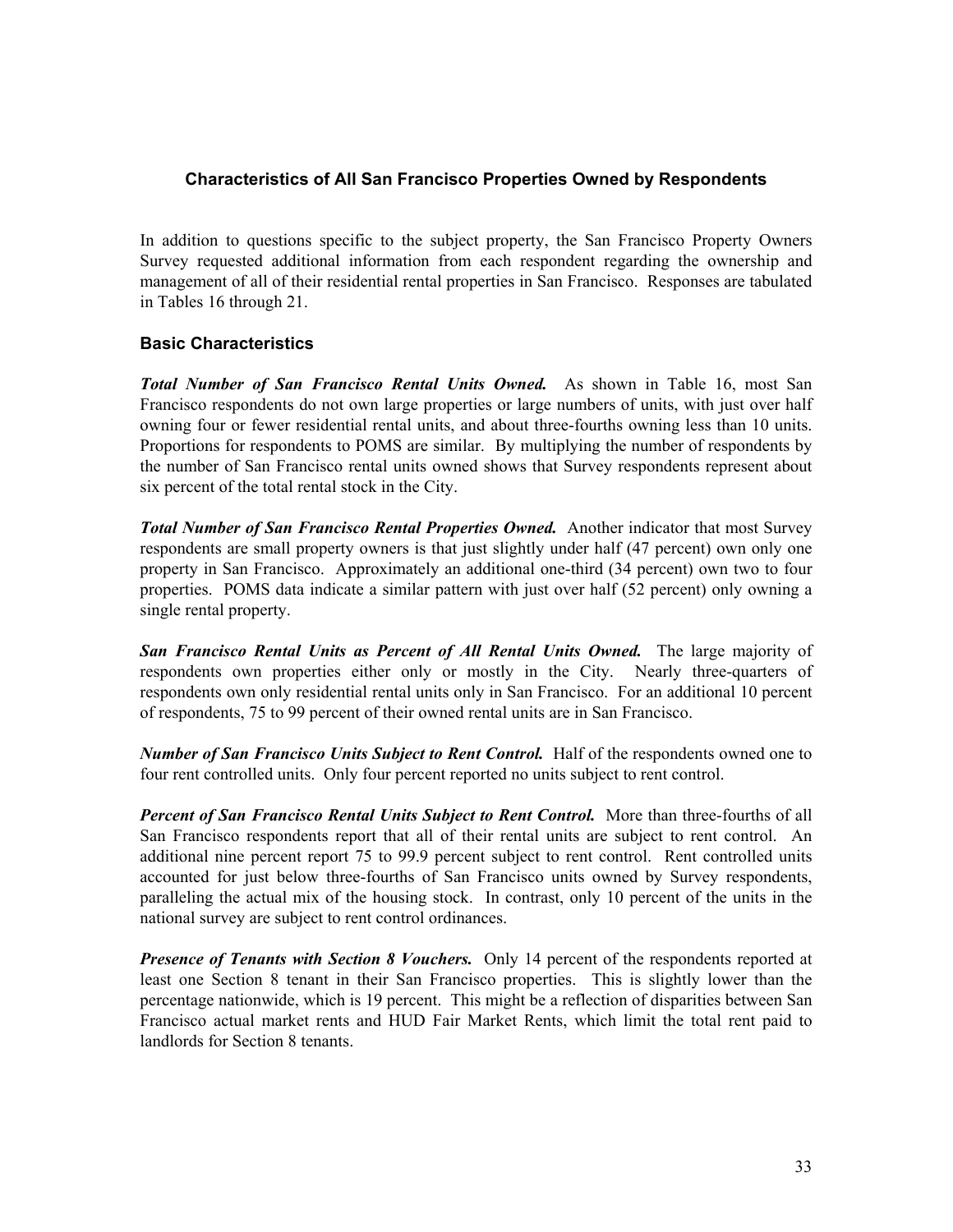*Presence of Relatives of Property Owner.* Slightly under one-fourth of respondents report the presence of a relative in at least one of their San Francisco rental units. This echoes the results regarding reasons for acquisition of the subject property discussed above, where a substantial percentage of respondents gave use of the property as a residence for themselves or family members as a reason for acquisition.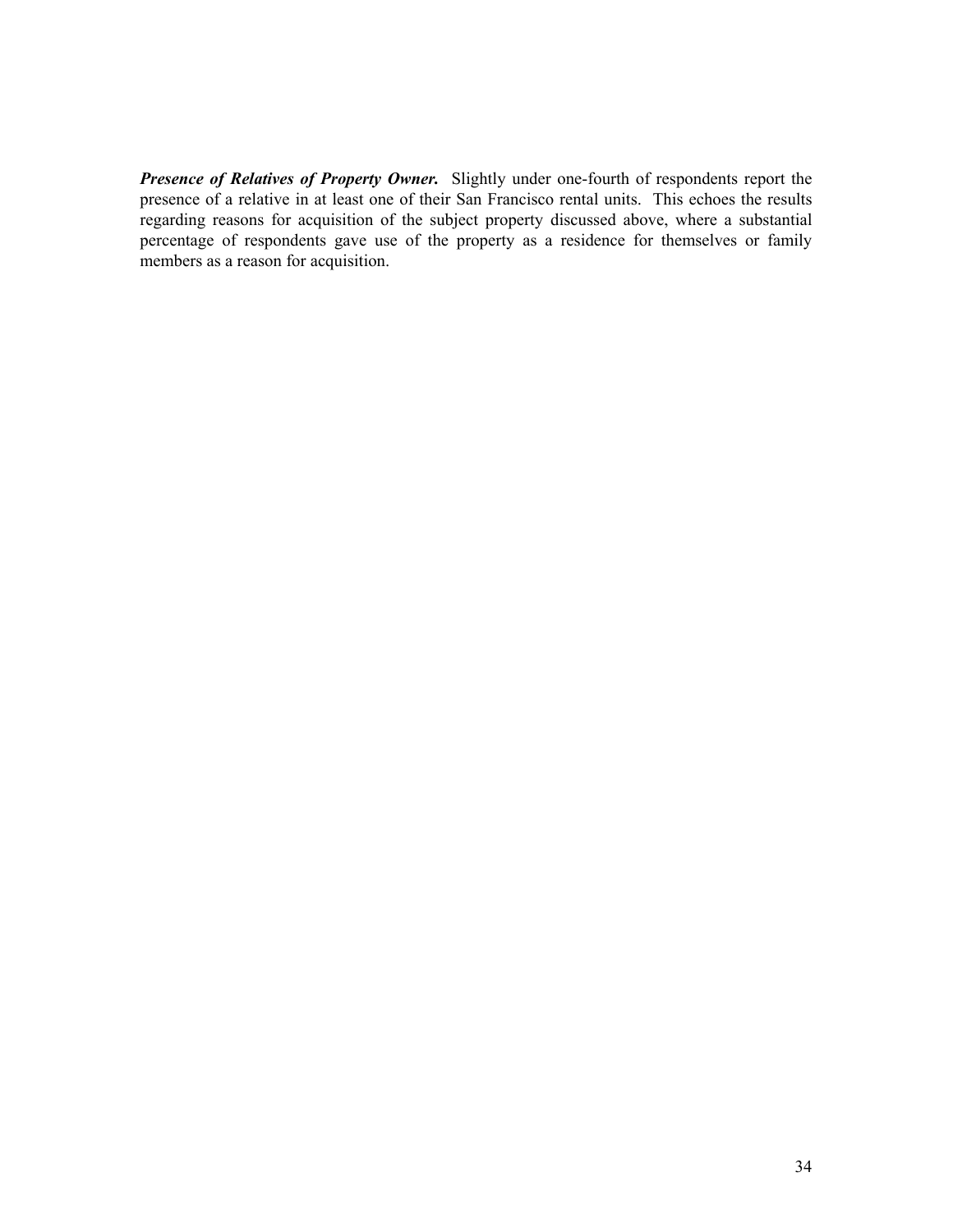## **Table 16: Characteristics of All San Francisco Properties Owned by Respondents**

#### **TOTAL NUMBER OF SAN FRANCISCO RENTAL UNITS OWNED**

|                                                                              |                              |                                                                  |  | U.S. Property Owners and |           |
|------------------------------------------------------------------------------|------------------------------|------------------------------------------------------------------|--|--------------------------|-----------|
| Number of Rental                                                             | <b>Property Owner Survey</b> |                                                                  |  | Managers Survey (POMS)   |           |
| Units (a)                                                                    |                              | Respondents                                                      |  | (b)                      |           |
|                                                                              | Number                       | Percent                                                          |  | Number                   | Percent   |
| 1 unit                                                                       | 98                           | 15%                                                              |  | NA.                      | <b>NA</b> |
| 2 units                                                                      | 122                          | 19%                                                              |  | 731,071                  | 37%       |
| 3 units                                                                      | 76                           | 12%                                                              |  | 233,383                  | 12%       |
| 4 units                                                                      | 42                           | 6%                                                               |  | 171.307                  | 9%        |
| 5 to 9 units                                                                 | 144                          | 22%                                                              |  | 314.589                  | 16%       |
| 10 to $24$ units                                                             | 94                           | 14%                                                              |  | 300.897                  | 15%       |
| 25 or more units                                                             | 75                           | 12%                                                              |  | 246,435                  | 12%       |
| Total                                                                        | 651                          | 100%                                                             |  | 1,997,681                | 100%      |
|                                                                              |                              | <b>Respondent Units</b><br>as % of All SF<br><b>Rental Units</b> |  |                          |           |
| Total rental units<br>represented by<br>respondents<br>Total SF rental units | 12,956<br>219,903<br>(c)     | 6%                                                               |  |                          |           |

| U.S. Property Owners and<br>Managers Survey (POMS) |               |  |  |  |
|----------------------------------------------------|---------------|--|--|--|
| (b)<br>Number                                      |               |  |  |  |
| <b>NA</b>                                          | Percent<br>ΝA |  |  |  |
| 731,071                                            | 37%           |  |  |  |
| 233,383                                            | 12%           |  |  |  |
| 171.307                                            | 9%            |  |  |  |
| 314.589                                            | 16%           |  |  |  |
| 300,897                                            | 15%           |  |  |  |
| 246.435                                            | 12%           |  |  |  |
| 1,997,681                                          | 100%          |  |  |  |
|                                                    |               |  |  |  |
|                                                    |               |  |  |  |
|                                                    |               |  |  |  |

(a) It should be noted that this may not be total units, if there are also owner-occupied units on the property.

(b) Non-institutional owners only; for owners of multifamily properties responding to this question. Refers to all units owned, not just San Francisco units. (c) Count from 2000 Census; includes units occupied by renters and units available for rent. Survey includes a limited number of that are

being held off the market for various reasons.

#### **TOTAL NUMBER OF SAN FRANCISCO RENTAL PROPERTIES OWNED**

| Number of Rental<br>Properties | <b>Property Owner Survey</b><br>Respondents |           |  | U.S. Property Owners and<br>Managers Survey (POMS)<br>'a) |         |
|--------------------------------|---------------------------------------------|-----------|--|-----------------------------------------------------------|---------|
|                                | Number                                      | Percent   |  | Number                                                    | Percent |
| 1 property                     | 223                                         | 47%       |  | 1,165,807                                                 | 52%     |
| 2 properties                   | 104                                         | 22%       |  |                                                           |         |
| 3 properties                   | 58                                          | 12%       |  |                                                           |         |
| 4 properties                   | 28                                          | 53%<br>6% |  | 1,078,108                                                 | 48%     |
| 5 to 9 properties              | 37                                          | 8%        |  |                                                           |         |
| 10 or more properties          | 24                                          | 5%        |  |                                                           |         |
|                                |                                             |           |  |                                                           |         |
| Total                          | 474                                         | 100%      |  | 2,243,914                                                 | 100%    |

(b) Non-institutional owners only; for owners of multifamily properties responding to this question. Refers to all units owned in the U.S., t just San Francisco units.

## **SAN FRANCISCO RENTAL UNITS AS PERCENT OF ALL UNITS OWNED**

| Number of Rental     |        | <b>Property Owner Survey</b> |
|----------------------|--------|------------------------------|
| Units                |        | Respondents                  |
|                      | Number | Percent                      |
| Less than 25 percent | 22     | 3%                           |
| 25 to 49 percent     | 26     | 4%                           |
| 50 to 74 percent     | 57     | 9%                           |
| 75 to 99 percent     | 66     | 10%                          |
| 100 percent          | 471    | 73%                          |
|                      |        |                              |
| Total                | 642    | 100%                         |

Sources: U.S. Census Bureau, SF1, 2000; U.S. Census Bureau, Property Owners and Managers Survey (POMS), 1995; Bay Area Economics, 2003.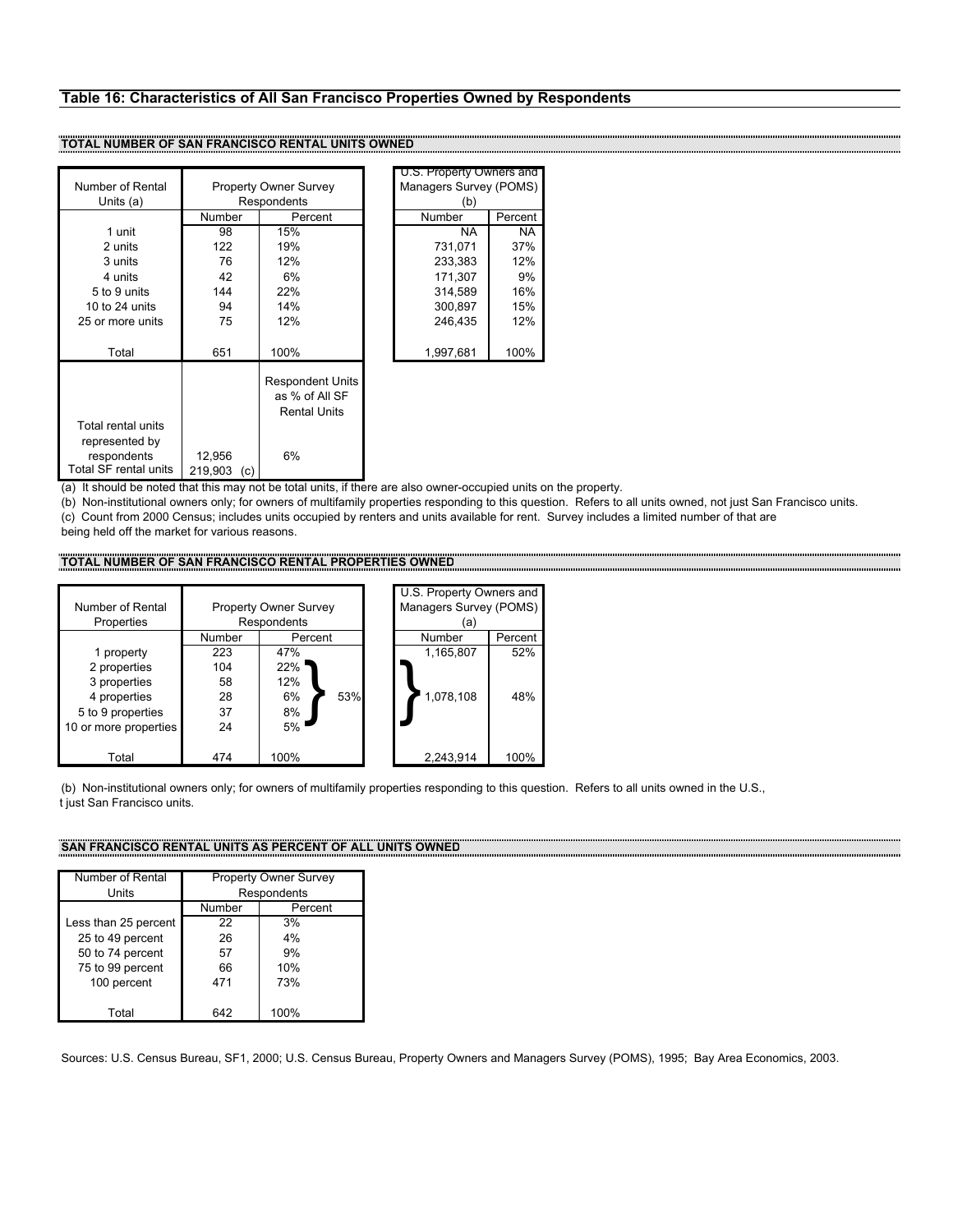# **NUMBER OF SAN FRANCISCO RENTAL UNITS SUBJECT TO RENT CONTROL**

| Number of SF Rental         |        | Property Owner | San Francisco, from | U.S. Property Owners and |
|-----------------------------|--------|----------------|---------------------|--------------------------|
| Units Subject to Rent       |        | Survey         | American Housing    | Managers Survey (POMS)   |
| Control                     |        | Respondents    | Survey, 1998 (a)    | (b)                      |
|                             | Number | Percent        |                     |                          |
| None                        | 26     | 4%             |                     |                          |
| 1 unit                      | 93     | 15%            |                     |                          |
| 2 units                     | 104    | 16%            |                     |                          |
| 3 units                     | 73     | 12%            |                     |                          |
| 4 units                     | 46     | 7%             |                     |                          |
| 5 to 9 units                | 131    | 21%            |                     |                          |
| 10 to $24$ units            | 92     | 15%            |                     |                          |
| 25 or more units            | 66     | 10%            |                     |                          |
|                             |        |                |                     |                          |
| Total                       | 631    | 100%           |                     |                          |
|                             |        |                |                     |                          |
| Total units subject to rent |        |                |                     |                          |
| control                     | 9.588  |                | 145,600             | 2,003,801                |
| Total units                 | 12.956 |                | $205,100$ (c)       | 20,584,822 (c)           |

(a) As calculated and shown in the *San Francisco Affordable Housing Databook*, 2001.

(b) From Table 17, for owners of multifamily properties responding to this question.

(c) Total units included some units of undetermined rent control status.

#### **PERCENT OF SAN FRANCISCO RENTAL UNITS SUBJECT TO RENT CONTROL**

| Percent of SF Rental                                      |        | Property Owner | San Francisco, from | U.S. Property Owners and |
|-----------------------------------------------------------|--------|----------------|---------------------|--------------------------|
| Units Subject to Rent                                     |        | Survey         | American Housing    | Managers Survey (POMS)   |
| Control                                                   |        | Respondents    | Survey, 1998 (a)    | (b)                      |
|                                                           | Number | Percent        |                     |                          |
| None                                                      | 26     | 4%             |                     |                          |
| 1 to 24.9 percent                                         | 13     | 2%             |                     |                          |
| 50 to 74.9 percent                                        | 40     | 7%             |                     |                          |
| 75 to 99.9 percent                                        | 51     | 9%             |                     |                          |
| 100 percent                                               | 467    | 78%            |                     |                          |
| Total                                                     | 597    | 100%           |                     |                          |
| Overall percentage of<br>units subject to rent<br>control | 74%    |                | 71%                 | 10%                      |
|                                                           |        |                |                     |                          |

(a) As calculated and shown in the *San Francisco Affordable Housing Databook*, 2001.

(b) From Table 17, for owners of multifamily properties responding to this question.

(c) Total units included some units of undetermined rent control status.

# **PRESENCE OF TENANTS WITH SECTION 8 VOUCHERS**

| <b>Respondent Reports</b>     |        | Property Owner |
|-------------------------------|--------|----------------|
|                               |        |                |
| Tenants with Section 8        |        | Survey         |
| Vouchers                      |        | Respondents    |
|                               | Number | Percent        |
| Yes                           | 86     | 14%            |
| No                            | 532    | 86%            |
| Total                         | 618    | 100%           |
| <b>Total Knowing Presence</b> | 618    | 92%            |
| Don't know                    | 56     | 8%             |
| Total                         | 674    | 100%           |

| Property Owner |             | U.S. Property Owners and |         |
|----------------|-------------|--------------------------|---------|
| Survey         |             | Managers Survey (POMS)   |         |
|                | Respondents | (a)                      |         |
| Number         | Percent     | Number                   | Percent |
| 86             | 14%         | 305,550                  | 19%     |
| 532            | 86%         | 1,306,685                | 81%     |
| 618            | 100%        |                          |         |
|                |             |                          |         |
| 618            | 92%         |                          |         |
| 56             | 8%          |                          | 0%      |
|                |             |                          |         |
| 674            | 100%        | 1,612,235                | 100%    |

(a) For owners of multifamily properties responding to this question. This reporting is only for subject property of survey, not all properties that were owned by the respondent.

# **PRESENCE OF RELATIVES OF PROPERTY OWNER**

|                           | Property Owner |         |
|---------------------------|----------------|---------|
| <b>Respondent Reports</b> | Survey         |         |
| Relatives Living in Units | Respondents    |         |
|                           | Number         | Percent |
| Yes                       | 143            | 22%     |
| Nο                        | 516            | 78%     |
|                           |                |         |
| Total                     | 659            | 100%    |

Sources: U.S. Census Bureau, American Housing Survey, 1998; U.S. Census Bureau, Property Owners and Managers Survey (POMS), 1995; Bay Area Economics, 2001 and 2003.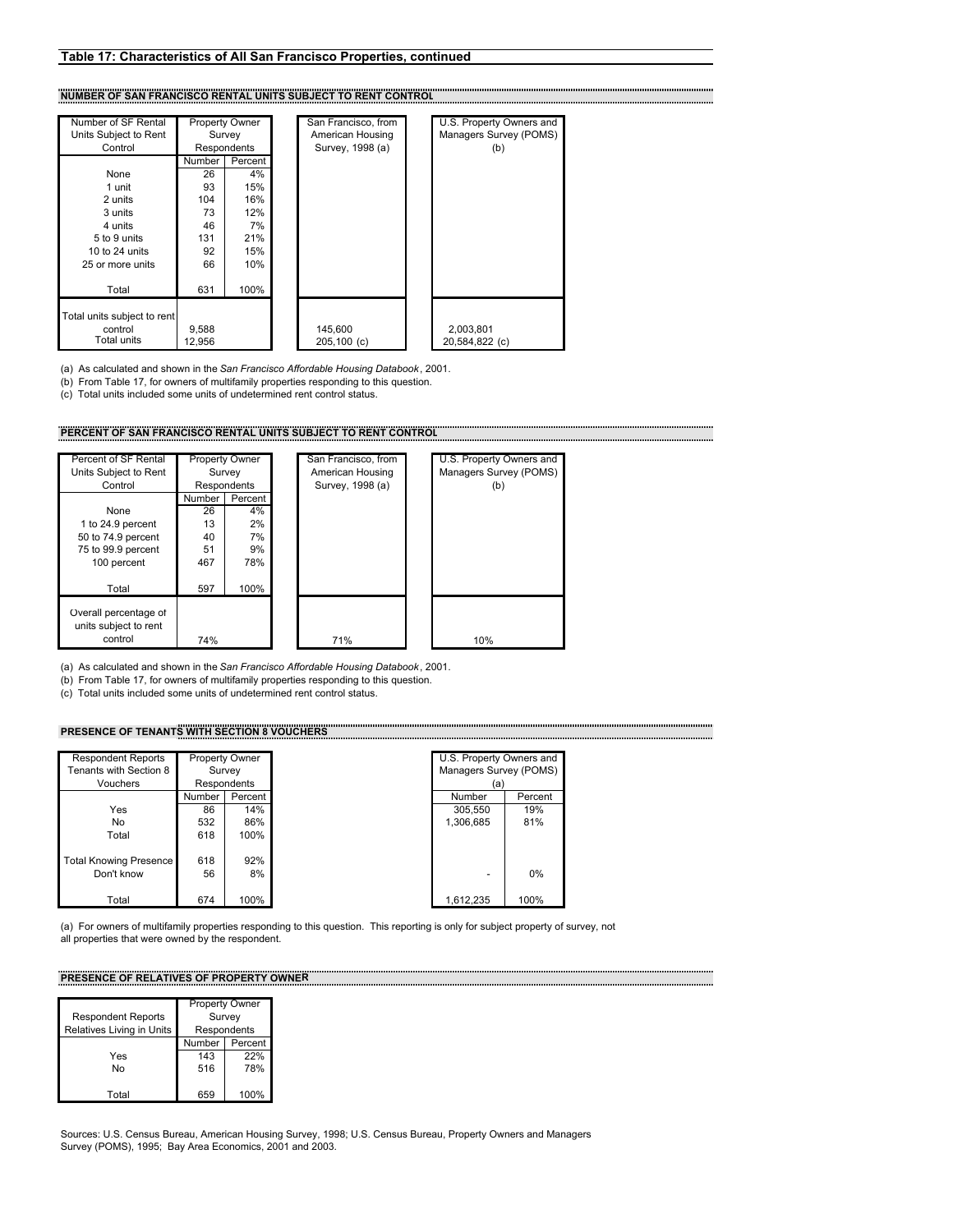# **Management and Ownership Characteristics of San Francisco Rental Properties**

*Respondent Units by Management Type.* San Francisco property owners appear to be more likely to manage their units than those nationwide. Overall, the Survey respondents account for almost 13,000 San Francisco rental units, and 46 percent of those are managed by the respondent personally. Nationally, only 31 percent are managed by the owner.

The preponderance of small property owners in the City is indicated again by the number of units typically managed by the respondents, with 58 percent of those who personally manage units being responsible for four or fewer units. It appears that owners of larger numbers of units (and likely larger properties) are more likely to employ others to manage their properties; nearly half of the respondents who report units managed by a management company have them managing ten or more units, and 73 percent of those reporting others employed to manage property (excluding those such as relatives or tenants with rent reductions) have those others managing 10 or more properties.

Use of relatives or tenants receiving rent reductions to manage properties is slightly more concentrated in smaller properties, with 53 percent of those reported managing four or fewer units. However, 26 respondents report this management type for 10 or more units.

*On-site Management.* As shown in Table 19, a slight majority of the respondents reported that they have no properties in San Francisco with onsite managers (including owners living on-site themselves). However, accounting for all properties owned by the Survey respondents, 31 percent of all properties have on-site management.

Only five percent of the respondents report having a San Francisco property with a staffed management office on premises, another reflection of the small properties represented in the Survey. Only five percent of all properties in San Francisco owned by all respondents have a staffed office on-site.

*Ownership Types Utilized for San Francisco Properties.* The prevalent ownership type used by Survey respondents is sole proprietorship, representing 68 percent of responses. The second most common form, partnerships, lags far behind, at only 19 percent of responses. No other ownership type listed C or S corporation, limited liability corporation, real estate investment trust, or other made up more than seven percent of responses. Interestingly, sole proprietorship is even more common nationally; 86 percent of the POMS respondents use this ownership type. Partnerships represent only six percent of responses, with the small remainder made up of the other types listed.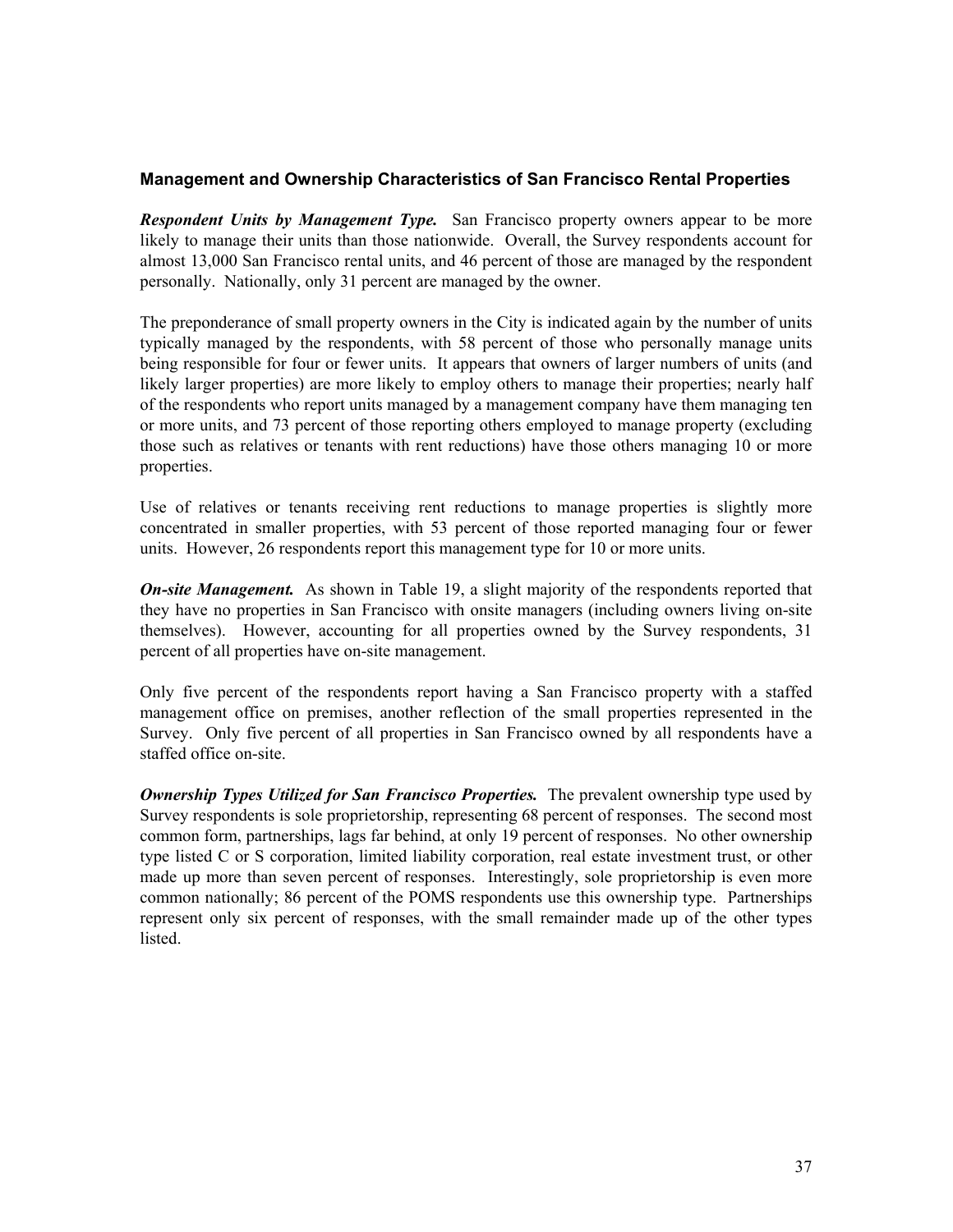# **OVERALL MIX OF RESPONDENT UNITS BY MANAGEMENT TYPE**

|                                                                                          | San Francisco Units |           |
|------------------------------------------------------------------------------------------|---------------------|-----------|
| Management Type                                                                          |                     | Reported  |
|                                                                                          | Number              | Percent   |
| By respondent personally                                                                 | 6,008               | 46%       |
| Property management company                                                              | 3,802               | 29%       |
| Others employed by respondent<br>Others (e.g., relatives, tenants w.<br>rent reductions) | 2,318<br>774        | 18%<br>6% |
| Total units reported (b)                                                                 | 12,956              | 100%      |

|                                                                      | San Francisco Units |           |                                           | U.S. Property Owners and   |         |
|----------------------------------------------------------------------|---------------------|-----------|-------------------------------------------|----------------------------|---------|
| Management Type                                                      | Reported            |           | Management Type                           | Managers Survey (POMS) (b) |         |
|                                                                      | Number              | Percent I |                                           | Number                     | Percent |
| By respondent personally                                             | 6.008               | 46%       | Owner                                     | 6.857.790                  | 31%     |
| Property management company                                          | 3.802               | 29%       | Management company<br>Resident manager or | 4.228.214                  | 19%     |
| Others employed by respondent<br>Others (e.g., relatives, tenants w. | 2.318               | 18%       | superintendent<br>Managed by non-         | 7.027.125                  | 32%     |
| rent reductions)                                                     | 774                 | 6%        | resident manager                          | 3.721.174                  | 17%     |
| Total units reported (b)                                             | 12.956              | 100%      | Total                                     | 21,834,303                 | 100%    |

(a) Total units reported from separate question, and is slightly larger than the sum by management type .

(b) From Table 1, for owners of multifamily properties responding to this question. Note that categories are slightly different.

r

# **NUMBER OF UNITS MANAGED PERSONALLY BY RESPONDENT**

|                           | <b>Property Owner</b> |         |
|---------------------------|-----------------------|---------|
| Number of SF Rental Units | Survey<br>Respondents |         |
|                           | Number                | Percent |
| 1 unit                    | 94                    | 16%     |
| 2 units                   | 121                   | 21%     |
| 3 units                   | 71                    | 12%     |
| 4 units                   | 44                    | 8%      |
| 5 to 9 units              | 122                   | 21%     |
| 10 to $24$ units          | 82                    | 14%     |
| 25 or more units          | 38                    | 7%      |
|                           |                       |         |
| Total                     | 572                   | 100%    |

#### **NUMBER OF UNITS MANAGED BY A PROPERTY MANAGEMENT COMPANY**

|                           | <b>Property Owner</b> |         |
|---------------------------|-----------------------|---------|
|                           | Survey                |         |
| Number of SF Rental Units | Respondents           |         |
|                           | Number                | Percent |
| 1 unit                    | 4                     | 6%      |
| 2 units                   | 5                     | 8%      |
| 3 units                   |                       | 2%      |
| 4 units                   |                       | 2%      |
| 5 to 9 units              | 21                    | 33%     |
| 10 to $24$ units          | 11                    | 17%     |
| 25 or more units          | 20                    | 32%     |
|                           |                       |         |
| Total                     | 63                    | 100%    |

#### **NUMBER OF UNITS MANAGED BY OTHER PEOPLE EMPLOYED BY RESPONDENT**

|                           | <b>Property Owner</b> |         |
|---------------------------|-----------------------|---------|
|                           | Survey                |         |
| Number of SF Rental Units | Respondents           |         |
|                           | <b>Number</b>         | Percent |
| 1 unit                    |                       | $0\%$   |
| 2 units                   |                       | 0%      |
| 3 units                   | 2                     | 8%      |
| 4 units                   |                       | 4%      |
| 5 to 9 units              | 4                     | 15%     |
| 10 to $24$ units          |                       | 15%     |
| 25 or more units          | 15                    | 58%     |
|                           |                       |         |
| Total                     | 26                    | 100%    |

# **NUMBER OF UNITS MANAGED BY OTHERS, SUCH AS RELATIVES, TENANTS WITH RENT REDUCTIONS, ETC.**

| Number of SF Rental Units                                                                       | <b>Property Owner</b><br>Survey<br>Respondents |                                               |
|-------------------------------------------------------------------------------------------------|------------------------------------------------|-----------------------------------------------|
|                                                                                                 | Number I                                       | Percent                                       |
| 1 unit<br>2 units<br>3 units<br>4 units<br>5 to 9 units<br>10 to $24$ units<br>25 or more units | 5<br>8<br>5<br>10<br>6<br>6                    | 11%<br>15%<br>17%<br>11%<br>21%<br>13%<br>13% |
| Total                                                                                           | 47                                             | 100%                                          |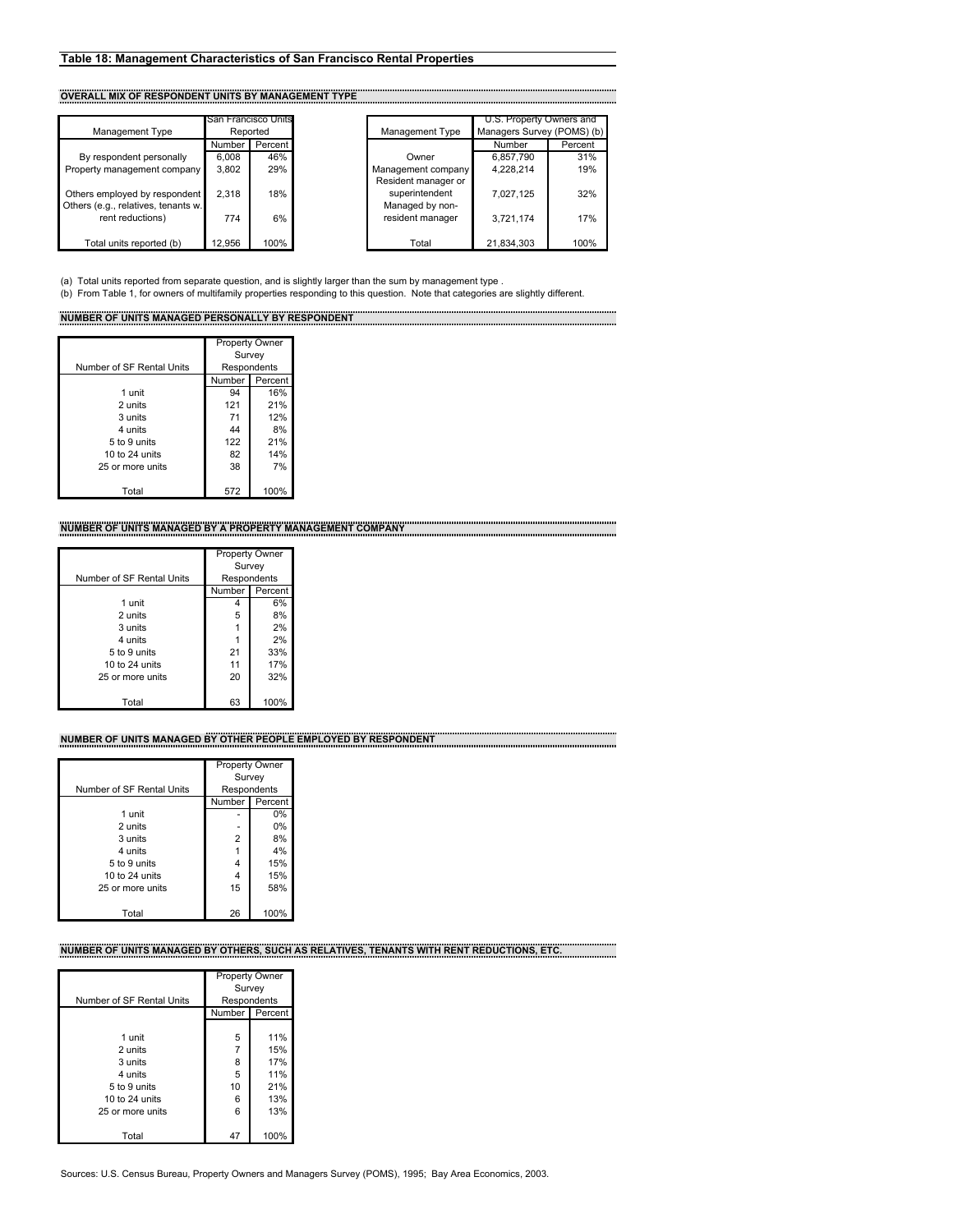#### **Table 19: Onsite Management and Ownership Types**

## **SAN FRANCISCO PROPERTIES WITH MANAGER LIVING ON PREMISES (a)**

|                               | <b>Property Owner</b><br><b>Survey Respondents</b> |         |
|-------------------------------|----------------------------------------------------|---------|
| Number of Properties          | Number                                             | Percent |
|                               |                                                    |         |
| None                          | 327                                                | 51%     |
| 1 property                    | 268                                                | 42%     |
| 2 to 4 properties             | 35                                                 | 5%      |
| 5 or more properties          | 8                                                  | 1%      |
|                               |                                                    |         |
| Total                         | 638                                                | 100%    |
|                               |                                                    |         |
| Total properties with manager |                                                    |         |
| living on site                | 411                                                | 31%     |
| <b>Total properties</b>       | 1,328<br>(b)                                       |         |

(a) Includes properties the owners live on and manages themselves.

(b) Total properties reported from separate question, and because of large number of missing responses it is likely underreporting the total number of properties owned by survey respondents

## **SAN FRANCISCO PROPERTIES WITH STAFFED MANAGEMENT OFFICE ON PREMISES**

| Number of Properties                                                                  | <b>Property Owner</b><br><b>Survey Respondents</b> |         |
|---------------------------------------------------------------------------------------|----------------------------------------------------|---------|
|                                                                                       | Number                                             | Percent |
| None                                                                                  | 602                                                | 95%     |
| 1 property                                                                            | 25                                                 | 4%      |
| 2 to 4 properties                                                                     |                                                    | $1\%$   |
| 5 or more properties                                                                  | 2                                                  | 0%      |
| Total                                                                                 | 636                                                | 100%    |
| Total properties with staffed<br>management office on site<br><b>Total properties</b> | 68<br>1.328<br>(a)                                 | 5%      |

(a) Total properties reported from separate question, and because of large number of missing responses it is likely underreporting the total number of properties owned by survey respondents

## **OWNERSHIP TYPES UTILIZED FOR SAN FRANCISCO PROPERTIES (a)**

| <b>Property Owner</b><br><b>Survey Responses</b> |           |      |           |                                               | U.S. Property Owners |  |
|--------------------------------------------------|-----------|------|-----------|-----------------------------------------------|----------------------|--|
| Number                                           | Percent   |      | Number    | Percent                                       |                      |  |
| 501                                              | 68%       |      | 2,235,309 | 86%                                           |                      |  |
| 138                                              | 19%       |      | 146,777   | 6%                                            |                      |  |
| 16                                               | 2%        |      | 34,133    | 1%                                            |                      |  |
| 23                                               | 3%        |      | 41,167    | 2%                                            |                      |  |
| 11                                               | $1\%$     |      | 18.966    | 1%                                            |                      |  |
| 48                                               | 7%        |      | 114.180   | 4%                                            |                      |  |
|                                                  |           |      |           | 100%                                          |                      |  |
|                                                  | 737<br>(a | 100% |           | and Managers Survey<br>(POMS)(b)<br>2,590,533 |                      |  |

(a) Respondents could choose more than one ownership type to account for multiple property ownership, so total responses exceeds total number of respondents.

(b) Applies only to the subject property for POMS, not to all properties owned by respondent.

Sources: U.S. Census Bureau, Property Owners and Managers Survey (POMS), 1995; Bay Area Economics, 2003.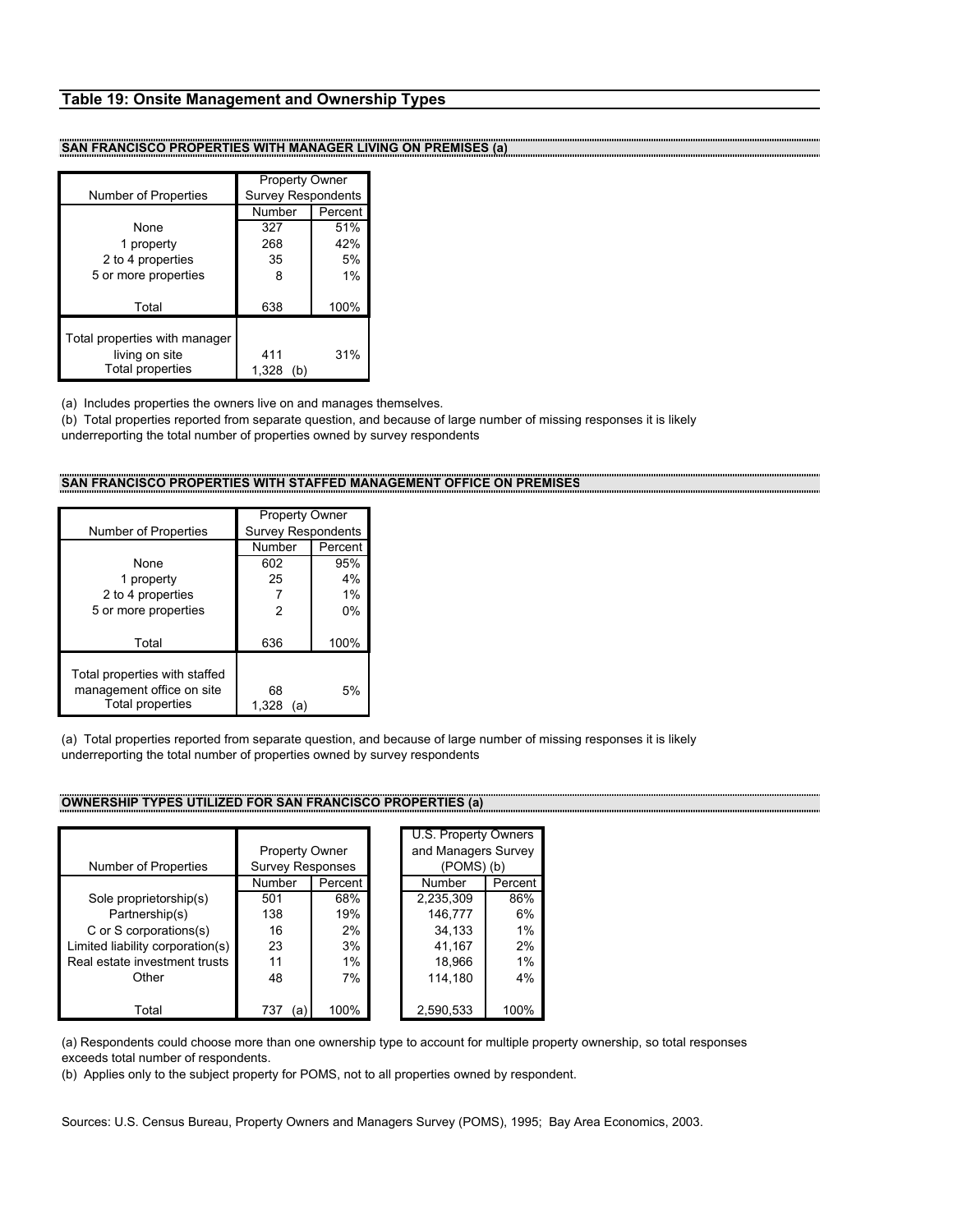# **Experiences with Evictions and Other Landlord-Tenant Disputes**

**Respondent Requests for Tenants to Move Out of Unit in San Francisco.** Somewhat over half of the respondents (55 percent) have at least once requested that a tenant move out of one of their San Francisco rental units (see Table 20). This includes informal requests to move as well as formal eviction requests.

*Formal Evictions of Tenants from San Francisco Units.* The proportion of respondents who have undertaken a formal eviction is slightly lower than the proportion of total requests, at 47 percent. This is considerably lower than the response from the national survey, where just over three-fourths of respondents indicate that they had started eviction proceeding in the last two years on the subject property only. It should be noted, though, that the national number is based on proceedings started rather than actual tenant move-outs.

*Formal Evictions in Last Five Years.* Given a time limit, the frequency of evictions appears somewhat more limited; 72 percent of respondents have not evicted a tenant from a San Francisco unit in the last five years. Only 11 percent of respondents report more than one eviction in the last five years. In comparison, 76 percent of the national survey respondents have not started eviction proceedings against a tenant (on only the subject property) in the two years before the Survey, and 12 percent have had to evict more than one tenant.

Formal evictions make up four percent of all rental units represented in the Survey. There is no comparable data available from the national survey.

*Evictions by Type.* Over two-thirds of the evictions reported were for non-payment, with an additional 17 percent being for other just causes (e.g., nuisance, breach of contract). Three percent were Ellis Act evictions, nine percent were for owner move-ins, and two percent were for other reasons. Note that this does not match published eviction data (also shown) for at least two reasons: first, regulations do not require posting of non-payment notices with the Rent Board, so these evictions are likely underreported; second, the property owners Survey only surveyed owners of currently rented properties, so those who had undertaken owner move-ins and Ellis Act evictions would not be as likely to be reported in the Survey as in Rent Board statistics.

*Mediation of Tenant Disputes Using a Third Party Dispute Resolution Service.* Most of the respondent property owners have not recently used a third-party dispute resolution service in mediating a landlord-tenant dispute. Less than one-fifth have used such a service in the last five years, and 13 percent of respondents have only done so once.

While seeming to be a limited use of this type of service, this finding should be placed in the context of total tenant-landlord disputes. As discussed above, for instance, the percentage of respondents who have actually evicted a tenant in the last five years is only 28 percent of respondents.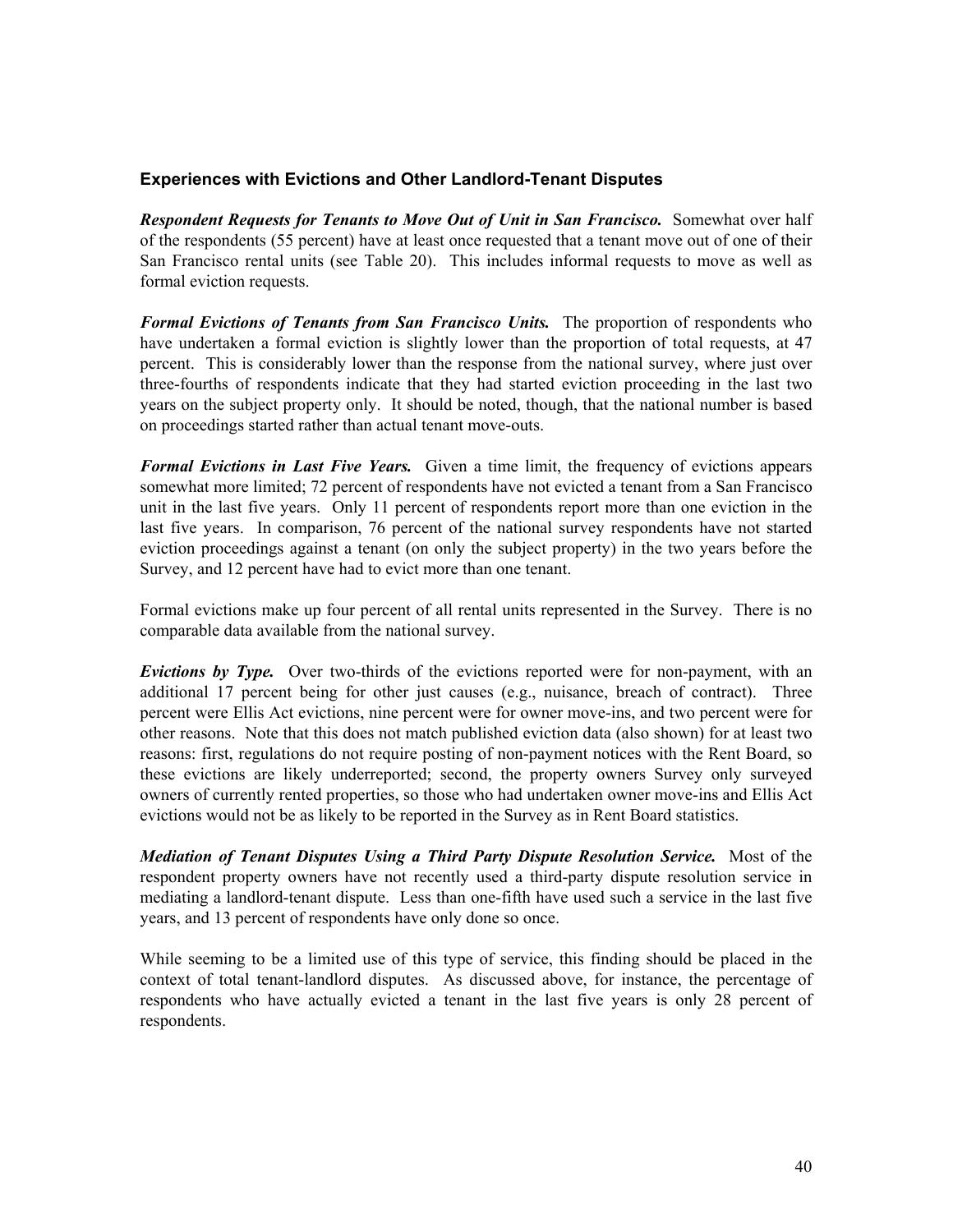#### **HAS RESPONDENT EVER ASKED A TENANT TO MOVE OUT OF A UNIT IN SAN FRANCISCO?**

|       | <b>Property Owner Survey</b>     |      |  |
|-------|----------------------------------|------|--|
|       | Respondents<br>Number<br>Percent |      |  |
| Yes   | 370                              | 55%  |  |
| No    | 303                              | 45%  |  |
|       |                                  |      |  |
| Total | 673                              | 100% |  |

#### **HAS RESPONDENT EVER FORMALLY EVICTED A TENANT FROM A UNIT IN SAN FRANCISCO?**

|       |        | <b>Property Owner Survey</b> |  | U.S. Property Owners and   |         |  |
|-------|--------|------------------------------|--|----------------------------|---------|--|
|       |        | <b>Respondents</b>           |  | Managers Survey (POMS) (a) |         |  |
|       | Number | Percent                      |  | Number                     | Percent |  |
| Yes   | 319    | 47%                          |  | 1,802,581                  | 76%     |  |
| No    | 356    | 53%                          |  | 580.091                    | 24%     |  |
| Total | 675    | 100%                         |  | 2,382,672                  | 100%    |  |

(a) For owners of multifamily properties responding to this question. POMS data based on last two years only, and refers to beginning an eviction proceeding. Not all such proceedings end in an actual eviction. Based on single subject property.

#### **NUMBER OF FORMAL EVICTIONS BY RESPONDENT IN LAST FIVE YEARS**

|                            | <b>Property Owner Survey</b> |           | U.S. Property Owners and   |           |         |
|----------------------------|------------------------------|-----------|----------------------------|-----------|---------|
| Number of formal evictions | Responses                    |           | Managers Survey (POMS) (a) |           |         |
|                            | Number                       | Percent   |                            | Number    | Percent |
| None                       | 475                          | 72%       |                            | 1,802,581 | 76%     |
| Once                       | 115                          | 17%       |                            | 277.506   | 12%     |
| Twice                      | 27                           | 4%        |                            | 128.247   | 5%      |
| Three or more times        | 46                           | 7%        |                            | 174.338   | 7%      |
| Total                      | 663                          | 100%      |                            | 2,382,672 | 100%    |
|                            |                              | As % of   |                            |           |         |
|                            |                              | all units |                            |           |         |
| Total evictions by all     |                              |           |                            |           |         |
| respondents                | 512                          | 4%        |                            |           |         |
| Total units                | 12,956                       |           |                            |           |         |

(a) For owners of multifamily properties responding to this question. POMS data based on last two years only, and refers to beginning of an eviction proceeding. Not all such proceedings end in an actual eviction. Based on single subject property.

#### **EVICTIONS BY TYPE**

|                            | <b>Property Owner Survey</b> |           | San Francisco Rent    |         |
|----------------------------|------------------------------|-----------|-----------------------|---------|
| Number of formal evictions |                              | Responses | Board 3/02 - 2/03 (a) |         |
|                            | Number                       | Percent   | Number                | Percent |
| Non-payment                | 340                          | 69%       | 168                   |         |
| Other just causes          | 86                           | 17%       | 750                   |         |
| Ellis Act                  | 15                           | 3%        | 187                   |         |
| Owner move-in              | 44                           | 9%        | 516                   |         |
| Other                      | 11                           | 2%        | 22                    |         |
| Total (b)                  | 496                          | 100%      | 1.643                 | 100%    |

(a) Provided for illustrative purposes. Regulations do not require filing of non-payment notices, so these are likely understated as percent of total evictions. It should also be noted that property owners survey would tend to understate Ellis Act and owner move-in evictions, since owners of these properties might no longer be renting units and would thus not be taking part in the survey. (b) May not match previous table due to rounding of components, and nonresponses by type of eviction.

#### **MEDIATION OF DISPUTE WITH TENANT USING THIRD PARTY DISPUTE RESOLUTION SERVICE**

| Number of Times Used in Last Property Owner Survey |             |         |  |
|----------------------------------------------------|-------------|---------|--|
| 5 Years                                            | Respondents |         |  |
|                                                    | Number      | Percent |  |
| Never                                              | 549         | 82%     |  |
| Once                                               | 88          | 13%     |  |
| Twice                                              | 23          | 3%      |  |
| 3 to 5 times                                       |             | 1%      |  |
| More than 5 times                                  | 3           | 0.4%    |  |
|                                                    |             |         |  |
| Total (a)                                          | 670         | 100%    |  |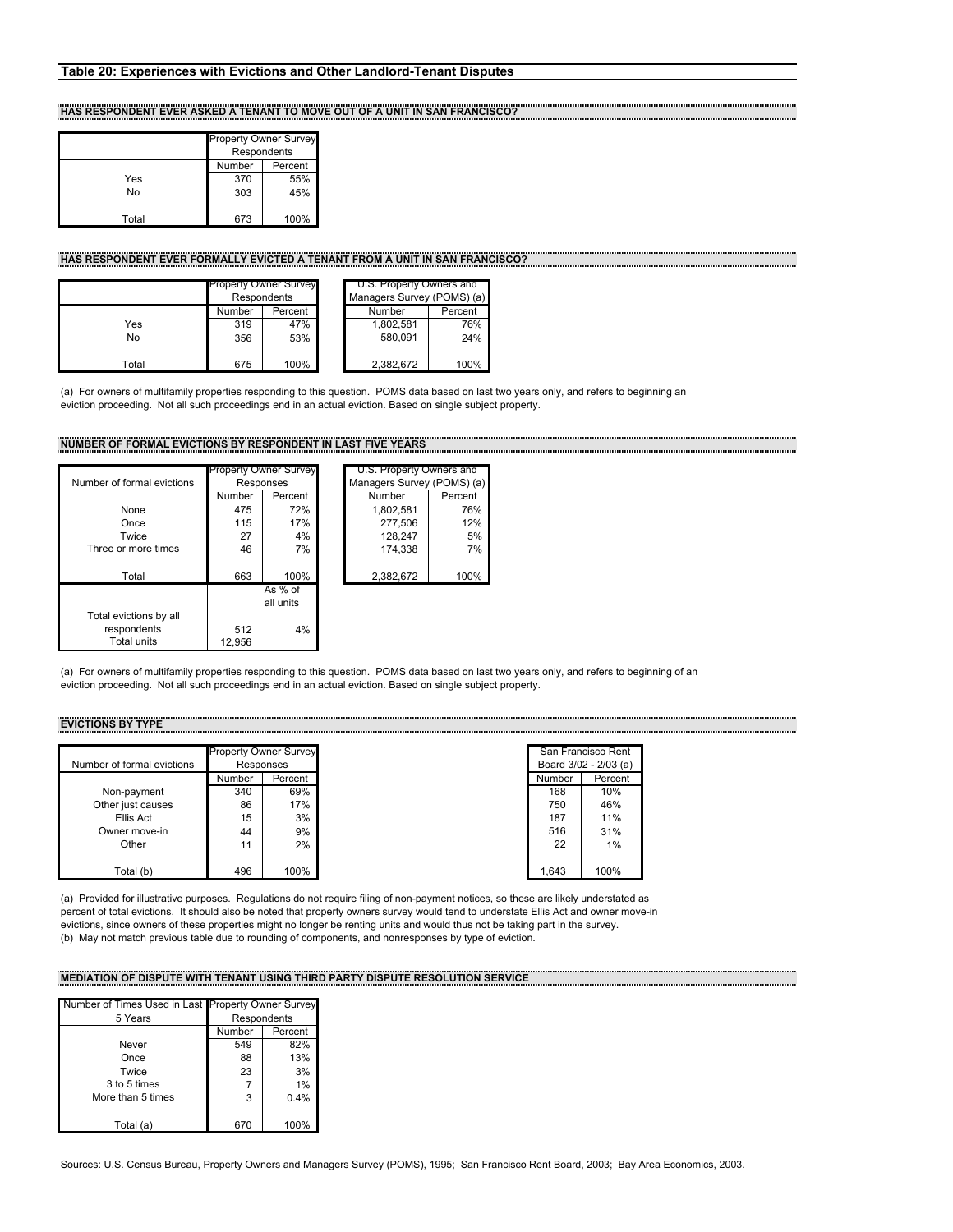# **Vacancy Characteristics**

*Percent of San Francisco Rental Units Currently Vacant and Available.* As shown in Table 21, nearly three quarters of the respondents report that they have no vacant units available for lease or rent in their properties in the City. However, eighteen percent of respondents indicate that 10 percent or more of their units are available for rent or lease. The number of vacant units reported as a percentage of all units reported by the Survey indicates an overall vacancy rate of 4.5 percent. In April 2000, the Census indicated a vacancy rate of 2.4 percent. While the results should probably be compared with caution, the difference between early 2003 data and the Census data is likely an indicator of the softening rental market due to the economic slowdown and dot-com collapse.

*Units Vacant and Held Off the Market.* There is considerable controversy over the extent to which rental housing in San Francisco is held off the market and possible reasons why units are being held off market. Survey results indicate that eighteen percent of property owners are holding at least one rental unit off the market (see Table 21). Slightly over half of respondents report holding only one unit off the market, with an additional 38 percent holding two to four units off the market, and the remaining nine percent of respondents keeping five or more units off the market. Calculated as a proportion of all units owned by Survey respondents, 2.3 percent of rental units are not available for rent or lease. This is somewhat lower than comparable Census data, which show 3.9 percent of units being kept off the market in April 2000.

*Reason for Units being Held Off Market.* Eviction controls, at 24 percent of responses, is the reason most often cited for units being held off the market, with an additional 15 percent of responses citing other regulation of rental property. Sixteen percent of responses indicate units are being held off market for personal reasons, 12 percent of respondents state that they are waiting for the market to strengthen, 10 percent that the units are not habitable and need repairs, seven percent of responses are that the property is being prepared for sale, and 16 percent cite other reasons. Note that these are number of responses regarding particular reasons, but are not tied to any particular number of units.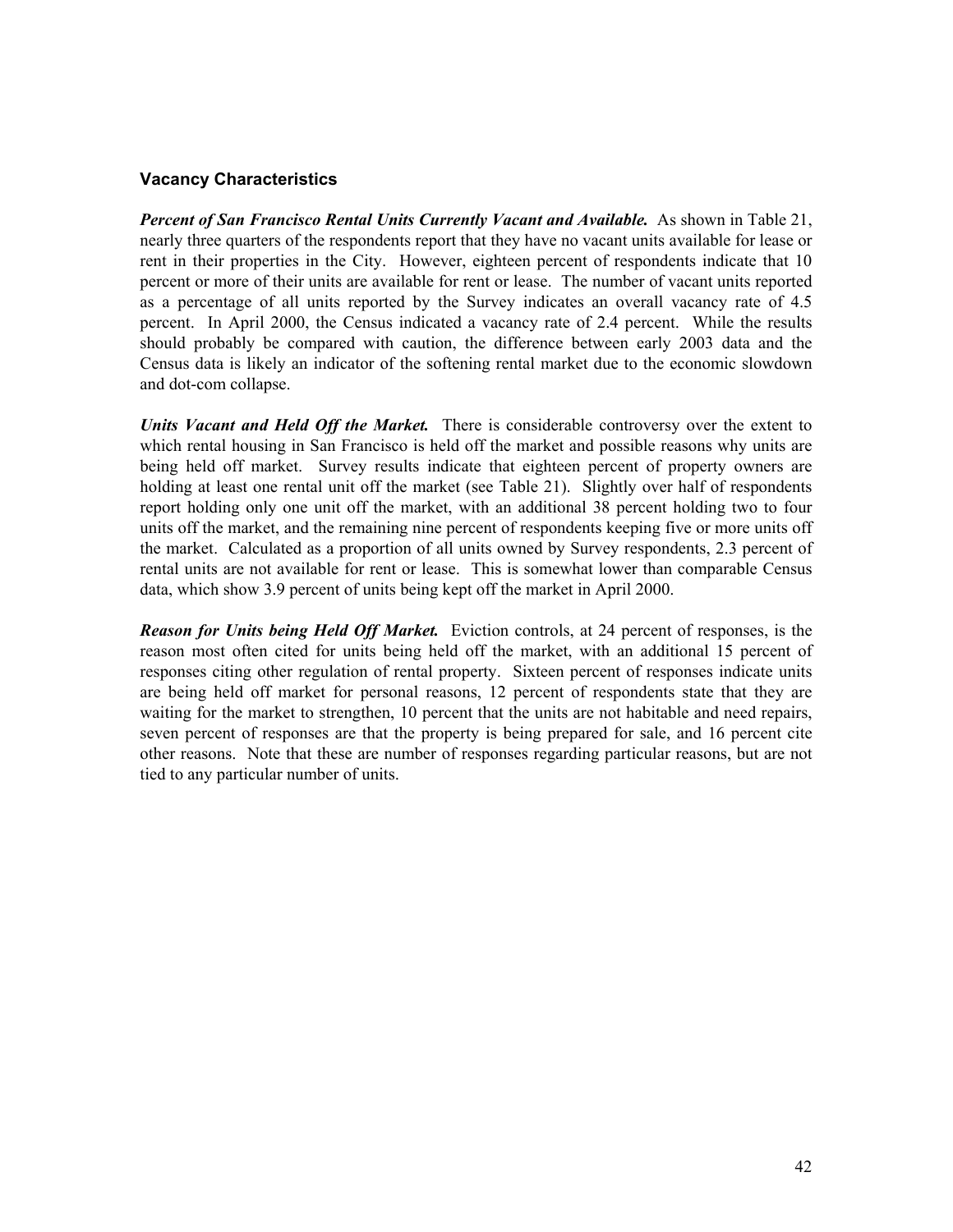#### **Table 21: Vacancy Characteristics**

#### **PERCENT OF SAN FRANCISCO UNITS CURRENTLY VACANT AND AVAILABLE FOR LEASE OR RENT**

| Percent Currently Vacant and     |        |                           | San Francisco Households - |           |
|----------------------------------|--------|---------------------------|----------------------------|-----------|
| Available                        |        | <b>Survey Respondents</b> | 2000 U.S. Census           |           |
|                                  | Number | Percent                   |                            |           |
| None                             | 479    | 73%                       |                            |           |
| 1 to 9 percent                   | 59     | 9%                        |                            |           |
| 10 to 24 percent                 | 60     | 9%                        |                            |           |
| 25 to 49 percent                 | 29     | 4%                        |                            |           |
| 50 to 99 percent                 | 18     | 3%                        |                            |           |
| 100 percent                      | 9      | 1%                        |                            |           |
| Total                            | 654    | 100%                      |                            |           |
|                                  |        | % Vacant                  |                            | % Vacant  |
|                                  |        | and                       |                            | and       |
|                                  |        | Available                 |                            | Available |
| Total units vacant and available | 585    | 4.5%                      | $5,594$ (a)                | 2.4%      |
| Total rental units               | 12.956 |                           | 228.728 (b)                |           |

(a) Includes units vacant and available for rent.

(b) Includes renter-occupied units, units vacant and available for rent, units held for seasonal, recreational, or occasional use, and other vacant units.

#### **UNITS VACANT AND HELD OFF MARKET**

| Respondent Holding SF Units Off |        |                           |
|---------------------------------|--------|---------------------------|
| Market                          |        | <b>Survey Respondents</b> |
|                                 | Number | Percent                   |
| Yes                             | 121    | 18%                       |
| No                              | 534    | 81%                       |
| Don't know                      |        | 1%                        |
|                                 |        |                           |
| Total                           | 659    | 100%                      |

#### **NUMBER OF UNITS VACANT AND HELD OFF MARKET**

| Number of Units Vacant and Held    |        |                           | San Francisco Households - |             |
|------------------------------------|--------|---------------------------|----------------------------|-------------|
| Off Market                         |        | <b>Survey Respondents</b> | 2000 U.S. Census           |             |
|                                    | Number | Percent                   |                            |             |
| 1 unit                             | 62     | 53%                       |                            |             |
| 2 units                            | 26     | 22%                       |                            |             |
| 3 units                            | 14     | 12%                       |                            |             |
| 4 units                            | 5      | 4%                        |                            |             |
| 5 or more units                    | 11     | 9%                        |                            |             |
|                                    |        |                           |                            |             |
| Total                              | 118    | 100%                      |                            |             |
|                                    |        | % Vacant                  |                            | % Vacant    |
|                                    |        | and                       |                            | and         |
|                                    |        | Unavailable               |                            | Unavailable |
|                                    |        |                           |                            |             |
| Total units vacant and unavailable | 301    | 2.3%                      | $8,825$ (a)                | 3.9%        |
| Total rental units                 | 12,956 |                           | 228,728 (b)                |             |

(a) Includes units held for seasonal, recreational, or occasional use, and units classified as "other vacant." (b) Includes renter-occupied units, units vacant and available for rent, units held for seasonal, recreational, or occasional use, and other vacant units.

#### **REASON FOR UNITS BEING HELD OFF MARKET**

| Reason for Unit Being Held Off      |                      |         |  |
|-------------------------------------|----------------------|---------|--|
| Market                              | Survey Responses (a) |         |  |
|                                     | Number               | Percent |  |
| Held for personal use               | 34                   | 16%     |  |
| Not habitable, needs repairs        | 20                   | 10%     |  |
| Being prepared for sale             | 15                   | 7%      |  |
| Waiting for market to strengthen    | 26                   | 12%     |  |
| Eviction laws                       | 50                   | 24%     |  |
| Other regulation of rental property | 32                   | 15%     |  |
| Other                               | 33                   | 16%     |  |
|                                     |                      |         |  |
| Total                               | 210                  | 100%    |  |

(a) Respondents could choose more than one response, so total responses to this question may exceed total number of respondents who report holding units off market.

Sources: U.S. Census Bureau, 2000; Bay Area Economics, 2003.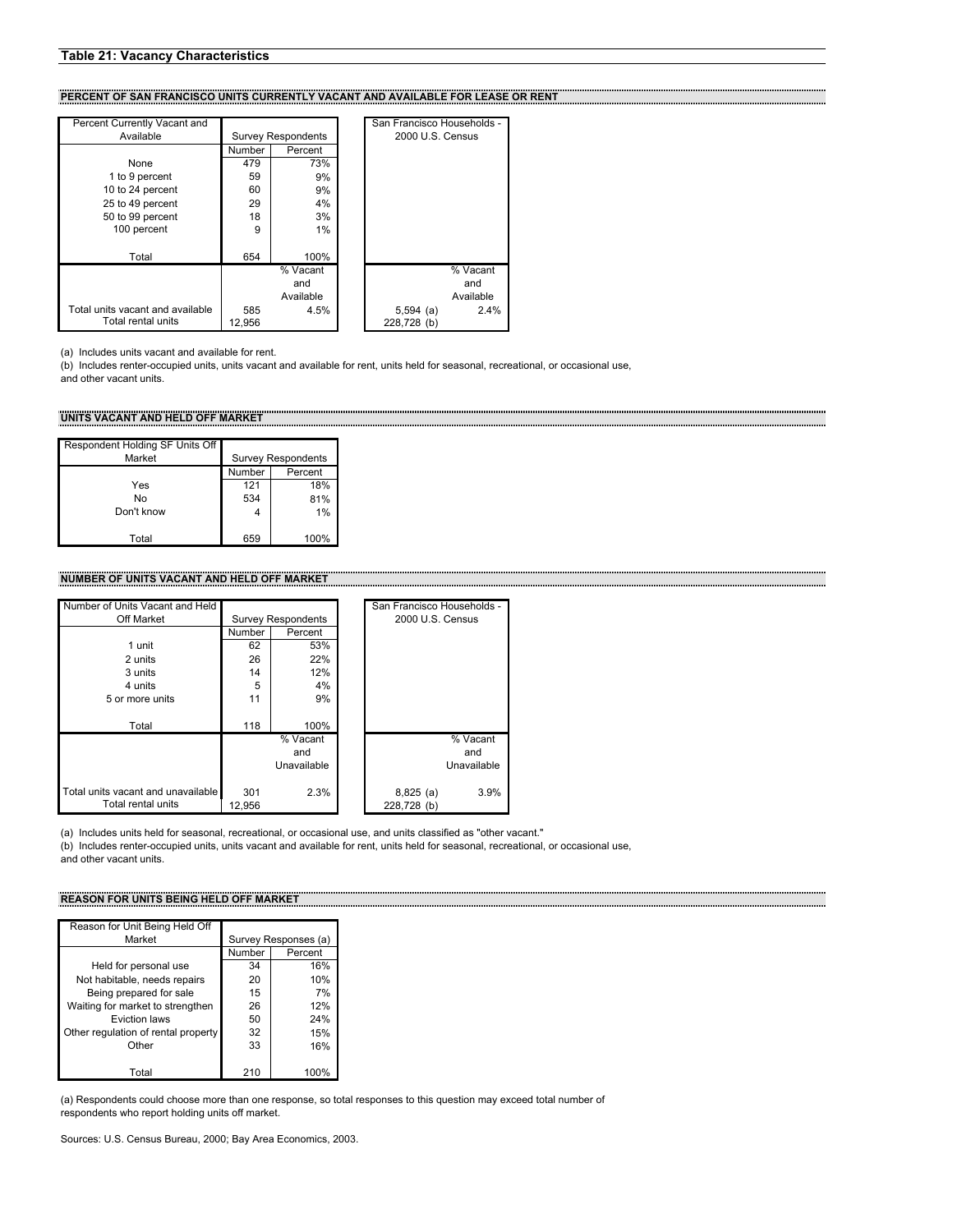# **Rent Control Impacts**

**Impact of Rent Control on Financial Ability to Maintain Rental Properties.** A large majority of respondents believe that rent control has made it more difficult financially to maintain their rental units in San Francisco, with 73 percent stating that it has made it much more difficult, and another nine percent stating that it has made it slightly more difficult (see Table 22). Nine percent say that it has had no impact, while seven percent think it has made it less difficult to maintain their units.

*Impact on Tenants if Rent Control Were Eliminated.* The Survey also asked property owners what percentage of their San Francisco tenants they thought would have to move if rent regulation ceased. Well over half, 58 percent, believe that none of their tenants would have to move, and 25 percent believe that less than one-quarter would have to move. Seventeen percent believe that 25 percent or more of their tenants would have to move.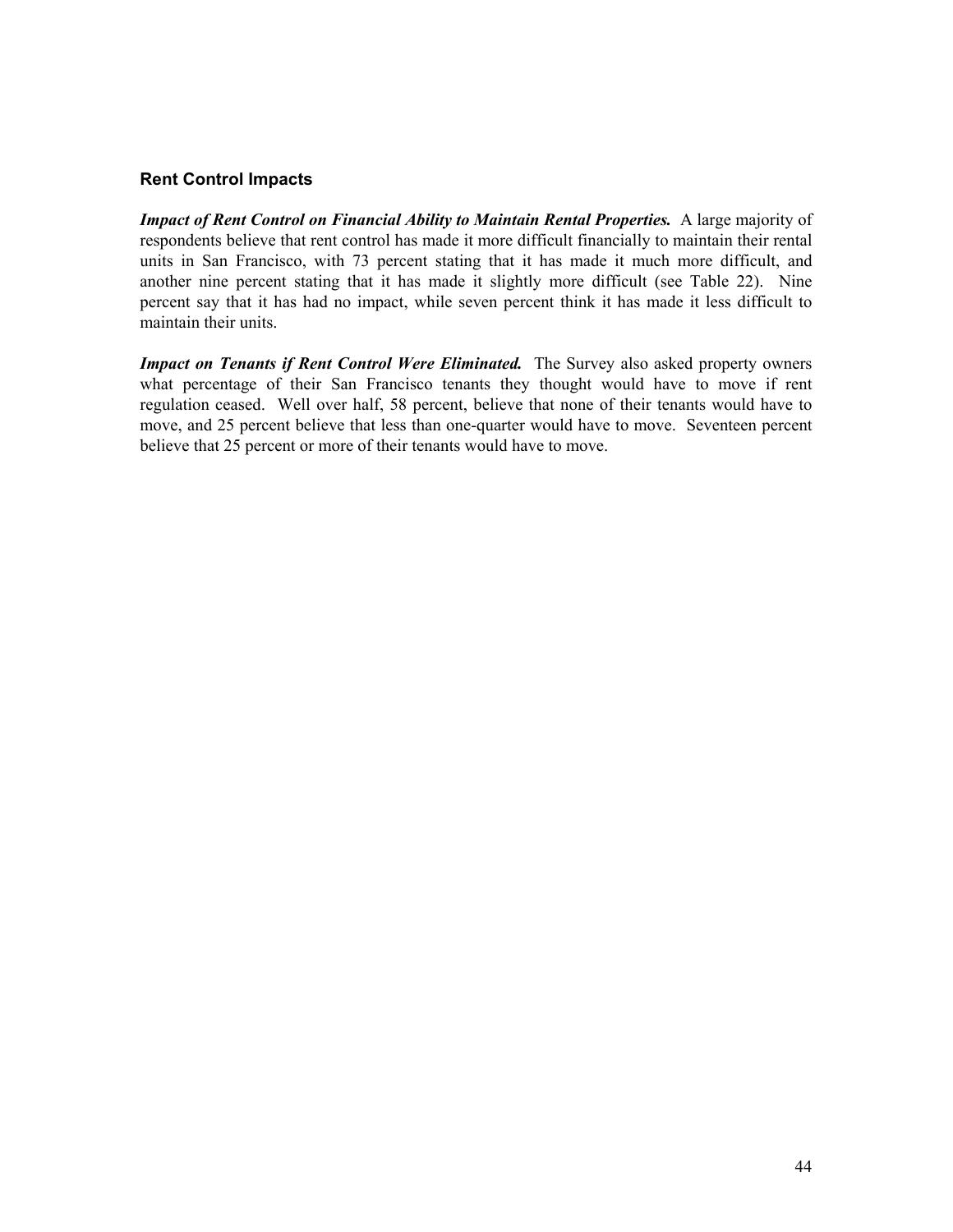# **Table 22: Rent Control Impacts**

# **IMPACT OF RENT CONTROL ON FINANCIAL ABILITY TO MAINTAIN RENTAL PROPERTIES**

| Impact of Rent Control              | <b>Survey Respondents</b> |         |  |
|-------------------------------------|---------------------------|---------|--|
|                                     | Number                    | Percent |  |
| Has made it much more difficult to  |                           |         |  |
| maintain units                      | 479                       | 73%     |  |
| Has made it slightly more difficult |                           |         |  |
| to maintain units                   | 59                        | 9%      |  |
| Has not affected ability to         |                           |         |  |
| maintain units                      | 60                        | 9%      |  |
| Has made it slightly less difficult |                           |         |  |
| to maintain units                   | 29                        | 4%      |  |
| Has made it much less difficult to  |                           |         |  |
| maintain units                      | 18                        | 3%      |  |
| Don't know                          | 9                         | 1%      |  |
|                                     |                           |         |  |
| Total                               | 654                       | 100%    |  |

# **IMPACT ON RESPONDENT'S TENANTS IF RENT CONTROL WERE ELIMINATED**

| Percent of Tenants Who Would |                           |         |  |
|------------------------------|---------------------------|---------|--|
| Have to Move                 | <b>Survey Respondents</b> |         |  |
|                              | Number                    | Percent |  |
| None                         | 371                       | 58%     |  |
| 1% to 24%                    | 162                       | 25%     |  |
| 25% to 49%                   | 53                        | 8%      |  |
| 50% to 74%                   | 26                        | 4%      |  |
| 75% to 99%                   | 10                        | 2%      |  |
| 100%                         | 17                        | 3%      |  |
|                              |                           |         |  |
| Total                        | 639                       | 100%    |  |

Sources: Bay Area Economics, 2003.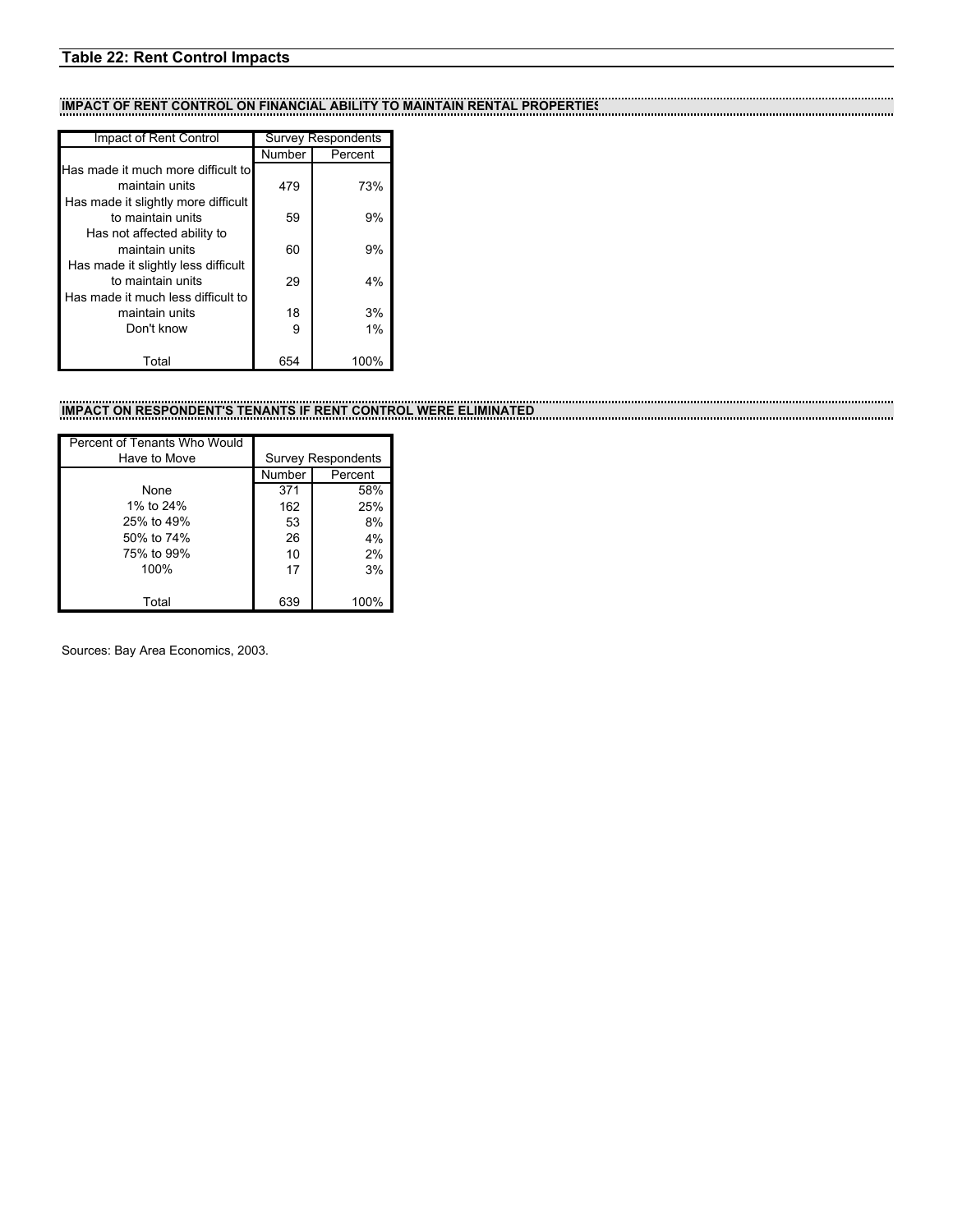# **Summary of Characteristics of San Francisco Properties Owner by Respondents**

Survey respondents represent about six percent of the total rental stock in the City. Most San Francisco respondents do not own large properties or large numbers of units, with just over half owning four or fewer residential rental units, and about three-fourths owning less than 10 units. Slightly under half own only one residential rental property in San Francisco. Approximately one-third own two to four properties. The large majority of Survey respondents own properties either only or mostly in the City.

Half of the respondents owned one to four rent controlled units. Only four percent reported no units subject to rent control. More than three-fourths of all San Francisco respondents report that all of their rental units are subject to rent control. Rent controlled units accounted for just below three-fourths of San Francisco units owned by Survey respondents, paralleling the actual mix of the housing stock. Only 14 percent of the respondents reported at least one Section 8 tenant in their San Francisco properties.

Slightly under one-fourth of respondents report the presence of a relative in at least one of their San Francisco rental units. This echoes the results regarding reasons for acquisition of the subject property discussed above, where a substantial percentage of respondents gave use of the property as a residence for themselves or family members as a reason for acquisition.

San Francisco property owners appear to be more likely to manage their units than those nationwide. Overall, the Survey respondents account for almost 13,000 San Francisco rental units, and somewhat under half of those are managed by the respondent personally. Nationally, only approximately one-third are managed by the owner. Fifty-eight percent of those who personally manage units are responsible for four or fewer units. It appears that owners of larger number of units are more likely to employ management companies or employees to manage their properties. Relatives or tenants with rent reductions manage a small proportion of properties. A slight majority of the Survey respondents reported that they have no properties in San Francisco with on-site managers (including owners living on-site themselves), but, accounting for all properties owned by the Survey respondents, nearly one-third of all properties have on-site management.

The prevalent ownership type used by Survey respondents is sole proprietorship, representing 68 percent of responses. The second most common form, partnerships, lags far behind, at only 19 percent of responses. Interestingly, sole proprietorship is even more common nationally.

Somewhat over half of the respondents have at least once requested that a tenant move out of one of their San Francisco rental units (includes informal requests to move as well as formal eviction requests). The proportion of respondents who have undertaken a formal eviction is slightly lower than the proportion of total requests for tenants to move, and considerably lower than the response from the national survey, where just over three fourths of respondents indicate that they had started eviction proceeding in the last two years (on the subject property only). In the last five years, however, 72 percent of respondents have not evicted a tenant from a San Francisco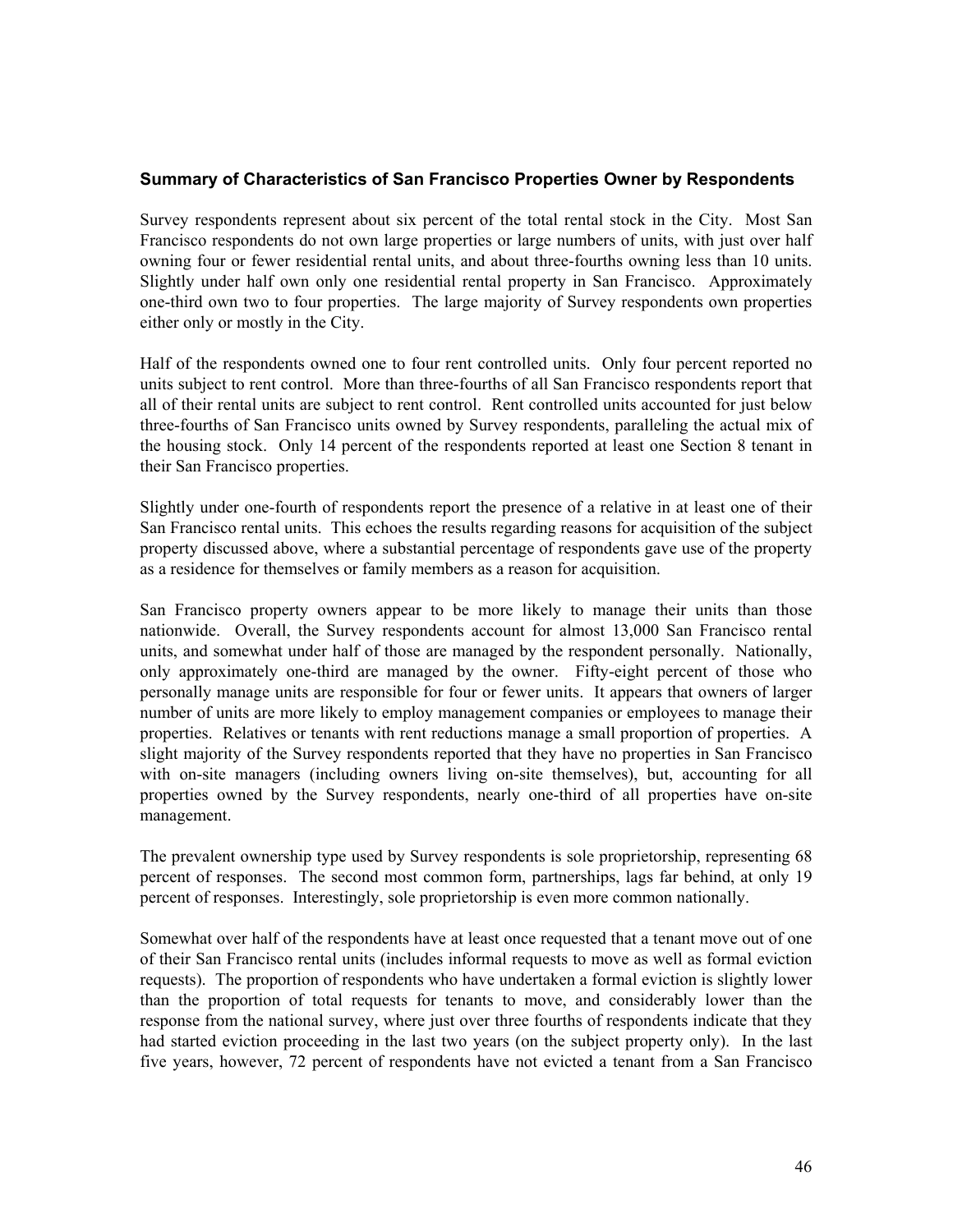unit. As a proportion formal evictions are equivalent to four percent of all rental units represented in the Survey.

Over two-thirds of the evictions reported were for non-payment, with an additional 17 percent being for other just causes (e.g., nuisance, breach of contract). Three percent were Ellis Act evictions, nine percent were for owner move-ins, and two percent were for other reasons. Note that this does not match published eviction data (also shown) for at least two reasons: first, regulations do not require posting of non-payment notices with the Rent Board, so these evictions are likely underreported; second, the Property Owners Survey only surveyed owners of currently rented properties, so those who had undertaken owner move-ins and Ellis Act evictions would not be as likely to be reported in the Survey as in Rent Board statistics.

Slightly under one-fifth of Survey respondents have recently used a third-party dispute resolution service in mediating a landlord-tenant dispute. While seeming to be a limited use of this type of service, this finding should be placed in the context of total tenant-landlord disputes. As discussed above, for instance, the percentage of respondents who have actually evicted a tenant in the last five years is only 28 percent of respondents.

Nearly three quarters of the respondents report that they have no vacant units available for lease or rent in their properties in the City, but eighteen percent of respondents indicate that 10 percent or more of their units are available for rent or lease. The number of vacant units reported as a percentage of all units reported by the Survey indicates an overall vacancy rate of 4.5 percent. In April 2000, the Census indicated a vacancy rate of 2.4 percent. The difference between this data (from early 2003) and data from the Census is likely an indicator of the softening rental market due to the economic slowdown and dot-com collapse.

There is considerable controversy over the extent to which rental housing in San Francisco is held off the market and possible reasons why units are being held off market. Survey results indicate that eighteen percent of property owners are holding at least one rental unit off the market. Slightly over half of all Survey respondents report holding only one unit off the market, with an additional 38 percent holding two to four units off the market, and the remaining nine percent of respondents keeping five or more units off the market. Calculated as a proportion of all units owned by Survey respondents, 2.3 percent of rental units are not available for rent or lease. This is somewhat lower than comparable Census data, which show 3.9 percent of units being kept off the market in April 2000.

Eviction controls, at 24 percent of responses, is the reason most often cited for units being held off the market, with an additional 15 percent of responses citing other regulation of rental property. Sixteen percent of responses indicate units are being held off market for personal reasons, 12 percent of response state that units waiting for the market to strengthen, 10 percent that the units are not habitable and need repairs, seven percent of responses are that the property is being prepared for sale, and 16 percent cite other reasons. Note that these are number of responses regarding particular reasons, but are not tied to any particular number of units.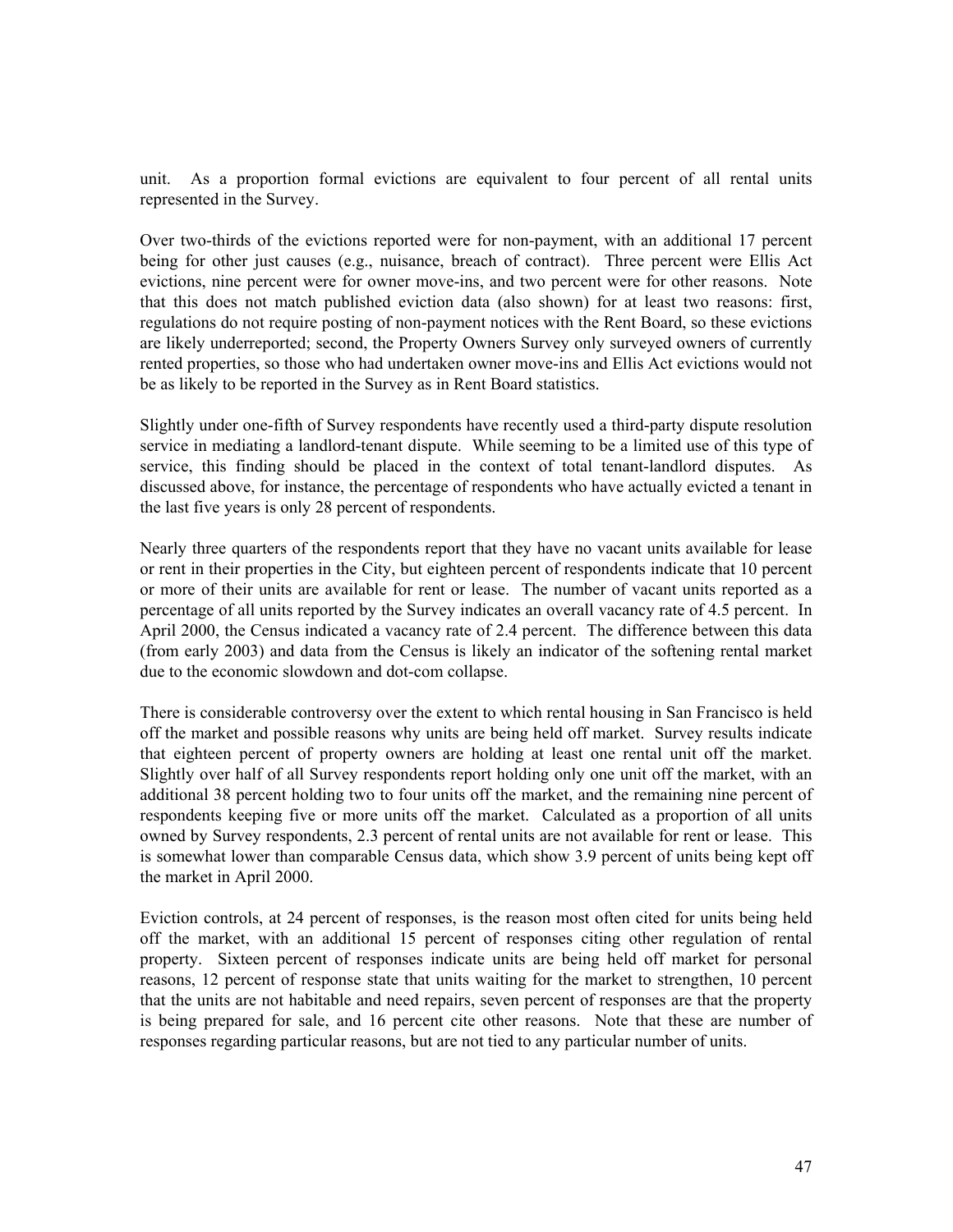A large majority of respondents believe that rent control has made it more difficult financially to maintain their rental units in San Francisco, with 73 percent stating that it has made it much more difficult, and another nine percent stating that it has made it slightly more difficult. Nine percent say that it has had no impact, while seven percent think it has made it less difficult to maintain their units. The Survey also asked property owners what percentage of their San Francisco tenants they thought would have to move if rent regulation ceased. Well over half, 58 percent, believe that none of their tenants would have to move, and 25 percent believe that less than onequarter would have to move. Seventeen percent believe that 25 percent or more of their tenants would have to move.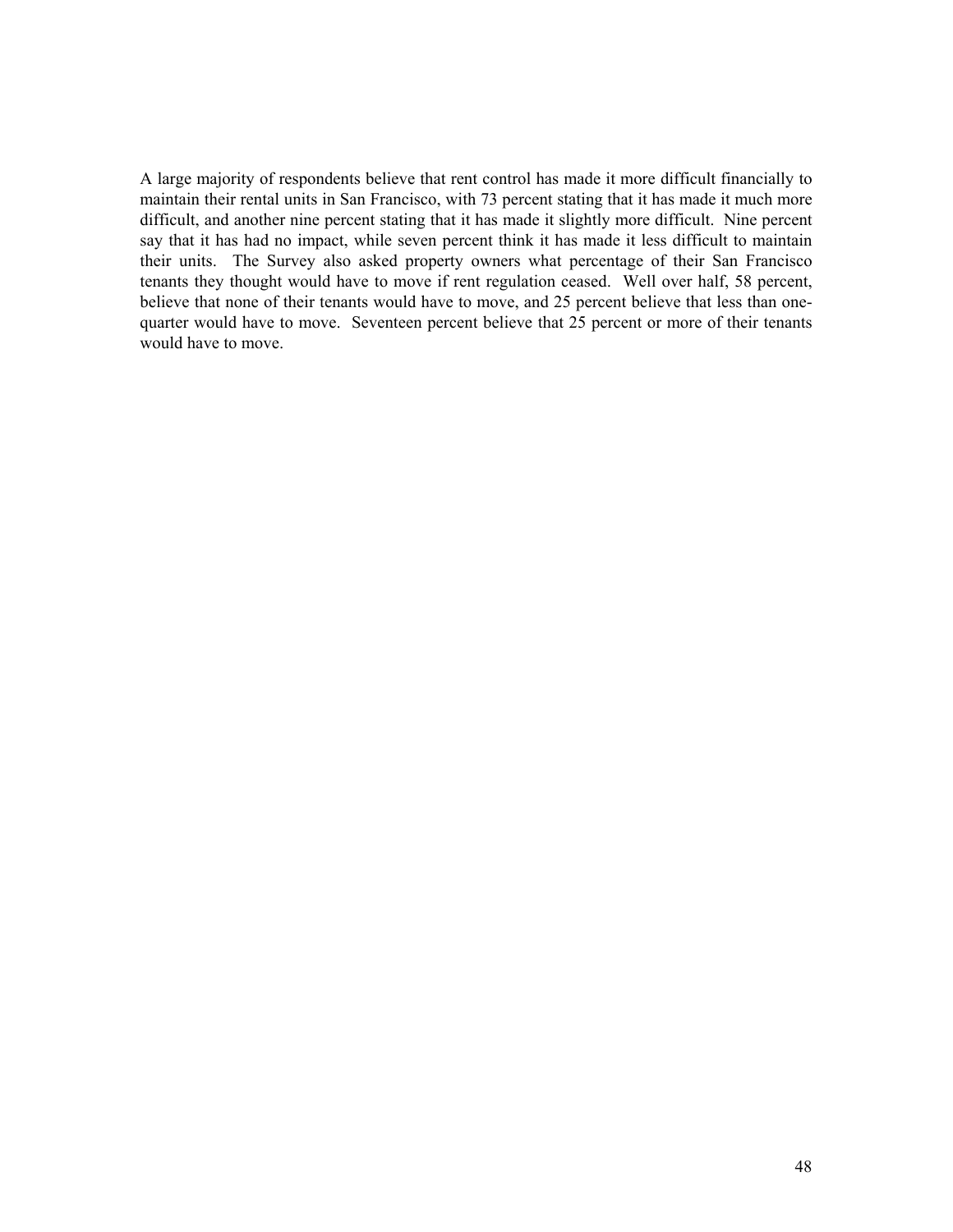# **Survey Respondent Additional Comments**

On its last page, the Property Owners Survey allowed respondents to list any ideas they had for maintaining and increasing the affordable housing supply in San Francisco, along with additional comments. Many respondents took the opportunity to comment.

The majority of property owners who made comments felt that rent control should be eliminated or modified. There were many variations on this theme, from rent control being highly bureaucratic and complex to being highly unfair to owners. There was also a large contingent of small property owners who felt that they were wrongfully grouped into a system that seems designed for large-scale owners.

The most frequent comment about rent control was that it drastically favors tenants. Those who did not call for its outright elimination wanted rent control to be made more balanced so it was beneficial to both tenants and owners. Owners believe they are too open to exploitation. Some even claimed to have been forced to sell property due to the presence of a single bad tenant that they could not successfully remove. A number of owners state that eviction controls should allow for easier removal of bad tenants. Generally, owners felt that rents were fairer for tenants before rent control, and that a system of more limited rent control would improve the situation for the average renter, as well as for owners. Many argued that they must press for the very highest amount they can obtain from a new tenant in order to subsidize the below market rents of longtime tenants.

On a financial level, several owners suggested that they should be able to petition the city to raise rents that are significantly below market rate. A few owners suggested that if the rent board is going to be so biased, the tenants should pay for its administration. One owner stated, "The current system is a joke. I know someone in another building who, as a "master tenant," is earning more money than the owner." Suggestions for fixing the current system included:

- Allowing an update to current market rates by neighborhood
- Instituting a means testing system for tenants
- Creating a set of maximum allowable rents based on neighborhood, unit characteristics and amenities.
- Creating a set of "reasonable rent levels" based on neighborhood, unit characteristics, and amenities, allowing owners to raise rents to at least the minimum amount in that range, but not above an established maximum.

Some property owners wanted simpler procedures for increasing rent to make improvements. Several owners felt that they had been blind-sided by a bevy of new rules that had caused them to be fined without their prior knowledge that the new rules were in effect. There were several complaints that the cost of a fully justifiable eviction was very high due to the legal loopholes that overprotect bad tenants. One owner claimed to have spent \$17,000 just to remove a tenant who had not paid rent in over three months. There were also many owners that believe that the Planning Department is inefficient, frustrating, and unhelpful. Small building owners believed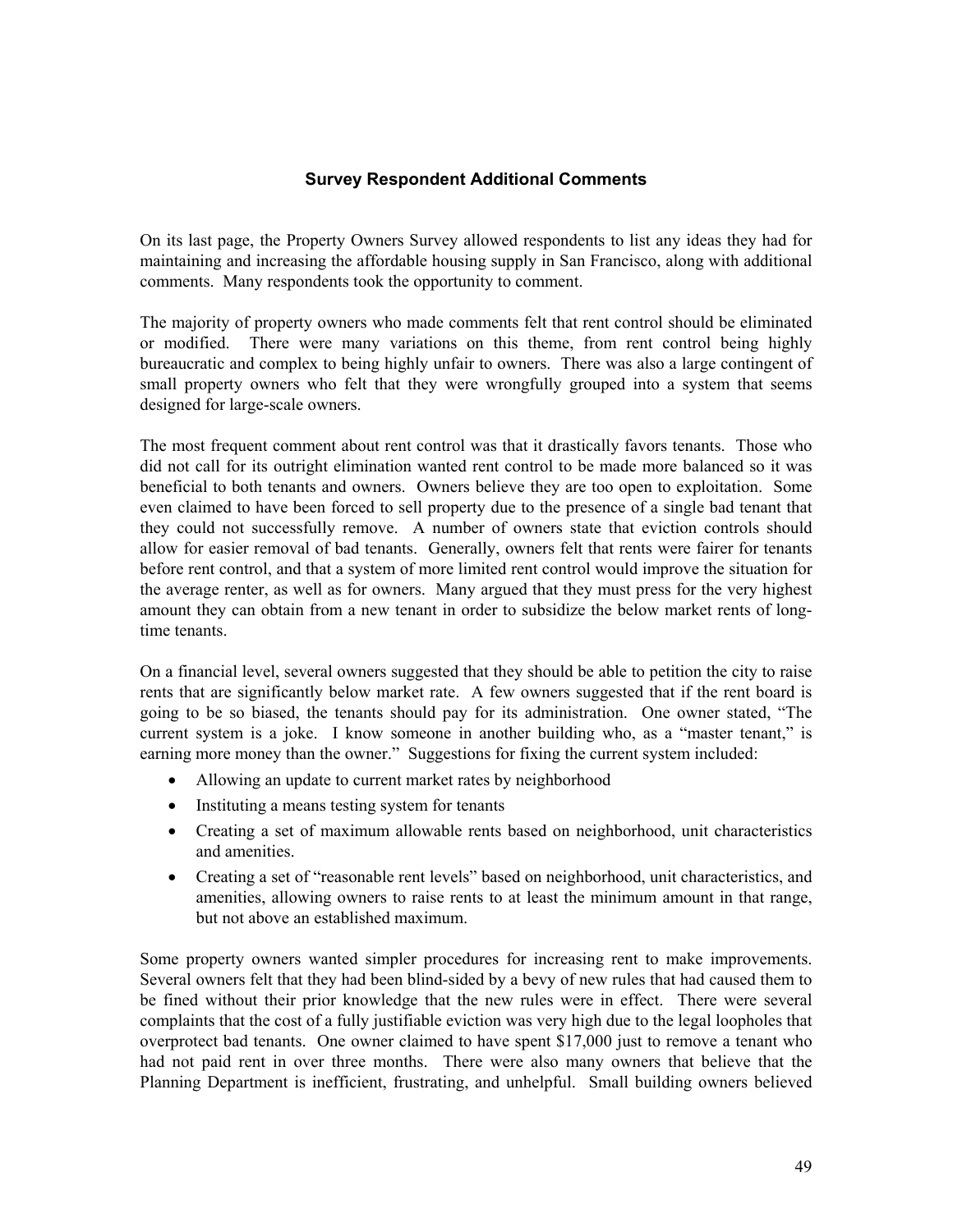that they have it especially hard. Small building owners with more minimal turnover claim that the maximum allowable increases do not keep pace with costs. There was a general call to exempt owner –occupied two- to four-unit buildings. Many of the small building owners thought that they are caught in a political battle between tenant advocates and large property owners.

Another common complaint of small building owners was of the many bureaucratic aspects of the current system. Many of them felt that the bureaucracy and additional legal procedures created by rent control were enough to make small building ownership a losing proposition. There were two aspects of this thinking: first, that the laws and regulations are stifling unit availability; second, that there is confusion and high cost associated with conforming to the current set of rules. Many suggested that "in-laws" or other non-conventional potential units should be legalized which would significantly add to the available housing inventory. Others suggested that if the condo conversion process were simpler, it would allow for greater ownership and/or availability. Many owners believe that a very significant number of units are being held off the market due to rent control and overly strict rules about what constitutes a legal unit.

The following is a list of generalized recurring comments and suggestions made by landlords in response to the Survey:

- Annual rent increases should not be less than the annual Consumer Price Index
- Evictions should be made easier and not seem to punish the owner for removing a bad tenant
- Reduce property tax on investment properties with rent controlled units that are below market rate
- Make all new housing affordable housing
- Give rental owners the same set of rules and regulations that apply to public housing
- Eliminate rent control to draw investors
- Use means testing to qualify people for rent control
- Find a better way make bad tenants accountable
- Fear of renting extra units due to potential losses
- Extremely high property taxes for little support from the City
- Ease restrictions for replacement of a single unit with multifamily
- High starting rents currently needed to offset subsidized rents
- Reduce number of years for Ellis Act
- Increase funds for homebuyers
- Use high property tax money for affordable housing
- Simplify procedure to increase rents for improvements
- Allow for a "true owner move-in"
- Build more for-sale affordable housing
- Rezone to allow for higher density with less restriction on development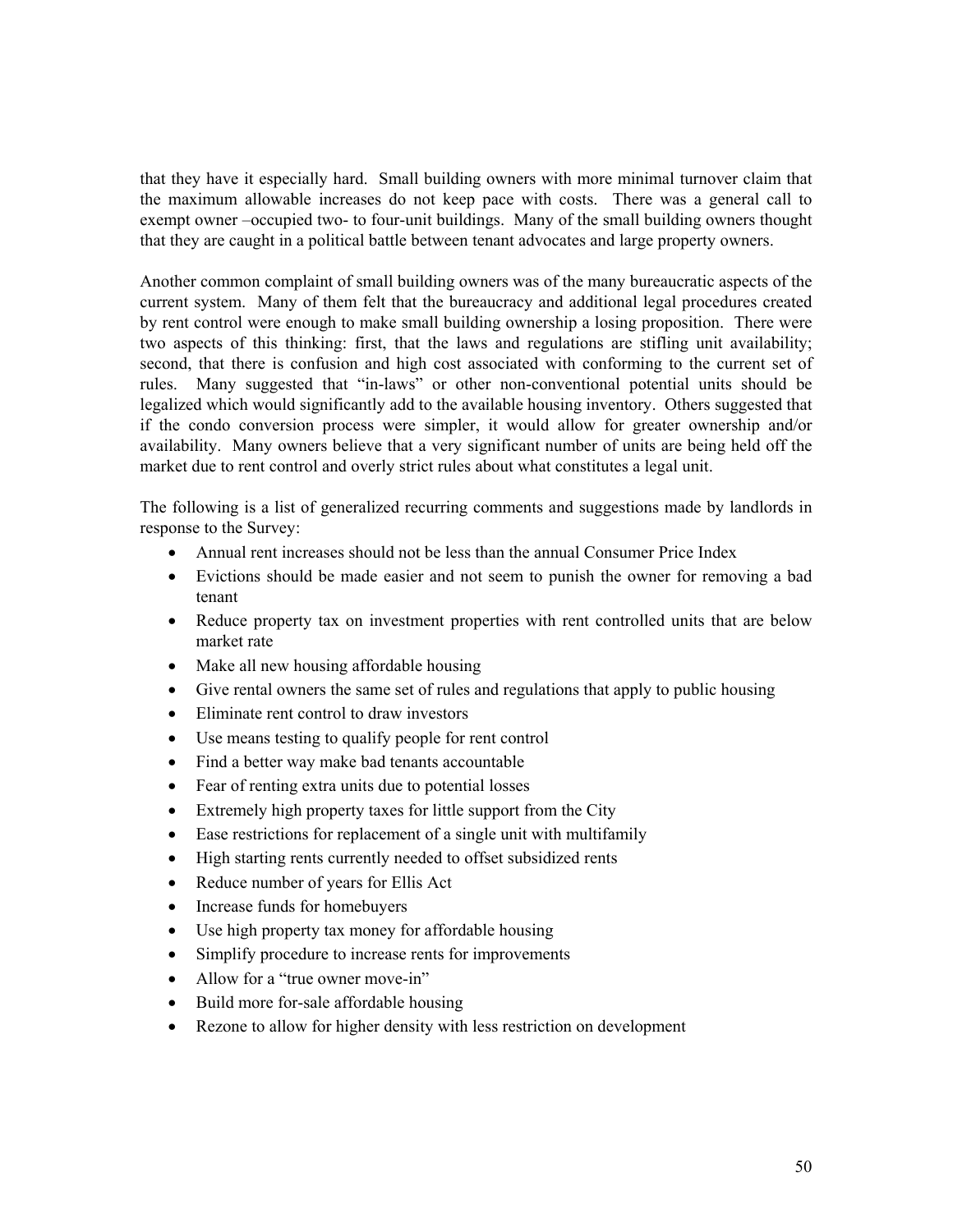**Appendix A: Cover Letter and Survey Instrument**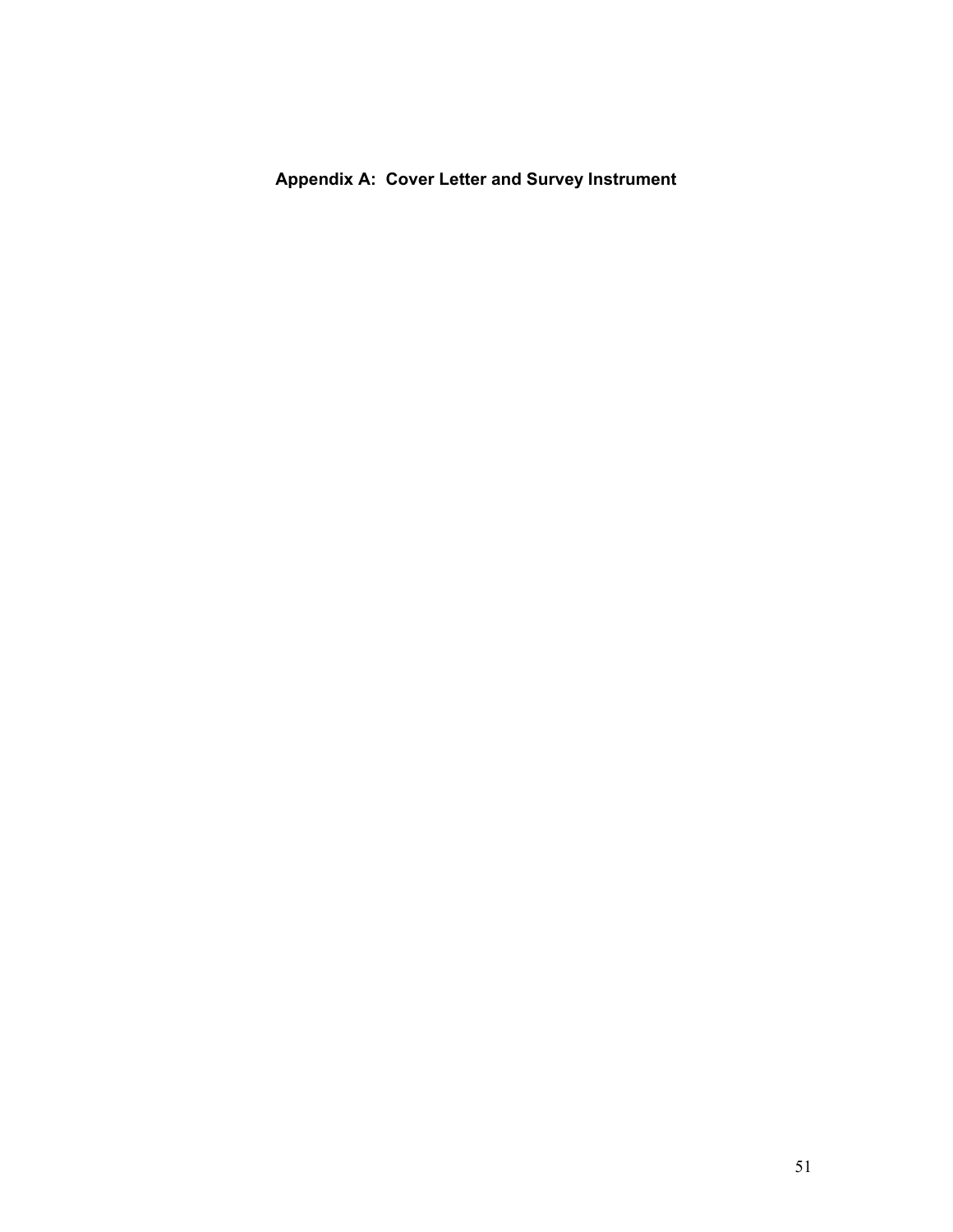

December 2002

Dear San Francisco Property Owner:

We are sending you this letter and survey to ask you or a designated representative to participate in a groundbreaking study of housing issues in San Francisco. Participation in this survey will help City decision-makers to better understand the city's rental housing market, and the experiences and opinions of property owners participating in that market. This study was commissioned by the San Francisco Board of Supervisors.

Your property has been selected as part of a random sample based on review of San Francisco County property tax records. According to County records, you own a San Francisco residential property at:

«SITUS\_AD»

*If you no longer own the property listed above, please do not respond to the survey.*

The San Francisco Affordable Housing Study is moderated by Mr. Joe Grubb, Executive Director of the San Francisco Rent Stabilization Board, with input from a number of organizations, including the San Francisco Apartment Association, the Small Property Owners of San Francisco, and the Coalition for Better Housing.

A Tenant Survey and the *San Francisco Housing DataBook* have already been completed as part of the Study. These are available on-line free of charge as follows:

*Tenant Survey Summary Report*: www.ci.sf.ca.us/rentboard/docs/tenantreportfinal.pdf

*San Francisco Housing DataBook:* www.ci.sf.ca.us/rentboard/housingdatabook/curproj.htm

Your answers to the enclosed survey will be held in the strictest confidence by BAE; we will only provide summarized results to the City. Please take a few moments to complete the survey and send it back to us in the enclosed envelope. If you have any questions or comments, please call BAE at (510) 549-7002.

Thank you for your time and participation!

Sincerely,

 $\sqrt{3}$ 

Janet Smith-Heimer Managing Principal

«Mailcode» bayareaeconomics.com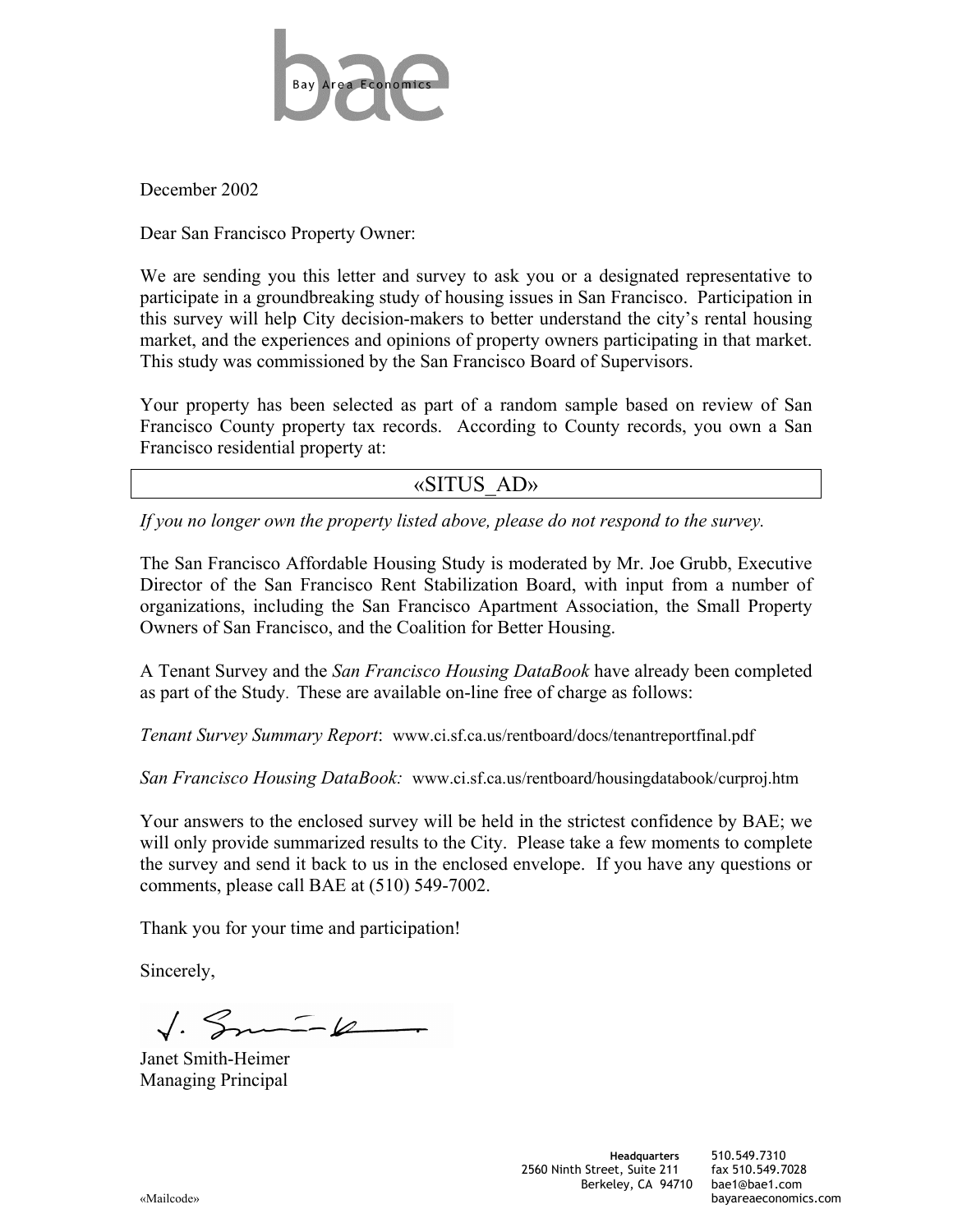**SAN FRANCISCO PROPERTY OWNERS SURVEY**



*Bay Area Economics, 2560 Ninth Street, Suite 211, Berkeley, CA 94710, (510) 549-7002*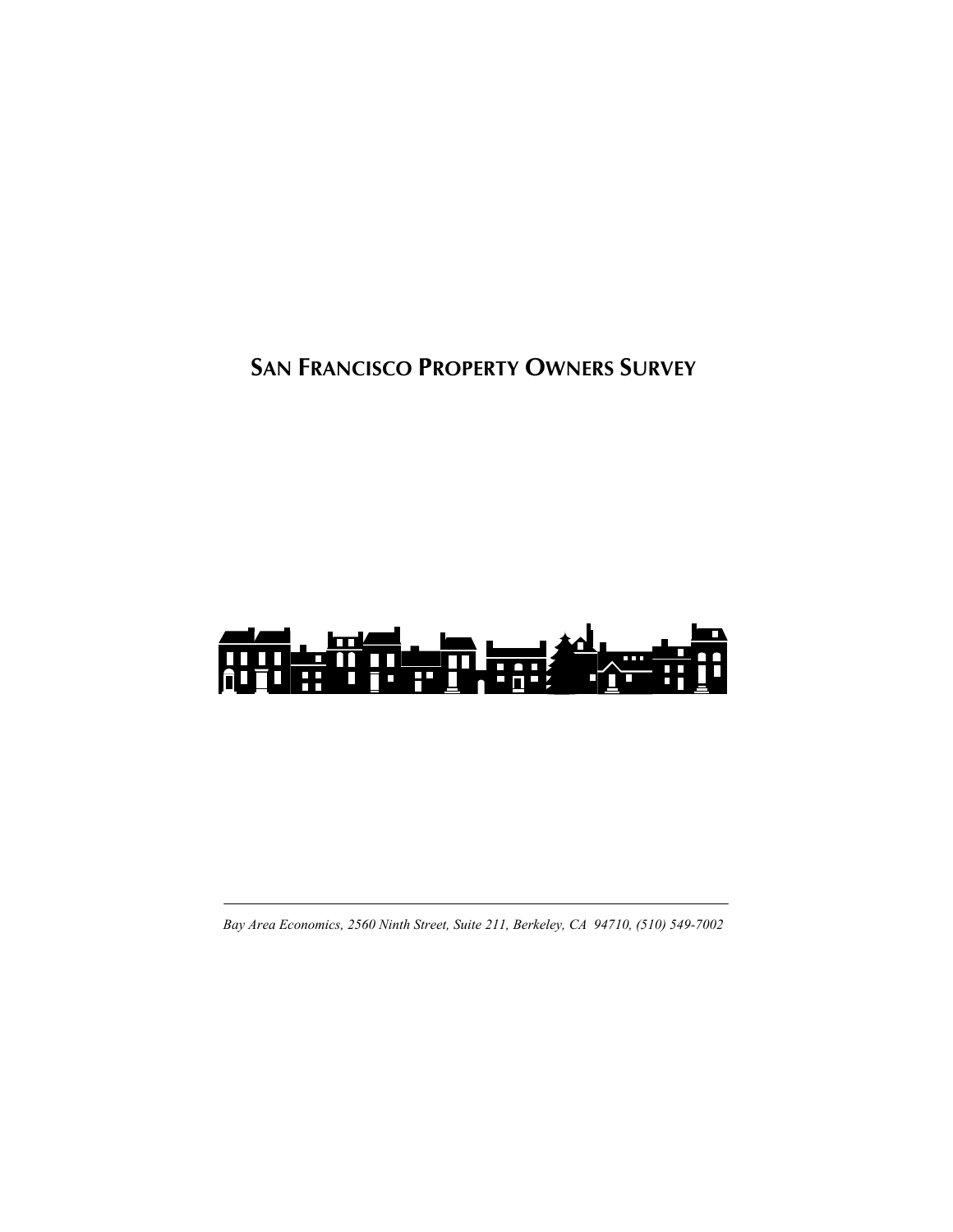*This survey is completely confidential. Your responses will be tabulated and summarized along with over 1,000 other San Francisco property owners and included in a report analyzing survey results, as one part of a study of San Francisco affordable rental housing, commissioned by the Board of Supervisors.* 

) *First, we would like to ask specifically about the property listed in the attached cover letter. If the owner as listed is still correct, please answer this survey. Any qualified representative of the current owner may respond to this survey.* 

**1. How many rental housing units are there on the property listed in the cover letter?** 

\_\_\_\_\_\_\_\_ (NUMBER OF UNITS ON PROPERTY)

**2. Does the property listed in the attached letter include commercial space, e.g., a retail store?** *(CIRCLE ONE ANSWER)*

A. YES B. NO

**3. When did the owner first purchase the property listed in the attached letter?** 

\_\_\_\_\_\_\_\_\_\_ YEAR PURCHASED

**4. Does the owner live in a housing unit on this property?** (*CIRCLE ONE ANSWER)*

A. YES B. NO

**5. What were the owner's reasons for acquiring this property?** *(CIRCLE ALL THAT APPLY)*

- A. AS A RESIDENCE FOR SELF OR FAMILY MEMBER(S)
- B. FOR INCOME FROM RESIDENTIAL RENTS
- C. FOR LONG-TERM CAPITAL GAINS
- D. AS A TAX SHELTER FOR OTHER INCOME
- E. AS RETIREMENT SECURITY
- F. AS FUTURE SECURITY FOR FAMILY MEMBER(S)
- G. SOME OTHER REASON *(SPECIFY)*

**6. Which of the reasons marked above was the MAIN reason for acquiring this property?** 

\_\_\_\_\_\_\_\_ *(WRITE LETTER OF MAIN REASON HERE)*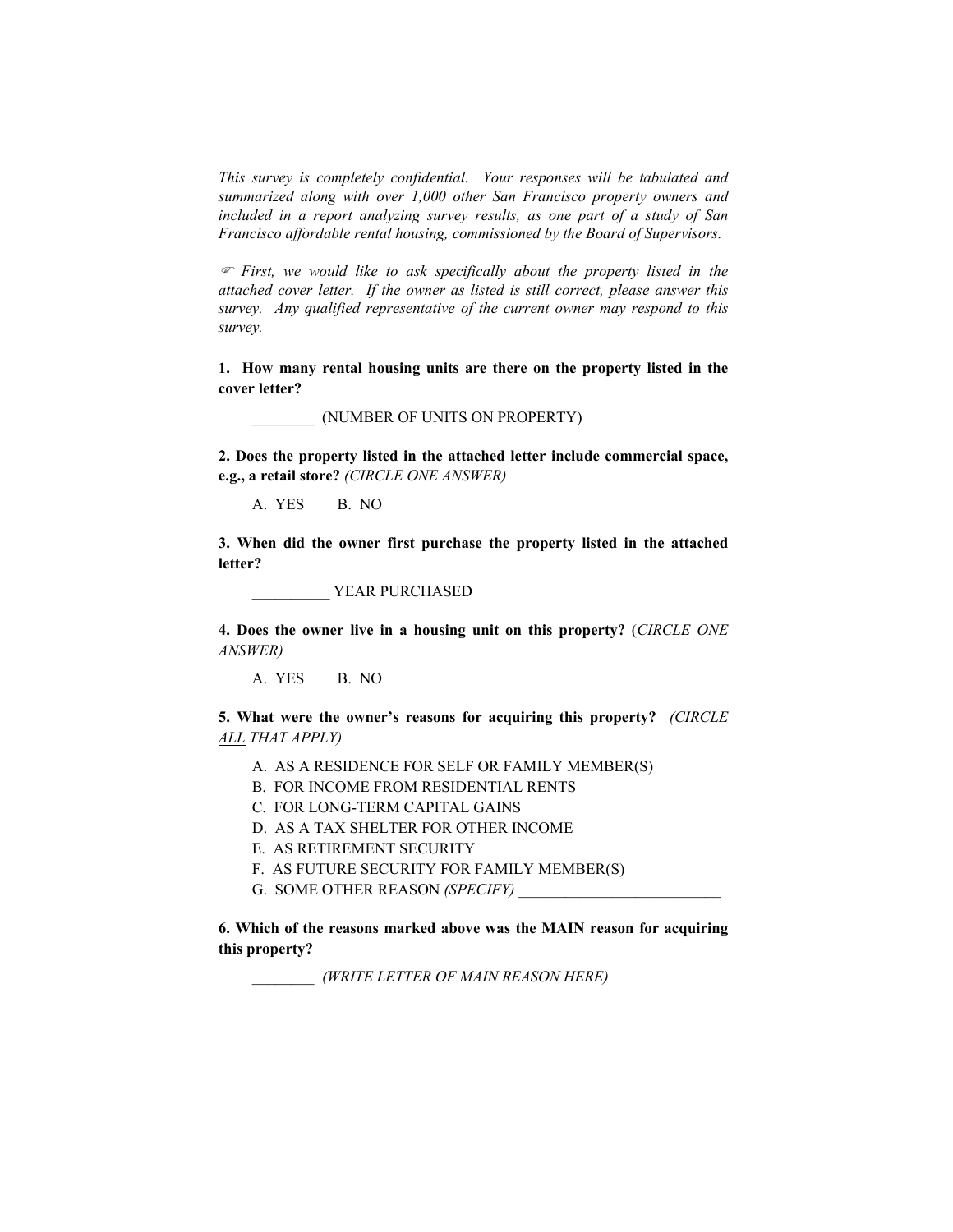**7. Does the owner contribute time to the maintenance and or management of this property?** 

A. YES B. NO *(SKIP TO #8)* 

**If yes:** 

**7a. On average, about how many hours per week has the owner spent on maintenance and/or management of this property in the past 12 months?** 

- A. LESS THAN ONE HOUR PER WEEK
- B. 1 TO 8 HOURS PER WEEK
- C. 9 TO 24 HOURS PER WEEK
- D. 25 TO 40 HOURS PER WEEK
- E. MORE THAN 40 HOURS PER WEEK

#### **8. How much longer does the owner expect to own this property?**

- A. LESS THAN 1 YEAR
- B. 1 UP TO 3 YEARS
- C. 3 UP TO 5 YEARS
- D. 5 YEARS OR MORE
- E. DON'T KNOW

## **9. Would the owner acquire this property today if it were available?**

A. YES B. NO C. DON'T KNOW/NOT SURE

# **10. Which category best describes the current maintenance program for this property?**

- A. Most maintenance postponed, major problems handled as quickly as possible
- B. Most minor problems postponed, major problems handled immediately
- C. All maintenance handled immediately and preventive maintenance practiced

#### **11. Is this property currently in need of any major repairs?**

A. YES B. NO C. DON'T KNOW/NOT SURE

 $\_$  , and the set of the set of the set of the set of the set of the set of the set of the set of the set of the set of the set of the set of the set of the set of the set of the set of the set of the set of the set of th

**12. Please describe any needed major repairs briefly.**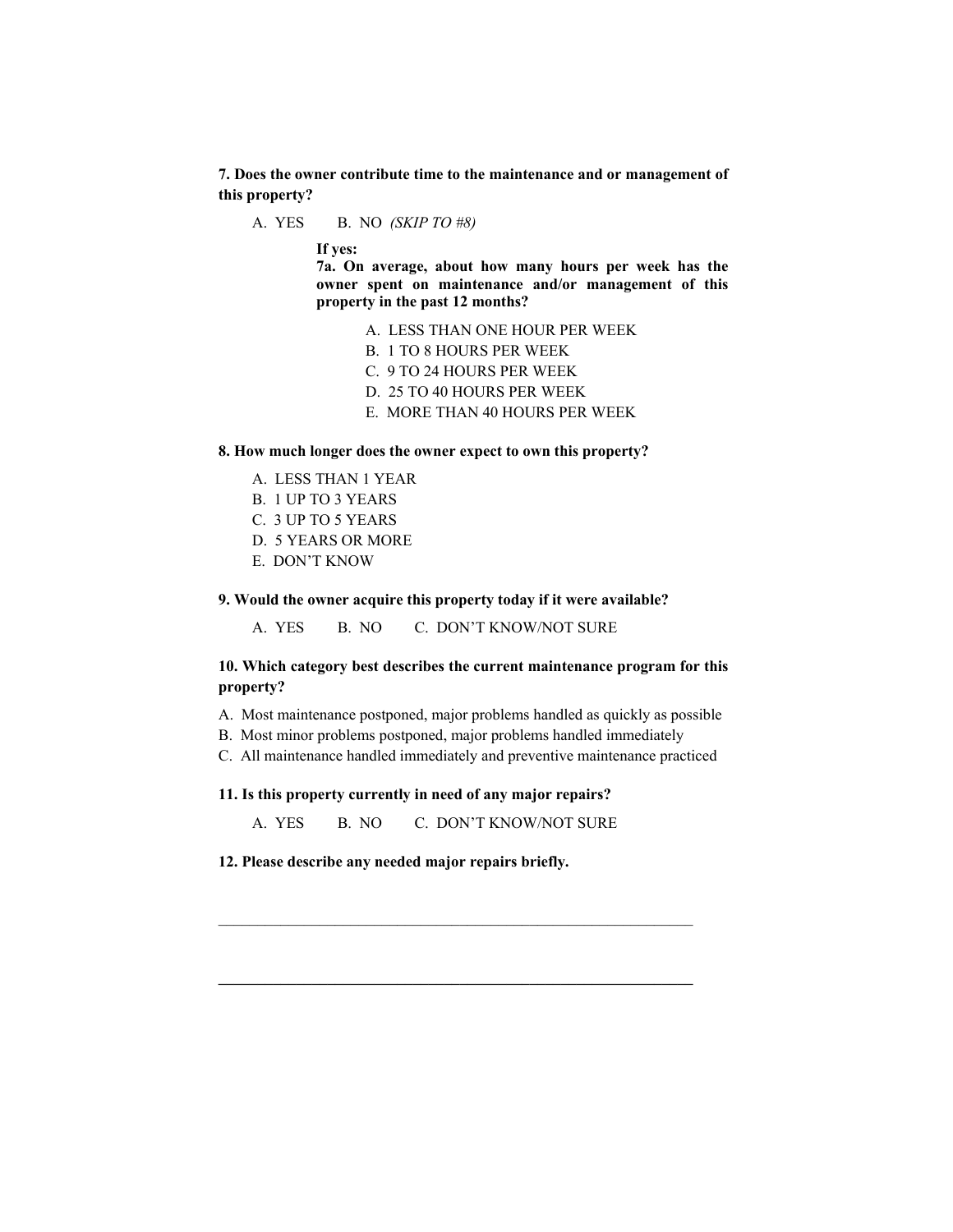**13. What percent of gross rental income from this property is spent on regular maintenance?** *(Include income from both residential and commercial units. Exclude expenditures for capital improvements.)*

- A. NONE (0 PERCENT)
- B. LESS THAN 5 PERCENT
- C. 5 TO 9 PERCENT
- D. 10 TO 19 PERCENT
- E. 20 TO 29 PERCENT
- F. 30 TO 39 PERCENT
- G. 40 TO 49 PERCENT
- H. 50 TO 74 PERCENT
- I. 75 PERCENT OR MORE

**14. What percent of gross rental income from this property is spent on mortgage payments and property taxes?** *(Include income from both residential and commercial units. Exclude expenditures for capital improvements.)*

- A. LESS THAN 25 PERCENT
- B. 25 TO 49 PERCENT
- C. 50 TO 74 PERCENT
- D. 75 PERCENT TO 99 PERCENT
- E. 100 PERCENT OR MORE

#### **15. Did this property make a profit last year?**

- A. YES
- B. BROKE EVEN
- C. NO, HAD A LOSS
- D. DON'T KNOW / NOT SURE

#### **16. What was the turnover rate at this property in the past 12 months?**

- A. NONE (0 PERCENT)
- B. LESS THAN 5 PERCENT
- C. 5 TO 9 PERCENT
- D. 10 TO 19 PERCENT
- E. 20 TO 49 PERCENT
- F. 50 PERCENT OR MORE
- G. NOT SURE/DON'T KNOW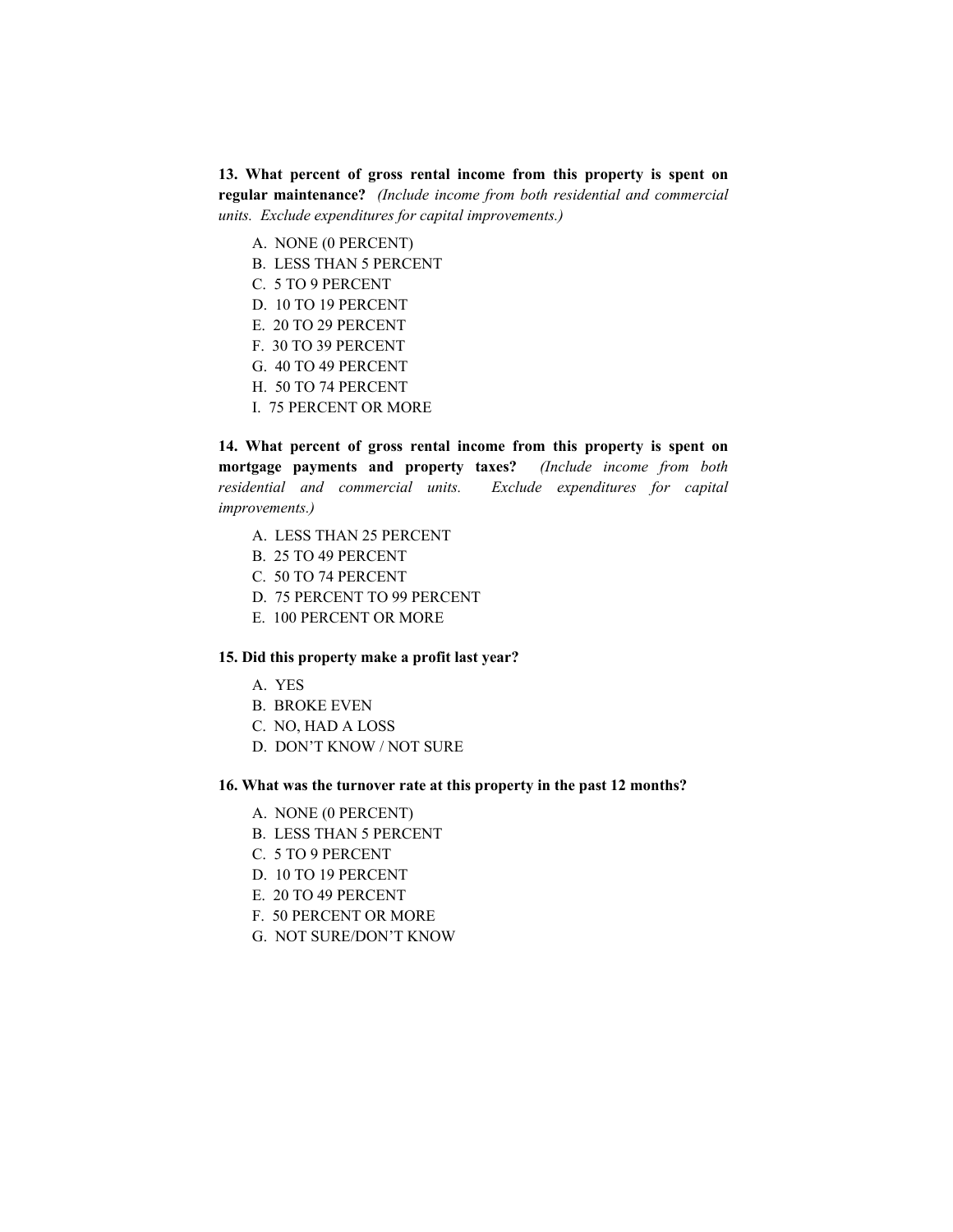**17. In the past two years, how often did any of the following happen anywhere on the property?** 

|                                       | Never | Rarely | <b>Occasionally</b> | Frequently |
|---------------------------------------|-------|--------|---------------------|------------|
| A. Vandalism to the INSIDE of unit(s) |       |        |                     |            |
| B. Vandalism to common areas or       |       |        |                     |            |
| <b>OUTSIDE</b> of building            |       |        |                     |            |
| C. Theft                              |       |        |                     |            |
| D. Loud or disruptive behavior        |       |        |                     |            |
| E. Violence                           |       |        |                     |            |
| F. Drug usage                         |       |        |                     |            |
| G. Other undesirable behavior         |       |        |                     |            |
| (Specify):                            |       |        |                     |            |

**18. Do the following regulations or restrictions make it difficult to operate this rental property?** 

|                                               | Yes,     | Yes.     | Yes.  |  |
|-----------------------------------------------|----------|----------|-------|--|
| No                                            | A little | Somewhat | A lot |  |
|                                               |          |          |       |  |
|                                               |          |          |       |  |
|                                               |          |          |       |  |
|                                               |          |          |       |  |
|                                               |          |          |       |  |
| E. Rent control (other than eviction control) |          |          |       |  |
|                                               |          |          |       |  |
|                                               |          |          |       |  |
|                                               |          |          |       |  |
|                                               |          |          |       |  |

**19. In the past 12 months, what percentage of tenants at this property were delinquent in their rent payments in a typical month?** 

\_\_\_\_\_\_PERCENT *(PUT IN ZERO IF NONE)*

**20. How would you characterize the impact of delinquent rent payments on cash flow of this property?** 

- A. MINOR IMPACT ON CASH FLOW
- B. MODERATE IMPACT ON CASH FLOW
- C. SERIOUS IMPACT ON CASH FLOW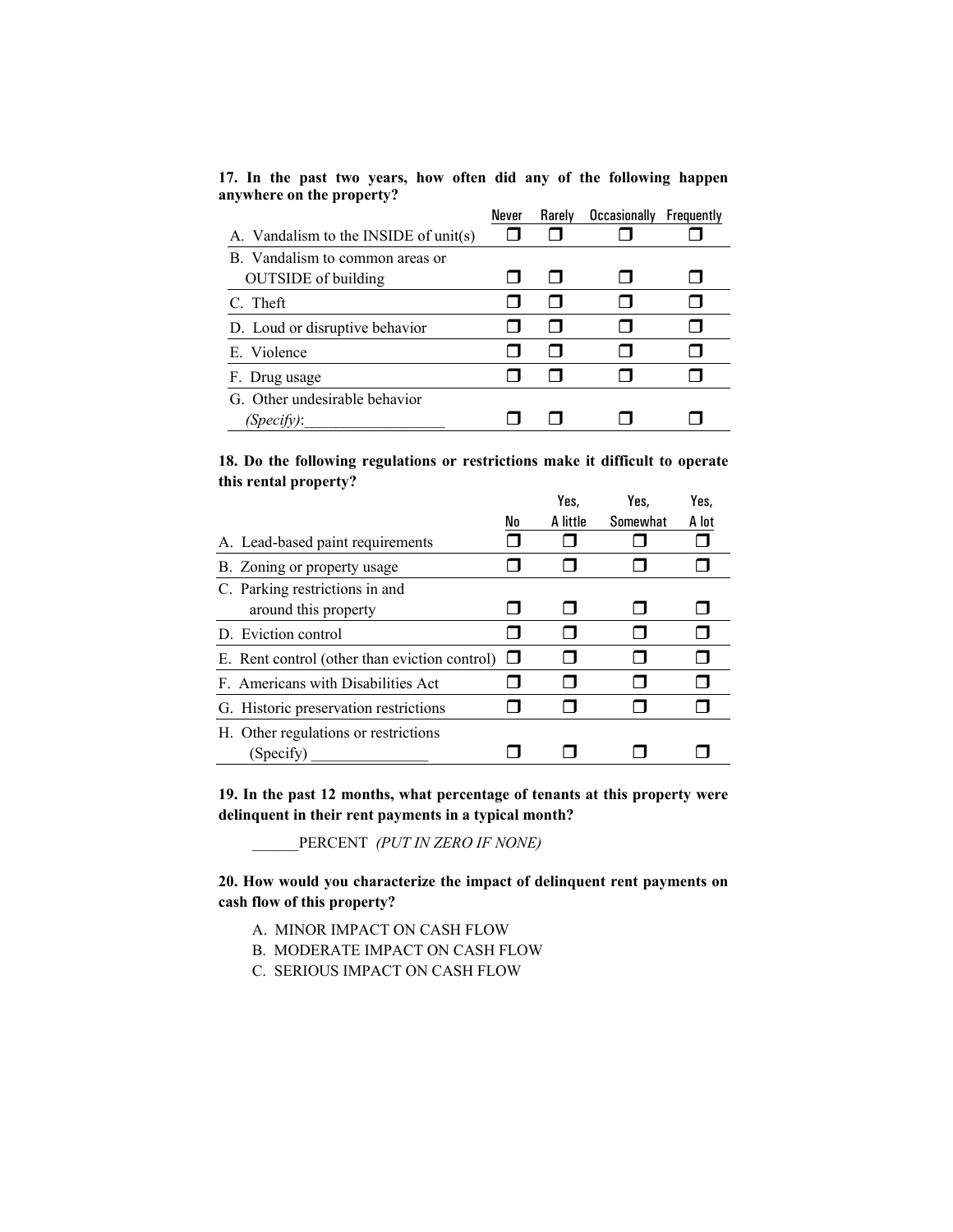#### **21. What best describes the household income of tenants at this property?**

- A. Mostly low income
- B. Mostly middle income
- C. Mostly upper income
- D. Somewhat diverse, with low and middle income tenants
- E. Somewhat diverse, with middle and upper income tenants
- F. Very diverse, with low, middle, and upper income tenants
- G. Don't know

) *Next, we would like to ask about all units (not just the above listed property) owned through corporate, partnership, personal, or other means by the landlord listed in the attached cover letter. Any qualified representative of the current owner may respond for that owner.* 

**22. In San Francisco, how many total rental housing units and properties do you currently own? Please include all units held by you or by entities in which you have an ownership interest.** *(WRITE NUMBER IN SPACE)* 

\_\_\_\_\_\_\_ Number of rental units owned in San Francisco

\_\_\_\_\_\_\_ Number of separate rental properties owned in San Francisco

**23. These San Francisco rental units represent approximately what percent of ALL the units you currently own?** *(WRITE PERCENT IN SPACE - IF ALL OF THE UNITS YOU OWN ARE LOCATED IN SAN FRANCISCO, PLEASE WRITE 100 PERCENT)*

San Francisco units are about \_\_\_\_\_\_ % of all units owned

**24. In San Francisco, how many of the total number of units that you own are subject to the rent restrictions of the rent and eviction ordinance (not just the eviction restrictions)?** *(WRITE NUMBER IN SPACE)*

> \_\_\_\_\_\_\_\_ NUMBER OF SAN FRANCISCO RENTAL UNITS SUBJECT TO RENT RESTRICTIONS

**25. In San Francisco, please estimate the number of units you own that are managed as categorized below:** 

\_\_\_\_\_Number of units managed by you personally

Number of units managed by a property management company

Number of units managed by other people you employ

Number of units managed by others (e.g., relatives, tenants with rent

reductions)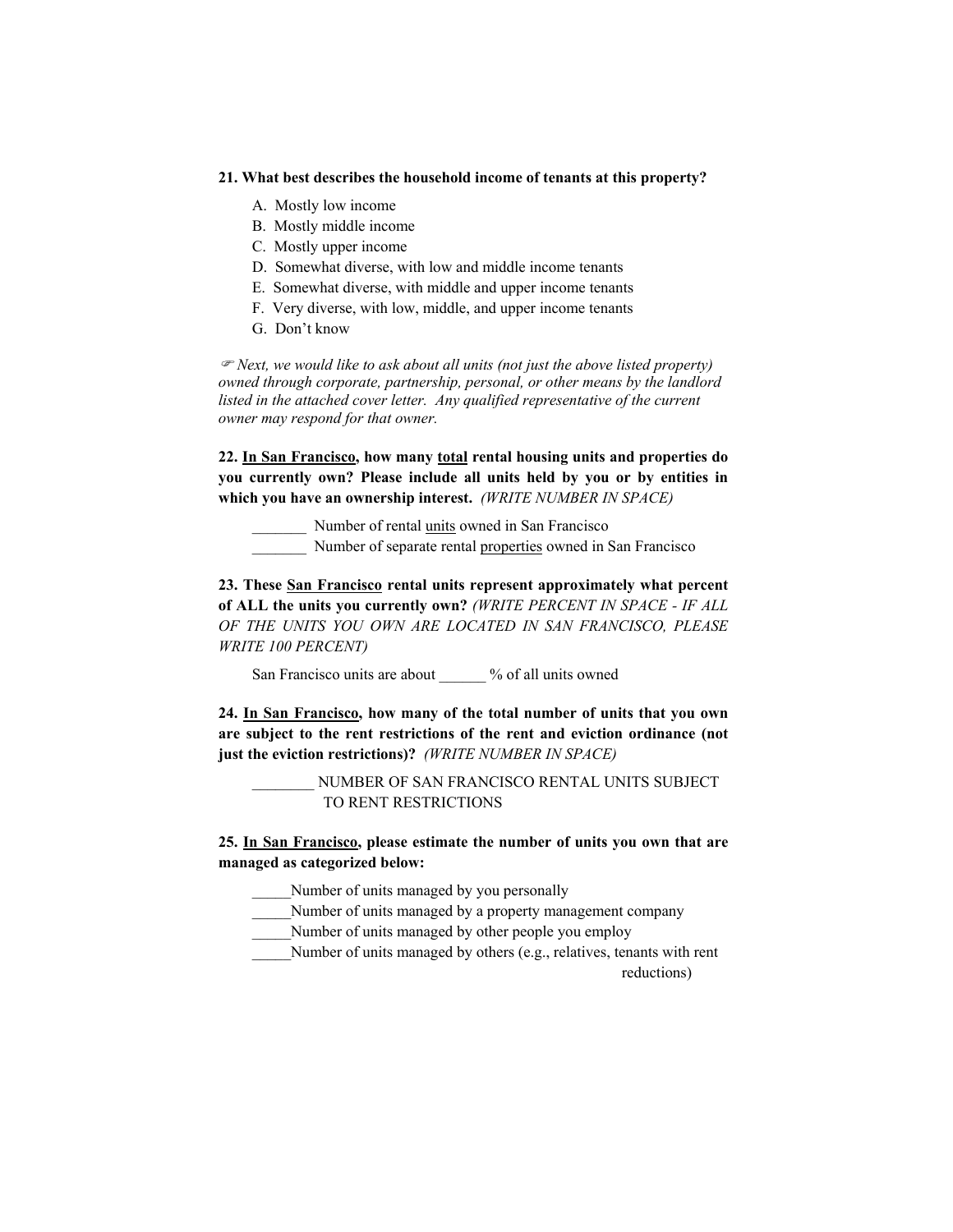**26. On how many of your San Francisco properties does the manager live on premises?** *(INCLUDE properties the owner lives on and manages themselves)*

\_\_\_\_\_Number of properties where manager lives on premises

**27. How many of your San Francisco properties have a staffed management office on the premises?** 

Number of properties with staffed management office on premises

**28. For the San Francisco properties owned by you, what type(s) of ownership entities do you utilize?** *(CIRCLE ALL ANSWERS THAT APPLY)*

- A. SOLE PROPRIETORSHIP(S)
- B. PARTNERSHIP(S)
- C. "C" OR "S" CORPORATION(S)
- D. LIMITED LIABILITY CORPORATION(S) (I.E., LLC)
- E. REAL ESTATE INVESTMENT TRUST (REIT)
- F. OTHER (SPECIFY):

**29. Have you ever asked a tenant to move out of a unit in San Francisco?** 

A. YES B. NO

**30. Have you ever formally evicted a tenant from a unit in San Francisco?** 

A. YES B. NO

**31. How many formal evictions have you undertaken from San Francisco rental units in the last five years?** 

\_\_\_\_\_\_ NUMBER OF EVICTIONS IN LAST FIVE YEARS

**32. For San Francisco tenants you have formally evicted, what percentage were in each of the following categories** *(FILL IN PERCENT OF ALL TENANTS YOU HAVE EVICTED DUE TO FOLLOWING REASONS - THE TOTAL OF ALL PERCENTS WRITTEN BELOW SHOULD ADD TO 100%)***:** 

 $\Box$  No tenants formally evicted in last five years

\_\_\_\_\_\_\_% Non-payment

\_\_\_\_\_\_\_% Other just causes (Nuisance, other breach of contract)

 $\%$  Ellis Act

\_\_\_\_\_\_\_% Owner move-in

\_\_\_\_\_\_\_% Other *(Specify)* \_\_\_\_\_\_\_\_\_\_\_\_\_\_\_\_\_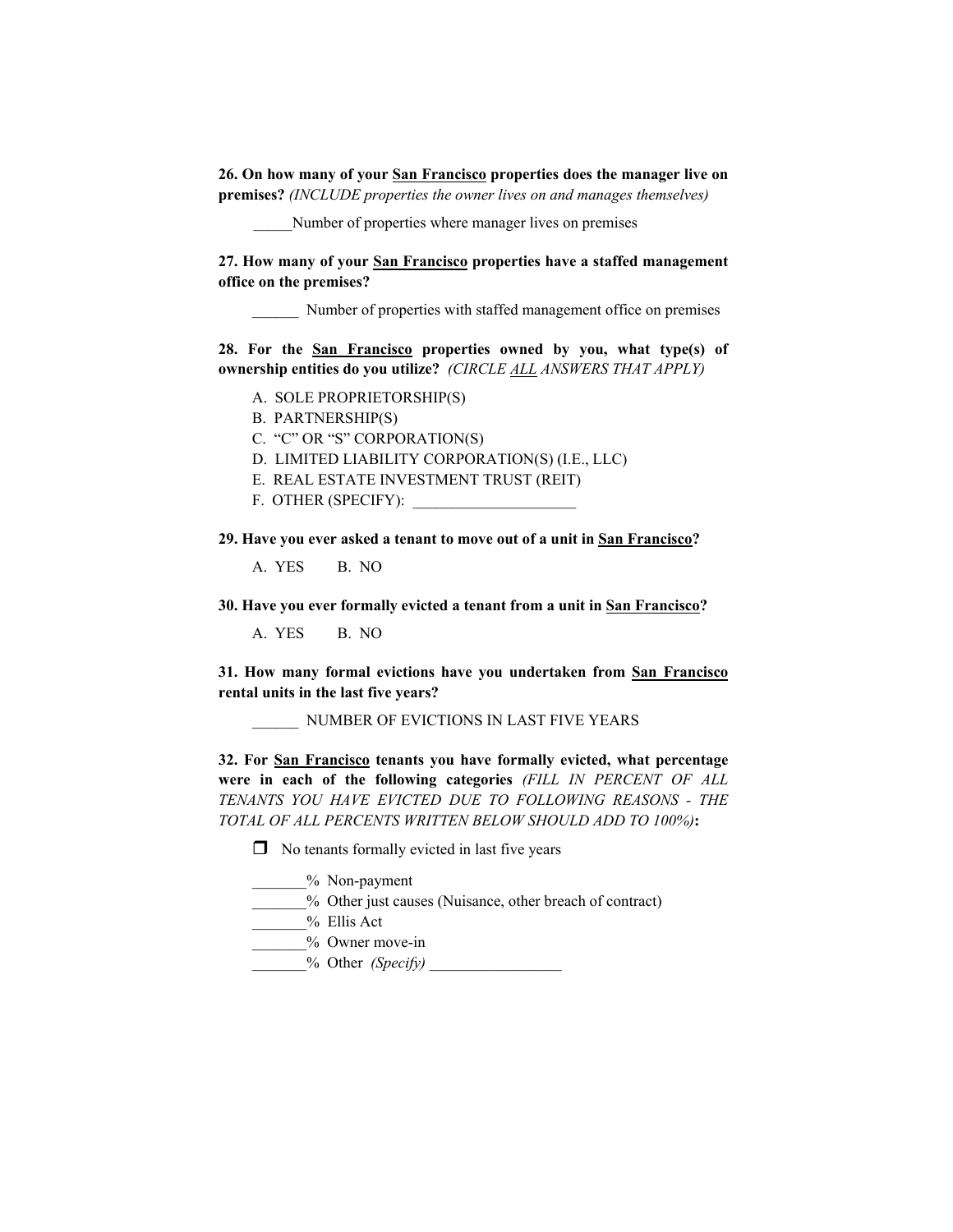**33. In the last five years, how many times have you tried to mediate a dispute with a San Francisco tenant using a third-party dispute resolution service?** 

- A. NEVER
- B. ONCE
- C. TWICE
- D. 3 TO 5 TIMES
- E. MORE THAN 5 TIMES

**34. Do you have any tenants with Section 8 vouchers?** 

A. YES B. NO C. DON'T KNOW

**35. What percentage of San Francisco rental units that you own are currently vacant and available for lease or rent?** 

\_\_\_\_\_\_ % *(PLEASE ESTIMATE PERCENTAGE)*

**36. Do you have any San Francisco rental units that are currently vacant and being held off the market?** *(CIRCLE ONE ANSWER)*

A. YES B. NO *(SKIP TO #37)* C. DON'T KNOW *(SKIP TO #37)*

**If yes:** 

**36a. How many San Francisco units that you own are currently vacant and being held off the market?** 

\_\_\_\_ (NUMBER OF UNITS VACANT AND HELD OFF MARKET)

**36b. Why are these units being held off the market?** *(CIRCLE ALL THAT APPLY)*

- A. Held for personal use
- B. Unit is not habitable, needs repairs
- C. Unit is being prepared for sale
- D. Waiting for market to strengthen
- E. Eviction laws
- F. Other regulation of rental property
- G. Other please specify:  $\qquad \qquad$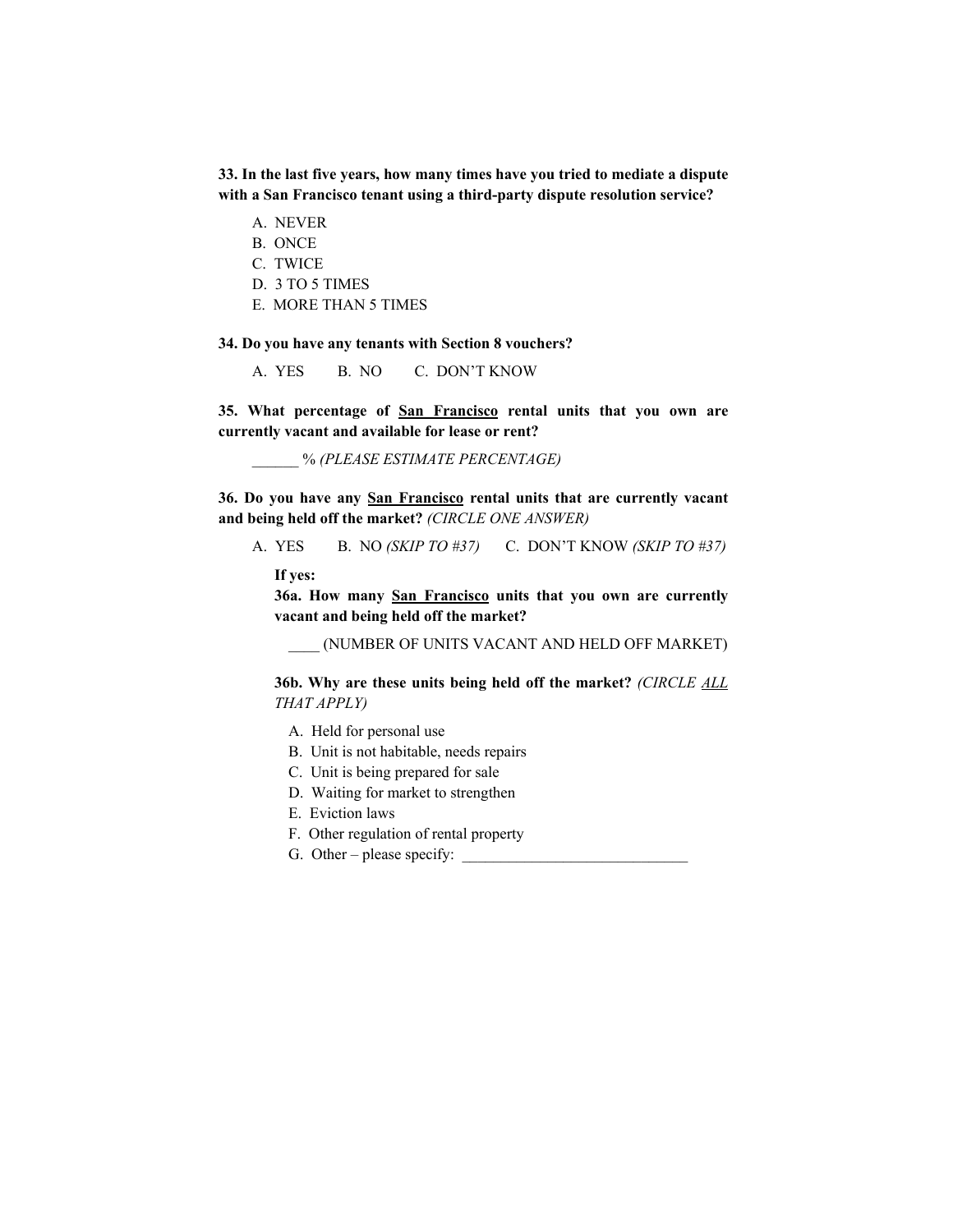# **37. If you own rent controlled units, how much has rent control affected your financial ability to maintain those units?**

- A. Has made it MUCH MORE DIFFICULT to maintain units
- B. Has made it SLIGHTLY MORE DIFFICULT to maintain units
- C. Has not affected ability to maintain units
- D. Has made it SLIGHTLY LESS DIFFICULT to maintain units
- E. Has made it MUCH LESS DIFFICULT to maintain units
- F. Don't know

**38. If rent control were eliminated in San Francisco and you raised rents to market rate, how many of your tenants do you think would have to move from their units?** *(CIRCLE ONE ANSWER)*

- A. NONE OF MY TENANTS WOULD HAVE TO MOVE OUT
- B. 1% TO 24% OF MY TENANTS WOULD HAVE TO MOVE OUT
- C. 25% TO 49% OF MY TENANTS WOULD HAVE TO MOVE OUT
- D. 50% TO 74% OF MY TENANTS WOULD HAVE TO MOVE OUT
- E. 75% TO 99% OF MY TENANTS WOULD HAVE TO MOVE OUT
- F. ALL OF MY TENANTS WOULD HAVE TO MOVE OUT

) *Finally, we would like to ask some questions about the primary individual involved in ownership of the property listed in the cover letter. If you are this person, answer for yourself. If two or more individuals own the listed property, answer for any of those individuals and their household. Remember that all responses are confidential and anonymous. Any qualified representative of the current owner may respond to these questions about the owner.* 

#### **39. Is the owner a resident of San Francisco?**

A YES B NO

#### **40. How old is the owner?**

- A. UNDER 18
- B. 18 TO 24
- C. 25 TO 34
- D. 35 TO 54
- E. 55 TO 64
- F. 65 AND OVER

#### **41. What is the owner's gender?**

A. MALE B. FEMALE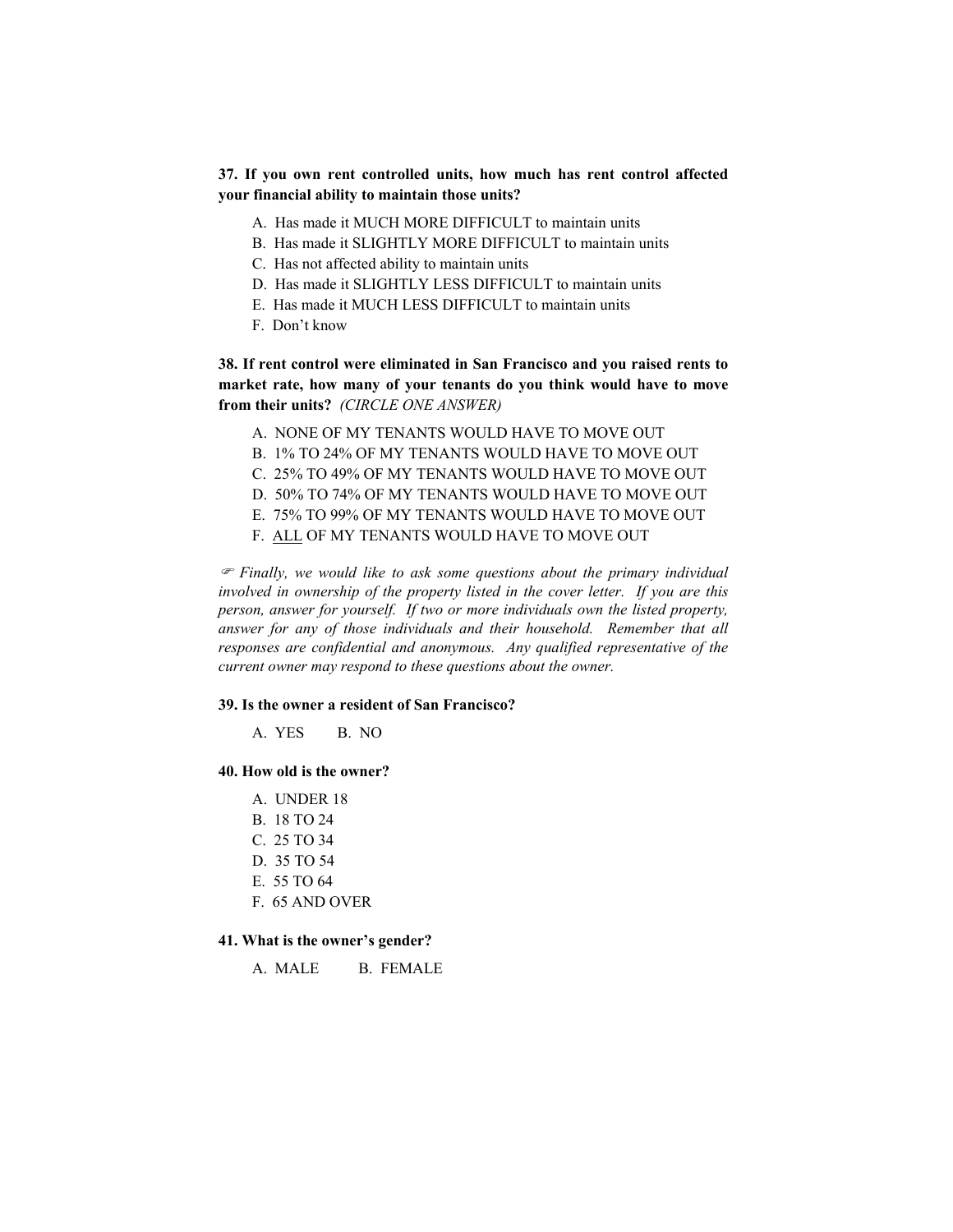**42. What do you think best describes the owner's individual ethnic background or heritage?** 

- A. WHITE
- B. AFRICAN-AMERICAN
- C. LATINO
- D. ASIAN
- E. PACIFIC ISLANDER
- F. NATIVE AMERICAN
- G. MORE THAN ONE OF THE ABOVE
- H. OTHER

# **43. What percentage of the owner's working time is devoted to all aspects of owning and managing residential rental properties?**

- A. 100 PERCENT *(SKIP TO #44)*
- B. 75 TO 99 PERCENT
- C. 50 TO 74 PERCENT
- D. 25 TO 49 PERCENT
- E. LESS THAN 25 PERCENT

# **43a. If less than 100%, in what other type of work is the owner of this property involved?** *(Circle ALL that apply)*

- A. Executive, administrative, or managerial
- B. Professional (legal, medical, educational, etc.)
- C. Technical
- D. Administrative support, clerical
- E. Sales
- F. Precision craft or repair
- G. Other
- H. None

#### **44. Is the owner currently employed?**

A. YES B. NO

**45a. If so, does the owner work inside or outside of the City of San Francisco?** 

- A. INSIDE CITY
- B. OUTSIDE CITY

**45. What Zip Code does the owner live in? \_\_\_\_\_\_\_\_\_\_\_\_\_\_\_**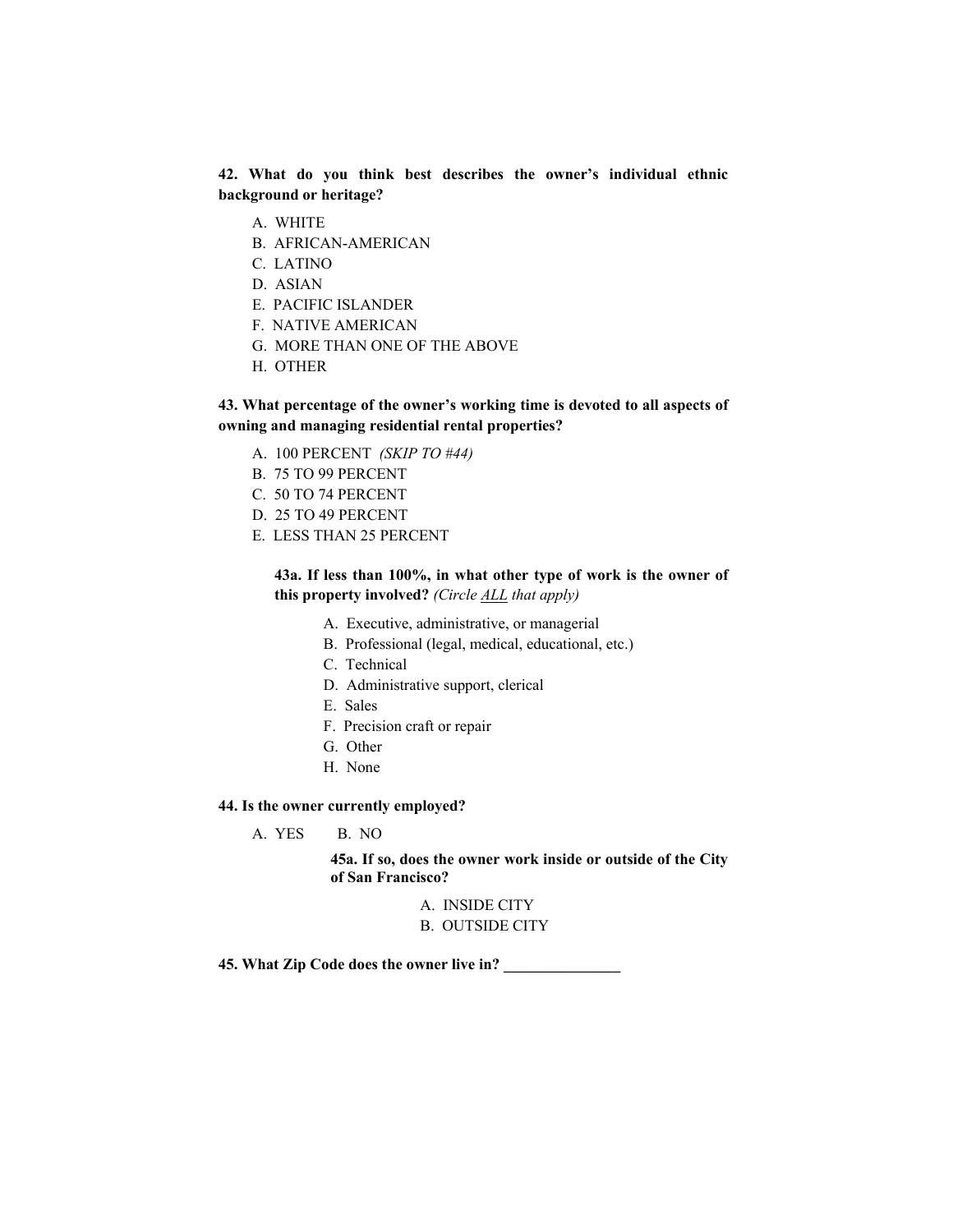**46. Does the owner own or rent his/her current place of residence?** 

A. OWN B. RENT *(SKIP TO #47)*

**46a. Does the owner live in a building he or she owns, where other units are rented to others?** 

> A. YES B. NO *(SKIP TO #47)* **If yes: 46b. Are these other units rent controlled?**  A. YES B. NO

**47. Do any of the relatives of the owner live in units that he/she owns?** 

A. YES B. NO

**48. Please select one of the following ranges that represents the owner's gross household income before income taxes last year (year 2001):** 

- A. LESS THAN \$25,000
- B. \$25,000 TO \$49,999
- C. \$50,000 TO \$74,999
- D. \$75,000 TO \$99,999
- E. \$100,000 TO \$149,999
- F. \$150,000 TO \$199,999
- G. \$200,000 OR MORE

**49. What percent of the owner's gross income came from ownership of residential rental property in San Francisco?** 

- A. 100 PERCENT
- B. 75 TO 99 PERCENT
- C. 50 TO 74 PERCENT
- D. 25 TO 49 PERCENT
- E. 10 TO 24 PERCENT
- F. 1 TO 9 PERCENT
- G. NONE
- H. SAN FRANCISCO PROPERTIES ARE LOSING MONEY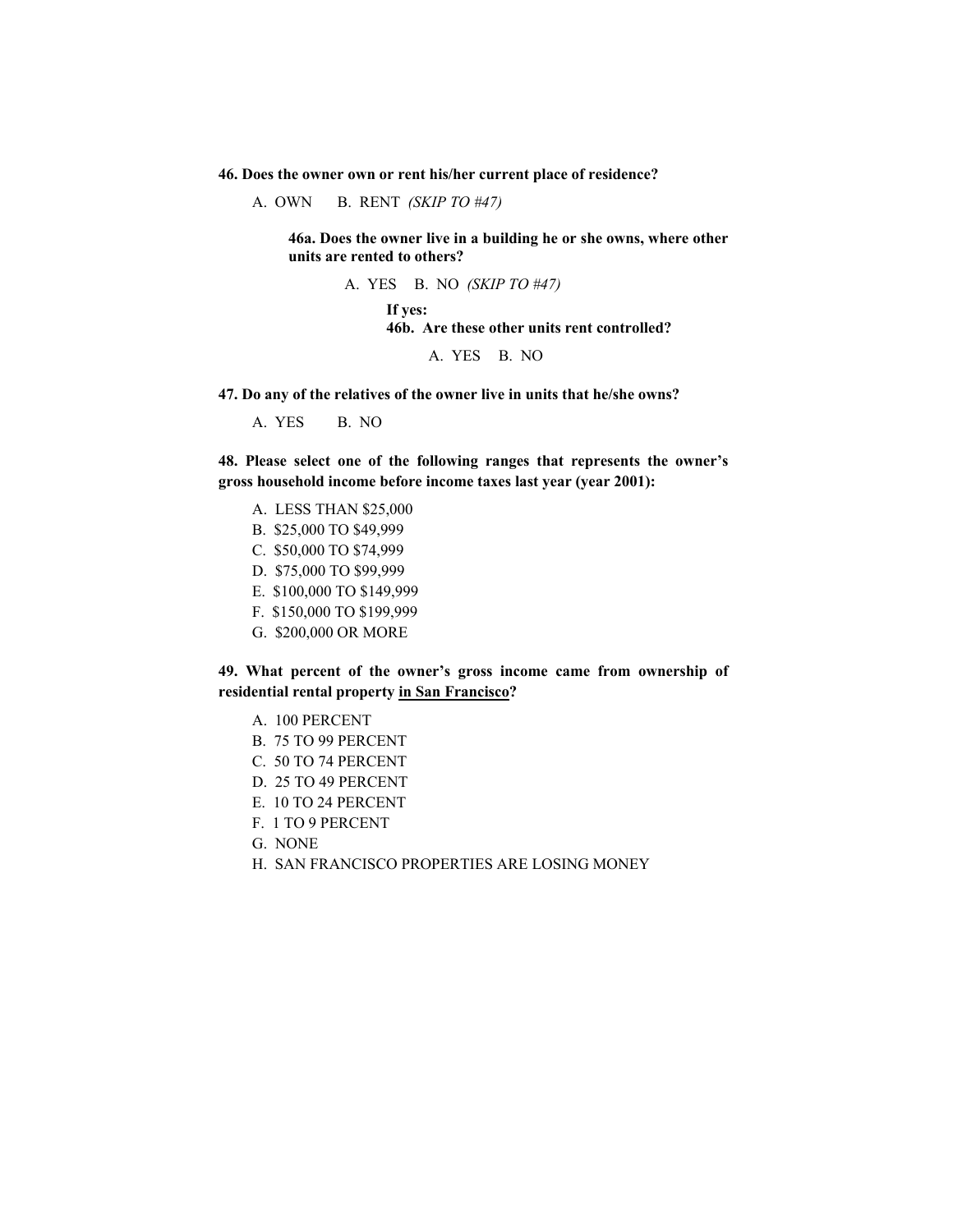**Please list any ideas you have for how the City could maintain and increase its supply of affordable housing.** 

**Are there any additional comments you wish to make?**